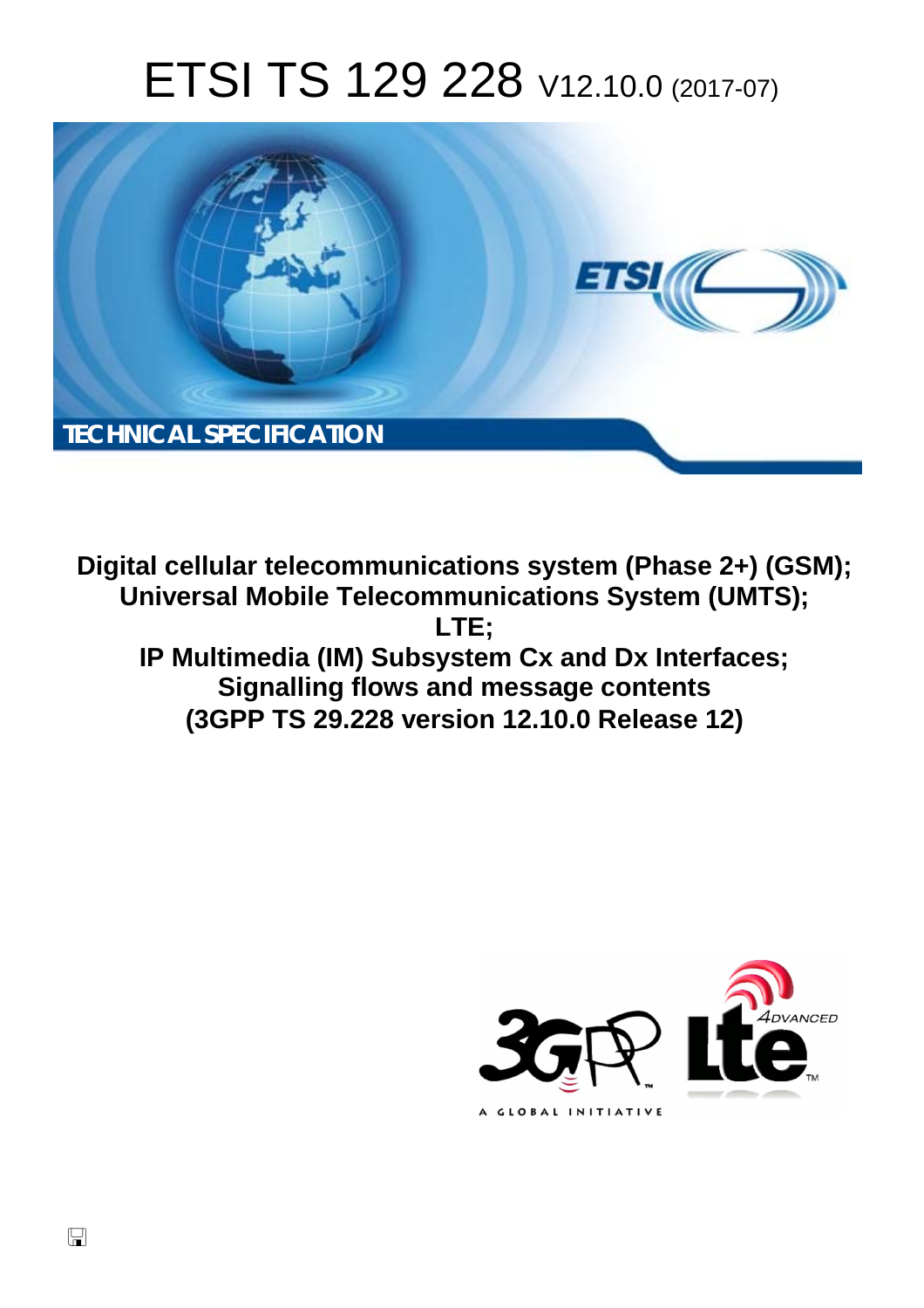Reference RTS/TSGC-0429228vca0

Keywords

GSM,LTE,UMTS

#### *ETSI*

#### 650 Route des Lucioles F-06921 Sophia Antipolis Cedex - FRANCE

Tel.: +33 4 92 94 42 00 Fax: +33 4 93 65 47 16

Siret N° 348 623 562 00017 - NAF 742 C Association à but non lucratif enregistrée à la Sous-Préfecture de Grasse (06) N° 7803/88

#### *Important notice*

The present document can be downloaded from: <http://www.etsi.org/standards-search>

The present document may be made available in electronic versions and/or in print. The content of any electronic and/or print versions of the present document shall not be modified without the prior written authorization of ETSI. In case of any existing or perceived difference in contents between such versions and/or in print, the only prevailing document is the print of the Portable Document Format (PDF) version kept on a specific network drive within ETSI Secretariat.

Users of the present document should be aware that the document may be subject to revision or change of status. Information on the current status of this and other ETSI documents is available at <https://portal.etsi.org/TB/ETSIDeliverableStatus.aspx>

If you find errors in the present document, please send your comment to one of the following services: <https://portal.etsi.org/People/CommiteeSupportStaff.aspx>

#### *Copyright Notification*

No part may be reproduced or utilized in any form or by any means, electronic or mechanical, including photocopying and microfilm except as authorized by written permission of ETSI. The content of the PDF version shall not be modified without the written authorization of ETSI.

The copyright and the foregoing restriction extend to reproduction in all media.

© ETSI 2017.

All rights reserved.

**DECT**TM, **PLUGTESTS**TM, **UMTS**TM and the ETSI logo are trademarks of ETSI registered for the benefit of its Members. **3GPP**TM and **LTE**™ are trademarks of ETSI registered for the benefit of its Members and of the 3GPP Organizational Partners.

**oneM2M** logo is protected for the benefit of its Members.

**GSM**® and the GSM logo are trademarks registered and owned by the GSM Association.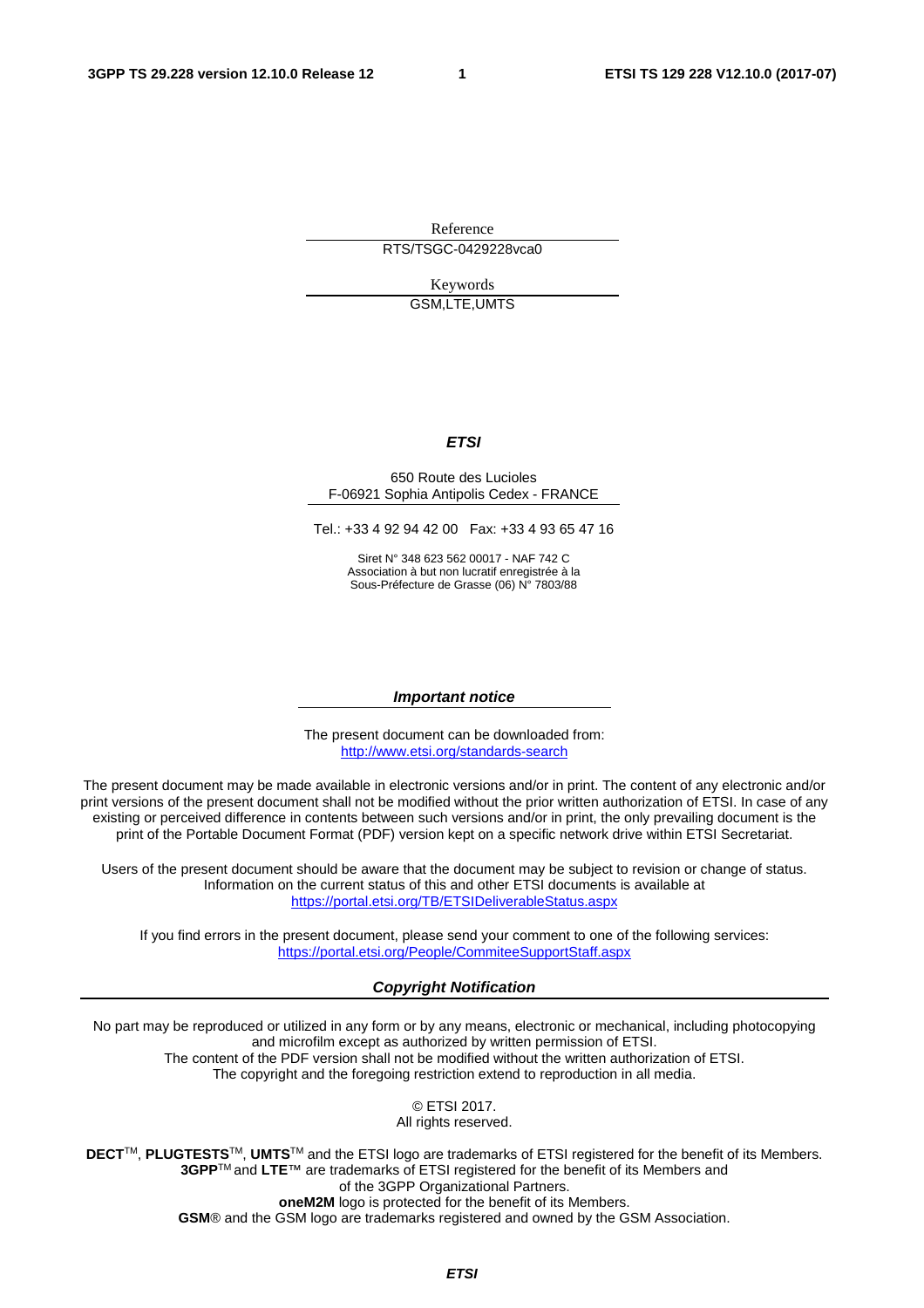# Intellectual Property Rights

IPRs essential or potentially essential to the present document may have been declared to ETSI. The information pertaining to these essential IPRs, if any, is publicly available for **ETSI members and non-members**, and can be found in ETSI SR 000 314: *"Intellectual Property Rights (IPRs); Essential, or potentially Essential, IPRs notified to ETSI in respect of ETSI standards"*, which is available from the ETSI Secretariat. Latest updates are available on the ETSI Web server ([https://ipr.etsi.org/\)](https://ipr.etsi.org/).

Pursuant to the ETSI IPR Policy, no investigation, including IPR searches, has been carried out by ETSI. No guarantee can be given as to the existence of other IPRs not referenced in ETSI SR 000 314 (or the updates on the ETSI Web server) which are, or may be, or may become, essential to the present document.

# Foreword

This Technical Specification (TS) has been produced by ETSI 3rd Generation Partnership Project (3GPP).

The present document may refer to technical specifications or reports using their 3GPP identities, UMTS identities or GSM identities. These should be interpreted as being references to the corresponding ETSI deliverables.

The cross reference between GSM, UMTS, 3GPP and ETSI identities can be found under [http://webapp.etsi.org/key/queryform.asp.](http://webapp.etsi.org/key/queryform.asp)

# Modal verbs terminology

In the present document "**shall**", "**shall not**", "**should**", "**should not**", "**may**", "**need not**", "**will**", "**will not**", "**can**" and "**cannot**" are to be interpreted as described in clause 3.2 of the [ETSI Drafting Rules](https://portal.etsi.org/Services/editHelp!/Howtostart/ETSIDraftingRules.aspx) (Verbal forms for the expression of provisions).

"**must**" and "**must not**" are **NOT** allowed in ETSI deliverables except when used in direct citation.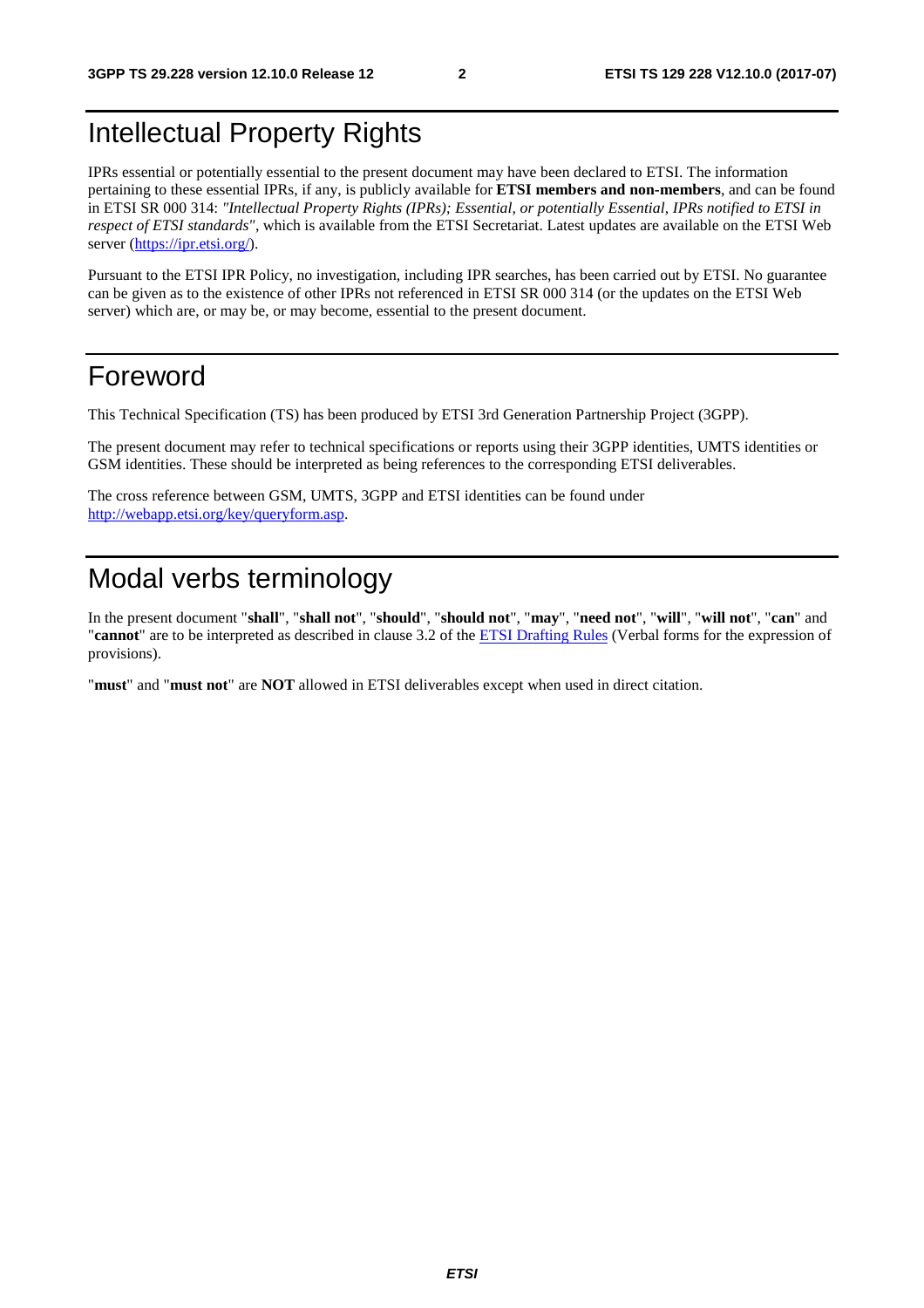$\mathbf{3}$ 

# Contents

| 1              |                                                                                            |  |
|----------------|--------------------------------------------------------------------------------------------|--|
| 2              |                                                                                            |  |
| 3              |                                                                                            |  |
| 3.1<br>3.2     |                                                                                            |  |
| $\overline{4}$ |                                                                                            |  |
| 5              |                                                                                            |  |
| 5.1            |                                                                                            |  |
| 5.1.1          |                                                                                            |  |
| 5.1.2          |                                                                                            |  |
| 5.1.3          |                                                                                            |  |
| 5.1.4          |                                                                                            |  |
| 5.1.5          |                                                                                            |  |
| 5.1.6          |                                                                                            |  |
|                |                                                                                            |  |
| 6              |                                                                                            |  |
| 6.1            |                                                                                            |  |
| 6.1.1          |                                                                                            |  |
| 6.1.1.1        |                                                                                            |  |
| 6.1.2          |                                                                                            |  |
| 6.1.2.1        |                                                                                            |  |
| 6.1.3          |                                                                                            |  |
| 6.1.3.1        |                                                                                            |  |
| 6.1.4          |                                                                                            |  |
| 6.1.4.1        |                                                                                            |  |
| 6.2            |                                                                                            |  |
| 6.2.1          |                                                                                            |  |
| 6.2.2          |                                                                                            |  |
| 6.2.2.1        |                                                                                            |  |
| 6.3            |                                                                                            |  |
| 6.3.1          |                                                                                            |  |
| 6.4            |                                                                                            |  |
| 6.5            |                                                                                            |  |
| 6.5.1          |                                                                                            |  |
| 6.5.1.1        |                                                                                            |  |
| 6.5.1.2        |                                                                                            |  |
| 6.5.1.3        |                                                                                            |  |
| 6.5.1.4        |                                                                                            |  |
| 6.5.1.5        |                                                                                            |  |
| 6.5.2          |                                                                                            |  |
| 6.5.2.1        |                                                                                            |  |
| 6.5.2.2        |                                                                                            |  |
| 6.5.2.3        |                                                                                            |  |
| 6.5.2.4        |                                                                                            |  |
|                |                                                                                            |  |
| 6.5.2.5        |                                                                                            |  |
| 6.6            | Download of the Relevant User Profile and Charging Information and Allowed WAF and/or WWSF |  |
|                |                                                                                            |  |
| 6.6.1          |                                                                                            |  |
| 6.6.2          |                                                                                            |  |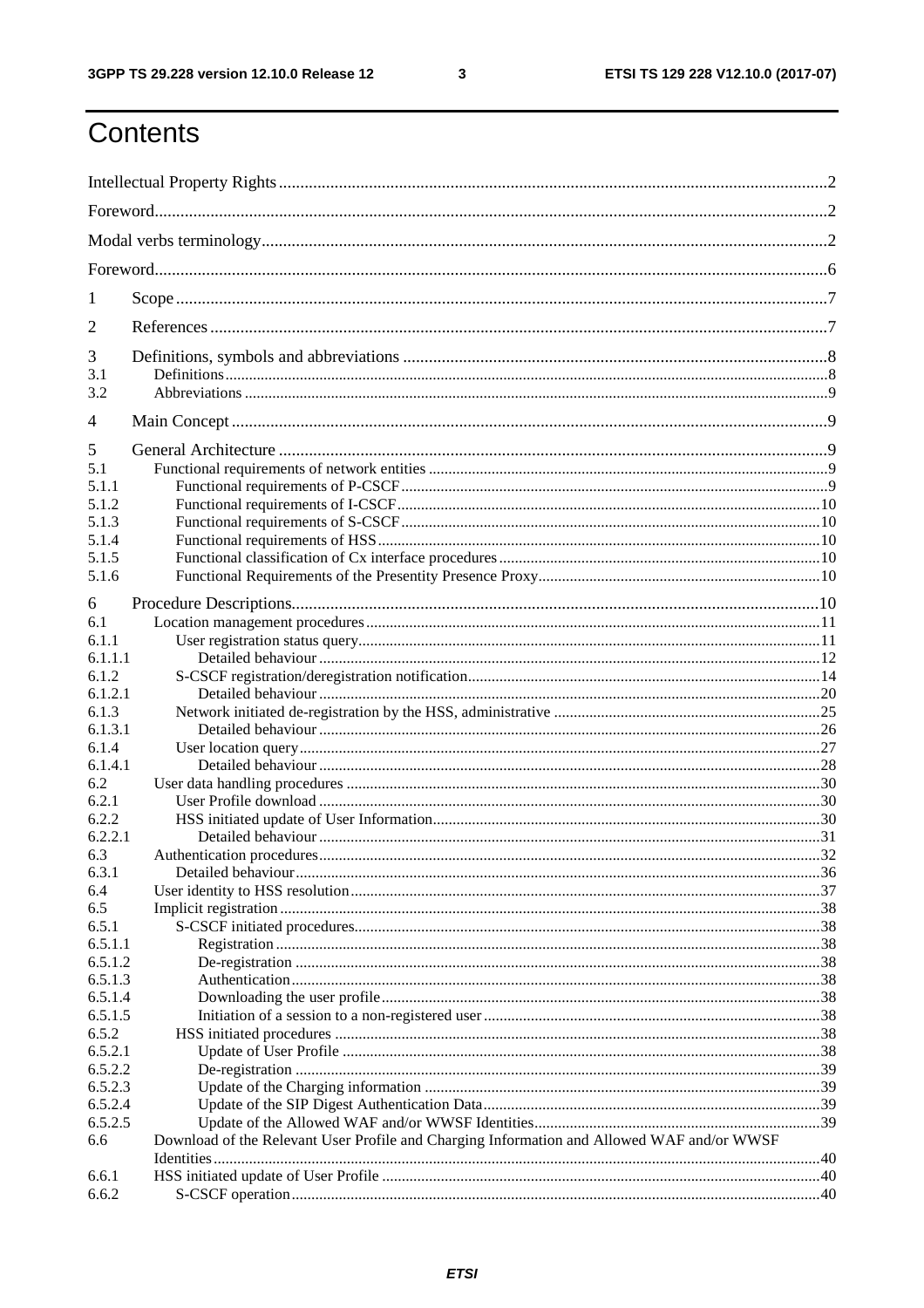$\overline{\mathbf{4}}$ 

| 6.7              |  |
|------------------|--|
| 7                |  |
| 7.1              |  |
| 7.2              |  |
| 7.2a             |  |
| 7.2 <sub>b</sub> |  |
| 7.2c             |  |
| 7.3              |  |
| 7.3a             |  |
| 7.4              |  |
| 7.4a             |  |
| 7.5              |  |
| 7.6              |  |
| 7.7              |  |
| 7.8              |  |
| 7.9              |  |
| 7.9.1            |  |
| 7.9.2            |  |
| 7.9.3            |  |
| 7.9.4            |  |
| 7.9.5            |  |
| 7.9.6            |  |
| 7.9.7            |  |
| 7.9.8            |  |
| 7.9.8.1          |  |
| 7.9.8.2          |  |
| 7.9.8.3          |  |
| 7.9.8.4          |  |
| 7.9.8.5          |  |
| 7.9.9            |  |
| 7.9.10           |  |
| 7.9.11           |  |
| 7.9.12           |  |
| 7.9.8.1          |  |
| 7.9.8.2          |  |
| 7.9.8.3          |  |
| 7.9.8.4          |  |
| 7.9.8.5          |  |
| 7.9.9            |  |
| 7.10             |  |
| 7.11             |  |
| 7.12             |  |
| 7.13             |  |
| 7.14             |  |
| 7.15             |  |
| 7.16             |  |
| 7.17             |  |
| 7.18             |  |
| 7.19             |  |
| 7.20             |  |
| 7.21             |  |
| 7.22             |  |
| 7.23             |  |
| 7.24             |  |
| 7.25             |  |
| 7.26             |  |
| 7.27             |  |
| 7.28             |  |
| 7.29             |  |
|                  |  |
| 8                |  |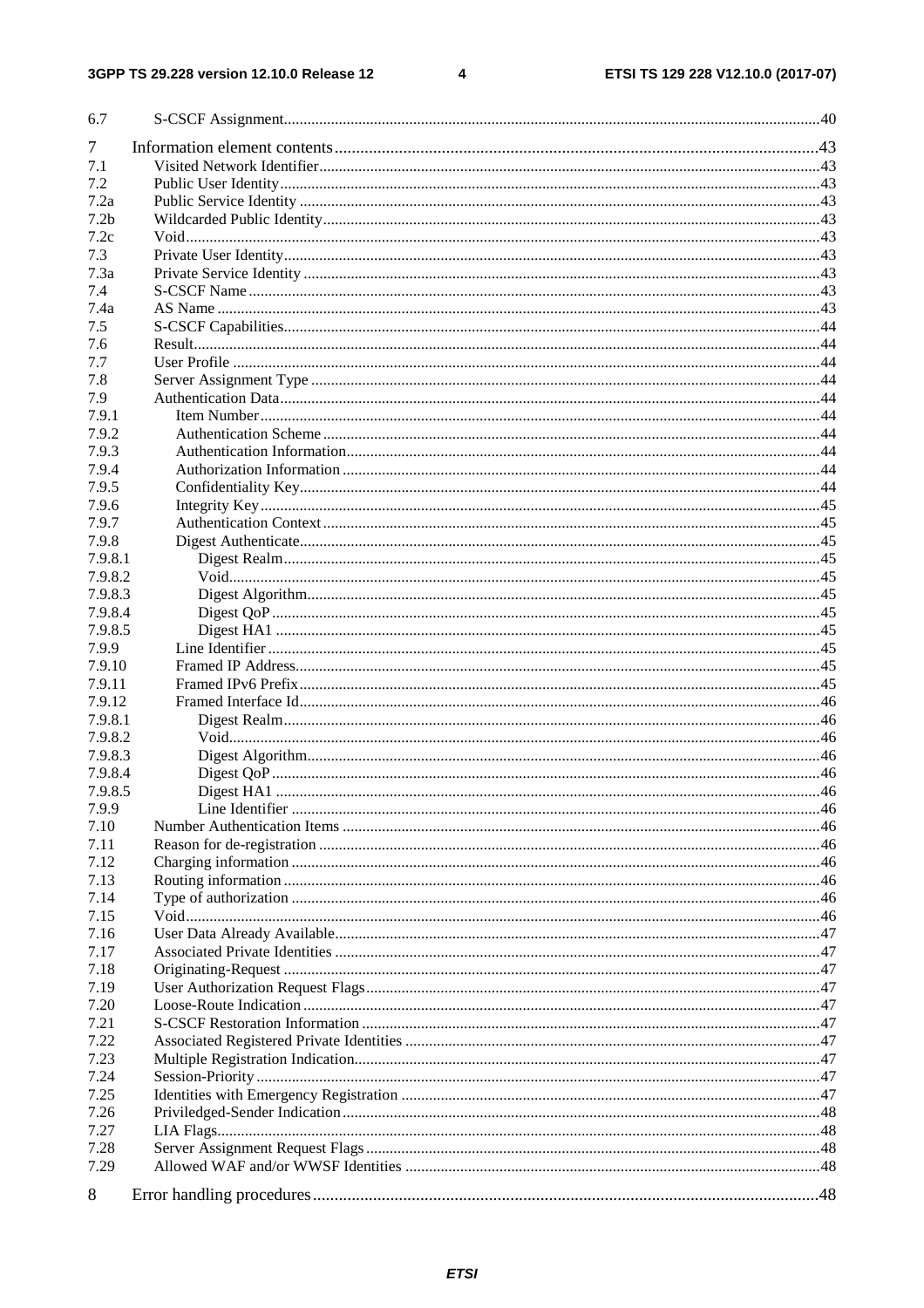$5\phantom{a}$ 

| 8.1<br>8.1.1<br>8.1.2<br>8.1.3 |                               |                                                               |  |
|--------------------------------|-------------------------------|---------------------------------------------------------------|--|
| 9                              |                               |                                                               |  |
| 10                             |                               |                                                               |  |
|                                | Annex A (normative):          | Mapping of Cx operations and terminology to Diameter 50       |  |
| A.1                            |                               |                                                               |  |
| A.2                            |                               |                                                               |  |
| A.3                            |                               |                                                               |  |
| A.4                            |                               |                                                               |  |
| A.4.1                          |                               |                                                               |  |
| A.4.2                          |                               |                                                               |  |
| A.4.3                          |                               |                                                               |  |
| A.4.4                          |                               |                                                               |  |
| A.4.4.1<br>A.4.4.2             |                               |                                                               |  |
| A.4.4.3                        |                               |                                                               |  |
| A.4.5                          |                               |                                                               |  |
| A.4.6                          |                               |                                                               |  |
| A.4.6a                         |                               |                                                               |  |
| A.4.7                          |                               |                                                               |  |
|                                | <b>Annex B</b> (informative): |                                                               |  |
| B.1                            |                               |                                                               |  |
| B.2                            |                               |                                                               |  |
| B.2.1                          |                               |                                                               |  |
| B.2.1A                         |                               |                                                               |  |
| B.2.2                          |                               |                                                               |  |
| <b>B.2.3</b>                   |                               |                                                               |  |
|                                | <b>Annex C</b> (informative): |                                                               |  |
|                                | <b>Annex D</b> (informative): |                                                               |  |
|                                |                               |                                                               |  |
|                                | <b>Annex E</b> (normative):   |                                                               |  |
|                                | <b>Annex F</b> (normative):   | Definition of parameters for service point trigger matching76 |  |
|                                | <b>Annex G</b> (normative):   |                                                               |  |
|                                | <b>Annex H</b> (normative):   |                                                               |  |
| H.1                            |                               |                                                               |  |
| H <sub>.2</sub>                |                               |                                                               |  |
| H.3                            |                               |                                                               |  |
|                                | <b>Annex I (Informative):</b> |                                                               |  |
| I.1                            |                               |                                                               |  |
|                                |                               |                                                               |  |
|                                | <b>Annex J</b> (informative): |                                                               |  |
|                                |                               |                                                               |  |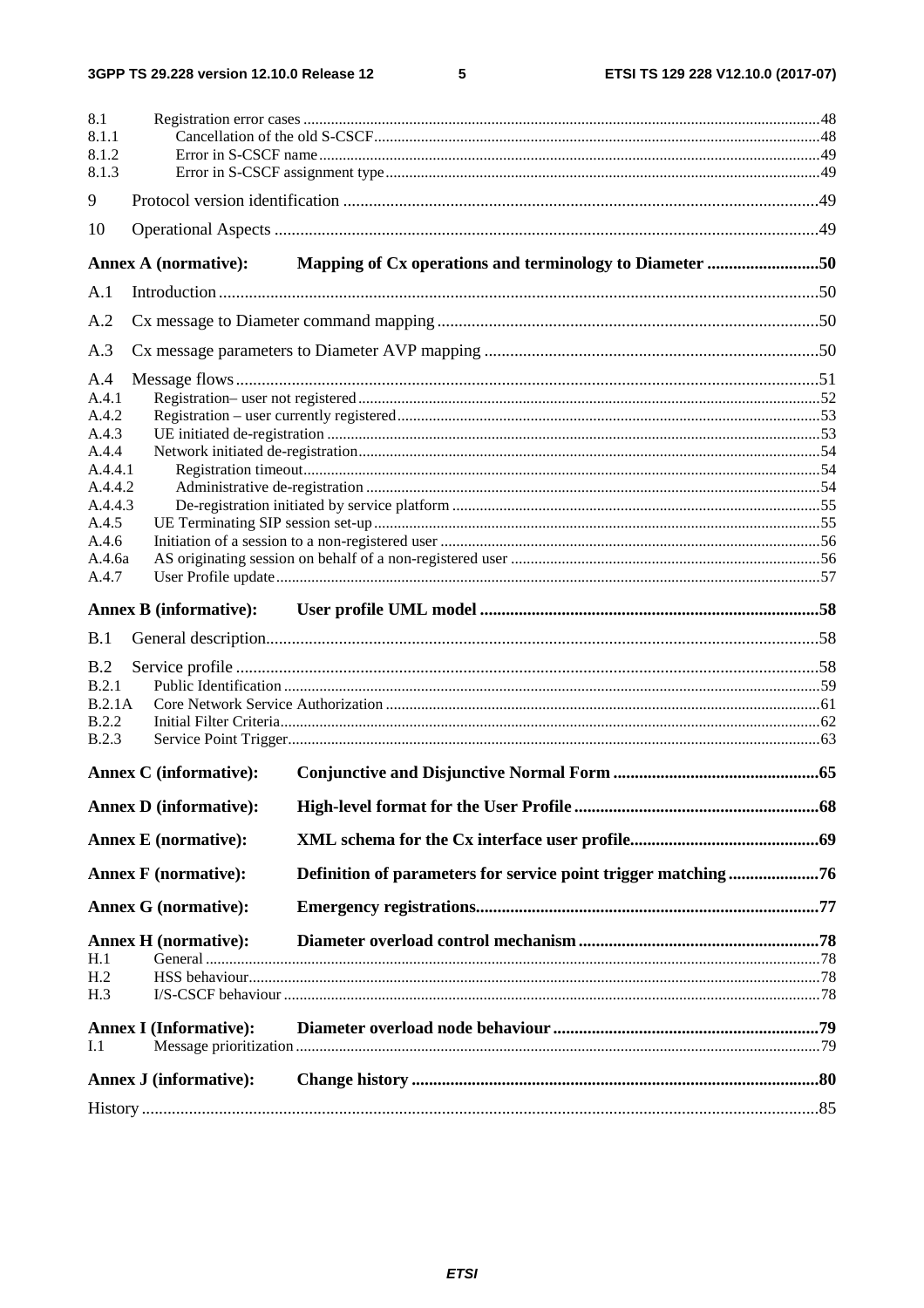# Foreword

This Technical Specification has been produced by the 3rd Generation Partnership Project (3GPP).

The contents of the present document are subject to continuing work within the TSG and may change following formal TSG approval. Should the TSG modify the contents of the present document, it will be re-released by the TSG with an identifying change of release date and an increase in version number as follows:

Version x.y.z

where:

- x the first digit:
	- 1 presented to TSG for information;
	- 2 presented to TSG for approval;
	- 3 or greater indicates TSG approved document under change control.
- y the second digit is incremented for all changes of substance, i.e. technical enhancements, corrections, updates, etc.
- z the third digit is incremented when editorial only changes have been incorporated in the document.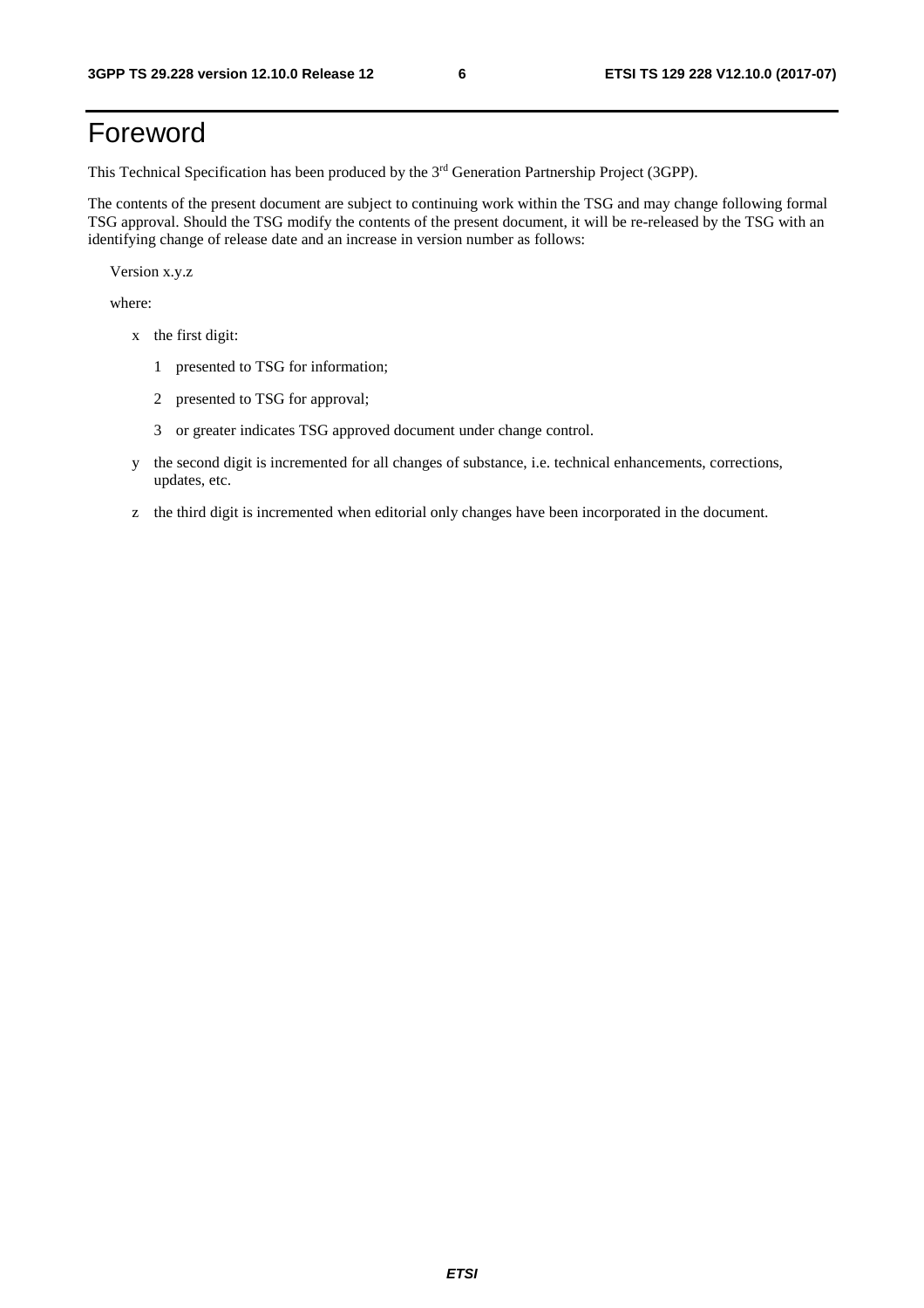# 1 Scope

This 3GPP Technical Specification (TS) specifies:

- 1. The interactions between the HSS (Home Subscriber Server) and the CSCF (Call Session Control Functions), referred to as the Cx interface.
- 2. The interactions between the CSCF and the SLF (Server Locator Function), referred to as the Dx interface.

The IP Multimedia (IM) Subsystem stage 2 is specified in 3GPP TS 23.228 [1] and the signalling flows for the IP multimedia call control based on SIP and SDP are specified in 3GPP TS 24.228 [2].

This document addresses the signalling flows for Cx and Dx interfaces.

This document also addresses how the functionality of Px interface is accomplished.

The Presence Service Stage 2 description (architecture and functional solution) is specified in 3GPP TS 23.141 [10].

| 2      | <b>References</b>                                                                                            |
|--------|--------------------------------------------------------------------------------------------------------------|
| $[1]$  | 3GPP TS 23.228: "IP Multimedia (IM) Subsystem - Stage 2".                                                    |
| $[2]$  | 3GPP TS 24.228: "Signalling flows for the IP multimedia call control based on SIP and SDP".                  |
| $[3]$  | 3GPP TS 33.203: "Access security for IP-based services".                                                     |
| $[4]$  | 3GPP TS 23.002: "Network architecture".                                                                      |
| $[5]$  | 3GPP TS 29.229: "Cx Interface based on Diameter - Protocol details".                                         |
| [6]    | 3GPP TS 23.218: "IP Multimedia (IM) Session Handling; IP Multimedia (IM) call model".                        |
| $[7]$  | IETF RFC 2045 "Multipurpose Internet Mail Extensions (MIME) Part One: Format of Internet<br>Message Bodies". |
| [8]    | 3GPP TS 24.229: "IP Multimedia Call Control Protocol based on SIP and SDP" - stage 3.                        |
| $[9]$  | IETF RFC 3588 "Diameter Base Protocol".                                                                      |
| $[10]$ | 3GPP TS 23.141: "Presence Service; Architecture and Functional Description".                                 |
| $[11]$ | IETF RFC 3261 "SIP: Session Initiation Protocol".                                                            |
| $[12]$ | IETF RFC 4566 "SDP: Session Description Protocol".                                                           |
| $[13]$ | IEEE 1003.1-2004, Part 1: Base Definitions.                                                                  |
| $[14]$ | IETF RFC 2486 "The Network Access Identifier".                                                               |
| $[15]$ | IETF RFC 3966 "The tel URI for Telephone Numbers".                                                           |
| $[16]$ | IETF RFC 2617 "HTTP Authentication: Basic and Digest Access Authentication".                                 |
| $[17]$ | 3GPP TS 23.003: "Numbering, addressing and identification".                                                  |
| $[18]$ | 3GPP TS 23.008: "Organization of subscriber data".                                                           |
| $[19]$ | 3GPP TS 23.380: "IMS Restoration Procedures".                                                                |
| $[20]$ | Void                                                                                                         |
| $[21]$ | IETF RFC 4005: "Diameter Network Access Server Application".                                                 |
| $[22]$ | IETF RFC 4412: "Communications Resource Priority for the Session Initiation Protocol (SIP)".                 |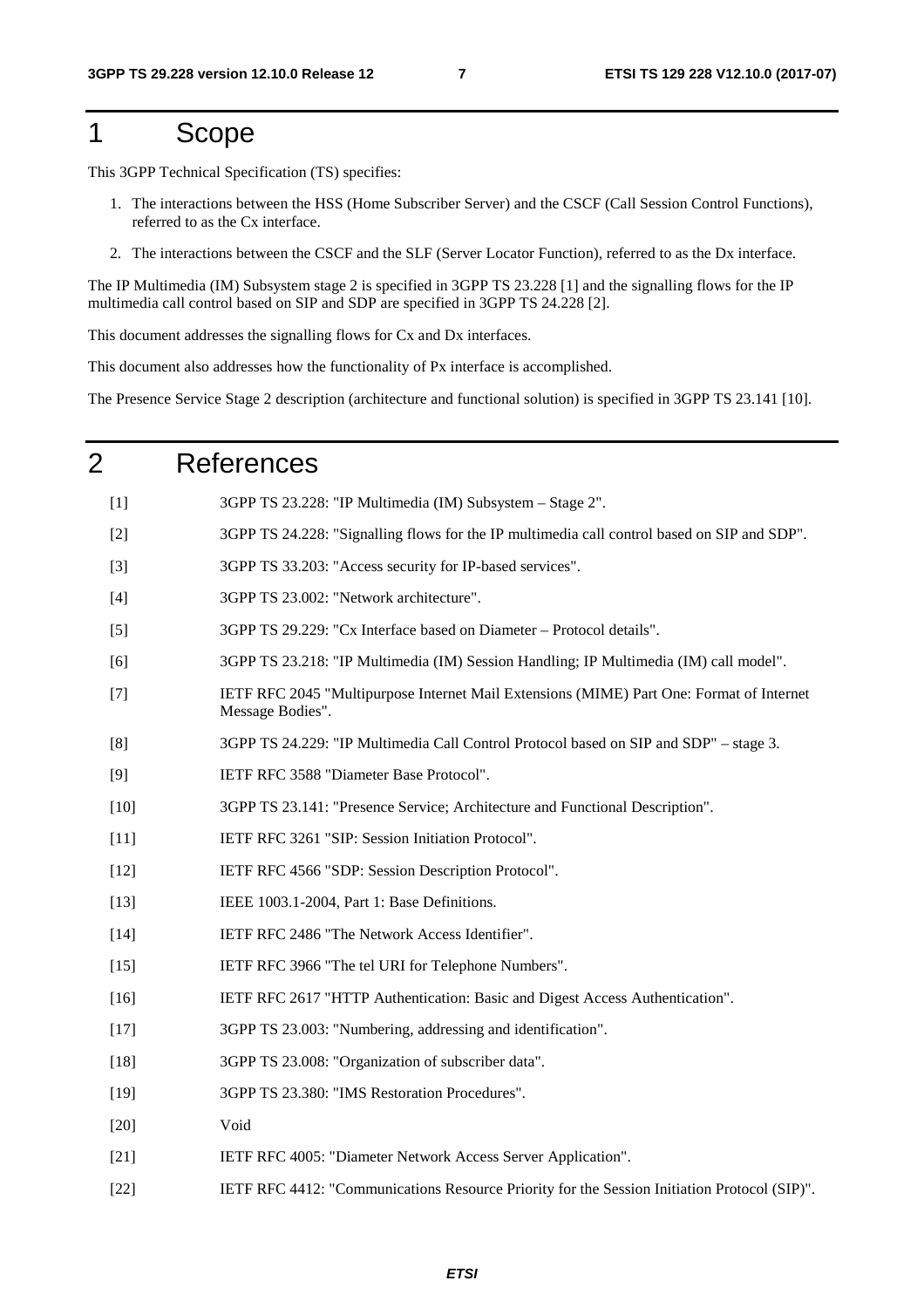- [23] 3GPP TS 23.167: "IP Multimedia Subsystem (IMS) emergency sessions".
- [24] IETF RFC 7683: "Diameter Overload Indication Conveyance".
- [25] 3GPP TS 22.153: "Multimedia Priority Service".
- [26] ANSI X3.4: "Coded Character Set 7-bit American Standard Code for Information Interchange".

# 3 Definitions, symbols and abbreviations

# 3.1 Definitions

For the purposes of the present document, the following terms and definitions given in TS 23.003 [17] apply:

**Distinct Public Service Identity** 

**Distinct Public User Identity** 

**Public Service Identity** 

**Public User Identity** 

**Wildcarded Public Service Identity** 

#### **Wildcarded Public User Identity**

For the purposes of the present document, the following terms and definitions apply.

**Common Part** (of a user profile): Contains Initial Filter Criteria instances that should be evaluated both for registered and unregistered Public User Identities, or for unregistered Public Service Identities in the S-CSCF.

**Complete user profile**: Contains the Initial Filter Criteria instances of all three different user profile parts; registered part, unregistered part and common part.

**IP Multimedia session:** IP Multimedia session and IP Multimedia call are treated as equivalent in this specification.

**Authentication pending flag**: A flag that indicates that the authentication of a Public User Identity - Private User Identity pair is pending and waiting for confirmation.

**Charging information**: Data that is sent in the Charging-Information AVP.

**Allowed WAF and/or WWSF identities**: A list of network addresses identifying WebRTC Authentication Functions (WAFs) and/or WebRTC Web Server Functions (WWSFs) allowed for a subscription.

**Implicitly registered Public User Identity set:** A set of Public User Identities, which are registered and de-registered simultaneously when any of the Public User Identities belonging to that set is registered or de-registered.

**Not Registered State:** Public Identity is not Registered and has no S-CSCF assigned.

Private Identity: Either a Private User Identity or a Private Service Identity.

Public Identity: Either a Public User Identity or a Public Service Identity.

**Registered Part** (of a user profile): Contains Initial Filter Criteria instances that should be evaluated only for registered Public User Identities in the S-CSCF. iFCs from the registered part need not be evaluated when the Public Identity is unregistered.

**Registered State:** Public User Identity is Registered at the request of the user and has an S-CSCF assigned.

**S-CSCF reassignment pending flag**: A flag that is handled only when IMS Restoration Procedures are supported.and that indicates that the subscription may be reassigned to a new S-CSCF (i.e. the current S-CSCF is not responding)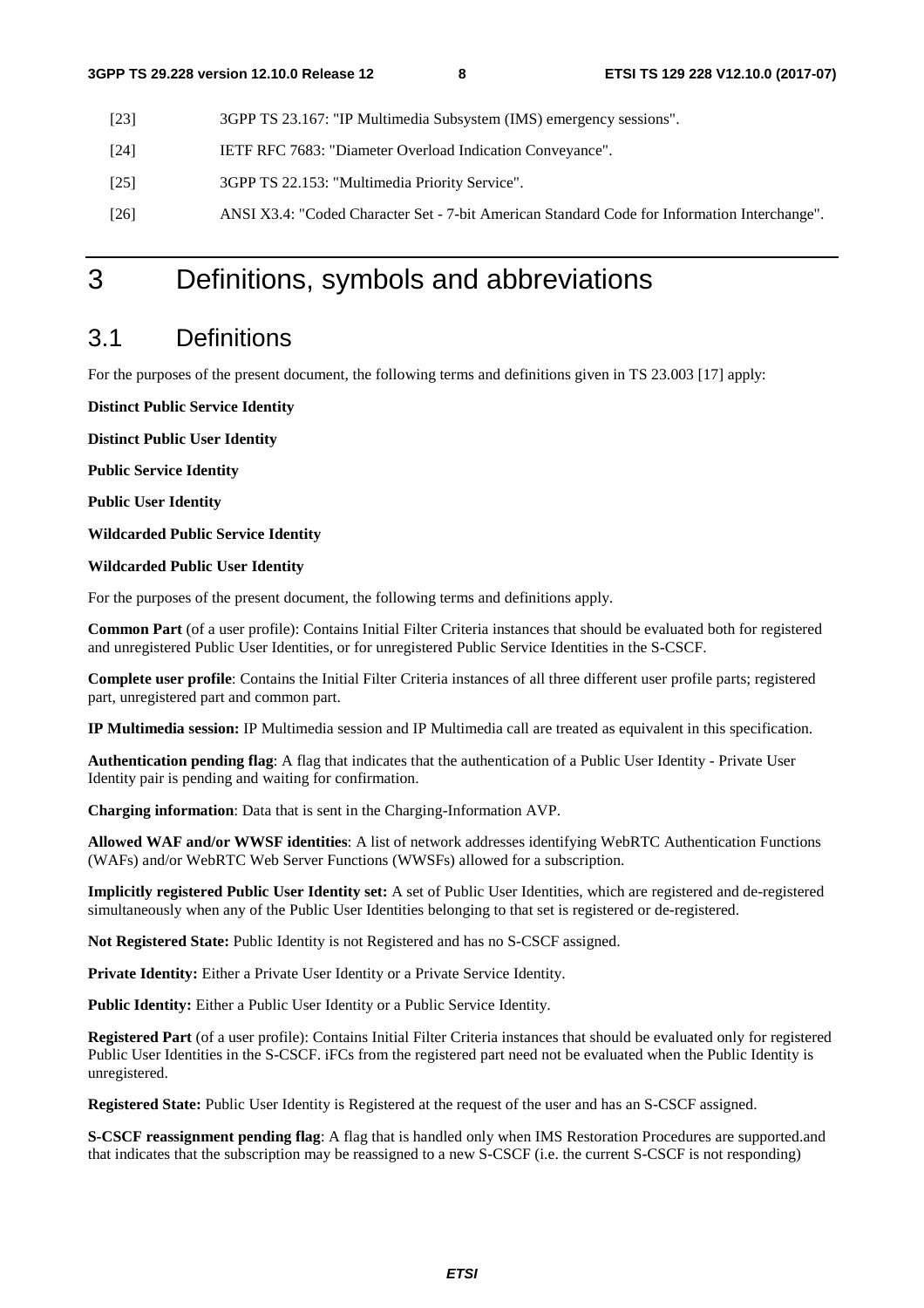**Unregistered part** (of a user profile): Contains Initial Filter Criteria instances that should be evaluated only for unregistered Public Identities in the S-CSCF. iFCs from the unregistered part need not be evaluated when the Public User Identity is registered.

**Unregistered State:** Public Identity is not Registered but has a serving S-CSCF assigned to execute Unregistered state services as a consequence of a terminating request, or an originating request from an AS on behalf of a user, or there is an S-CSCF keeping the user profile stored.

**User information:** The user related data that the S-CSCF requests from the HSS or HSS pushes to the S-CSCF, e.g. user profile,charging information, allowed WAF and/or WWSF identities and authentication information.

**User profile**: Data that is sent in the User-Data AVP.

# 3.2 Abbreviations

For the purposes of the present document, the following abbreviations apply:

| <b>AVP</b>  | Attribute Value Pair               |
|-------------|------------------------------------|
| C           | Conditional                        |
| <b>CSCF</b> | Call Session Control Function      |
| GIBA        | GPRS-IMS-Bundled-Authentication    |
| <b>HSS</b>  | Home Subscriber Server             |
| IE.         | <b>Information Element</b>         |
| <b>IP</b>   | Internet Protocol                  |
| I-CSCF      | <b>Interrogating CSCF</b>          |
| <b>IM</b>   | IP Multimedia                      |
| <b>IMS</b>  | IP Multimedia Subsystem            |
| M           | Mandatory                          |
| <b>MPS</b>  | Multimedia Priority Service        |
| <b>NASS</b> | Network Attachment SubSystem       |
| Ω           | Optional                           |
| P-CSCF      | Proxy CSCF                         |
| <b>SIP</b>  | <b>Session Initiation Protocol</b> |
| <b>SLF</b>  | Server Locator Function            |
| S-CSCF      | <b>Serving CSCF</b>                |
| WAF         | WebRTC Authentication Function     |
| WWSF        | <b>WebRTC Web Server Function</b>  |
|             |                                    |

# 4 Main Concept

This document presents the Cx interface related functional requirements of the communicating entities.

It gives a functional classification of the procedures and describes the procedures and message parameters.

Error handling flows, protocol version identification, etc. procedures are also included.

# 5 General Architecture

This clause further specifies the architectural assumptions associated with the Cx reference point, building on 3GPP TS 23.228 [1] and also the Px reference point building upon 3GPP TS 23.141 [10].

# 5.1 Functional requirements of network entities

### 5.1.1 Functional requirements of P-CSCF

There is no requirement for the interaction between the P-CSCF and the HSS.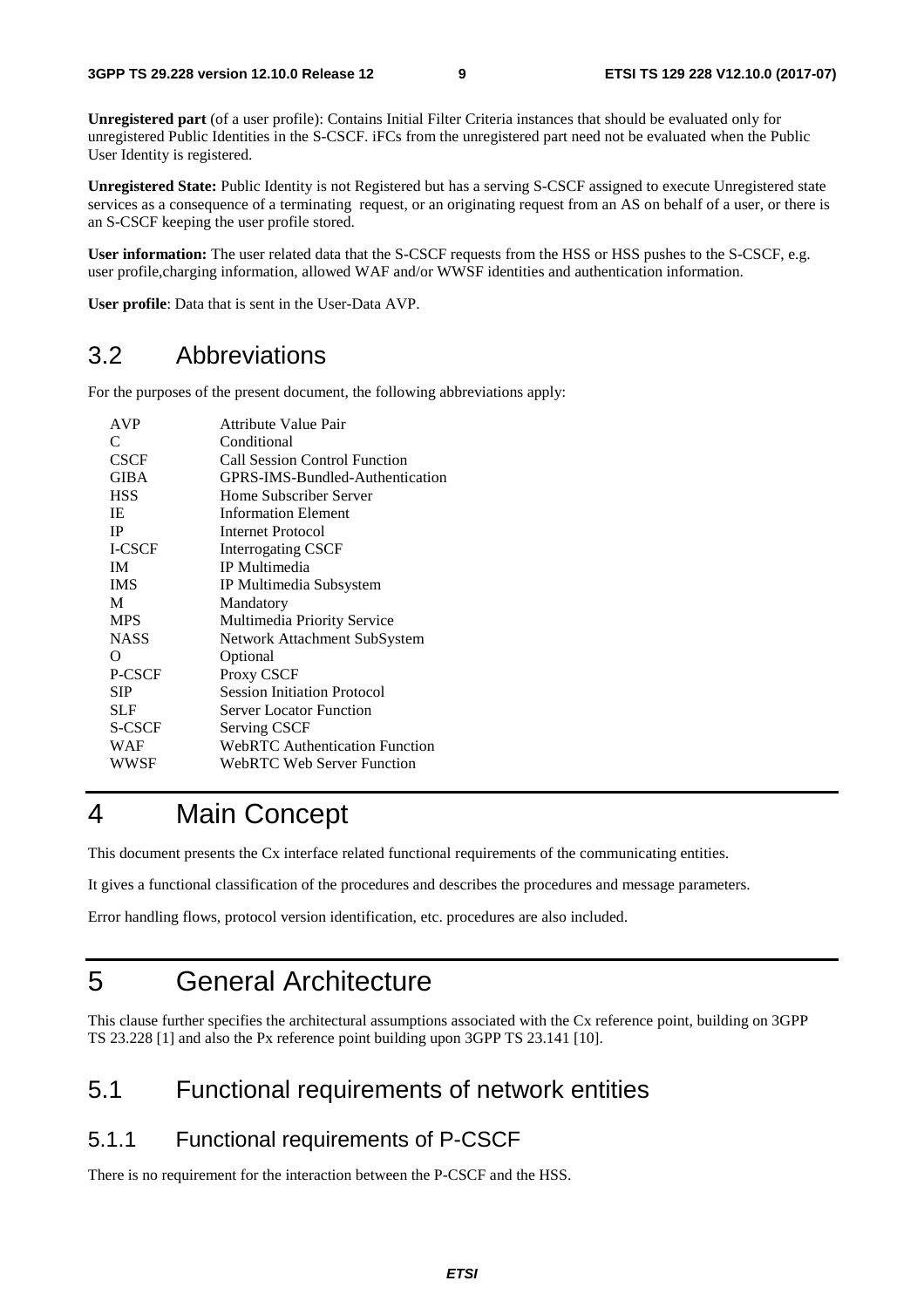### 5.1.2 Functional requirements of I-CSCF

The I-CSCF communicates with the HSS over the Cx interface. For functionality of the I-CSCF refer to 3GPP TS 23.002 [4].

### 5.1.3 Functional requirements of S-CSCF

The S-CSCF communicates with the HSS over the Cx interface.

For functionality of the S-CSCF refer to 3GPP TS 23.002 [4].

### 5.1.4 Functional requirements of HSS

The HSS communicates with the I-CSCF and the S-CSCF over the Cx interface.

For functionality of the HSS refer to 3GPP TS 23.002 [4].

### 5.1.5 Functional classification of Cx interface procedures

Operations on the Cx interface are classified in functional groups:

- 1. Location management procedures
	- The operations regarding registration and de-registration.
	- Location retrieval operation.
- 2. User data handling procedures
	- The download of user information during registration and to support recovery mechanisms.
	- Operations to support the updating of user data and recovery mechanisms.
- 3. User authentication procedures
- 4. IMS Restoration Procedures (see 3GPP TS 23.380 [19]) to support S-CSCF service interruption

### 5.1.6 Functional Requirements of the Presentity Presence Proxy

The interaction between the Presentity Presence Proxy and the HSS, referred to as the Px interface, is handled using the mechanisms defined for the Cx interface.

# 6 Procedure Descriptions

In the tables that describe the Information Elements transported by each command, each Information Element is marked as (M) Mandatory, (C) Conditional or (O) Optional in the Category "Cat." column. The application level specification overrides the ABNF defining the presence of the AVPs to be included in the Diameter commands. The category defined by the Information Element table shall always be the same, i.e. Optional; or more restrictive, i.e. Mandatory or Conditional, than the presence requirements defined by the ABNF syntax, e.g. a required AVP in the ABNF shall not be overridden by an Optional IE but an Optional AVP in the ABNF may be overridden by the Mandatory or Conditional IE Category.

- A mandatory Information Element shall always be present in the command. If this Information Element is absent, an application error occurs at the receiver and an answer message shall be sent back to the originator of the request with the Result-Code set to DIAMETER\_MISSING\_AVP. This message shall also include a Failed-AVP AVP containing the missing Information Element i.e. the corresponding Diameter AVP defined by the AVP Code and the other fields set as expected for this Information Element.
- A conditional Information Element (marked as (C) in the table) shall be present in the command if certain conditions are fulfilled.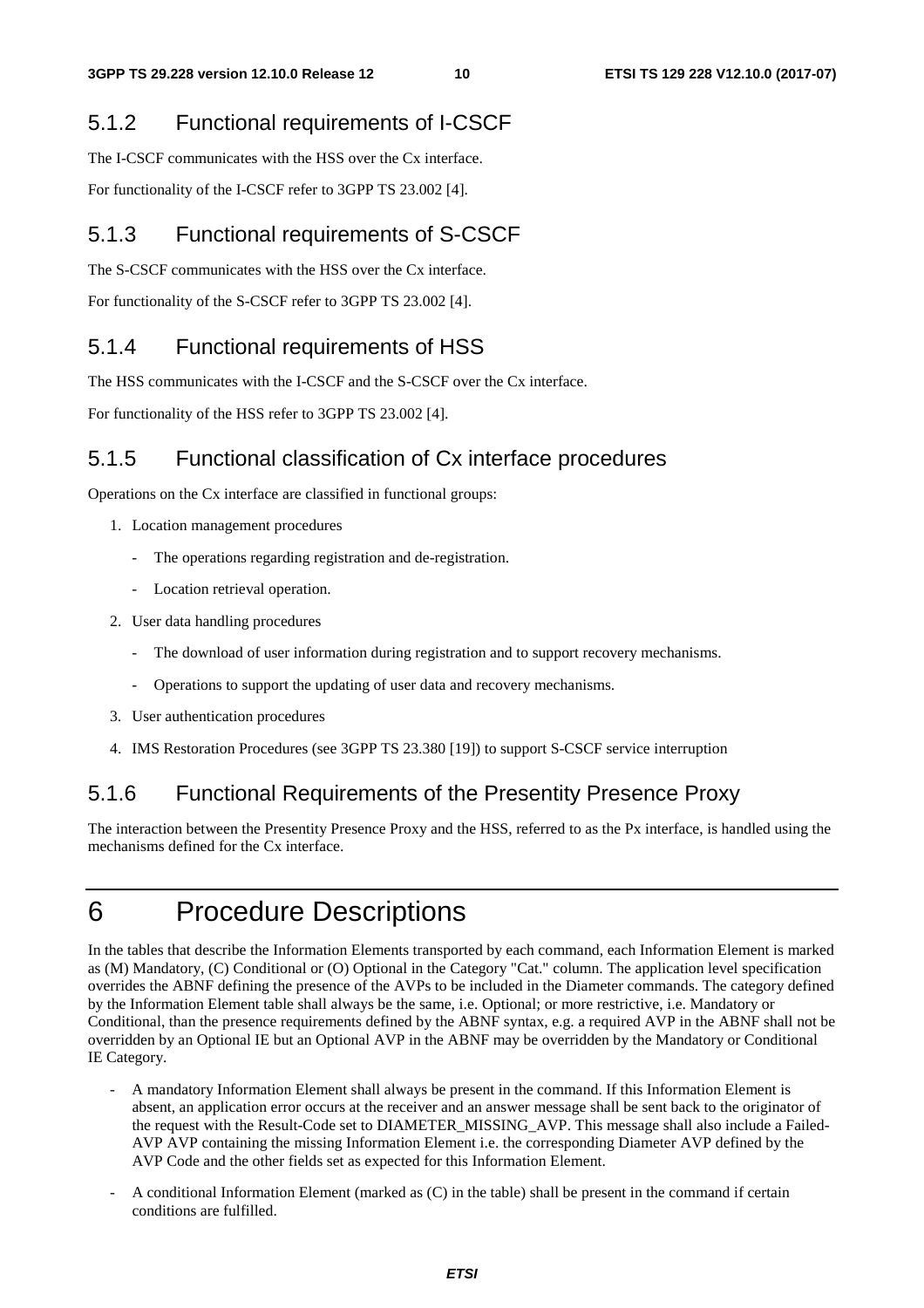- If the receiver detects that those conditions are fulfilled and the Information Element is absent, an application error occurs and an answer message shall be sent back to the originator of the request with the Result-Code set to DIAMETER\_MISSING\_AVP. This message shall also include a Failed-AVP AVP containing the missing Information Element i.e. the corresponding Diameter AVP defined by the AVP Code and the other fields set as expected for this Information Element.
- If those conditions are not fulfilled, the Information Element shall be absent. If however this Information Element appears in the message, it shall not cause an application error and it may be ignored by the receiver if this is not explicitly defined as an error case. Otherwise, an application error occurs at the receiver and an answer message with the Result-Code set to DIAMETER\_AVP\_NOT\_ALLOWED shall be sent back to the originator of the request. A Failed-AVP AVP containing a copy of the corresponding Diameter AVP shall be included in this message.
- An optional Information Element (marked as (O) in the table) may be present or absent in the command, at the discretion of the application at the sending entity. Absence or presence of this Information Element shall not cause an application error and may be ignored by the receiver.

When a procedure is required to determine whether two S-CSCF names are equal, the rules for SIP URI comparison specified in RFC 3261 chapter 19.1.4 shall apply.

When a procedure is required to determine the Public Identity used for an identity lookup in HSS and SLF, the HSS and SLF shall use the Public Identity from the SIP URI or Tel URI as contained in the Public-Identity AVP that is in canonical form as described by 3GPP TS 23.003 [17].

Unknown permanent failure error codes shall be treated in the same way as DIAMETER\_UNABLE\_TO\_COMPLY. For unknown transient failure error codes the request may be repeated, or handled in the same way as DIAMETER\_UNABLE\_TO\_COMPLY.

# 6.1 Location management procedures

#### 6.1.1 User registration status query

This procedure is used between the I-CSCF and the HSS during SIP registrations. The procedure is invoked by the I-CSCF, corresponds to the combination of the functional level operations Cx-Query and Cx-Select-Pull (see 3GPP TS 23.228 [1]) and is used:

- To authorize the registration of the distinct Public User Identity, checking multimedia subsystem access permissions and roaming agreements.
- To perform a first security check, determining whether the distinct Public User Identity in the message is associated with the Private User Identity sent in the message.
- To obtain either the S-CSCF where the distinct Public User Identity is registered or unregistered (i.e. registered as a consequence of an originating or terminating request or there is a S-CSCF keeping the user profile stored), or the list of capabilities that the S-CSCF has to support.

This procedure is mapped to the commands User-Authorization-Request/Answer in the Diameter application specified in 3GPP TS 29.229 [5]. Tables 6.1.1.1 and 6.1.1.2 detail the involved information elements.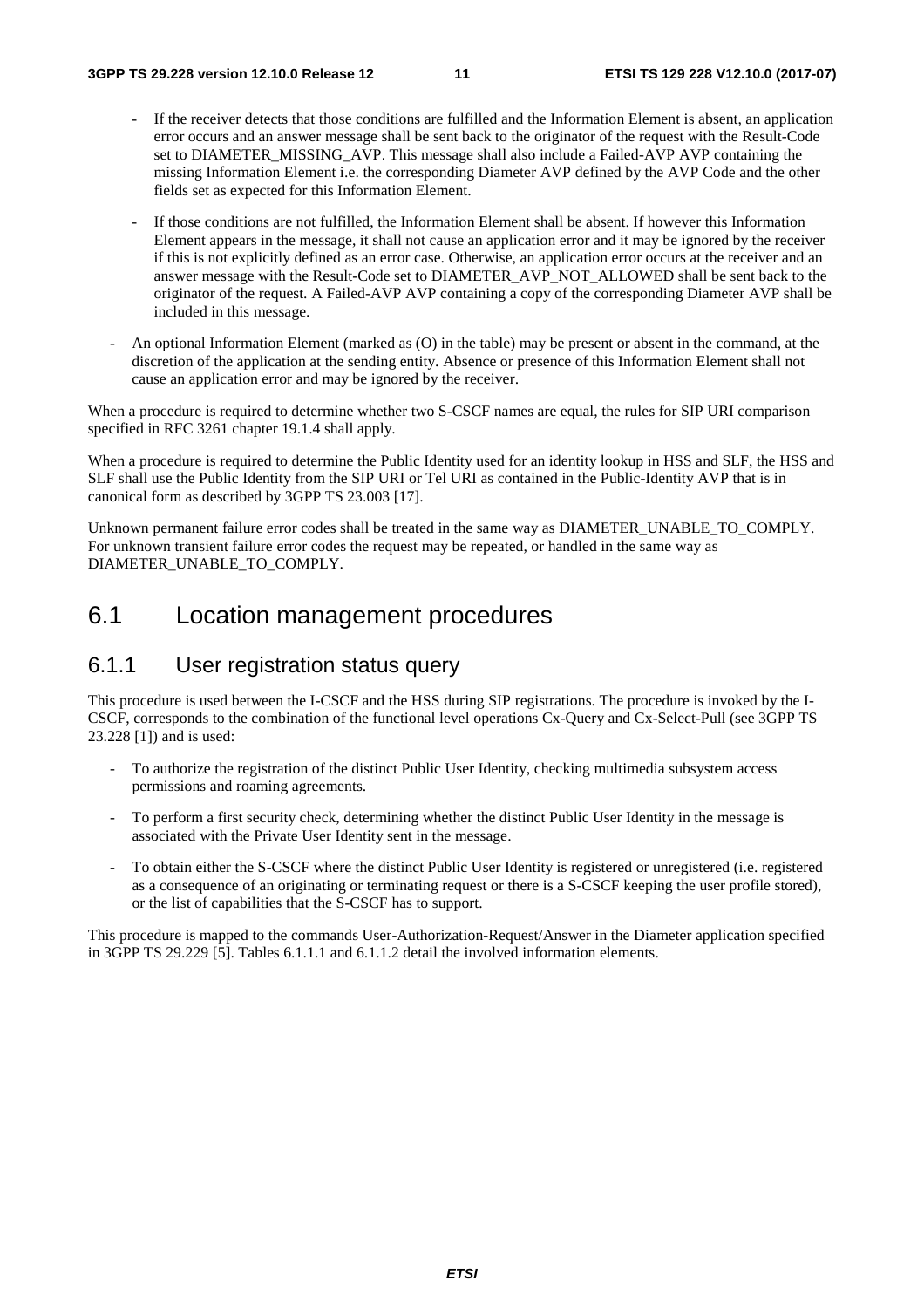| <b>Information</b><br>element name                   | <b>Mapping to</b><br><b>Diameter AVP</b>       | Cat.         | <b>Description</b>                                                                                                                                                                                                                                                                                                                                                                                                                                                                                                                                                                                                                                                                                                                                                                                                                                                                                                                                                                                                                                                        |
|------------------------------------------------------|------------------------------------------------|--------------|---------------------------------------------------------------------------------------------------------------------------------------------------------------------------------------------------------------------------------------------------------------------------------------------------------------------------------------------------------------------------------------------------------------------------------------------------------------------------------------------------------------------------------------------------------------------------------------------------------------------------------------------------------------------------------------------------------------------------------------------------------------------------------------------------------------------------------------------------------------------------------------------------------------------------------------------------------------------------------------------------------------------------------------------------------------------------|
| <b>Public User</b><br>Identity<br>(See 7.2)          | Public-Identity                                | M            | Public User Identity to be registered                                                                                                                                                                                                                                                                                                                                                                                                                                                                                                                                                                                                                                                                                                                                                                                                                                                                                                                                                                                                                                     |
| Visited<br><b>Network</b><br>Identifier<br>(See 7.1) | Visited-<br>Network-<br>Identifier             | M            | Identifier that allows the home network to identify the visited network                                                                                                                                                                                                                                                                                                                                                                                                                                                                                                                                                                                                                                                                                                                                                                                                                                                                                                                                                                                                   |
| Type of<br>Authorization<br>(See 7.14)               | User-<br>Authorization-<br><b>Type</b>         | $\mathsf{C}$ | Type of authorization requested by the I-CSCF.<br>If the request corresponds to a de-registration, i.e. Expires field or expires<br>parameter in Contact field in the REGISTER method is equal to zero, this<br>AVP shall be present in the command and the value shall be set to DE-<br><b>REGISTRATION.</b><br>If the request corresponds to an initial registration or a re-registration, i.e.<br>Expires field or expires parameter in Contact field in the REGISTER<br>method is not equal to zero then this AVP may be absent from the<br>command. If present its value shall be set to REGISTRATION.<br>If the request corresponds to an initial registration or a re-registration or a<br>de-registration and the I-CSCF explicitly queries the S-CSCF capabilities,<br>then this AVP shall be present in the command and the value shall be set<br>to REGISTRATION_AND_CAPABILITIES. The I-CSCF shall use this value<br>when the S-CSCF currently assigned to the Public User Identity in the HSS,<br>cannot be contacted and a new S-CSCF needs to be selected. |
| Private User<br>Identity<br>(See 7.3)                | User-Name                                      | M            | Private User Identity                                                                                                                                                                                                                                                                                                                                                                                                                                                                                                                                                                                                                                                                                                                                                                                                                                                                                                                                                                                                                                                     |
| Routing<br>Information<br>(See 7.13)                 | Destination-<br>Host.<br>Destination-<br>Realm | $\mathsf{C}$ | If the I-CSCF knows HSS name Destination-Host AVP shall be present in<br>the command. Otherwise, only Destination-Realm AVP shall be present<br>and the command shall be routed to the next Diameter node, e.g. SLF,<br>based on the Diameter routing table in the I-CSCF.                                                                                                                                                                                                                                                                                                                                                                                                                                                                                                                                                                                                                                                                                                                                                                                                |
| <b>UAR Flags</b><br>(See 7.19)                       | UAR-Flags                                      | $\circ$      | This Information Element contains a set of indications. See 7.19 for the<br>content of the information element.                                                                                                                                                                                                                                                                                                                                                                                                                                                                                                                                                                                                                                                                                                                                                                                                                                                                                                                                                           |

| Table 6.1.1.1: User registration status query |  |  |  |
|-----------------------------------------------|--|--|--|
|-----------------------------------------------|--|--|--|

#### **Table 6.1.1.2: User registration status response**

| <b>Information</b><br>element name  | <b>Mapping to</b><br><b>Diameter AVP</b> | Cat.    | <b>Description</b>                                                                                                                                                                                                                                                                                                    |
|-------------------------------------|------------------------------------------|---------|-----------------------------------------------------------------------------------------------------------------------------------------------------------------------------------------------------------------------------------------------------------------------------------------------------------------------|
| Result<br>(See 7.6)                 | Result-Code /<br>Experimental-<br>Result | м       | Result of the operation.<br>Result-Code AVP shall be used for errors defined in the Diameter Base<br>Protocol.<br>Experimental-Result AVP shall be used for Cx/Dx errors. This is a grouped<br>AVP which contains the 3GPP Vendor ID in the Vendor-Id AVP, and the<br>error code in the Experimental-Result-Code AVP. |
| S-CSCF<br>capabilities<br>(See 7.5) | Server-<br>Capabilities                  | $\circ$ | Required capabilities of the S-CSCF to be assigned to the IMS<br>Subscription.                                                                                                                                                                                                                                        |
| S-CSCF Name<br>(See 7.4)            | Server-Name                              | C       | Name of the assigned S-CSCF.                                                                                                                                                                                                                                                                                          |

#### 6.1.1.1 Detailed behaviour

The HSS shall, in the following order (if there is an error in any of the following steps the HSS shall stop processing and return the corresponding error code, see 3GPP TS 29.229 [5]):

- 1. Check that the Private User Identity and the Public User Identity exists in the HSS. If not Experimental-Result-Code shall be set to DIAMETER\_ERROR\_USER\_UNKNOWN.
- 2. Check that the Public User Identity matches a distinct Public User Identity in the HSS. If it doesn't, the Experimental-Result-Code shall be set to DIAMETER\_ERROR\_USER\_UNKNOWN.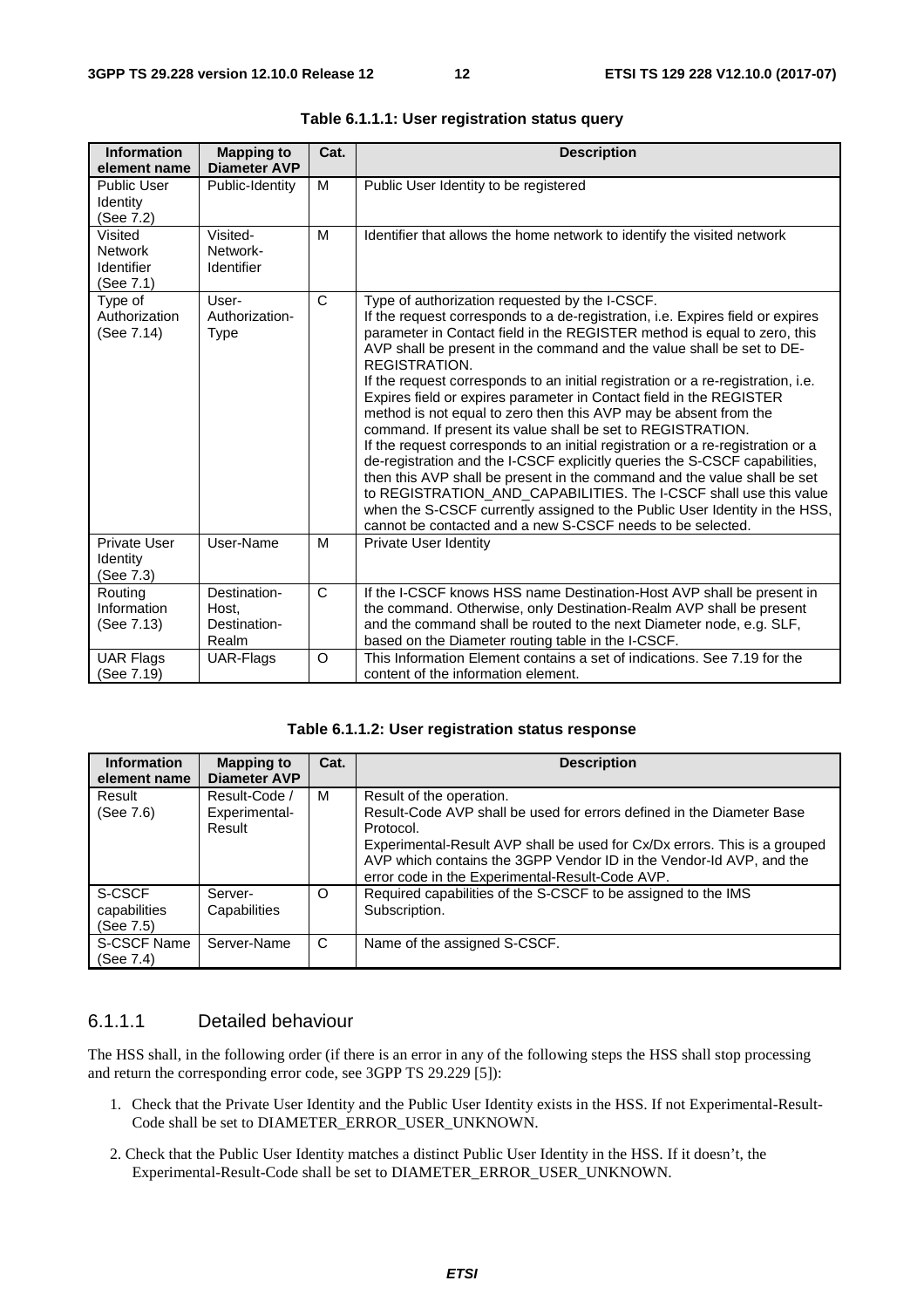- 3. Check that the Public User Identity received in the request is associated with the Private User Identity received in the request. If not Experimental-Result-Code shall be set to DIAMETER\_ERROR \_IDENTITIES\_DONT\_MATCH.
- 4. Check whether the Public User Identity received in the request is barred from the establishment of multimedia sessions.
	- If it is an IMS Emergency Registration (by checking the UAR Flags) or the Public User Identity received in the request is not barred, continue to step 5.
	- Otherwise, the HSS shall check whether there are other non-barred Public User Identities to be implicitly registered with that one.
		- If so, continue to step 5.
		- If not, Result-Code shall be set to DIAMETER\_AUTHORIZATION\_REJECTED.
- 5. Check the User-Authorization-Type received in the request:
	- If it is REGISTRATION or if User-Authorization-Type is absent from the request, the HSS shall check whether the UAR Flags indicate that this is an IMS Emergency Registration:
		- If it is not, and the Public User Identity is allowed to roam in the visited network (if not Experimental-Result-Code shall be set to DIAMETER\_ERROR \_ROAMING\_NOT\_ALLOWED) and authorized to register (if not Result-Code shall be set to DIAMETER\_AUTHORIZATION\_REJECTED) then continue to step 6.
		- If it is an IMS Emergency Registration, authorization shall be granted and the HSS shall not perform any check regarding roaming. Continue to step 6.
	- If it is DE\_REGISTRATION, the HSS may not perform any check regarding roaming. Continue to step 6.
	- If it is REGISTRATION\_AND\_CAPABILITIES, the HSS shall check whether the UAR Flags indicate that this is an IMS Emergency Registration:
		- If it is not, and the Public User Identity is allowed to roam in the visited network (if not Experimental-Result-Code shall be set to DIAMETER\_ERROR \_ROAMING\_NOT\_ALLOWED) and authorized to register (if not Result-Code shall be set to DIAMETER\_AUTHORIZATION\_REJECTED). The HSS may return the Server-Capabilities AVP, which enables the I-CSCF to select an S-CSCF. The returned capabilities, if any, shall satisfy all the requirements of all the service profiles associated with the IMS Subscription. If Server-Capabilities AVP is absent, it indicates to the I-CSCF that it can select any available S-CSCF. If an S-CSCF is already assigned in the HSS and IMS Restoration Procedures are supported in the HSS, the HSS shall set the S-CSCF reassignment pending flag and shall allow overwriting of the S-CSCF name in the next SAR request. Result-Code shall be set to DIAMETER\_SUCCESS. The HSS shall not return any S-CSCF name. Stop processing.
		- If it is an IMS Emergency Registration, authorization shall be granted and the HSS shall not perform any check regarding roaming. The HSS may return the Server-Capabilities AVP, which enables the I-CSCF to select an S-CSCF. The returned capabilities, if any, shall satisfy all the requirements of all the service profiles associated with the IMS Subscription. The Server-Capabilities AVP may be absent, to indicate to the I-CSCF that it can select any available S-CSCF. Result-Code shall be set to DIAMETER\_SUCCESS. The HSS shall not return any S-CSCF name. Stop processing.
- 6. Check the state of the Public User Identity received in the request:
	- If it is registered, the HSS shall return the stored S-CSCF name. No S-CSCF capabilities shall be present in the response. If User-Authorization-Type is equal to REGISTRATION or is absent, Experimental-Result-Code shall be set to DIAMETER\_SUBSEQUENT\_REGISTRATION. If User-Authorization-Type is equal to DE-REGISTRATION, Result-Code shall be set to DIAMETER\_SUCCESS.
	- If it is unregistered (i.e. registered as a consequence of an originating or terminating request or there is an S-CSCF keeping the user profile stored) and User-Authorization-Type is equal to DE-REGISTRATION, the HSS shall return the stored S-CSCF name and the Result-Code shall be set to DIAMETER\_SUCCESS. If the User-Authorization-Type is equal to REGISTRATION or is absent, then the HSS shall return the stored S-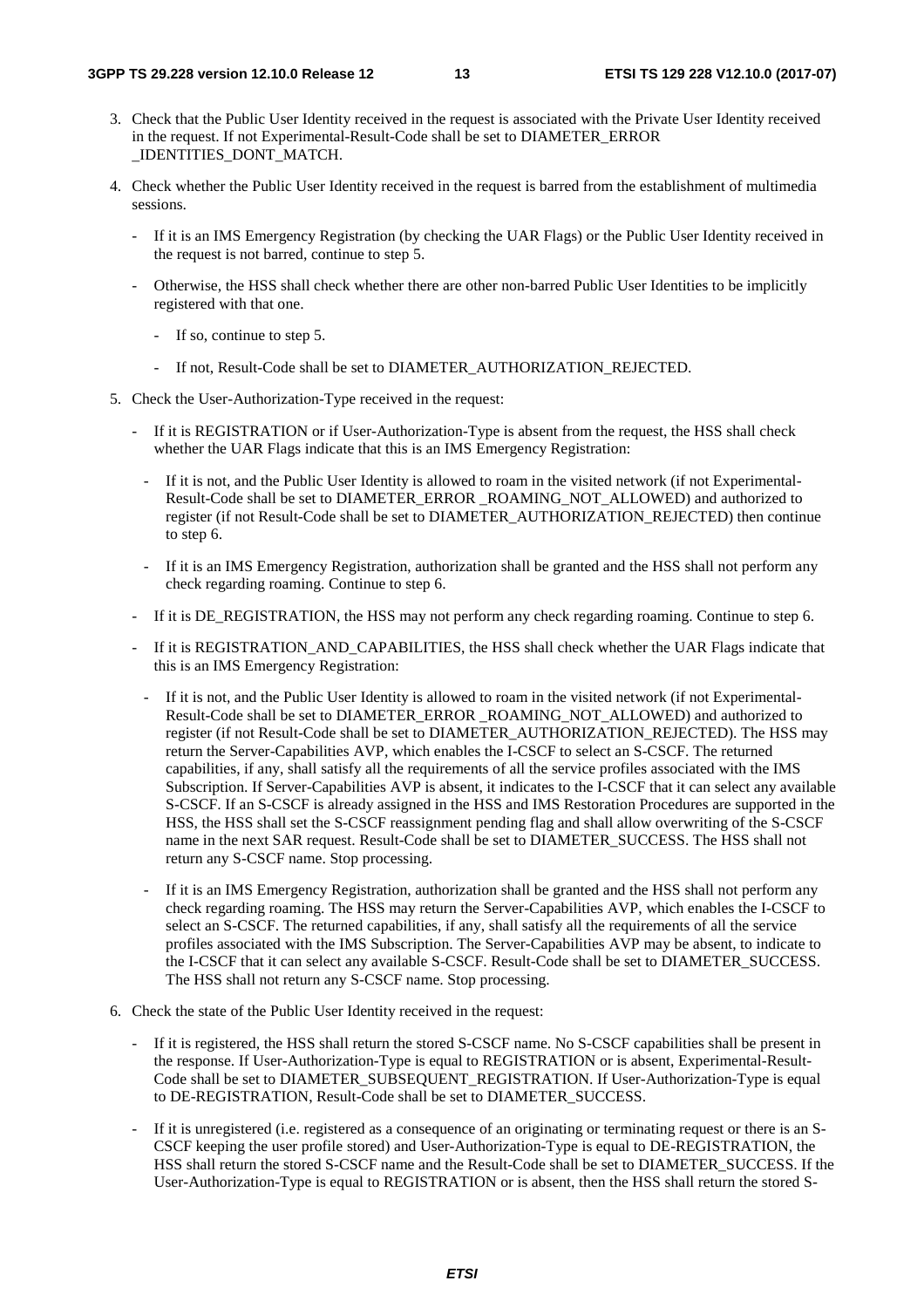CSCF name and the Experimental-Result-Code set to DIAMETER\_SUBSEQUENT\_REGISTRATION. The HSS shall not return any S-CSCF capabilities.

- If it is not registered yet, the HSS shall check the value of User-Authorization-Type received in the request:
	- If the value of User-Authorization-Type is DE\_REGISTRATION and the Authentication pending flag is set, the HSS shall return the stored S-CSCF name and Experimental-Result-Code set to DIAMETER\_SUCCESS. The HSS shall not return any S-CSCF capabilities. Otherwise, if Authentication pending flag is not set, the HSS shall not return any S-CSCF name or S-CSCF capabilities. The HSS shall set the Experimental-Result-Code to DIAMETER\_ERROR\_IDENTITY\_NOT\_REGISTERED in the response.
	- If the value of User-Authorization-Type is REGISTRATION or is absent, then the HSS shall check if there is at least one Public User Identity within the IMS Subscription with an S-CSCF name assigned.
		- If there is at least one Public User Identity within the IMS Subscription that is registered, the HSS shall return the S-CSCF name assigned for that Public User Identity and Experimental-Result-Code set to DIAMETER\_SUBSEQUENT\_REGISTRATION. The HSS shall not return any S-CSCF capabilities.
		- If there is at least one Public User Identity within the IMS Subscription that is unregistered (i.e. registered as a consequence of an originating or terminating request or there is an S-CSCF keeping the user profile stored), then the HSS shall return the stored S-CSCF name and the Experimental-Result-Code set to DIAMETER\_SUBSEQUENT\_REGISTRATION. The HSS shall not return any S-CSCF capabilities.
		- If there is no identity of the user within the same IMS Subscription that is registered or unregistered, the HSS shall check if there is an S-CSCF name stored for the user (e.g. the user is being authenticated by the S-CSCF as indicated by the Authentication pending flag). If it is, the HSS shall return the stored S-CSCF name and Experimental-Result-Code set to DIAMETER\_SUBSEQUENT\_REGISTRATION. The HSS shall not return any S-CSCF capabilities.
		- If there is not any Public User Identity within the IMS Subscription with an S-CSCF name assigned, then the HSS may return the Server-Capabilities AVP, which enables the I-CSCF to select an S-CSCF. The returned capabilities, if any, shall satisfy all the requirements of all the service profiles associated with the IMS Subscription. The Server-Capabilities AVP may be absent, to indicate to the I-CSCF that it may select any available S-CSCF. Experimental-Result-Code shall be set to DIAMETER\_FIRST\_REGISTRATION. The HSS shall not return any S-CSCF name.

If the HSS cannot fulfil received request, e.g. due to database error, it shall set Result-Code to DIAMETER\_UNABLE\_TO\_COMPLY. No S-CSCF name or S-CSCF capabilities shall be present in the response.

### 6.1.2 S-CSCF registration/deregistration notification

This procedure is used between the S-CSCF and the HSS. The procedure is invoked by the S-CSCF, corresponds to the combination of the operations Cx-Put and Cx-Pull (see 3GPP TS 23.228 [1]) and is used:

- To assign an S-CSCF to a Public Identity, or to clear the name of the S-CSCF assigned to one or more Public Identities.
- To download from HSS the relevant user information for the S-CSCF.
- To backup and retrieve the S-CSCF Restoration Information (see 3GPP TS 23.380 [19]) in the HSS.
- To provide a P-CSCF Restoration Indication to the HSS and trigger P-CSCF Restoration mechanism.

This procedure is mapped to the commands Server-Assignment-Request/Answer in the Diameter application specified in 3GPP TS 29.229 [5]. Tables 6.1.2.1 and 6.1.2.2 describe the involved information elements.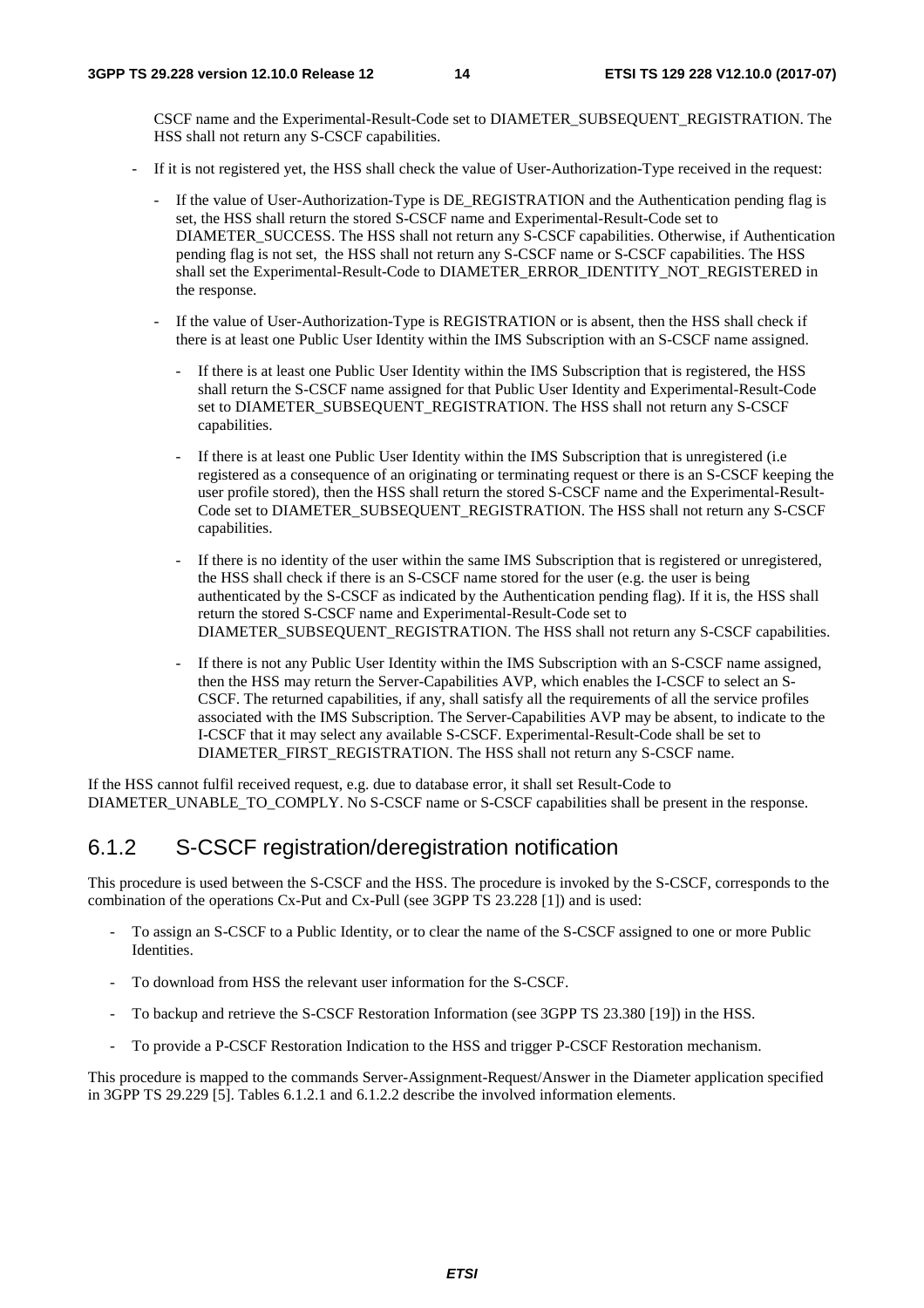**Table 6.1.2.1: S-CSCF registration/deregistration notification request**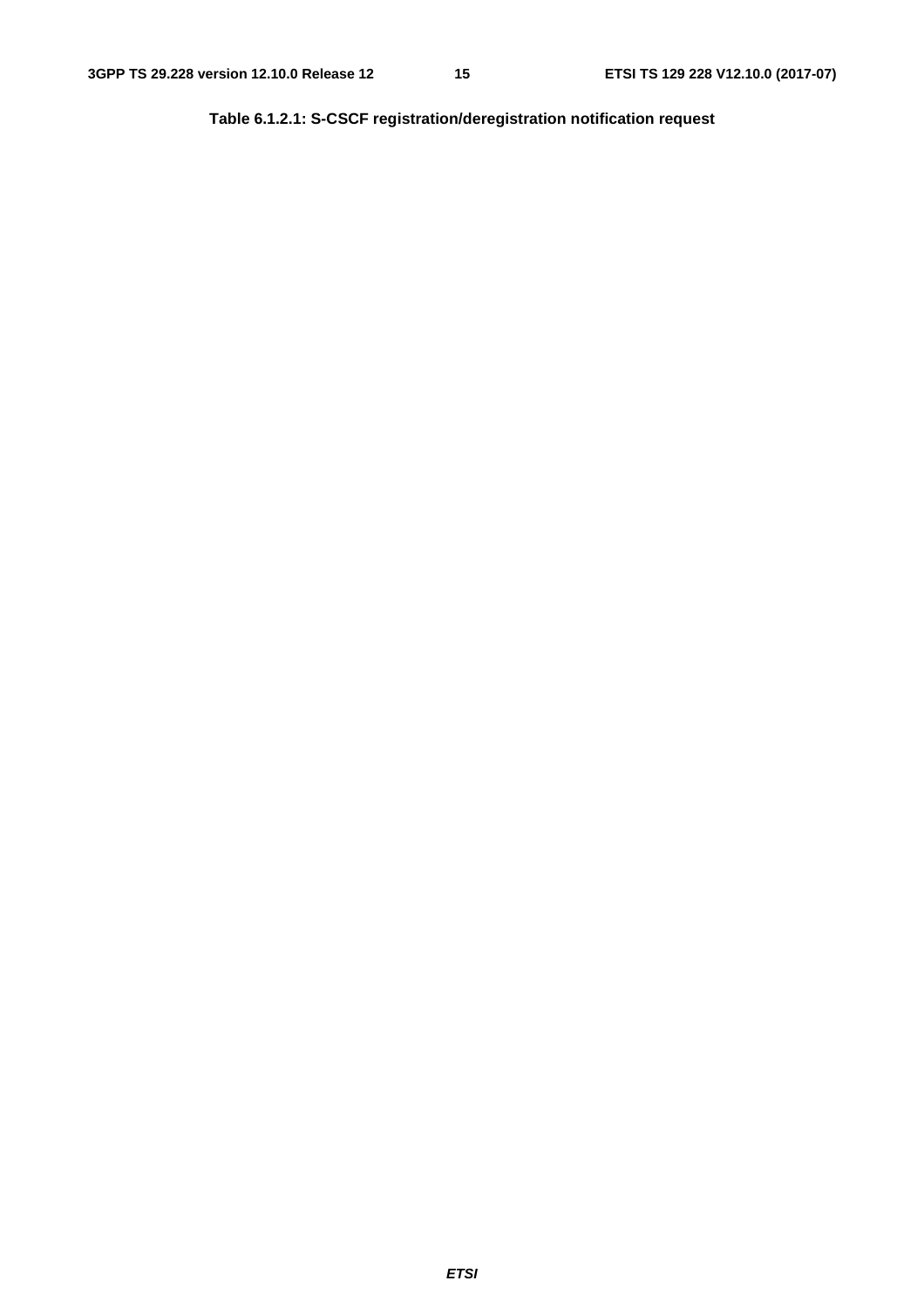| <b>Information</b><br>element name                                                             | <b>Mapping to</b><br><b>Diameter AVP</b> | Cat. | <b>Description</b>                                                                                                                                                                                                                                                                                                                                                                                                                                                                                                                                                                                                                                                                                                                           |
|------------------------------------------------------------------------------------------------|------------------------------------------|------|----------------------------------------------------------------------------------------------------------------------------------------------------------------------------------------------------------------------------------------------------------------------------------------------------------------------------------------------------------------------------------------------------------------------------------------------------------------------------------------------------------------------------------------------------------------------------------------------------------------------------------------------------------------------------------------------------------------------------------------------|
| <b>Public User</b><br>Identity /<br><b>Public Service</b><br>Identity<br>(See 7.2 and<br>7.2a) | Public-Identity                          | С    | Public Identity or list of Public Identities.<br>One and only one Public Identity shall be present if the Server-Assignment-<br>Type is any value other than TIMEOUT_DEREGISTRATION,<br>USER_DEREGISTRATION, DEREGISTRATION_TOO_MUCH_DATA,<br>TIMEOUT_DEREGISTRATION_STORE_SERVER_NAME,<br>USER_DEREGISTRATION_STORE_SERVER_NAME or<br>ADMINISTRATIVE_DEREGISTRATION.<br>If Server-Assignment-Type indicates deregistration of some type and<br>Private Identity is not present in the request, at least one Public Identity<br>shall be present.                                                                                                                                                                                            |
| S-CSCF Name<br>(See 7.4)                                                                       | Server-Name                              | M    | Name of the S-CSCF.                                                                                                                                                                                                                                                                                                                                                                                                                                                                                                                                                                                                                                                                                                                          |
| <b>Private User</b><br>Identity /<br>Private<br>Service<br>Identity<br>(See 7.3 and<br>7.3a)   | User-Name                                | C    | Private Identity.<br>It shall be present if it is available when the S-CSCF issues the request.<br>It may be absent during the initiation of a session to an unregistered Public<br>Identity (Server-Assignment-Type shall contain the value<br>UNREGISTERED_USER) or after S-CSCF recovery upon originating<br>request different than REGISTER (Server-Assignment-Type shall contain<br>the value NO_ASSIGNMENT).<br>In case of de-registration, Server-Assignment-Type equal to<br>TIMEOUT_DEREGISTRATION, ADMINISTRATIVE_DEREGISTRATION,<br>DEREGISTRATION_TOO_MUCH_DATA or<br>TIMEOUT_DEREGISTRATION_STORE_SERVER_NAME if no Public-<br>Identity AVPs are present then User-Name AVP shall be present.                                   |
| Server<br>Assignment<br><b>Type</b><br>(See 7.8)                                               | Server-<br>Assignment-<br><b>Type</b>    | M    | Type of update, request or notification that the S-CSCF requests in the<br>HSS (e.g: de-registration). See 3GPP TS 29.229 [5] for all the possible<br>values.                                                                                                                                                                                                                                                                                                                                                                                                                                                                                                                                                                                |
| <b>User Data</b><br>Already<br>Available<br>(See 7.16)                                         | User-Data-<br>Already-<br>Available      | M    | This indicates if the user profile and charging information and, if supported<br>and present in the subscription, allowed WAF and/or WWSF identities are<br>already available in the S-CSCF.<br>In the case where Server-Assignment-Type is not equal to<br>NO_ASSIGNMENT, REGISTRATION, RE_REGISTRATION or<br>UNREGISTERED_USER, the HSS shall not use User Data Already<br>Available when processing the request.                                                                                                                                                                                                                                                                                                                          |
| Routing<br>Information<br>(See 7.13)                                                           | Destination-<br>Host                     | C    | If the S-CSCF knows the HSS name, the Destination-Host AVP shall be<br>present in the command.<br>This information is available if the request belongs to an already existing<br>registration, e.g. in case of the re-registration, where the HSS name is<br>stored in the S-CSCF. The HSS name is obtained from the Origin-Host<br>AVP, which is received from the HSS, e.g. included in the MAA command.<br>This information may not be available if the command is sent as a<br>consequence of a session termination for an unregistered Public Identity. In<br>this case the Destination-Host AVP is not present and the command is<br>routed to the next Diameter node, e.g. SLF, based on the Diameter routing<br>table in the S-CSCF. |
| Wildcarded<br>Public Identity<br>(See 7.2b)                                                    | Wildcarded-<br>Public-Identity           | O    | If the request refers to a Wildcarded PSI or Wildcarded Public User Identity,<br>and the Server-Asignment-Type is set to UNREGISTERED_USER,<br>NO_ASSIGNMENT,<br>TIMEOUT_DEREGISTRATION_STORE_SERVER_NAME,<br>ADMINISTRATIVE_DEREGISTRATION,<br>DEREGISTRATION_TOO_MUCH_DATA or<br>TIMEOUT_DEREGISTRATION, the S-CSCF may include the<br>corresponding Wildcarded PSI or Wildcarded Public User Identity in this<br>information element.<br>If this element is present, it shall be used by the HSS to identify the identity<br>affected by the request. The terms Public Identity or Public Service Identity<br>in the detailed behaviour refer then to the Wildcarded Public Identity.                                                     |
| S-CSCF<br>Restoration<br>Information<br>(See 7.21)                                             | SCSCF-<br>Restoration-<br>Info           | C    | When the S-CSCF supports IMS Restoration Procedures, if Server-<br>Assignment-Type is REGISTRATION or RE_REGISTRATION, and any of<br>the related restoration information changed compared to the previous one,<br>the S-CSCF shall send this information element to the HSS. This<br>information allows a later retrieval in case of an S-CSCF service<br>interruption.                                                                                                                                                                                                                                                                                                                                                                      |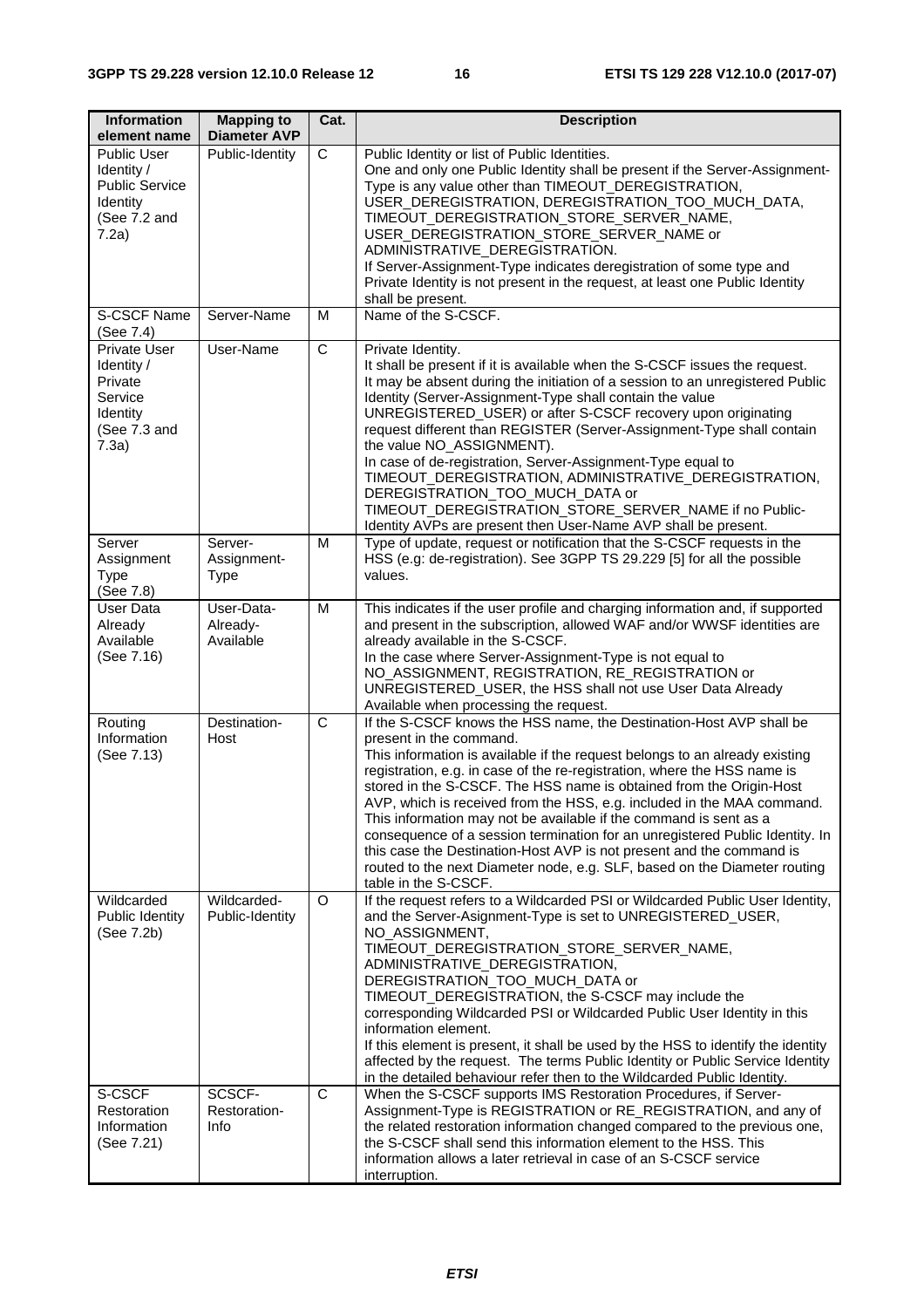| Multiple-<br>Registration-<br>Indication<br>(See 7.23) | Multiple-<br>Registration-<br>Indication | C       | When the S-CSCF supports IMS Restoration Procedures, if Server-<br>Assignment-Type is REGISTRATION and the registration is a multiple<br>registration and the Public User Identity is not stored as registered with the<br>Private User Identity as in the request in the S-CSCF, the S-CSCF shall<br>send this information element to the HSS. |
|--------------------------------------------------------|------------------------------------------|---------|-------------------------------------------------------------------------------------------------------------------------------------------------------------------------------------------------------------------------------------------------------------------------------------------------------------------------------------------------|
| Session-<br>Priority<br>(See 7.24)                     | Session-<br>Priority                     | O       | This information element shall indicate the session's priority to the HSS. If it<br>is not included, the request shall be treated as normal.                                                                                                                                                                                                    |
| <b>SAR Flags</b><br>(See 7.28)                         | SAR-Flags                                | $\circ$ | This Information Element contains a set of indications. See 7.28 for the<br>content of the information element.                                                                                                                                                                                                                                 |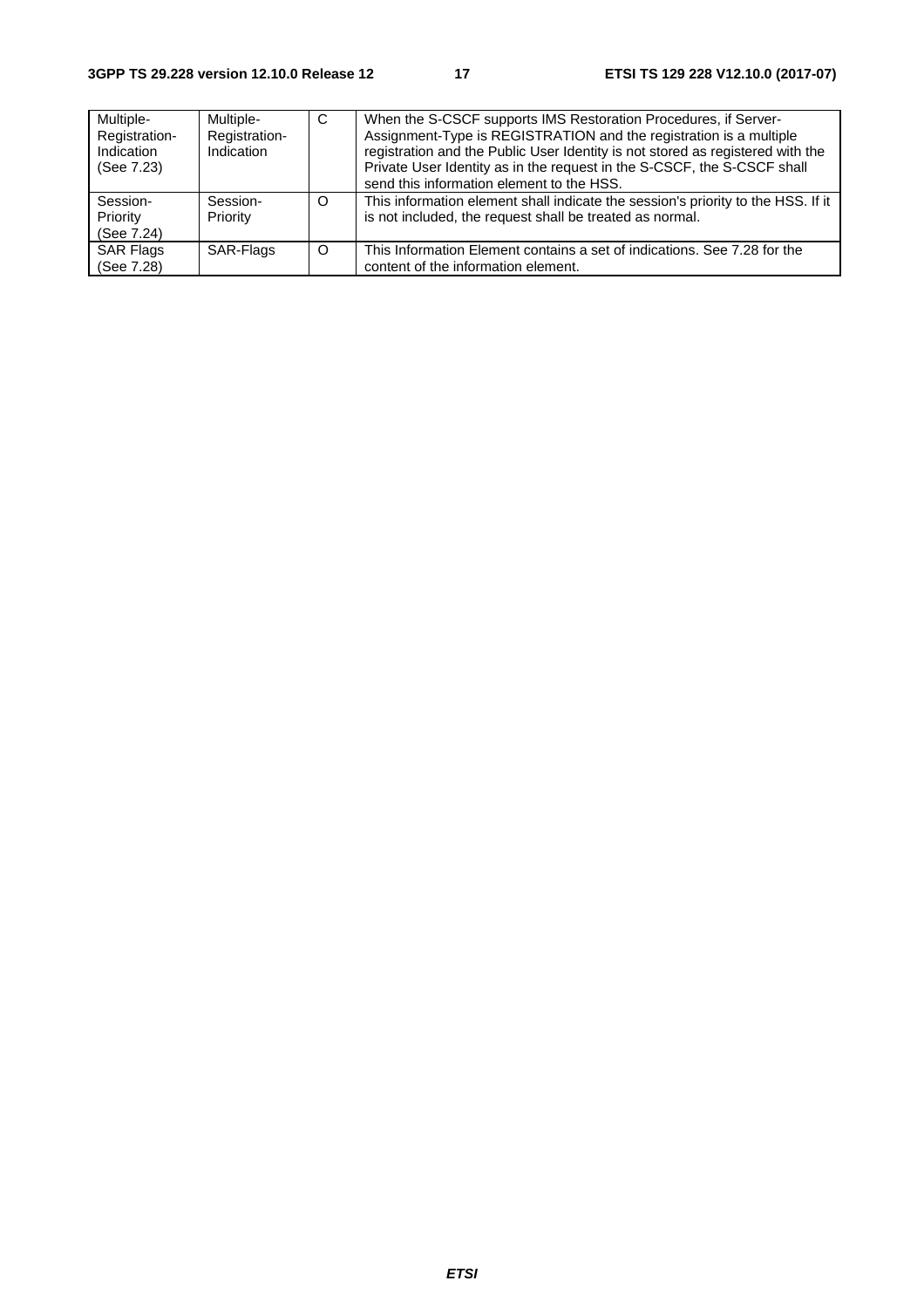**Table 6.1.2.2: S-CSCF registration/deregistration notification response**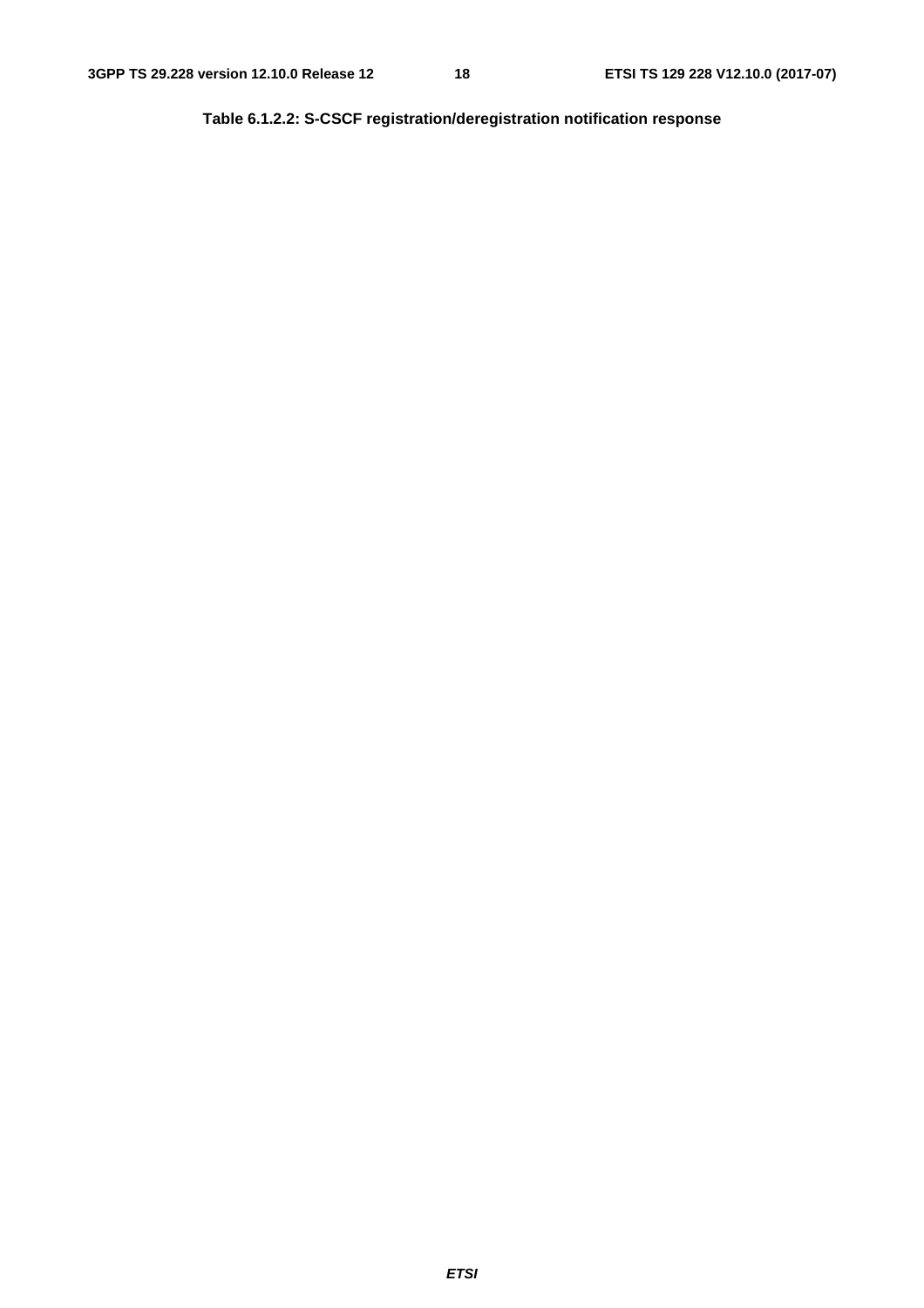| <b>Information</b><br>element name                                                    | <b>Mapping to</b><br><b>Diameter AVP</b> | Cat.           | <b>Description</b>                                                                                                                                                                                                                                                                                                                                                                                                                                                                                                                                                                                                     |
|---------------------------------------------------------------------------------------|------------------------------------------|----------------|------------------------------------------------------------------------------------------------------------------------------------------------------------------------------------------------------------------------------------------------------------------------------------------------------------------------------------------------------------------------------------------------------------------------------------------------------------------------------------------------------------------------------------------------------------------------------------------------------------------------|
| Private User<br>Identity /<br>Private<br>Service<br>Identity<br>(See 7.3 and<br>7.3a) | User-Name                                | С              | Private Identity.<br>It shall be present if it is available when the HSS sends the response.<br>It may be absent in the following error case: when the Server-Assignment-<br>Type of the request is UNREGISTERED_USER and the received Public<br>Identity is not known by the HSS.                                                                                                                                                                                                                                                                                                                                     |
| Registration<br>result<br>(See 7.6)                                                   | Result-Code /<br>Experimental-<br>Result | M              | Result of registration.<br>Result-Code AVP shall be used for errors defined in the Diameter Base<br>Protocol.<br>Experimental-Result AVP shall be used for Cx/Dx errors. This is a grouped<br>AVP which contains the 3GPP Vendor ID in the Vendor-Id AVP, and the<br>error code in the Experimental-Result-Code AVP.                                                                                                                                                                                                                                                                                                   |
| <b>User Profile</b><br>(See 7.7)                                                      | User-Data                                | $\overline{C}$ | Relevant user profile.<br>It shall be present when Server-Assignment-Type in the request is equal to<br>NO_ASSIGNMENT, REGISTRATION, RE_REGISTRATION or<br>UNREGISTERED_USER according to the rules defined in section 6.6.<br>If the S-CSCF receives more data than it is prepared to accept, it shall<br>perform the de-registration of the Private Identity with Server-Assignment-<br>Type set to DEREGISTRATION_TOO_MUCH_DATA and send back a SIP<br>3xx or 480 (Temporarily Unavailable) response, which shall trigger the<br>selection of a new S-CSCF by the I-CSCF, as specified in 3GPP TS 24.229<br>$[8]$ . |
| Charging<br>Information<br>(See 7.12)                                                 | Charging-<br>Information                 | $\overline{C}$ | Addresses of the charging functions.<br>It shall be present when the User-Data AVP is sent to the S-CSCF<br>according to the rules defined in section 6.6.<br>When this parameter is included, either the Primary-Charging-Collection-<br>Function-Name AVP or the Primary-Event-Charging-Function-Name AVP<br>shall be included. All other elements shall be included if they are available.                                                                                                                                                                                                                          |
| Associated<br>Private<br><b>Identities</b>                                            | Associated-<br>Identities                | O              | This AVP contains all Private Identities, which belong to the same IMS<br>subscription as the Private Identity or Public Identity received in the SAR<br>command.<br>If the IMS subscription contains only single Private Identity this AVP shall<br>not be present.                                                                                                                                                                                                                                                                                                                                                   |
| Loose-Route<br>Indication                                                             | Loose-Route-<br>Indication               | $\mathsf{C}$   | This AVP indicates to the S-CSCF that loose-route mechanism shall be<br>applied to the public identities contained in the user profile received from<br>the HSS.<br>If the loose-route mechanism is required, this AVP shall be present and set<br>to LOOSE_ROUTE_REQUIRED.<br>If the Loose-Route mechanism is not required, this AVP may be either<br>absent or present. If present, it shall be set to<br>LOOSE_ROUTE_NOT_REQUIRED.                                                                                                                                                                                  |
| S-CSCF<br>Restoration<br>Information<br>(See 7.21)                                    | SCSCF-<br>Restoration-<br>Info           | C              | This information shall be present if it was stored by the S-CSCF in the HSS<br>and Server-Assignment-Type is either UNREGISTERED_USER or<br>NO_ASSIGNMENT.<br>This information shall also be present if it was stored by the S-CSCF in the<br>HSS and the SAR indicates it is related to a multiple registration and<br>Server-Assignment-Type is REGISTRATION.                                                                                                                                                                                                                                                        |
| Associated<br>Registered<br>Private<br>Identities<br>(See 7.22)                       | Associated-<br>Registered-<br>Identities | C              | This AVP contains all Private Identities that were registered with the Public<br>Identity received in the SAR command.<br>The HSS shall send this information element if the IMS Restoration<br>Procedures are supported and the value of Server-Assignment-Type in the<br>request is REGISTRATION or RE_REGISTRATION and there are other<br>Private Identities different from the Private Identity received in the SAR<br>command being registered with the Public Identity received in the SAR<br>command.<br>Otherwise, this AVP shall not be present.                                                              |
| S-CSCF Name<br>(See 7.4)                                                              | Server-Name                              | C              | Name of the assigned S-CSCF.<br>This AVP shall be present, if the requesting S-CSCF name is different from<br>the previously assigned S-CSCF name stored in the HSS.                                                                                                                                                                                                                                                                                                                                                                                                                                                   |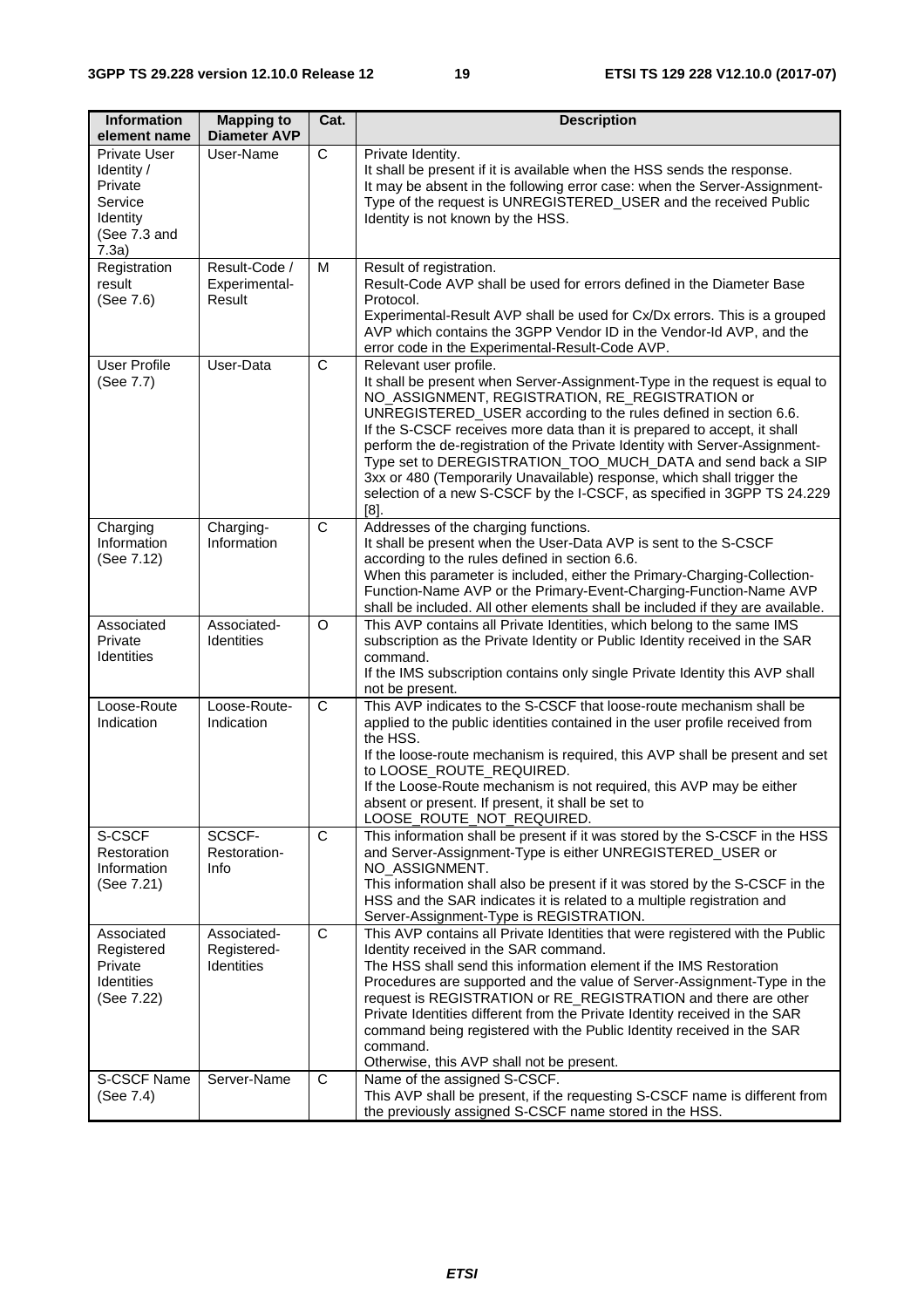| Wildcarded             | Wildcarded-       | C       | This AVP shall be present if:                                               |
|------------------------|-------------------|---------|-----------------------------------------------------------------------------|
| Public Identity        | Public-Identity   |         | the value of Server-Assignment-Type in the request was                      |
| (See 7.2b)             |                   |         | UNREGISTERED USER and                                                       |
|                        |                   |         | the Wildcarded-Public-Identity AVP in the request was not present and       |
|                        |                   |         | the Public Identity in the request fell within the range of a Wildcarded    |
|                        |                   |         | Public User Identity in the HSS whose state is registered/unregistered.     |
|                        |                   |         | If this element is present, it shall be used by the S-CSCF to identify the  |
|                        |                   |         | identity affected by the request.                                           |
| Priviledged-           | Priviledged-      | $\circ$ | This AVP indicates if the Private User Identity shall be considered as a    |
| Sender                 | Sender-           |         | priviledged sender.                                                         |
|                        |                   |         |                                                                             |
| Indication             | Indication        |         | If not present, it means that the Private User Identity is not considered a |
| (See 7.26)             |                   |         | priviledged sender.                                                         |
| Allowed WAF            | Allowed-WAF-      | C       | Addresses of the WAFs and/or WWSFs the subscription is allowing to use.     |
| and/or WWSF            | WWSF-             |         | This AVP shall be present if both                                           |
| <b>Identities (See</b> | <b>Identities</b> |         | a) it is applicable for the subscription and                                |
| 7.29                   |                   |         | b) the User-Data AVP is present.                                            |

#### 6.1.2.1 Detailed behaviour

On registering/deregistering a Public Identity the S-CSCF shall inform the HSS. The same procedure is used by the S-CSCF:

- to get the user information which contains the user profile, the charging information and the allowed WAF and/or WWSF Identities. The relevant user profile downloaded is described in more detailed in sections 6.5.1 and 6.6.
- to provide a P-CSCF Restoration Indication to the HSS when the S-CSCF, supporting the HSS based P-CSCF restoration mechanism described in 3GPP TS 23.380 [19], has identified a P-CSCF failure for a given UE and then triggers the P-CSCF Restoration mechanism execution for this UE.

The Public-Identity AVP and User-Data AVPs in this command pair shall contain only one type of identities i.e. either only Public User Identities, or only Public Service Identities. User initiated registration/deregistration procedures (i.e. server-assignment-type is set to RE\_REGISTRATION, USER\_DEREGISTRATION, etc.) shall only be allowed for distinct Public User Identities.

The HSS holds information about the state of registration of all the identities related to an IMS Subscription. The S-CSCF uses this procedure to update such states. For Shared Public User Identities, the S-CSCF shall initiate this procedure towards the HSS for each Private User Identity undergoing a Registration or Deregistration related to the Shared Public User Identity. For implicitly registered identities, the rules defined in Section 6.5.1 shall apply.

When the request message was received because of a terminating session request, the HSS may prioritise the received request message according to priority level received within the Session-Priority AVP.

The HSS shall, in the following order (in case of an error in any of the steps the HSS shall stop processing and return the corresponding error code, see 3GPP TS 29.229 [5]):

- 1. Check that the Public Identity and Private Identity exist in the HSS. If not Experimental-Result-Code shall be set to DIAMETER\_ERROR\_USER\_UNKNOWN.
- 2. The HSS may check whether the Private and Public Identities received in the request are associated in the HSS. If not Experimental-Result-Code shall be set to DIAMETER\_ERROR\_IDENTITIES\_DONT\_MATCH.
- 3. If more than one Public-Identity AVP is present and the Server-Assignment-Type is one of the values defined in Table 6.1.2.1 as applying for only one identity, then the Result Code shall be set to DIAMETER\_AVP\_OCCURS\_TOO\_MANY\_TIMES and no user information shall be returned.
- 4. The HSS shall check the Public Identity type received in the request.
	- If the identity in the request is a distinct Public User Identity, continue in step 5, otherwise the HSS shall check the server-assignment-type:

 If it indicates REGISTRATION, RE\_REGISTRATION, USER\_DEREGISTRATION, USER\_DEREGISTRATION\_STORE\_SERVER\_NAME, AUTHENTICATION\_FAILURE or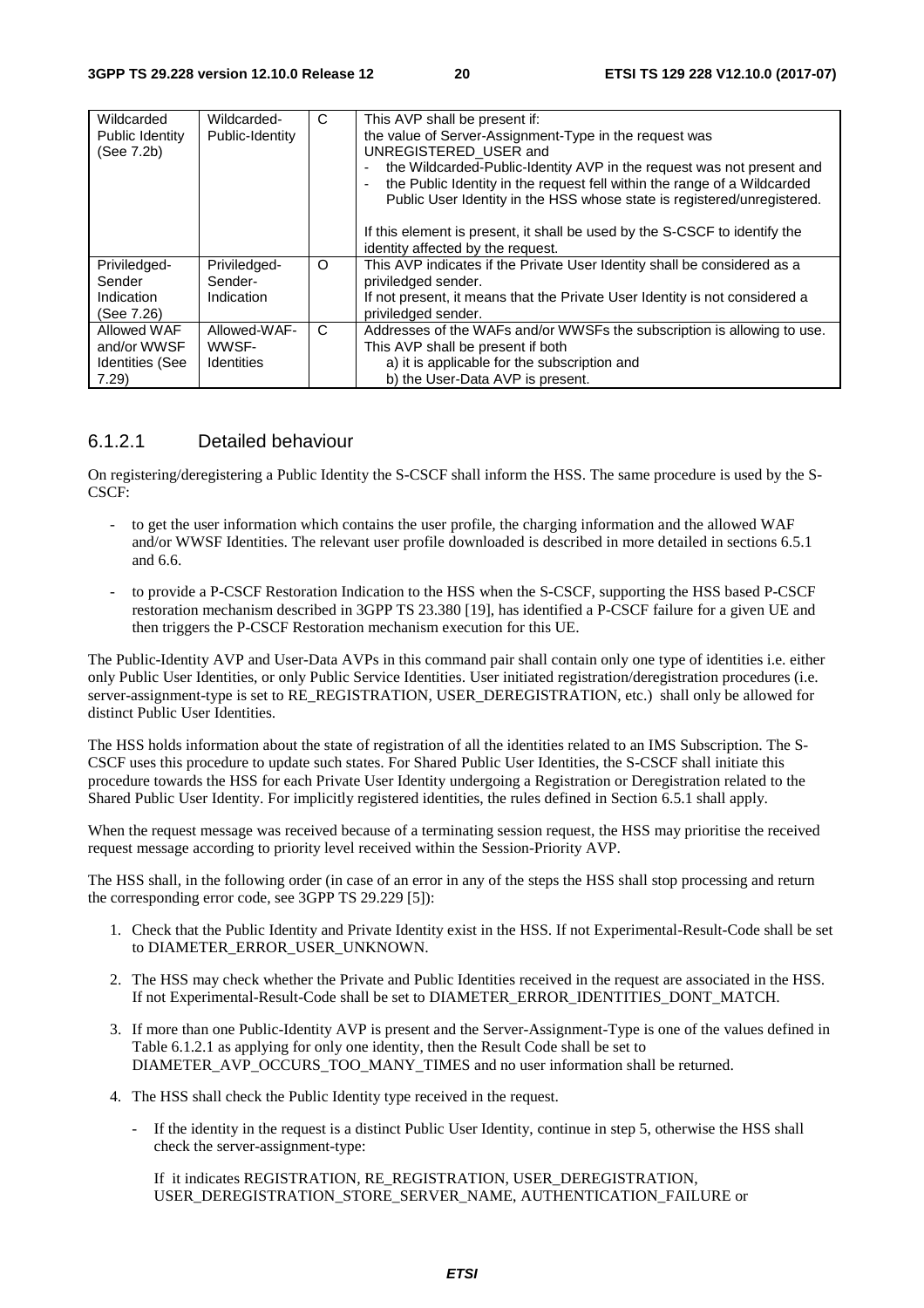AUTHENTICATION\_TIMEOUT, Experimental-Result-Code shall be set to DIAMETER\_ERROR\_IN\_ASSIGNMENT\_TYPE.

- If the identity in the request is a Public Service Identity, then check if the PSI Activation State for that identity is active. If not, then the response shall contain Experimental-Result-Code set to DIAMETER\_ERROR\_USER\_UNKNOWN.
- 5. Check the Server Assignment Type value received in the request:
	- If it indicates REGISTRATION or RE\_REGISTRATION, the HSS shall check whether the Public Identity is assigned for the S-CSCF requesting the data.

If there is already an S-CSCF assigned to the user and the requesting S-CSCF is not the same as the previously assigned S-CSCF, and IMS restoration procedures are not supported or the S-CSCF reassignment pending flag is not set, the HSS shall include the name of the previously assigned S-CSCF in the response message and the Experimental-Result-Code shall be set to DIAMETER\_ERROR\_IDENTITY\_ALREADY\_REGISTERED.

If there is already an S-CSCF assigned to the user and the requesting S-CSCF is not the same as the previously assigned S-CSCF and IMS restoration procedures are supported, and the S-CSCF reassignment pending flag is set, the HSS shall overwrite the S-CSCF name and shall reset the S-CSCF reassignment pending flag.

 If there is no S-CSCF assigned to the user or the the requesting S-CSCF is the same as the previously assigned S-CSCF stored in the HSS, the HSS shall download the relevant user information taking into consideration the value set in the User-Data-Already-Available AVP (see sub-clause 6.6). The Result-Code shall be set to DIAMETER\_SUCCESS and the HSS shall set the registration state of the Public User Identity as registered (if not already registered).If the S-CSCF Restoration Information is included in the request and the HSS implements IMS Restoration procedures, and if it is RE\_REGISTRATION, the HSS shall store this information. If the Public User Identity's authentication pending flag which is specific for the Private User Identity is set, the HSS shall clear it. If there are multiple Private User Identities, which belong to the served IMS subscription the Associated-Identities AVP should be added to the answer message and it shall contain all Private User Identities associated to the IMS subscription. If the loose-route mechanism is required for the registered Public User Identities, the Loose-Route-Indication AVP shall be added to the answer message. If there are multiple Private User Identities being registered with the Public Identity received in the request message, and the IMS Restoration Procedures are supported in the HSS, the Associated-Registered-Identities AVP shall be added to the answer message and it shall contain all Private User Identities being registered with the Public Identity.

If it is REGISTRATION and the HSS implements IMS Restoration procedures, if multiple registration indication is included in the request and the Public User Identity is stored as registered in the HSS, and there is restoration information related to the Private User Identity, the HSS shall not overwrite the stored S-CSCF Restoration Information, instead, it shall send the stored S-CSCF restoration information together with the user profile in the SAA. The Experimental-Result-Code shall be set to DIAMETER\_ERROR\_IN\_ASSIGNMENT\_TYPE. Otherwise, the HSS shall store the received S-CSCF restoration information. The Result-Code shall be set to DIAMETER\_SUCCESS.

If it indicates UNREGISTERED USER, the following applies.

If the P-CSCF-Restoration-Indication is included in SAR-Flags AVP, the HSS supporting the P-CSCF-Restoration-mechanism feature shall check whether at least one of the serving node(s) for corresponding user support this feature. If none of the serving nodes support the feature, the HSS shall stop processing this request and the Result-Code shall be set to DIAMETER\_ERROR\_SERVING\_NODE\_FEATURE\_UNSUPPORTED.

The HSS shall check whether the Public Identity is assigned for the S-CSCF requesting the data:

- If there is already an S-CSCF assigned to the user and the requesting S-CSCF is not the same as the previously assigned S-CSCF, and IMS restoration procedures are not supported or the S-CSCF reassignment pending flag is not set and a P-CSCF-Restoration-Indication is not included in SAR-Flags AVP, the HSS shall include the name of the previously assigned S-CSCF in the response message and the Experimental-Result-Code shall be set to DIAMETER\_ERROR\_IDENTITY\_ALREADY\_REGISTERED.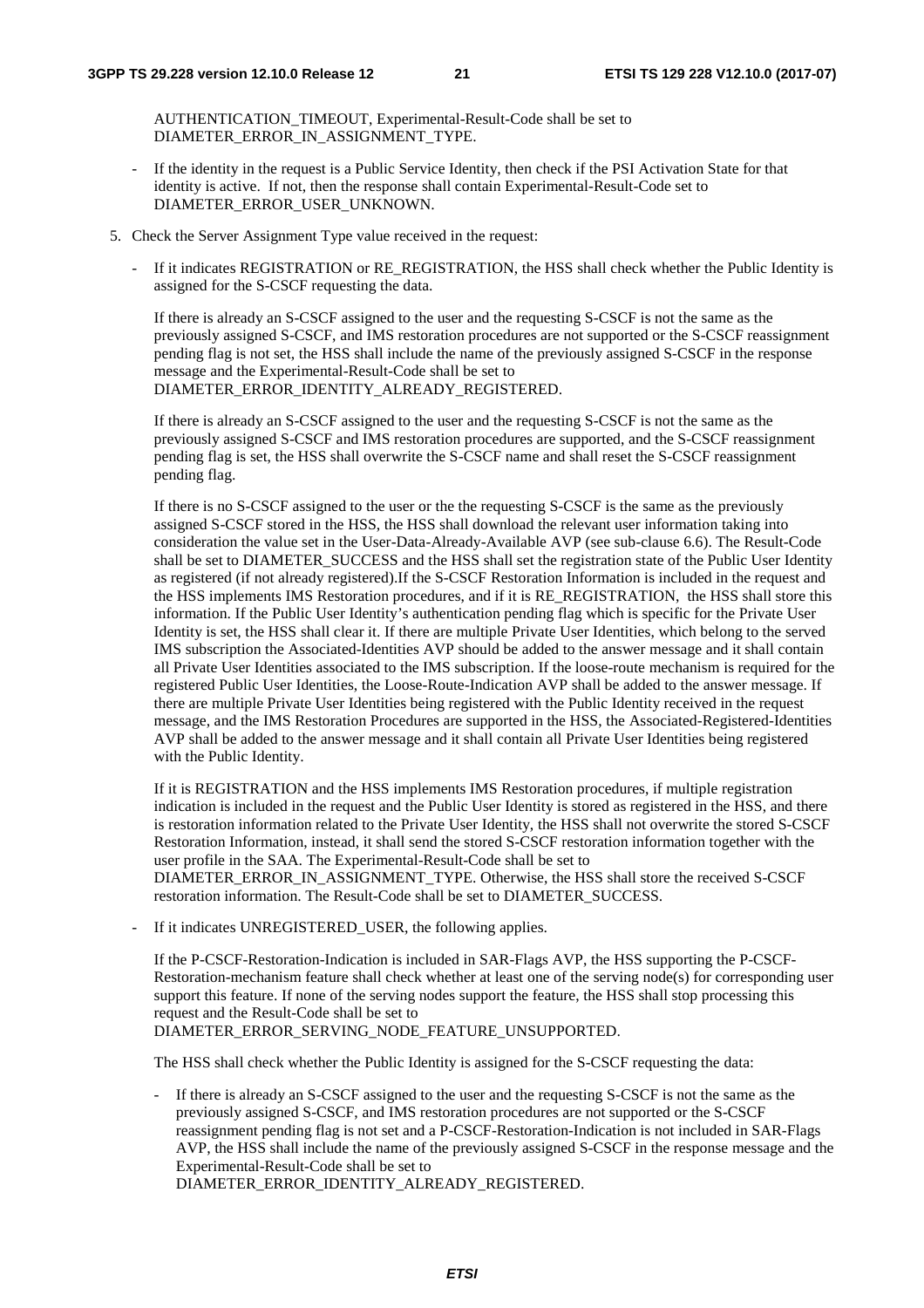- If there is already an S-CSCF assigned to the user and the requesting S-CSCF is not the same as the previously assigned S-CSCF and IMS restoration procedures are supported, and the S-CSCF reassignment pending flag is set, the HSS shall overwrite the S-CSCF name and shall reset the S-CSCF reassignment pending flag.
- If there is no S-CSCF assigned to the user or the requesting S-CSCF is the same as the previously assigned S-CSCF stored in the HSS, the HSS shall store the S-CSCF name.

The HSS shall check the Public Identity registration state:

- If the registration state of the Public Identity is not registered or unregistered, the HSS shall set or keep the registration state of the Public Identity as unregistered, i.e. registered as a consequence of an originating or terminating request and if a P-CSCF-Restoration-Indication is not included in SAR-Flags AVP download the relevant user information. The Result-Code shall be set to DIAMETER\_SUCCESS. If there are multiple Private User Identities associated to the Public User Identity in the HSS, the HSS shall arbitrarily select one of the Private User Identities and put it into the response message.
- If the registration state of the Public Identity is registered and IMS restoration procedures are not supported, the HSS shall set the registration state of the Public identity as unregistered, clear any S-CSCF Restoration Information associated with the Public User Identity (if any) and if a P-CSCF-Restoration-Indication is not included in SAR-Flags AVP download the relevant user information. The Result-Code shall be set to DIAMETER\_SUCCESS. If there are multiple Private User Identities associated to the Public User Identity in the HSS, the HSS shall arbitrarily select one of the Private User Identities and put it into the response message.
- NOTE 1a: The case where S-CSCF Restoration Information is stored in the HSS even though IMS Restoration Procedures are not supported corresponds to the situation where the HSS supports IMS Restoration Procedures but a new assigned S-CSCF does not, while the former S-CSCF supported this feature.
	- If the registration state of the Public Identity is registered and IMS restoration procedures are supported and a P-CSCF-Restoration-Indication is not included in SAR-Flags AVP, the HSS shall include in the response all S-CSCF Restoration Information related with the Public User Identity. If there is S-CSCF Restoration Information associated with several Private User Identities, the HSS shall include all the S-CSCF Restoration Information groups in the response. The Experimental-Result-Code shall be set to DIAMETER\_ERROR\_IN\_ASSIGNMENT\_TYPE.
		- If the registration state of the Public Identity is Registered and IMS Restoration Procedures are supported and a P-CSCF-Restoration-Indication is included in SAR-Flags AVP, the HSS shall set the registration state of the Public identity as Unregistered and clear any S-CSCF Restoration Information associated with the Public User Identity (if any). The Result-Code shall be set to DIAMETER\_SUCCESS.

If there are multiple Private User Identities, which belong to the served IMS subscription the Associated-Identities AVP should be added to the answer message and it shall contain all Private User Identities associated to the IMS subscription.

If the S-CSCF receives a wildcarded public identity from the I-CSCF, the S-CSCF shall use this wildcarded public identity to fetch the user profile (i.e. by sending a Cx-SAR including Wildcarded-Public-Identity AVP if the profile is not available) and registration information locally stored.

If the S-CSCF does not receive a wildcarded public identity, the S-CSCF shall not perform wildcarded public identity matching and shall use the public identity received instead to fetch the user profile (i.e. by sending a Cx-SAR without including Wildcarded-Public-Identity AVP if the profile is not available) and registration information.

- NOTE 1: There may be SIP requests in which the S-CSCF does not receive information of a wildcarded public identity, e.g. originating call from an AS on behalf of a user.
- NOTE 2: Since a distinct public identity falling into the range of a wildcarded public identity can have a different service profile, the S-CSCF does not perform the wildcarded public identity matching against the public identity received to avoid using the wrong service profile.

If the Wildcarded-Public-Identity AVP is not received and if the Public Identity falls within the range of a wildcarded public identity whose registration state is registered and a P-CSCF-Restoration-Indication is not included in SAR-Flags AVP, the HSS shall not overwrite the registration state. The Result-Code shall be set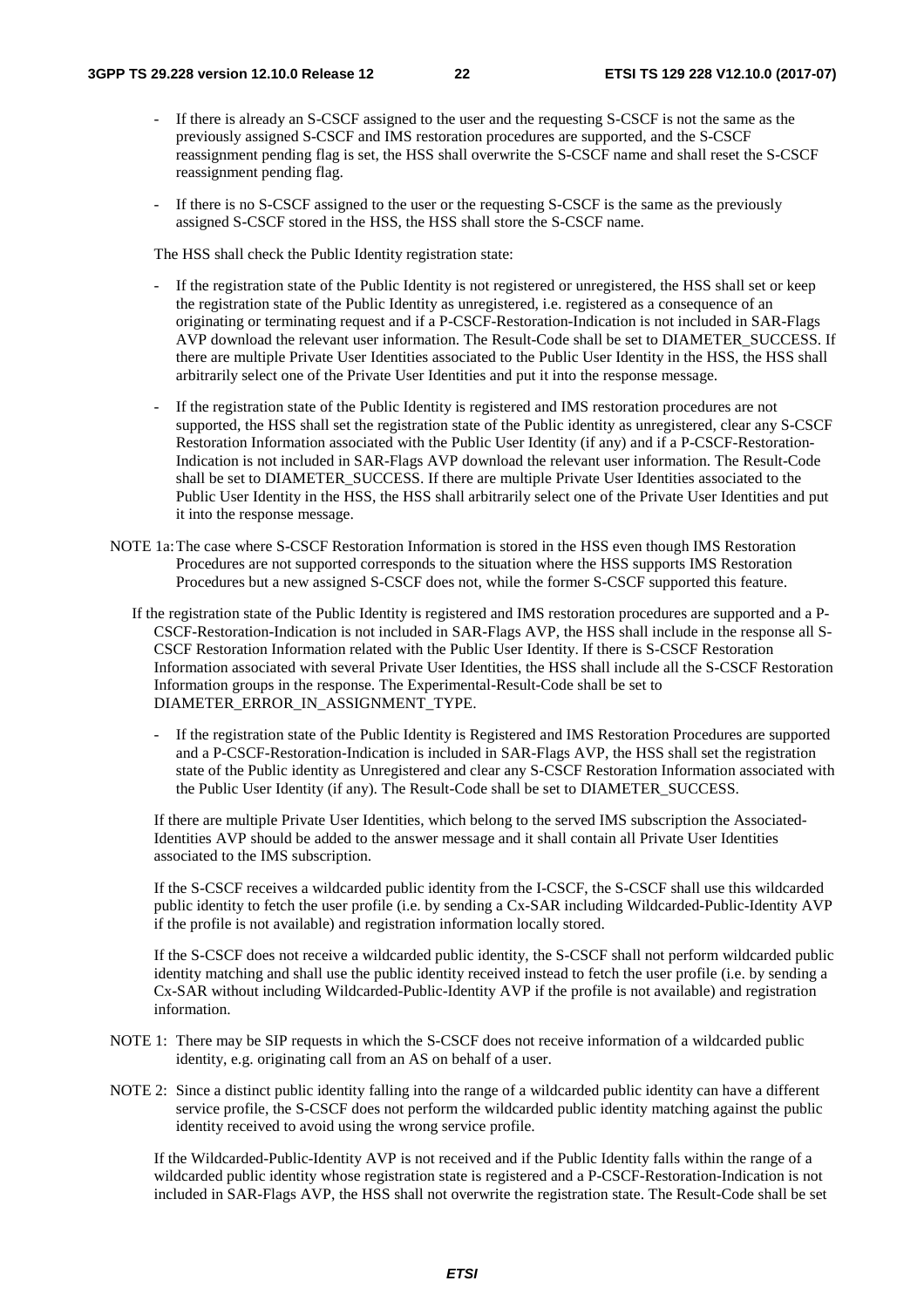to DIAMETER\_ERROR\_IN\_ASSIGNMENT\_TYPE and the HSS shall include the Wildcarded-Public-Identity AVP in the response. Upon reception of this error, the S-CSCF should behave as if it has received a wildcarded public identity in the first place.

If SAR-Flags AVP includes a P-CSCF-Restoration-Indication, the HSS supporting the P-CSCF-Restoration– mechanism feature shall send a P-CSCF restoration indication to the serving nodes where the IMSI associated to the received Private Identity is registered, i.e. SGSN and/or MME, using S6a/S6d IDR/IDA or Gr ISD request/answer as described in 3GPP TS 23.380 [19] clause 5.4. The Result-Code shall be set to DIAMETER\_SUCCESS.

If it indicates TIMEOUT\_DEREGISTRATION, USER\_DEREGISTRATION, DEREGISTRATION\_TOO\_MUCH\_DATA or ADMINISTRATIVE\_DEREGISTRATION, the following applies.

If it indicates ADMINISTRATIVE\_DEREGISTRATION and if the P-CSCF-Restoration-Indication is included in SAR-Flags AVP, the HSS supporting the P-CSCF-Restoration-mechanism feature shall check whether at least one of the serving node(s) for corresponding user support this feature. If none of the serving nodes support the feature, the HSS shall stop processing this request and the Result-Code shall be set to DIAMETER\_ERROR\_SERVING\_NODE\_FEATURE\_UNSUPPORTED.

The HSS shall check the registration state for all the Public Identities in the request.

- If a Private User Identity is present in the request, if the request did not contain Public Identities the HSS shall check the registration state of the Public Identities associated with the Private Identity identified in the request. For each Public Identity:
	- If the registration state of the Public User Identity is Registered, the HSS shall check if the Public User Identity is currently registered with one or more Private User Identities.
		- If the Public User Identity is currently registered with only one Private User Identity, the HSS shall set the registration state of the Public User Identity to Not Registered and clear the S-CSCF name and any S-CSCF Restoration Information associated with the Public User Identity.
		- If the Public User Identity is currently registered with more than one Private User Identity, the HSS shall keep the registration state of the Public User Identity as Registered and retain the S-CSCF name associated with the Public User Identity. The HSS shall remove any S-CSCF Restoration Information associated to the registration of this Public User Identity with this Private User Identity.
- If a Private User Identity is absent in the request, if the Public User Identity is currently registered with more than one Private User Identity, the HSS shall stop processing this request and shall set the Result-Code to DIAMETER\_MISSING\_AVP.
- if the registration state of the Public Identity is Unregistered, the HSS shall set the registration state of the Public Identity to Not Registered and clear the S-CSCF name associated with the Public Identity.

In case of ADMINISTRATIVE\_DEREGISTRATION, if SAR-Flags AVP includes a P-CSCF-Restoration-Indication, the HSS supporting the P-CSCF-Restoration-mechanism feature shall send a P-CSCF restoration indication to the serving nodes where the IMSI associated to the received Private Identity is registered, i.e. SGSN and/or MME, using S6a/S6d IDR/IDA or Gr ISD request/answer as described in 3GPP TS 23.380 [19] clause 5.4.

The Result-Code shall be set to DIAMETER\_SUCCESS

- If it indicates TIMEOUT\_DEREGISTRATION\_STORE\_SERVER\_NAME or USER\_DEREGISTRATION\_STORE\_SERVER\_NAME the HSS decides whether to keep the S-CSCF name associated to the Private User Identity stored or not for all the Public User Identities that the S-CSCF indicated in the request. If no Public User Identity is present in the request, the Private User Identity shall be present.
	- If the HSS decides to keep the S-CSCF name stored the HSS shall keep the S-CSCF name stored for all the Public User Identities associated to the Private User Identity. The Result-Code shall be set to DIAMETER\_SUCCESS.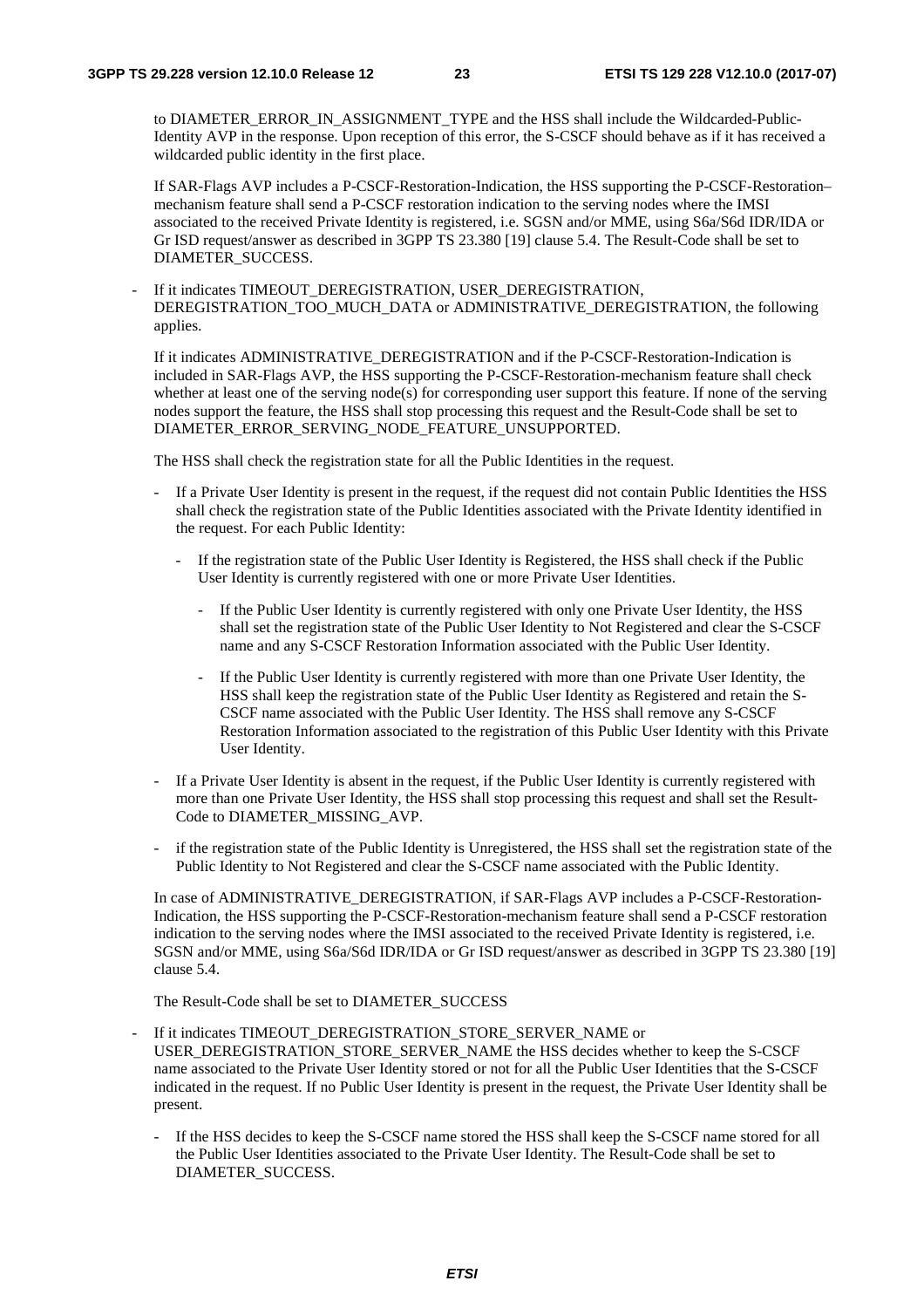The HSS shall check if each Public User Identity in the request is currently registered with one or more Private User Identities. If the request did not contain Public User Identities the HSS shall check if each Public User Identity associated with the Private User Identity in the request is currently registered with one or more Private User Identities. For each Public User Identity;-

- If only one Private User Identity associated with the Public User Identity is currently registered with the Public User Identity, the HSS shall set the registration state of the Public User Identity to Unregistered and clear any S-CSCF Restoration Information associated with the Public User Identity
- If more than one Private User Identity that shares that Public User Identity is currently registered with the Public User Identity the HSS shall keep the registration state of the Public User Identity as Registered. The HSS shall remove any S-CSCF Restoration Information associated to the registration of this Public User Identity with the Private User Identity in the request.
- If the HSS decides not to keep the S-CSCF name the Experimental-Result shall be set to DIAMETER\_SUCCESS\_SERVER\_NAME\_NOT\_STORED.

The HSS shall check if each Public User Identity in the request is currently registered with one or more Private User Identities. If the request did not contain Public User Identities the HSS shall check if each Public User Identity associated with the Private User Identity in the request is currently registered with one or more Private User Identities. For each Public User Identity;-

- If only one Private User Identity associated with the Public User Identity is currently registered with the Public User Identity, the HSS shall set the registration state of the Public User Identity to Not Registered and clear the S-CSCF name associated with Public User Identity.
- If more than one Private User Identity that shares that Public User Identity is currently registered with the Public User Identity the HSS shall keep the registration state of the Public User Identity as Registered.
- If it indicates NO\_ASSIGNMENT, the HSS checks whether the Public Identity is assigned for the S-CSCF requesting the data. If the requesting S-CSCF is not the same as the assigned S-CSCF and the S-CSCF reassignment pending flag is not set, the Result-Code shall be set to DIAMETER\_UNABLE\_TO\_COMPLY, otherwise the HSS shall download the relevant user information and the Result-Code shall be set to DIAMETER\_SUCCESS. If relevant S-CSCF Restoration Information is stored in the HSS and IMS Restoration Procedures are supported, it shall be added to the answer message. If there is S-CSCF Restoration Information associated with several Private User Identities, the HSS shall include all the S-CSCF Restoration Information groups in the response. If there are multiple Private User Identities, which belong to the served IMS subscription the Associated-Identities AVP should be added to the answer message and it shall contain all Private User Identities associated to the IMS subscription.
- NOTE 3: the check of the S-CSCF reassignment pending flag is needed since an S-CSCF supporting restoration procedures can receive a user initiated de-registration for a Public Identity for which it does not have any registration data (see 3GPP TS 23.380 [19]). In such case, the S-CSCF indicates NO\_ASSIGNMENT in Server-Assignment-Type to retrieve any possible restoration information from the HSS.
	- If it indicates AUTHENTICATION\_FAILURE (e.g. there is a mismatch in IP-address secure binding information) or AUTHENTICATION TIMEOUT (e.g. no response to Digest challenge), the HSS shall keep the registration state of the Public User Identity. The HSS shall check the registration state for the Public User Identity in the request and only if the registration state of the Public User Identity is Not Registered, the HSS shall clear the S-CSCF name associated with the Public User Identity.

If the Public User Identity's authentication pending flag which is specific for the Private User Identity is set, the HSS shall clear it. The Result-Code shall be set to DIAMETER\_SUCCESS.

If the HSS cannot fulfil the received request, e.g. due to database error, it shall set the Result-Code to DIAMETER\_UNABLE\_TO\_COMPLY. The HSS shall not modify any registration state nor download any Public Identity information to the S-CSCF.

See chapter 8.1.2 and 8.1.3 for the description of the handling of the error situations: reception of an S-CSCF name different from the one stored in the HSS and reception of a Server-Assignment-Type value not compatible with the registration state of the Public Identity.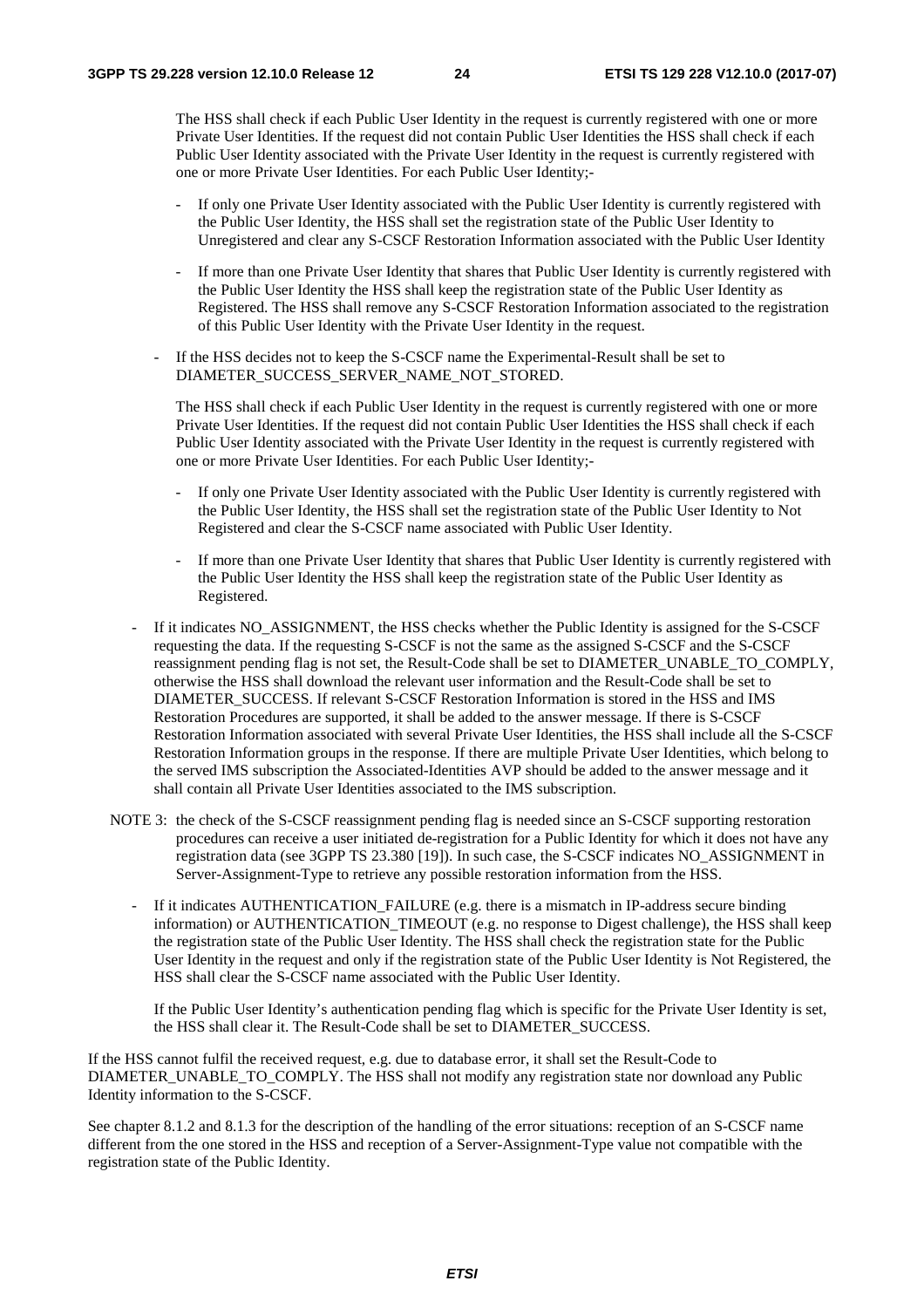# 6.1.3 Network initiated de-registration by the HSS, administrative

In case of network initiated de-registration of by the HSS, the HSS change the state of the Public Identities to Not Registered and send a notification to the S-CSCF indicating the identities that shall be de-registered. The procedure is invoked by the HSS, corresponds to the functional level operation Cx-Deregister (see 3GPP TS 23.228 [1]).

This procedure is mapped to the commands Registration-Termination-Request/Answer in the Diameter application specified in 3GPP TS 29.229 [5]. Tables 6.1.3.1 and 6.1.3.2 describe the involved information elements.

| <b>Information</b><br>element name                                                             | <b>Mapping to</b><br><b>Diameter AVP</b> | Cat.     | <b>Description</b>                                                                                                                                                                                                                                                                                                                   |
|------------------------------------------------------------------------------------------------|------------------------------------------|----------|--------------------------------------------------------------------------------------------------------------------------------------------------------------------------------------------------------------------------------------------------------------------------------------------------------------------------------------|
| <b>Public User</b><br>Identity /<br><b>Public Service</b><br>Identity<br>(See 7.2 and<br>7.2a) | Public-Identity                          | C        | It contains the list of Public Identities that are de-registered, in the form of<br>SIP URL or TEL URL.<br>Public-Identity AVP shall be present if the de-registration reason code is<br>NEW_SERVER_ASSIGNED. It may be present with the other reason<br>codes.                                                                      |
| Private User<br>Identity /<br>Private<br>Service<br>Identity<br>(See 7.3 and<br>7.3a)          | User-Name                                | M        | It contains the Private Identity in the form of a NAI. The HSS shall always<br>send a Private Identity that is known to the S-CSCF based on an earlier<br>SAR/SAA procedure.                                                                                                                                                         |
| Reason for de-<br>registration<br>(See 7.11)                                                   | Deregistration-<br>Reason                | M        | The HSS shall send to the S-CSCF a reason for the de-registration. The<br>de-registration reason is composed of two parts: one textual message (if<br>available) that is intended to be forwarded to the user that is de-registered,<br>and one reason code (see 3GPP TS 29.229 [5]) that determines the<br>behaviour of the S-CSCF. |
| Routing<br>Information<br>(See 7.13)                                                           | Destination-<br>Host                     | M        | It contains the name of the S-CSCF which originated the last update of the<br>name of the multimedia server stored in the HSS for a given IMS<br>Subscription. The address of the S-CSCF is the same as the Origin-Host<br>AVP in the message sent from the S-CSCF.                                                                  |
| Associated<br>Private<br><b>Identities</b>                                                     | Associated-<br><b>Identities</b>         | $\Omega$ | This AVP contains Private Identities, which belong to the same IMS<br>subscription as the Private Identity in the User-Name AVP and should be<br>de-registered together with that one.<br>If the IMS subscription contains only a single Private Identity, this AVP shall<br>not be present.                                         |

#### **Table 6.1.3.2: Network Initiated Deregistration by HSS response**

| <b>Information</b><br>element name                         | <b>Mapping to</b><br><b>Diameter AVP</b>     | Cat. | <b>Description</b>                                                                                                                                                                                                                                                                                                                                             |
|------------------------------------------------------------|----------------------------------------------|------|----------------------------------------------------------------------------------------------------------------------------------------------------------------------------------------------------------------------------------------------------------------------------------------------------------------------------------------------------------------|
| Result<br>(See 7.6)                                        | Result-Code /<br>Experimental-<br>Result     | м    | This information element indicates the result of de-registration.<br>Result-Code AVP shall be used for errors defined in the Diameter Base<br>Protocol.<br>Experimental-Result AVP shall be used for Cx/Dx errors. This is a grouped<br>AVP which contains the 3GPP Vendor ID in the Vendor-Id AVP, and the<br>error code in the Experimental-Result-Code AVP. |
| Associated<br>Private<br>Identities                        | Associated-<br><b>Identities</b>             | C    | This AVP shall be present if the S-CSCF de-registered more than one<br>Private Identity with the request. It contains all Private Identities that have<br>been deregistered together with the one in the User-Name AVP of the<br>request.                                                                                                                      |
| Identities with<br>Emergency<br>Registration<br>(See 7.25) | Identity-with-<br>Emergency-<br>Registration | C    | This information element indicates a list of pairs of private and public user<br>identities which have not been de-registered due to emergency registration.                                                                                                                                                                                                   |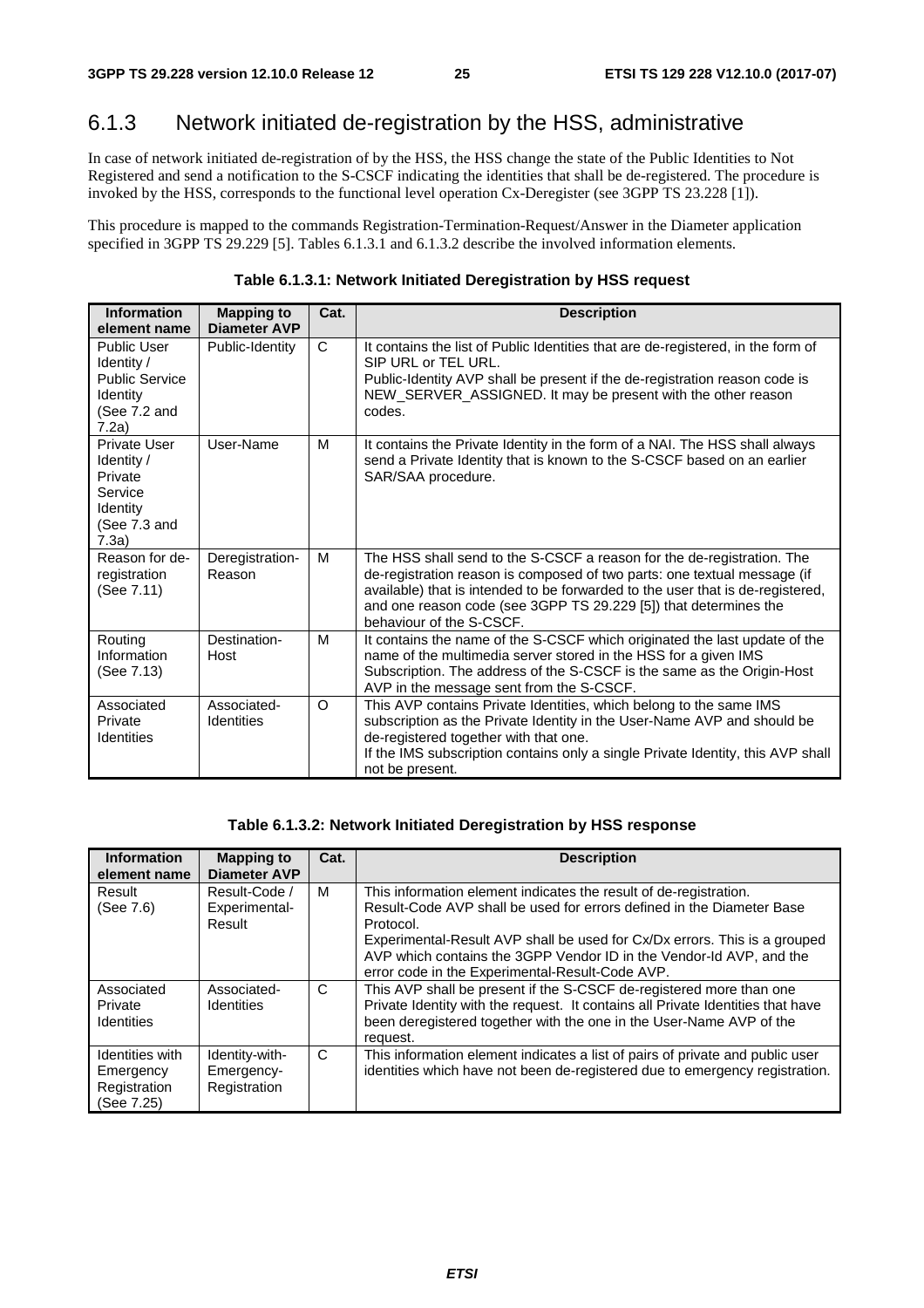#### 6.1.3.1 Detailed behaviour

The HSS shall de-register the affected identities and invoke this procedure to inform the S-CSCF. The S-CSCF shall remove all the information stored in the S-CSCF for the affected identities.

The HSS may de-register:

- One Public Identity or a list of Public Identities. HSS may include all Public User Identities associated with the User-Name AVP to the request. This option is applicable with all reason codes.
- One or more Private Identities of the IMS Subscription with all associated Public Identities. No Public-Identity AVPs shall be present in this case. This option is applicable with reason codes PERMANENT\_TERMINATION, SERVER\_CHANGE, and REMOVE\_S-CSCF.
- All Public Service Identities that match a Wildcarded Public Service Identity. In this case the HSS may send one of the Public Service Identities that was received in the Server Assignment Request for that Wildcarded Public Service Identity and the associated Private Service Identity.
- A Wildcarded Public User Identity. In this case the HSS shall send a distinct Public User Identity that belongs to the same implicit registration set as the Wildcarded Public User Identity and the associated Private User Identity.

The HSS shall send in the Deregistration-Reason AVP the reason for the de-registration, composed by a textual message (if available) aimed for the user and a reason code that determines the action the S-CSCF has to perform. The possible reason codes are:

PERMANENT\_TERMINATION: The HSS indicates to the S-CSCF that the S-CSCF will no longer be assigned to the Public Identity and associated implicitly registered Public Identities for the Private Identity(ies) indicated in the request (e.g. due to an IMS subscription modification or a removal of IP-address secure binding information when GIBA is used).

The HSS shall check the registration state of the Public Identities. If no Public Identities are involved, the HSS shall check the registration state of the Public Identities associated with the Private User Identity identified. For each Public Identity:

- If the registration state of the Public Identity is Registered, the HSS shall check if the Public User Identity is currently registered with one or more Private User Identities.
	- If the Public User Identity is currently registered with only one Private User Identity, the HSS shall check whether the Public User Identity is included in the information element Identities with Emergency Registrations returned by S-CSCF in the response.
		- If included, the HSS shall keep the S-CSCF name associated with the Public User Identity and set the registration state of the Public User Identity to Unregistered.
		- If not included, the HSS shall clear the S-CSCF name associated with the Public User Identity, and set the registration state of the Public User Identity to Not Registered The S-CSCF initiates the de-registration of the Public User Identity unless it is emergency registered.
	- If the Public User Identity is currently registered with more than one Private User Identity, the HSS shall keep the registration state of the Public User Identity as Registered and retain the S-CSCF name associated with the Public User Identity. The S-CSCF initiates the de-registration of the Public User Identity unless it is emergency registered.
- If the registration state of the Public Identity is Unregistered, the HSS shall check whether this Public User Identity is included in the information element Identities with Emergency Registrations returned by S-CSCF in the response.
	- If included, the HSS shall keep the S-CSCF name associated with the Public User Identity.
	- If not included, the HSS shall set the registration state of the Public Identity to Not Registered and clear the S-CSCF name associated with the Public Identity.
- NEW\_SERVER\_ASSIGNED: The HSS indicates to the S-CSCF that a new S-CSCF has been allocated to the IMS Subscription e.g. because the previous assigned S-CSCF was unavailable during a registration procedure. The S-CSCF shall remove all information for all of the Public Identities indicated in the request.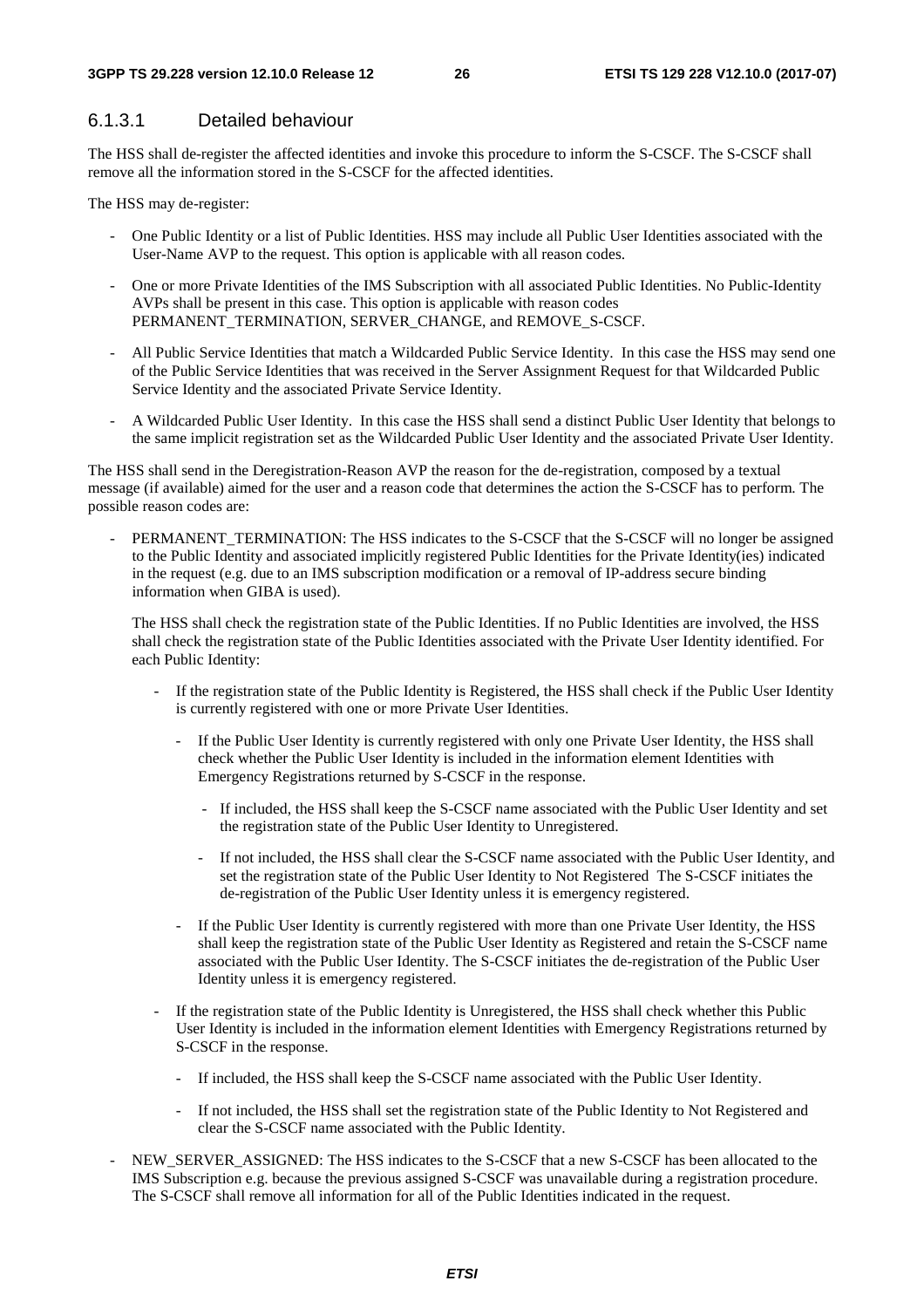- SERVER CHANGE: The HSS indicates to the S-CSCF that the de-registration is requested to force the selection of new S-CSCF to assign to the IMS Subscription (e.g. when the S-CSCF capabilities are changed in the HSS or when the S-CSCF indicates that it has not enough memory for the updated User Profile). The HSS shall set the registration state to "Not Registered" and clear the S-CSCF name for all of the Public Identities affected by the request. If the S-CSCF does not indicate in the response all the Private Identities that were in the request, the HSS shall repeat this request for each of the remaining Private Identities in the IMS Subscription that are known to the S-CSCF. The S-CSCF should start the network initiated de-registration towards the user, i.e. all registrations within the IMS Subscription are de-registered and the user is asked to re-register to all existing registrations.
- REMOVE\_S-CSCF: The HSS indicates to the S-CSCF that the S-CSCF will no longer be assigned to an unregistered Public Identity(ies) (i.e registered as a consequence of an originating or terminating request or there is a S-CSCF keeping the user profile stored) for a given IMS Subscription.

The HSS shall check if an emergency registration exists in the S-CSCF, checking for each Public Identity contained in the request whether it is present in the information element Identities with Emergency Registrations returned by S-CSCF.

- If an emergency registration does not exist in S-CSCF, for each Public Identity contained within the request, the HSS shall set the registration state of the Public Identity to Not Registered and clear the S-CSCF name associated with the Public Identity. The S-CSCF shall remove all information related to the Public User Identity contained within the request.
- If an emergency registration exists in S-CSCF for one or more Public User Identities contained in the request, the S-CSCF should include the corresponding Private Identity /Public User Identity pairs in the information element Identities with Emergency Registrations in the answer. The HSS, when receiving such an answer, shall not change the registration state of the Public User Identities present in the information element Identities with Emergency Registrations and shall keep unchanged the S-CSCF name associated with these Public User Identities.

Public Identities which are emergency registered in the S-CSCF shall not be de-registered when a Cx-Deregistration request with a -reason code of PERMANENT\_TERMINATION or REMOVE\_S-CSCF is received from the HSS. In this case

- if all to be de-registered identities are emergency registered, a Result-Code set to DIAMETER\_UNABLE\_TO\_COMPLY and a list of Private / Public Identity pairs which are emergency registered shall be returned to the HSS
- if a proper subset of the to be de-registered entities are emergency registered, a Result-Code of DIAMETER\_LIMITED\_SUCCESS and a list of Private Identity / Public Identity pairs which are emergency registered shall be returned to the HSS.
- NOTE 1: If the Public Identity that is emergency registered has normal registration as well, then for the normal registration the S-CSCF will perform the detailed de-registration procedures towards the UE for each reason code as described in 3GPP TS 24.229 [8].
- NOTE 2: It is assumed that Public Identities which are implicitly registered along with an emergency registration are also emergency registered.

The detailed de-registration procedures performed by the S-CSCF are described in 3GPP TS 24.229 [8].

### 6.1.4 User location query

This procedure is used between the I-CSCF and the HSS to obtain the name of the S-CSCF assigned to a Public Identity, or the name of the AS hosting a PSI for direct routing. The procedure is invoked by the I-CSCF, is performed per Public Identity, and corresponds to the functional level operation Cx-Location-Query (see 3GPP TS 23.228 [1]).

This procedure is mapped to the commands Location Info Request/Answer in the Diameter application specified in 3GPP TS 29.229 [5]. Tables 6.1.4.1 and 6.1.4.2 detail the involved information elements.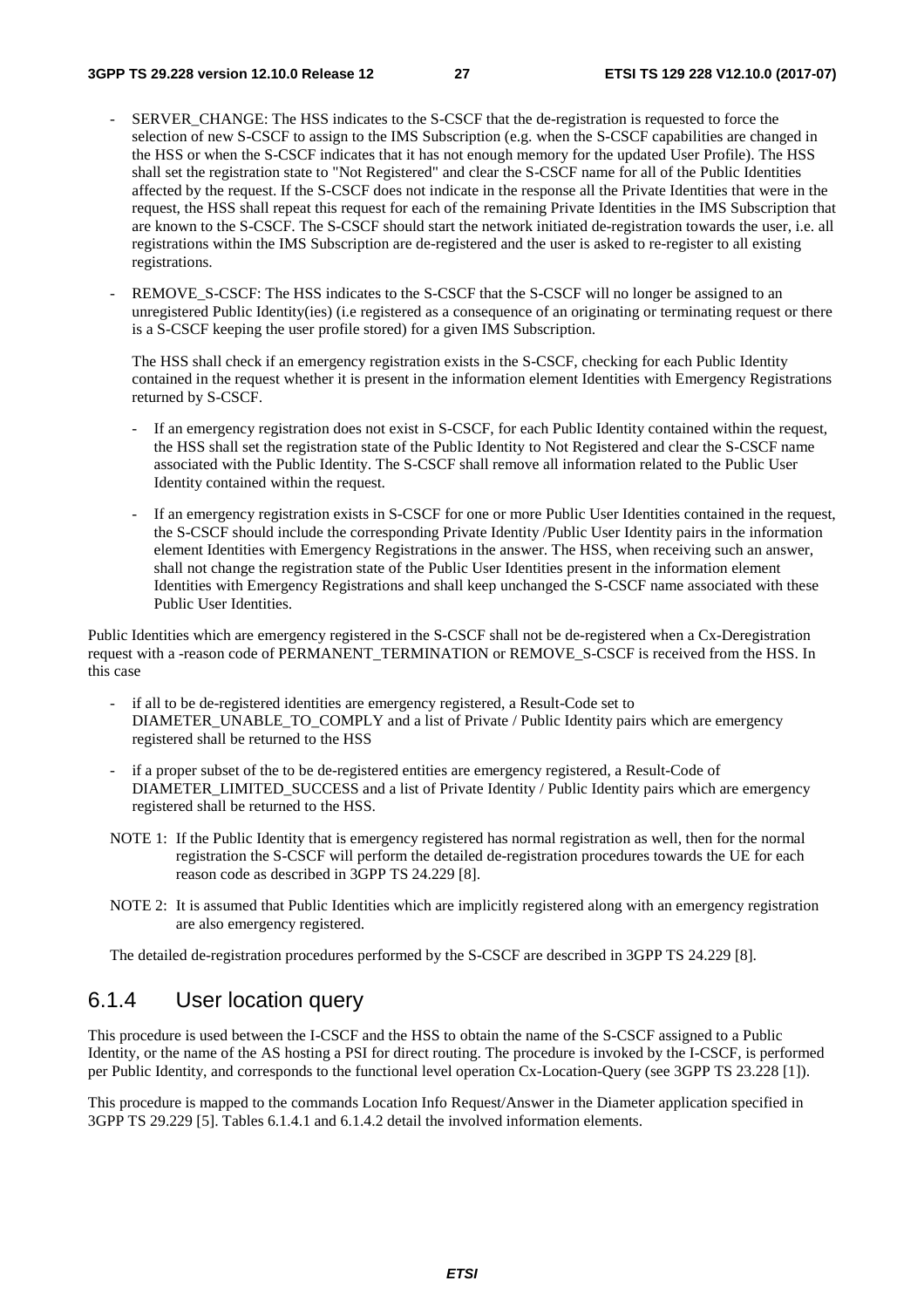| <b>Information</b><br>element name                                                             | <b>Mapping to</b><br><b>Diameter AVP</b>       | Cat.     | <b>Description</b>                                                                                                                                                                                                                                                         |
|------------------------------------------------------------------------------------------------|------------------------------------------------|----------|----------------------------------------------------------------------------------------------------------------------------------------------------------------------------------------------------------------------------------------------------------------------------|
| <b>Public User</b><br>Identity /<br><b>Public Service</b><br>Identity<br>(See 7.2 and<br>7.2a) | Public-Identity                                | м        | Public Identity                                                                                                                                                                                                                                                            |
| Routing<br>information<br>(See 7.13)                                                           | Destination-<br>Host,<br>Destination-<br>Realm | C        | If the I-CSCF knows HSS name Destination-Host AVP shall be present in<br>the command. Otherwise, only Destination-Realm AVP shall be present<br>and the command shall be routed to the next Diameter node, e.g. SLF,<br>based on the Diameter routing table in the I-CSCF. |
| Originating<br>Request<br>(See 7.18)                                                           | Originating-<br>Request                        | $\Omega$ | It indicates that the request is related to an originating SIP message.                                                                                                                                                                                                    |
| Type of<br>Authorization<br>(See 7.14)                                                         | User-<br>Authorization-<br>Type                | C        | This information element shall be present and set to<br>REGISTRATION_AND_CAPABILITIES by the I-CSCF if IMS Restoration<br>Procedures are supported and the S-CSCF currently assigned to the Public<br>User Identity in the HSS cannot be contacted.                        |
| Session<br>Priority<br>(See 7.24)                                                              | Session-<br>Priority                           | $\Omega$ | This information element shall indicate the session's priority to the HSS. If it<br>is not included, the request shall be treated as normal.                                                                                                                               |

#### **Table 6.1.4.1: User Location query**

#### **Table 6.1.4.2: User Location response**

| <b>Information</b><br>element name                | <b>Mapping to</b><br><b>Diameter AVP</b> | Cat.     | <b>Description</b>                                                                                                                                                                                                                                                                                                                                                                                                     |
|---------------------------------------------------|------------------------------------------|----------|------------------------------------------------------------------------------------------------------------------------------------------------------------------------------------------------------------------------------------------------------------------------------------------------------------------------------------------------------------------------------------------------------------------------|
| Result<br>(See 7.6)                               | Result-Code /<br>Experimental-<br>Result | м        | Result of the operation.<br>Result-Code AVP shall be used for errors defined in the Diameter Base<br>Protocol.<br>Experimental-Result AVP shall be used for Cx/Dx errors. This is a grouped<br>AVP which contains the 3GPP Vendor ID in the Vendor-Id AVP, and the<br>error code in the Experimental-Result-Code AVP.                                                                                                  |
| S-CSCF Name<br>/ AS name<br>(See 7.4 and<br>7.4a) | Server-Name                              | C        | Name of the assigned S-CSCF for basic IMS routing or the name of the AS<br>for direct routing.                                                                                                                                                                                                                                                                                                                         |
| S-CSCF<br>capabilities<br>(See 7.5)               | Server-<br>Capabilities                  | $\Omega$ | It contains the information to help the I-CSCF in the selection of the S-<br>CSCF.                                                                                                                                                                                                                                                                                                                                     |
| Wildcarded<br>Public Identity<br>(See 7.2b)       | Wildcarded-<br>Public-Identity           | $\Omega$ | If the requests refers to a Wildcarded PSI or Wildcarded Public User<br>Identity (the Public Identity in the request matches a Wildcarded PSI or<br>Wildcarded Public User Identity in the HSS), the HSS shall include the<br>corresponding Wildcarded Public Identity in this information element.<br>The matching of distinct Public Identies takes precedence over the<br>matching of wildcarded public identities. |
| LIA Flags<br>(See 7.27)                           | LIA-Flags                                | O        | This information element contains a bit mask.<br>See 7.27 for the meaning of the bits.                                                                                                                                                                                                                                                                                                                                 |

#### 6.1.4.1 Detailed behaviour

The HSS may prioritise the received request message according to priority level received within the Session-Priority AVP.

The HSS shall, in the following order (if an error occurs in any of the steps the HSS shall stop processing and return the corresponding error code, see 3GPP TS 29.229 [5]):

- 1. Check that the Public Identity is known. If not the Experimental-Result-Code shall be set to DIAMETER\_ERROR\_USER\_UNKNOWN.
- 2. Check the type of the Public Identity contained in the request: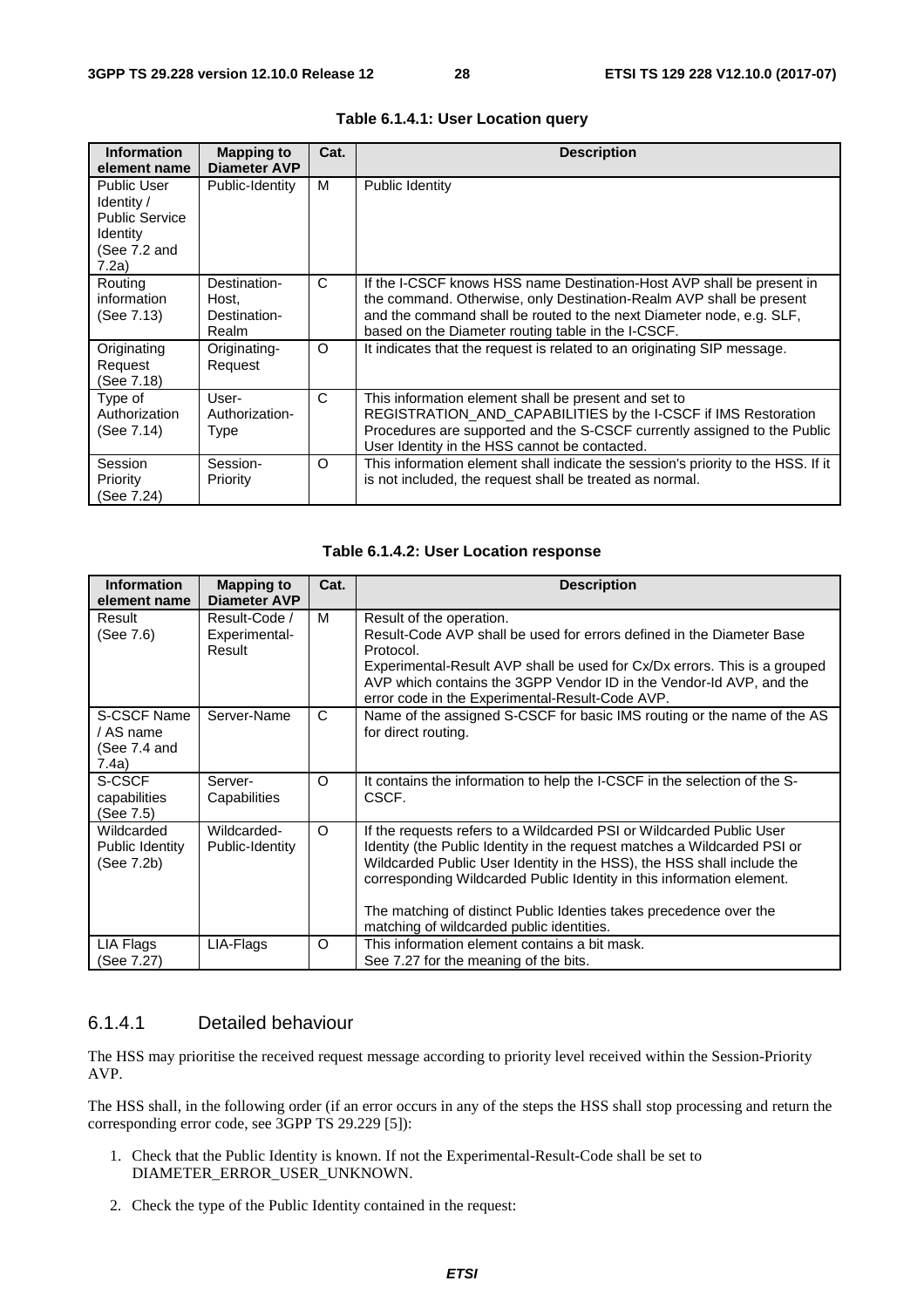- If this is a Public User Identity, continue to step 2a.
- If this is a Public Service Identity:
	- Check if the PSI Activation State for that identity is active. If not, then the response shall contain Experimental-Result-Code set to DIAMETER\_ERROR\_USER\_UNKNOWN.
	- Check if the name of the AS hosting the Public Service Identity is stored in the HSS and that the request does not contain the Originating-Request AVP.
		- If this is the case, if IMS Restoration Procedures are supported, the HSS shall check if User-Authorization-Type was received in the request, and if the value is REGISTRATION\_AND\_CAPABILITIES:
			- If it is, the HSS shall reject the request with Result-Code set to DIAMETER\_UNABLE\_TO\_COMPLY.
			- Otherwise, the HSS shall return the AS name and the Result-Code AVP shall be set to DIAMETER\_SUCCESS. HSS may set PSI Direct Routing Indication bit in LIA-Flags AVP, then I-CSCF shall not perform IMS Restoration Procedures (see chapter 4.3.3 in 3GPP TS 23.380 [19]).
		- Otherwise, continue to step 2a.
- 2a. If IMS Restoration procedures are supported, the HSS shall check if User-Authorization-Type was received in the request, and if the value is REGISTRATION\_AND\_CAPABILITIES:
- If it is, then the HSS may return the Server-Capabilities AVP. The returned capabilities, if any, shall satisfy all the requirements of all the service profiles associated with the IMS Subscription. If Server-Capabilities AVP is absent, it indicates to the I-CSCF that it can select any available S-CSCF. Also the HSS shall set the S-CSCF reassignment pending flag and allow overwriting of the S-CSCF name in the next SAR request, which enables the I-CSCF to select an S-CSCF. The Result-Code shall be set to DIAMETER\_SUCCESS. The HSS shall not return any S-CSCF name. Stop processing.
- Otherwise, continue to step 3.
- 3. Check the state of the Public Identity received in the request, and where necessary, check if the Public Identity has terminating services related to the unregistered state.
	- If it is registered, the HSS shall return the stored S-CSCF name. The Server-Name AVP shall contain the SIP URI of the server. The Server-Capabilities AVP shall not be present. The Result-Code AVP shall be set to DIAMETER\_SUCCESS.
	- If it is unregistered (i.e. registered as a consequence of an originating or terminating request or there is a S-CSCF keeping the user profile stored) the HSS shall return the S-CSCF name assigned for that Public Identity. The Server-Name AVP shall contain the SIP URI of the server. The Server-Capabilities AVP shall not be present. The Result-Code shall be set to DIAMETER\_SUCCESS.
	- If it is not registered, but either it has terminating services related to unregistered state or the request contains the Originating-Request AVP, the HSS shall check if there is at least one Public Identity within the IMS Subscription with an S-CSCF name assigned:
		- If this is the case the HSS shall return the S-CSCF name assigned for that Public Identity. The Server-Name AVP shall contain the SIP URI of the server. The Server-Capabilities AVP shall not be present. The Result-Code shall be set to DIAMETER\_SUCCESS.
		- If there is not any S-CSCF name assigned to a Public Identity within the IMS Subscription, the HSS may return information about the required S-CSCF capabilities, which enables the I-CSCF to select an S-CSCF. The Server-Capabilities AVP may be present. The HSS shall send the same server capability set that is sent in the user registration status response during the registration. If Server-Capabilities AVP is not present, the I-CSCF shall understand that any S-CSCF is suitable for the IMS Subscription. The Server-Name AVP shall not be present. The Experimental-Result-Code shall be set to DIAMETER\_UNREGISTERED\_SERVICE.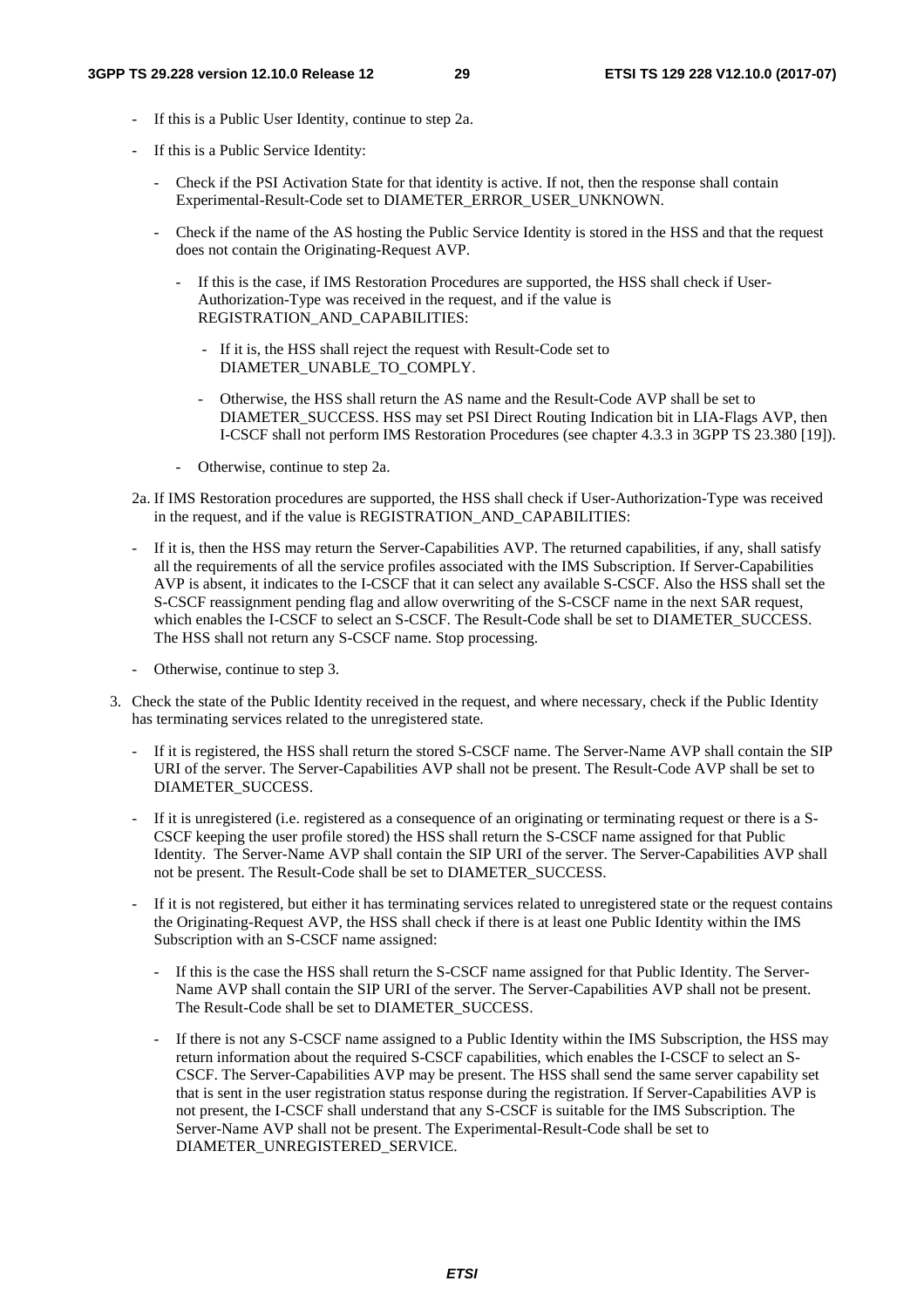- If it is not registered or unregistered, and the Public Identity has no terminating services related to the unregistered state and the request does not contain the Originating-Request AVP, the response shall contain Experimental-Result-Code set to DIAMETER\_ERROR\_IDENTITY\_NOT\_REGISTERED.

If the HSS cannot fulfil the received request, e.g. due to database error, it shall set Result-Code to DIAMETER\_UNABLE\_TO\_COMPLY. No S-CSCF name or S-CSCF capabilities shall be present in the response.

## 6.2 User data handling procedures

### 6.2.1 User Profile download

As part of the registration procedure (3GPP TS 23.228 [1]) S-CSCF obtains user data and service related information by means of the Cx-Put Resp operation (see 6.1.2).

### 6.2.2 HSS initiated update of User Information

This procedure is initiated by the HSS to update at least one of the following user information in S-CSCF:

- User profile information and/or
- Charging information and/or
- Allowed WAF and/or WWSF Identities and/or
- SIP Digest authentication information in the S-CSCF.

This procedure shall not be used by the HSS to add, delete, or update the value of the IMSI.

This procedure corresponds to the functional level operation Cx-Update\_Subscr\_Data (see 3GPP TS 23.228 [1]).

This procedure is mapped to the commands Push-Profile-Request/Answer in the Diameter application specified in 3GPP TS 29.229 [5]. Tables 6.2.2.1 and 6.2.2.2 describe the involved information elements.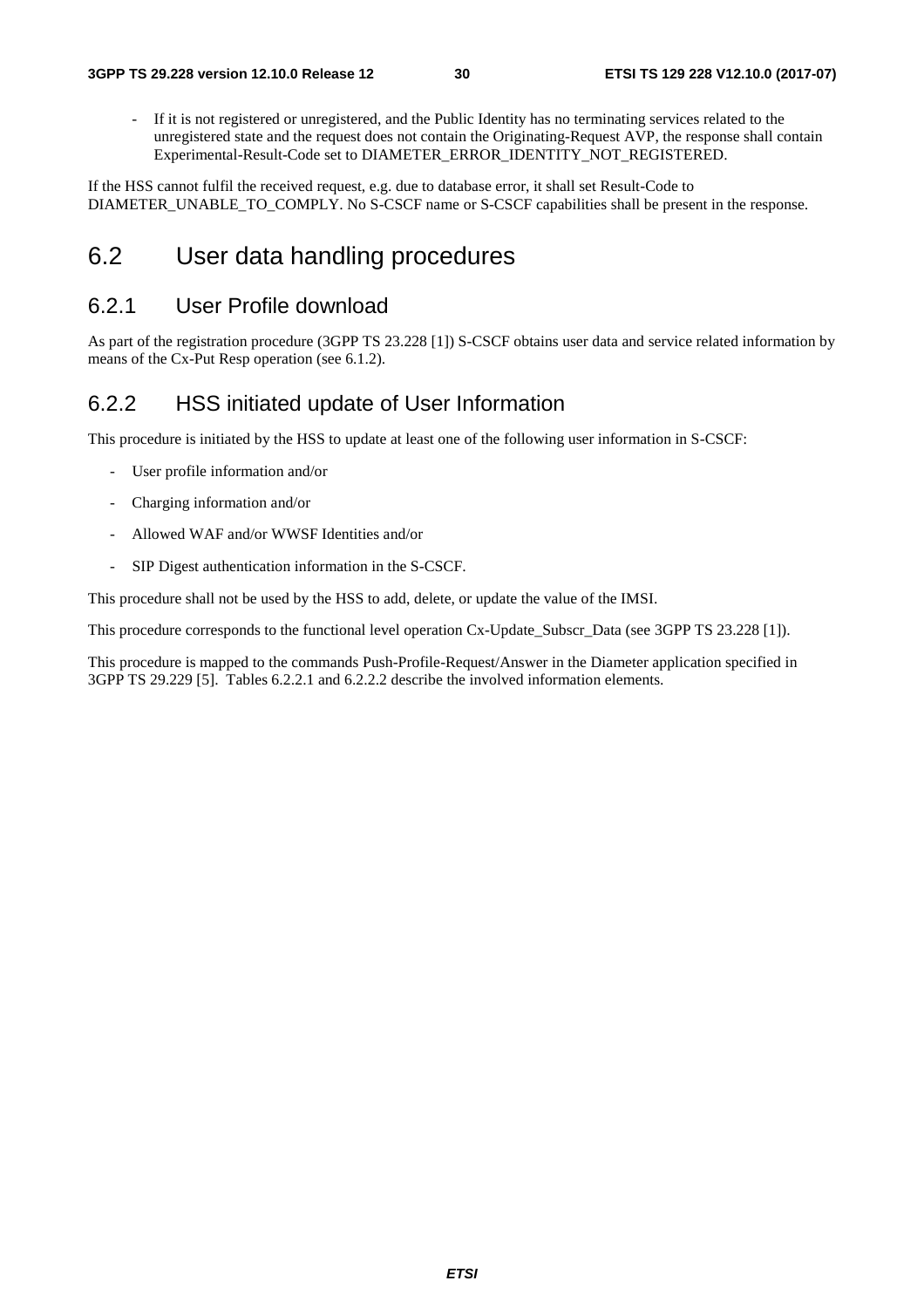| <b>Information</b><br>element name                                                    | <b>Mapping to</b><br><b>Diameter AVP</b>   | Cat.         | <b>Description</b>                                                                                                                                                                                                                                                                                                                                                                                                                                                                                               |
|---------------------------------------------------------------------------------------|--------------------------------------------|--------------|------------------------------------------------------------------------------------------------------------------------------------------------------------------------------------------------------------------------------------------------------------------------------------------------------------------------------------------------------------------------------------------------------------------------------------------------------------------------------------------------------------------|
| Private User<br>Identity /<br>Private<br>Service<br>Identity<br>(See 7.3 and<br>7.3a) | User-Name                                  | M            | Private Identity.<br>The HSS shall always send a Private Identity that is known to the S-CSCF<br>based on an earlier SAR/SAA procedure.                                                                                                                                                                                                                                                                                                                                                                          |
| User profile<br>(See 7.7)                                                             | User-Data                                  | C            | Updated user profile (see sections 6.5.2.1 and 6.6.1), with the format<br>defined in chapter 7.7.<br>It shall be present if the user profile is changed in the HSS. If the User-Data<br>AVP is not present, the SIP-Auth-Data-Item or Charging-Information AVP<br>or Allowed-WAF-WWSF-Identities AVP shall be present.                                                                                                                                                                                           |
| Authentication<br>Data (See 7.9)                                                      | SIP-Auth-<br>Data-Item                     | $\mathsf{C}$ | SIP Digest authentication information.<br>It shall be present if the used authentication scheme is SIP Digest and<br>when password change has occurred in the HSS.<br>If the SIP-Auth-Data-Item AVP is not present, the Charging-Information or<br>User-Data AVP or Allowed-WAF-WWSF-Identities AVP shall be present.<br>See Table 6.3.6 for the contents of this information element.                                                                                                                           |
| Charging<br>Information<br>(See 7.12)                                                 | Charging-<br>Information                   | $\mathsf{C}$ | Addresses of the charging functions.<br>It shall be present if the charging addresses are changed in the HSS. If the<br>Charging-Information AVP is not present, the SIP-Auth-Data-Item or User-<br>Data AVP or Allowed-WAF-WWSF-Identities AVP shall be present.<br>When this parameter is included, either the Primary-Charging-Collection-<br>Function-Name AVP or the Primary-Event-Charging-Function-Name AVP<br>shall be included. All other charging information shall be included if it is<br>available. |
| Routing<br>Information<br>(See 7.13)                                                  | Destination-<br>Host                       | М            | It contains the name of the S-CSCF which originated the last update of the<br>name of the multimedia server stored in the HSS for a given IMS<br>Subscription. The address of the S-CSCF is the same as the Origin-Host<br>AVP in the message sent from the S-CSCF.                                                                                                                                                                                                                                              |
| Allowed WAF<br>and/or WWSF<br><b>Identities (See</b><br>7.29                          | Allowed-WAF-<br>WWSF-<br><b>Identities</b> | C            | Addresses of the WAFs and/or WWSFs the subscription is allowing to use.<br>It shall be present if the allowed WAF and/or WWSF identities are changed<br>in the HSS.                                                                                                                                                                                                                                                                                                                                              |

| Table 6.2.2.1: User Profile Update request |  |
|--------------------------------------------|--|
|--------------------------------------------|--|

#### **Table 6.2.2.2: User Profile Update response**

| <b>Information</b><br>element name | <b>Mapping to</b><br><b>Diameter AVP</b> | Cat. | <b>Description</b>                                                                                                                                                                                                                                                                                                                                                                         |
|------------------------------------|------------------------------------------|------|--------------------------------------------------------------------------------------------------------------------------------------------------------------------------------------------------------------------------------------------------------------------------------------------------------------------------------------------------------------------------------------------|
| Result<br>(See 7.6)                | Result-Code /<br>Experimental-<br>Result | м    | This information element indicates the result of the update of User Profile in<br>the S-CSCF.<br>Result-Code AVP shall be used for errors defined in the Diameter Base<br>Protocol.<br>Experimental-Result AVP shall be used for Cx/Dx errors. This is a grouped<br>AVP which contains the 3GPP Vendor ID in the Vendor-Id AVP, and the<br>error code in the Experimental-Result-Code AVP. |

#### 6.2.2.1 Detailed behaviour

The HSS shall make use of this procedure to update the relevant user information to the S-CSCF. See chapters 6.5.2.1 and 6.6.1 for the rules of user profile updating. See chapter 6.5.2.3 for the rules of Charging Information update. See chapter 6.5.2.4 for the rules of SIP Digest Authentication Data update. See chapter 6.5.2.5 for the rules of Allowed WAF and/or WWSF Identities update.

If there are multiple registered Private User Identities associated to the Public User Identity in the HSS, the HSS shall send only single request and select arbitrarily one of the Private User Identities and put it into the request. For updates of the profile of a Wildcarded Public Identity, the HSS shall send only one single request. That request shall contain the Wildcarded Public Identity.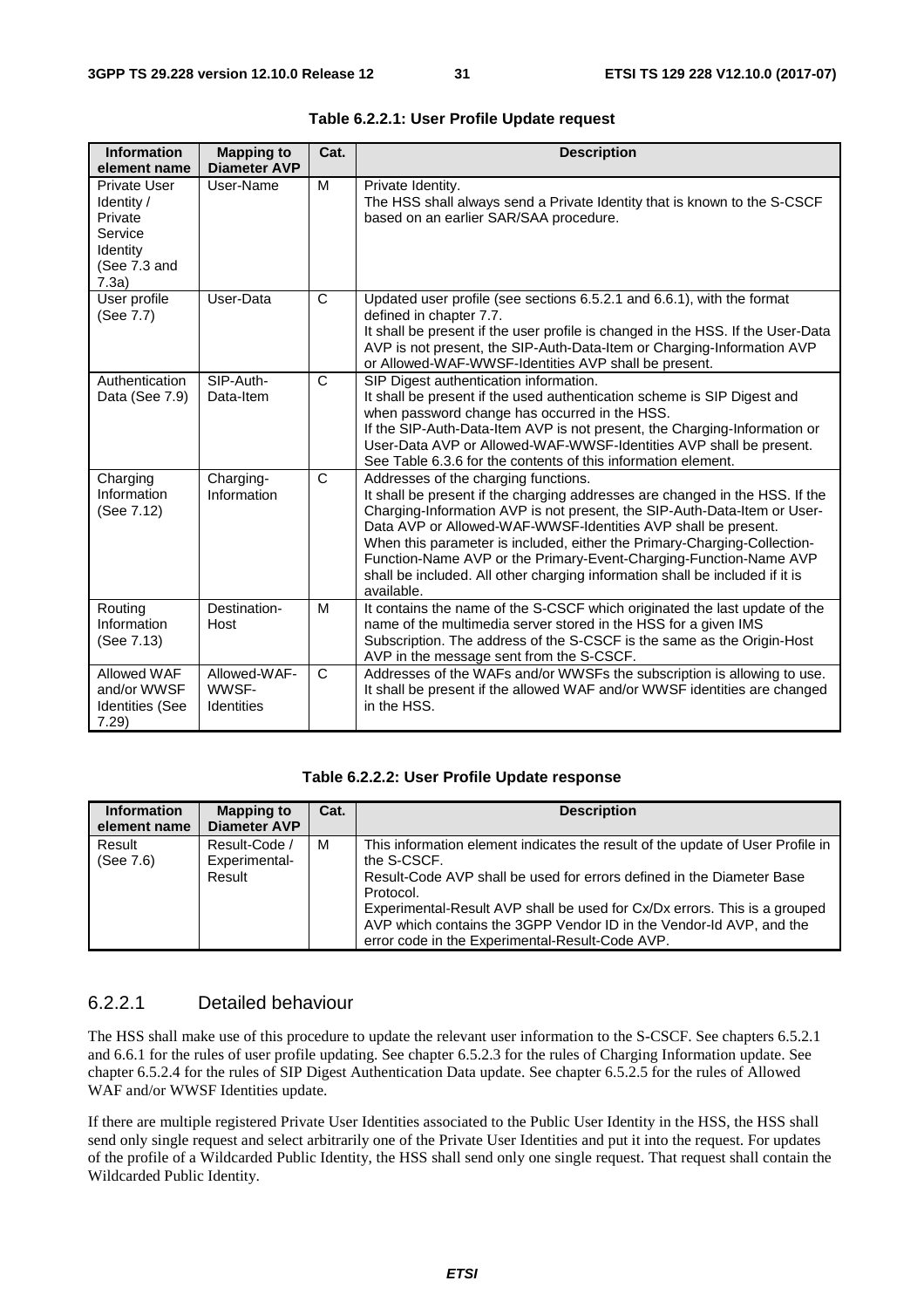The SIP-Auth-Data-Item AVP and/or Charging-Information AVP and/or the User-Data AVP shall be present in the request.

If the User-Data AVP is present in the request, the S-CSCF shall overwrite, for the Public Identities indicated in the User profile included in the request, current information with the information received from the HSS, except in the error situations detailed in table 6.2.2.1.1.

If the Charging-Information AVP is present in the request, the S-CSCF shall replace the existing charging information with the information received from the HSS.

The SIP-Auth-Data-Item AVP shall be present if the command is sent in order to update SIP Digest authentication information due to a password change.

If the S-CSCF receives data that it can not recognise, unsupported user data in a part of the request where it may not be ignored or more data than it can accept, it shall return the corresponding error code to the HSS as indicated in table 6.2.2.1.1. The S-CSCF shall not overwrite the data that it already has to give service to the IMS Subscription. The HSS shall initiate a network-initiated de-registration procedure towards the S-CSCF with Deregistration-Reason set to SERVER\_CHANGE, which will trigger the assignment of a new S-CSCF.

If the HSS receives DIAMETER\_ERROR\_USER\_UNKNOWN from the S-CSCF in the Push-Profile-Answer, then the HSS shall re-send the request using another arbitrarily selected registered Private Identity (if any). If restoration procedures are not supported, the HSS shall set the unknown Private User Identity's registration status to "not registered"; this will allow the synchronization of the registration status in HSS and S-CSCF.

NOTE: If restoration procedures are supported, restoration procedures will ensure synchronization of the registration status in HSS and S-CSCF, i.e. the S-CSCF can either immediately retrieve the S-CSCF restoration information for the registered Public User Identity (sending SAR with Server Assignment Type set to NO\_ASSIGNMENT), or wait for reception of a SIP request.

Table 6.2.2.1.1 details the valid result codes that the S-CSCF can return in the response.

| <b>Result-Code AVP value</b>           | <b>Condition</b>                                                                                                                                                                                              |
|----------------------------------------|---------------------------------------------------------------------------------------------------------------------------------------------------------------------------------------------------------------|
| DIAMETER_SUCCESS                       | The request succeeded.                                                                                                                                                                                        |
| DIAMETER_ERROR_NOT_SUPPORTED_USER_DATA | The request failed. The S-CSCF informs the HSS that<br>the received user information contained information,<br>which was not recognised or supported by the S-CSCF<br>due to unsupported S-CSCF capabilities. |
| DIAMETER ERROR USER UNKNOWN            | The request failed because the Private Identity is not<br>found in S-CSCF.                                                                                                                                    |
| DIAMETER_ERROR_TOO_MUCH_DATA           | The request failed. The S-CSCF informs to the HSS that<br>lit tried to push too much data into the S-CSCF.                                                                                                    |
| DIAMETER_UNABLE_TO_COMPLY              | The request failed.                                                                                                                                                                                           |

**Table 6.2.2.1.1: User information update response valid result codes** 

# 6.3 Authentication procedures

This procedure is used between the S-CSCF and the HSS to exchange information to support the authentication between the end user and the home IMS network. The procedure is invoked by the S-CSCF, corresponds to the combination of the operations Cx-AV-Req and Cx-AV-Req-Resp (see 3GPP TS 33.203 [3]) and is used:

- To retrieve authentication vectors from the HSS.
- To resolve synchronization failures between the sequence numbers in the UE and the HSS for authentication schemes that support this capability (e.g. IMS-AKA).
- To promote the result of the NASS-level authentication to the IMS level.
- To retrieve the IP-address secure binding information for GPRS-IMS-Bundled Authentication (GIBA) from the HSS.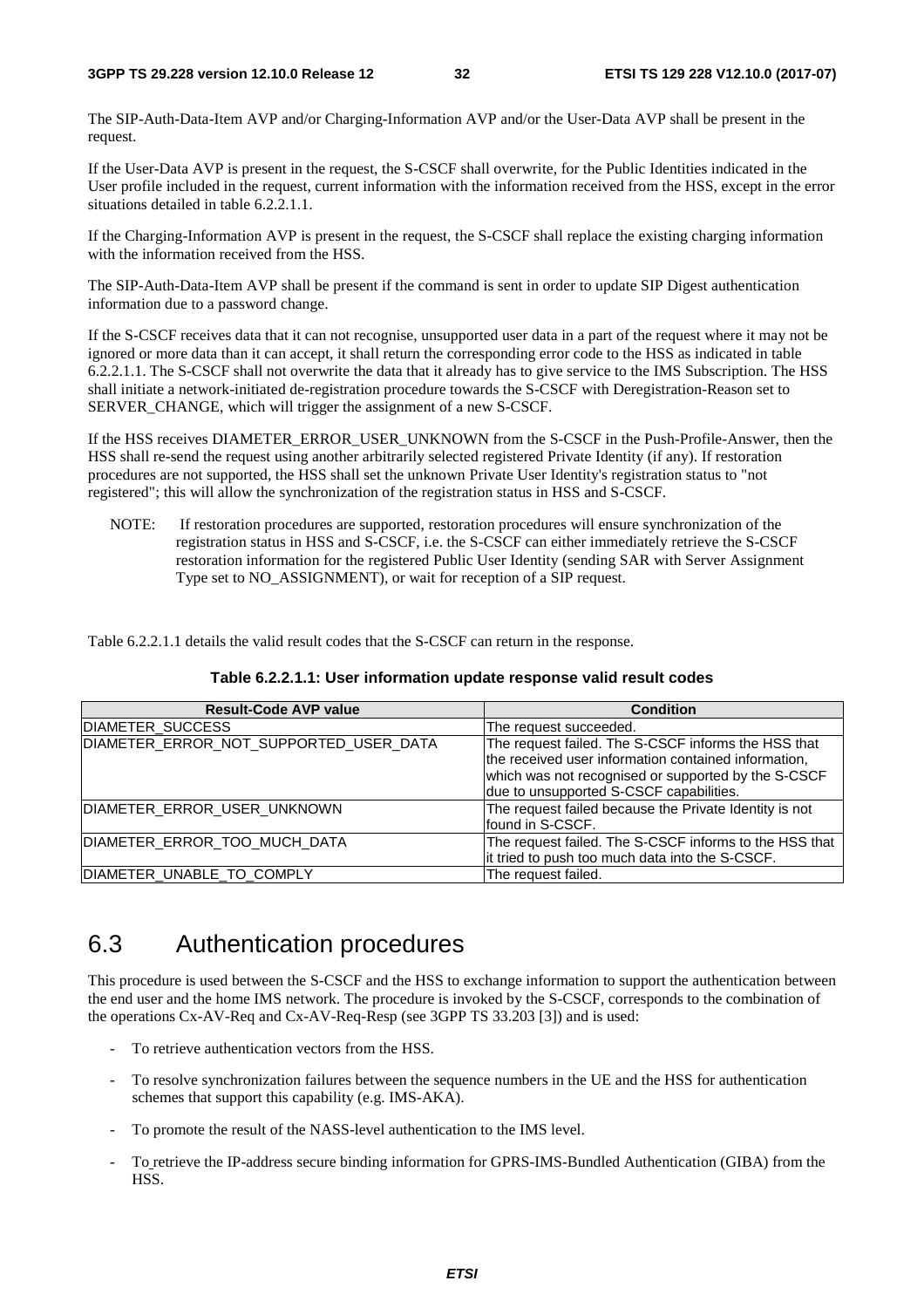This procedure is mapped to the commands Multimedia-Auth-Request/Answer in the Diameter application specified in 3GPP TS 29.229 [5]. Tables 6.3.1 through 6.3.7 detail the involved information elements.

| <b>Information</b><br>element name                     | <b>Mapping to</b><br><b>Diameter AVP</b> | Cat. | <b>Description</b>                                                                                                                                                                                                                                                                                                                                                                                                                                                                                                                                                                                                                                       |
|--------------------------------------------------------|------------------------------------------|------|----------------------------------------------------------------------------------------------------------------------------------------------------------------------------------------------------------------------------------------------------------------------------------------------------------------------------------------------------------------------------------------------------------------------------------------------------------------------------------------------------------------------------------------------------------------------------------------------------------------------------------------------------------|
| Public User<br>Identity<br>(See 7.2)                   | Public-Identity                          | М    | This information element contains the Distinct Public User Identity of the<br>user                                                                                                                                                                                                                                                                                                                                                                                                                                                                                                                                                                       |
| <b>Private User</b><br>Identity<br>(See 7.3)           | User-Name                                | М    | This information element contains the Private User Identity                                                                                                                                                                                                                                                                                                                                                                                                                                                                                                                                                                                              |
| Number<br>Authentication<br><b>Items</b><br>(See 7.10) | SIP-Number-<br>Auth-Items                | М    | This information element indicates the number of authentication vectors<br>requested. Certain authentication schemes do not support more than one<br>set of authentication vectors (e.g. SIP Digest, GIBA).                                                                                                                                                                                                                                                                                                                                                                                                                                              |
| Authentication<br>Data<br>(See 7.9)                    | SIP-Auth-<br>Data-Item                   | М    | See Table 6.3.2 for the contents of this information element.                                                                                                                                                                                                                                                                                                                                                                                                                                                                                                                                                                                            |
| S-CSCF Name<br>(See 7.4)                               | Server-Name                              | M    | This information element contains the name (SIP URL) of the S-CSCF.                                                                                                                                                                                                                                                                                                                                                                                                                                                                                                                                                                                      |
| Routing<br>Information<br>(See 7.13)                   | Destination-<br>Host                     | C    | If the S-CSCF knows the HSS name this AVP shall be present.<br>This information is available if the MAR belongs to an already existing<br>registration, e.g. in case of the re-registration, where the HSS name is<br>stored in the S-CSCF. The HSS name is obtained from the Origin-Host<br>AVP, which is received from the HSS, e.g. included in the MAA command.<br>This information may not be available if the command is sent in case of the<br>initial registration. In this case the Destination-Host AVP is not present and<br>the command is routed to the next Diameter node, e.g. SLF, based on the<br>Diameter routing table in the client. |

#### **Table 6.3.1: Authentication Request**

#### **Table 6.3.2: Authentication Data content in Authentication Request**

| <b>Information</b> | <b>Mapping to</b>   | Cat. | <b>Description</b>                                                          |
|--------------------|---------------------|------|-----------------------------------------------------------------------------|
| element name       | <b>Diameter AVP</b> |      |                                                                             |
| Authentication     | SIP-                | M    | This information element indicates the authentication scheme.               |
| Scheme             | Authentication-     |      | See 3GPP TS 29.229 [5] for a list of values                                 |
| (See 7.9.2)        | Scheme              |      |                                                                             |
| Authentication     | SIP-                | C    | This information element shall contain authentication-related information   |
| Context            | Authentication-     |      | relevant for performing the authentication.                                 |
| (See 7.9.7)        | Context             |      | It shall be absent for IMS-AKA authentication schemes.                      |
| Authorization      | SIP-                | C    | This information element shall only be present for a request due to an IMS- |
| Information        | Authorization       |      | AKA synchronization failure.                                                |
| (See 7.9.4)        |                     |      | If present, only IMS-AKA authentication schemes are allowed.                |

**Table 6.3.3: Void**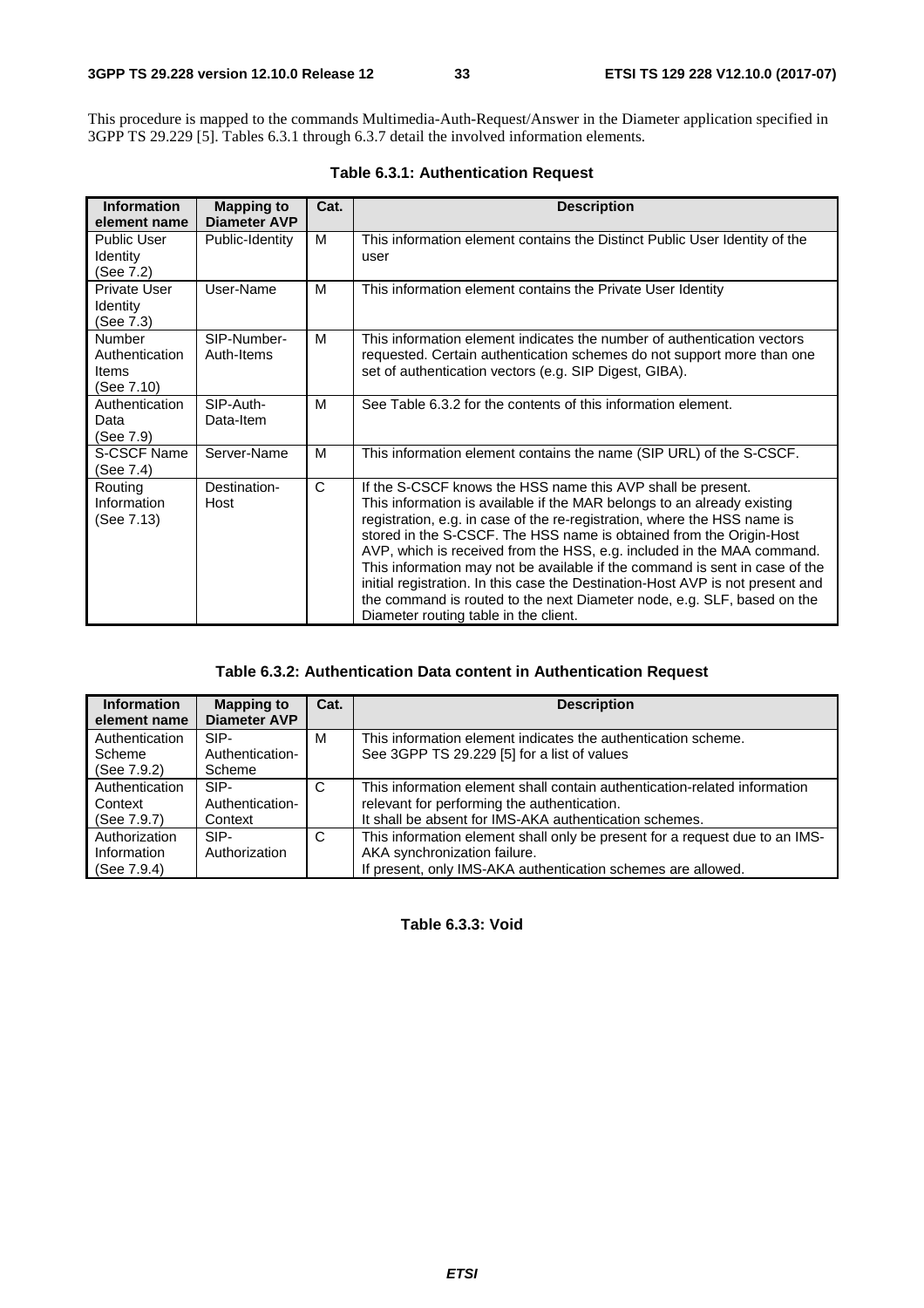| <b>Information</b><br>element name              | <b>Mapping to</b><br><b>Diameter AVP</b> | Cat. | <b>Description</b>                                                                                                                                                                                                                                                                                                                                                                                            |
|-------------------------------------------------|------------------------------------------|------|---------------------------------------------------------------------------------------------------------------------------------------------------------------------------------------------------------------------------------------------------------------------------------------------------------------------------------------------------------------------------------------------------------------|
| User Identity<br>(See 7.2)                      | Public-Identity                          | C    | Public User Identity. It shall be present when the result is<br>DIAMETER SUCCESS.                                                                                                                                                                                                                                                                                                                             |
| Private User<br>Identity<br>(See 7.3)           | User-Name                                | C    | Private User Identity. It shall be present when the result is<br>DIAMETER SUCCESS.                                                                                                                                                                                                                                                                                                                            |
| Number<br>Authentication<br>Items<br>(See 7.10) | SIP-Number-<br>Auth-Items                | C    | This information element indicates the number of authentication vectors<br>delivered in the Authentication Data information element.<br>It shall be present when the result is DIAMETER_SUCCESS.<br>For SIP Digest, NASS Bundled authentication and GIBA this AVP shall be<br>set to a value of 1.                                                                                                            |
| Authentication<br>Data<br>(See 7.9)             | SIP-Auth-<br>Data-Item                   | C    | If the SIP-Number-Auth-Items AVP is equal to zero or it is not present, then<br>this information element shall not be present.<br>See Table 6.3.5 for the contents of this information element.                                                                                                                                                                                                               |
| Result<br>(See 7.6)                             | Result-Code /<br>Experimental-<br>Result | м    | This information element indicates the result of the operation.<br>It shall be mapped to Result-Code AVP for errors defined in the Diameter<br>Base Protocol.<br>It shall be mapped to Experimental-Result AVP for Cx/Dx errors.<br>This information element is mapped to a grouped AVP which contains the<br>3GPP Vendor ID in the Vendor-Id AVP, and the error code in the<br>Experimental-Result-Code AVP. |

| <b>Table 6.3.4: Authentication Request Response</b> |  |
|-----------------------------------------------------|--|
|-----------------------------------------------------|--|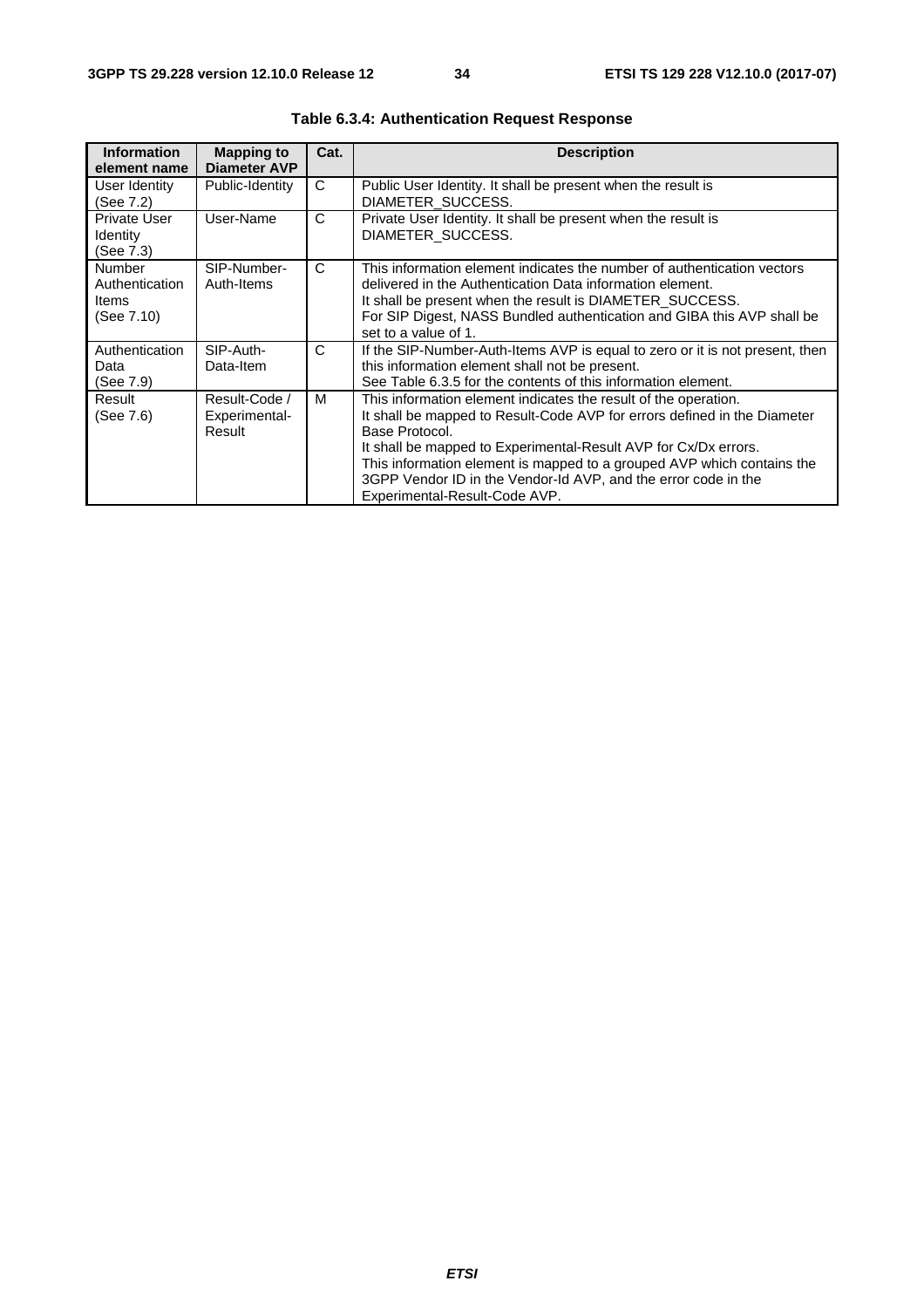#### **Table 6.3.5: Authentication Data information element content in Authentication Request Response**

| <b>Information</b><br>element name           | <b>Mapping to</b><br><b>Diameter AVP</b> | Cat.                  | <b>Description</b>                                                                                                                                                                                                                                                                                                                                                                                                                                                                                                                                                                    |
|----------------------------------------------|------------------------------------------|-----------------------|---------------------------------------------------------------------------------------------------------------------------------------------------------------------------------------------------------------------------------------------------------------------------------------------------------------------------------------------------------------------------------------------------------------------------------------------------------------------------------------------------------------------------------------------------------------------------------------|
| Item Number<br>(See 7.9.1)                   | SIP-Item-<br>Number                      | C                     | This information element shall only be present for IMS-AKA authentication<br>schemes.<br>This information element shall be present when there are multiple<br>occurrences of the Authentication Data information element in the<br>Authentication Request Response, and the order in which they should be<br>processed is significant.<br>In this scenario, Authentication Data information elements with a low Item<br>Number information element value should be processed before<br>Authentication Data information elements with a high Item Number<br>information element value. |
| Authentication<br>Scheme<br>(See 7.9.2)      | SIP-<br>Authentication-<br>Scheme        | M                     | This information element indicates the authentication scheme.                                                                                                                                                                                                                                                                                                                                                                                                                                                                                                                         |
| Authentication<br>Information<br>(See 7.9.3) | $SIP-$<br>Authenticate                   | $\overline{\text{c}}$ | This information element shall only be present for IMS-AKA authentication<br>schemes.                                                                                                                                                                                                                                                                                                                                                                                                                                                                                                 |
| Authorization<br>Information<br>(See 7.9.4)  | $SIP-$<br>Authorization                  | $\overline{\text{c}}$ | This information element shall only be present for IMS-AKA authentication<br>schemes.                                                                                                                                                                                                                                                                                                                                                                                                                                                                                                 |
| Confidentiality<br>Key<br>(See 7.9.5)        | Confidentiality-<br>Key                  | C                     | This information element shall be present for IMS AKA authentication<br>schemes.<br>It shall contain the confidentiality key.                                                                                                                                                                                                                                                                                                                                                                                                                                                         |
| <b>Integrity Key</b><br>(See 7.9.6)          | Integrity-Key                            | $\overline{C}$        | This information element shall only be present for IMS-AKA authentication<br>schemes.<br>This information element shall contain the integrity key.                                                                                                                                                                                                                                                                                                                                                                                                                                    |
| Digest<br>Authenticate<br>(See 7.9.8)        | SIP-Digest-<br>Authenticate              | C                     | This information element shall only be present for SIP Digest authentication<br>scheme.<br>See Table 6.3.7 for contents of this grouped AVP.                                                                                                                                                                                                                                                                                                                                                                                                                                          |
| Line Identifier<br>(See 7.9.9)               | Line-Identifier                          | $\mathsf{C}$          | This information element shall only be present for NASS Bundled<br>authentication scheme.<br>This information element contains fixed broadband access line identifier<br>associated to the user. This information element can be repeated.                                                                                                                                                                                                                                                                                                                                            |
| Framed IP<br><b>Address</b><br>(See 7.9.10)  | Framed-IP-<br>Address                    | C                     | This information element shall only be present for GPRS-IMS-Bundled<br>authentication scheme.<br>If the IP Address of the User is an IPv4 address, this AVP shall be<br>included.                                                                                                                                                                                                                                                                                                                                                                                                     |
| Framed IPv6<br>Prefix<br>(See 7.9.11)        | Framed-IPv6-<br>Prefix                   | $\overline{\text{c}}$ | This information element shall only be present for GPRS-IMS-Bundled<br>authentication scheme.<br>If the IP Address of the User is an IPv6 address, this AVP shall be<br>included.                                                                                                                                                                                                                                                                                                                                                                                                     |
| Framed<br>Interface Id<br>(See 7.9.12)       | Framed-<br>Interface-Id                  | C                     | This information element shall only be present for GPRS-IMS-Bundled<br>authentication scheme.<br>If and only if the IP Address of the User is an IPv6 address and the<br>Framed-IPv6-Prefix AVP alone is not unique for the user this AVP shall be<br>included.                                                                                                                                                                                                                                                                                                                       |

**Table 6.3.6: Void**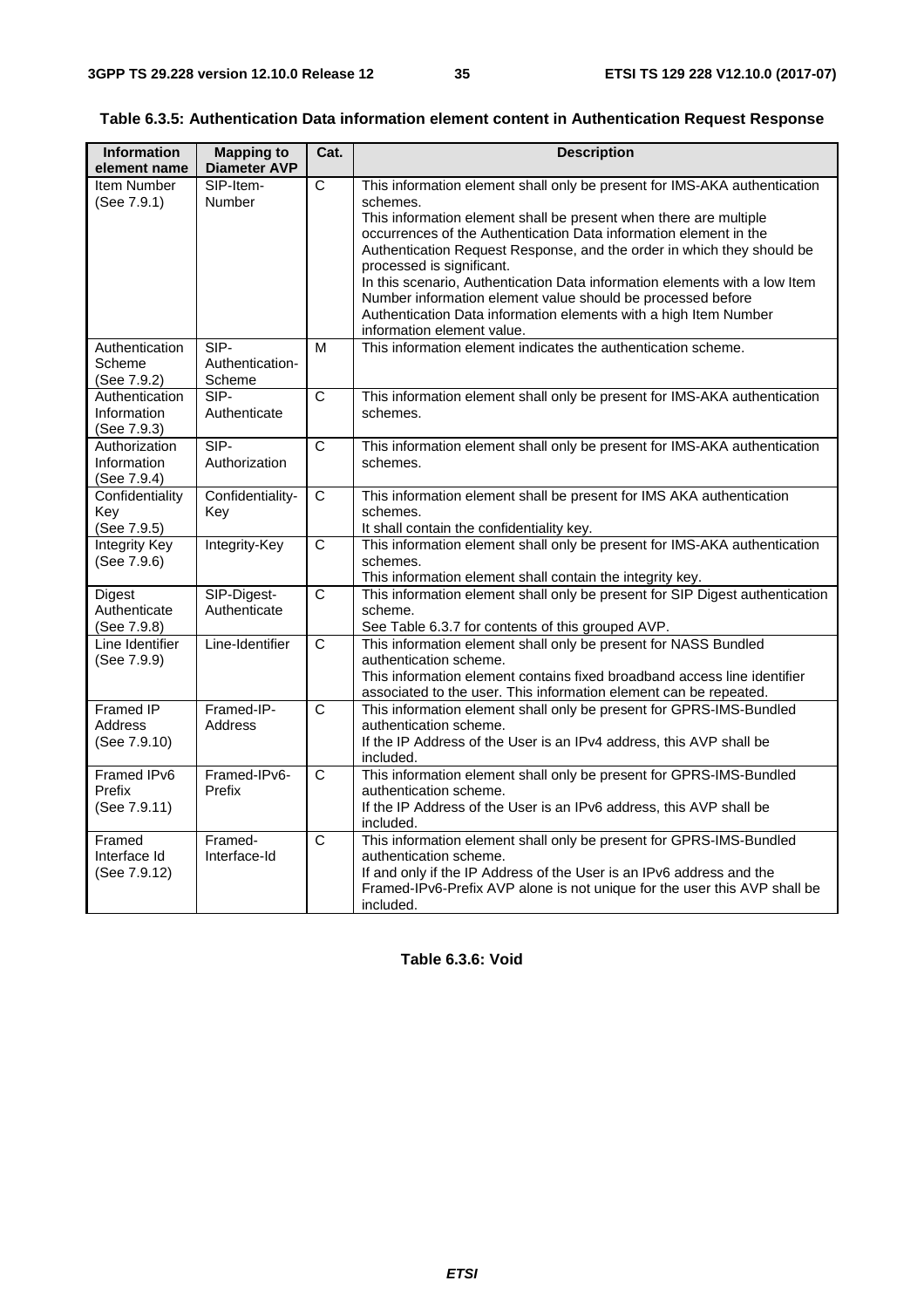| <b>Information</b><br>element name   | <b>Mapping to</b><br><b>Diameter AVP</b> | Cat. | <b>Description</b>                                                                                                                                                                                                           |
|--------------------------------------|------------------------------------------|------|------------------------------------------------------------------------------------------------------------------------------------------------------------------------------------------------------------------------------|
| Digest Realm<br>(See 7.9.8.1)        | Digest-Realm                             | м    | This information element corresponds to the Realm parameter as defined<br>in IETF RFC 2617 [16].                                                                                                                             |
| Digest<br>Algorithm<br>(See 7.9.8.3) | Digest-<br>Algorithm                     | O    | This information element contains the algorithm as defined in IETF RFC<br>2617 [16].<br>If this information element is not present, then "MD5" is assumed.<br>If this information element is present it shall contain "MD5". |
| Digest QoP<br>(See 7.9.8.4)          | Digest-QoP                               | M    | This information element contains the QoP as defined in IETF RFC 2617<br>[16]. This information element shall be set to a value of "auth" by the HSS.                                                                        |
| Digest HA1<br>(See 7.9.8.5)          | Digest-HA1                               | м    | This information element contains the H(A1) as defined in IETF RFC 2617<br>$[16]$ .                                                                                                                                          |

**Table 6.3.7: Digest Authenticate information element content – Response for SIP Digest** 

#### **Table 6.3.8: Void**

#### **Table 6.3.9: Void**

#### 6.3.1 Detailed behaviour

The HSS shall, in the following order (in case of an error in any of the steps the HSS shall stop processing and return the corresponding error code, see 3GPP TS 29.229 [5]):

- 1. Check that the Private User Identity and the Public User Identity exist in the HSS. If not Experimental-Result-Code shall be set to DIAMETER\_ERROR\_USER\_UNKNOWN.
- 2. Check that the Public User Identity matches a distinct Public User Identity in the HSS. If it doesn't, the Experimental-Result-Code shall be set to DIAMETER\_ERROR\_USER\_UNKNOWN.
- 3. Check whether the Private and Public User Identities in the request are associated in the HSS. If not Experimental-Result-Code shall be set to DIAMETER\_ERROR\_IDENTITIES\_DONT\_MATCH.
- 4. Check the authentication scheme indicated in the request, and
	- if it is "Unknown", check the authentication scheme stored in HSS. If it is neither NASS-Bundled authentication nor SIP Digest authentication, Experimental-Result-Code shall be set to DIAMETER\_ERROR\_AUTH\_SCHEME\_NOT\_SUPPORTED.
	- if not, check that the authentication scheme indicated in the request is supported. If not Experimental-Result-Code shall be set to DIAMETER\_ERROR\_AUTH\_SCHEME\_NOT\_SUPPORTED.

 This step is only applicable for IMS-AKA authentication. If the request indicates there is a synchronization failure, the HSS shall compare the S-CSCF name received in the request to the S-CSCF name stored in the HSS:

- If they are identical the HSS shall process AUTS as described in 3GPP TS 33.203 [3] and return the requested authentication information. The Result-Code shall be set to DIAMETER\_SUCCESS.
- 5. Check the registration status of the Public User Identity received in the request:
	- If it is registered, the HSS shall compare the S-CSCF name received in the request to the S-CSCF name stored in the HSS:
		- If they are different, the HSS shall overwrite the S-CSCF name. If IMS restoration procedures are supported and the S-CSCF reassignment pending flag is set, the HSS shall reset the flag and keep the S-CSCF restoration information associated with the Public User Identity. The HSS shall download SIP-Auth-Data-Item stored up to a maximum specified in SIP-Number-Auth-Items received in the command Multimedia-Auth-Request. If authentication scheme is neither NASS-Bundled nor GIBA, the HSS shall set the Public User Identity's authentication pending flag which is specific to the Private User Identity received in the request. The Result-Code shall be set to DIAMETER\_SUCCESS.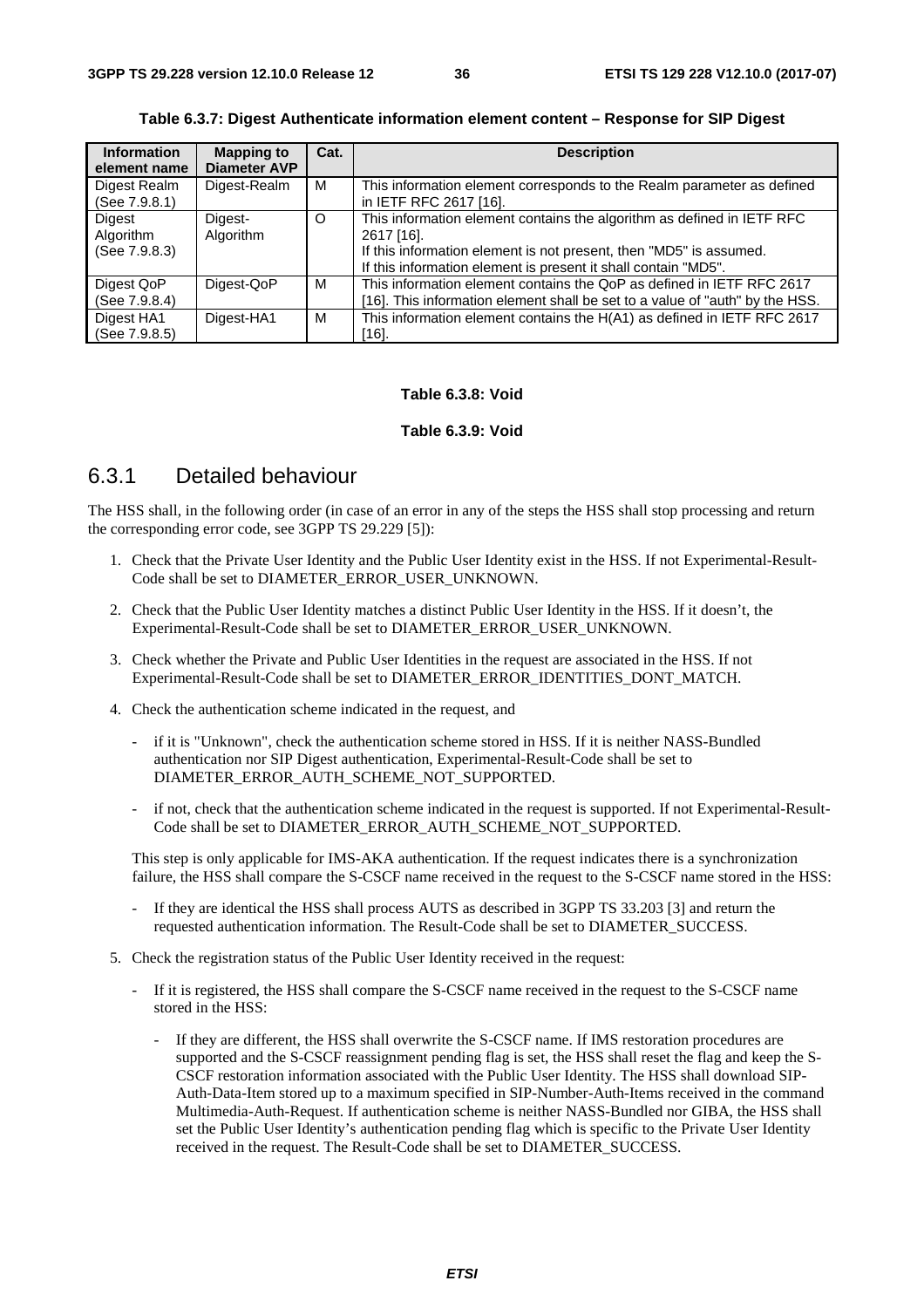- If they are identical, the HSS shall download SIP-Auth-Data-Item stored up to a maximum specified in SIP-Number-Auth-Items received in the command Multimedia-Auth-Request. The Result-Code shall be set to DIAMETER\_SUCCESS.
- If it is unregistered (i.e. registered as a consequence of an originating or terminating request or there is an S-CSCF keeping the user profile stored) or not registered, the HSS shall compare the S-CSCF name received in the request to the S-CSCF name stored in the HSS:
	- If they are different or if there is no S-CSCF name stored in the HSS for any Public User Identity of the IMS subscription, the HSS shall store the S-CSCF name. The HSS shall download SIP-Auth-Data-Item stored up to a maximum specified in SIP-Number-Auth-Items received in the command Multimedia-Auth-Request. If authentication scheme is neither NASS-Bundled nor GIBA, the HSS shall set the Public User Identity's authentication pending flag which is specific to the Private User Identity which was received in the request. The Result-Code shall be set to DIAMETER\_SUCCESS.
	- If they are identical, the HSS shall download SIP-Auth-Data-Item stored up to a maximum specified in SIP-Number-Auth-Items received in the command Multimedia-Auth-Request. If authentication scheme is neither NASS-Bundled nor GIBA, the HSS shall set the Public User Identity's authentication pending flag which is specific to the Private User Identity that was received in the request. The Result-Code shall be set to DIAMETER\_SUCCESS.

Exceptions to the cases specified here shall be treated by HSS as error situations, the Result-Code shall be set to DIAMETER\_UNABLE\_TO\_COMPLY. No authentication information shall be returned.

#### 6.4 User identity to HSS resolution

The User identity to HSS resolution mechanism enables the I-CSCF and the S-CSCF to find the identity of the HSS, that holds the subscriber data for a given Public Identity when multiple and separately addressable HSSs have been deployed by the network operator. The resolution mechanism is not required in networks that utilise a single HSS. An example for a single HSS solution is server farm architecture.

The resolution mechanism described in 3GPP TS 23.228 [1] shall use a Subscription Locator Function (SLF) or a Diameter Proxy Agent.

The I-CSCF and the S-CSCF accesses the SLF via the Dx interface. The Dx interface shall always be used in conjunction with the Cx interface. The Dx interface shall be based on Diameter. The SLF functionality shall use the routing mechanism provided by an enhanced Diameter redirect agent.

The SLF or the Diameter Proxy Agent shall be able to determine the HSS identity.

To get the HSS identity the I-CSCF and the S-CSCF shall send the Cx request normally destined to the HSS to a preconfigured Diameter address/name.

- If this Cx Request is received by an SLF (acting as a Diameter redirect agent), the SLF shall determine the HSS identity and sends to the I-CSCF or S-CSCF a notification of redirection towards the HSS identity, in response to the Cx request. Multiple HSS identities may be included in the response, as specified in IETF RFC 3588 [9]. In such a case, the I-CSCF or the S-CSCF shall send the Cx Request to the first HSS identity in the ordered list received in the Cx Response from the SLF. If the I-CSCF or S-CSCF does not receive a successful response to the Cx Request, the I-CSCF or S-CSCF shall send a Cx Request to the next HSS identity in the ordered list. This procedure shall be repeated until a successful response from an HSS is received.
- If this Cx Request is received by the Diameter Proxy Agent, the Diameter Proxy Agent shall determine the HSS identity and shall forward the Cx request directly to the HSS. The I-CSCF and S-CSCF shall determine the HSS identity from the response to the Cx request received from the HSS.

While the I-CSCF is stateless, the S-CSCF shall store the HSS identity/name/Realm, as specified in 3GPP TS 23.228 [1] and shall use it in further Cx requests associated to the same IMS Public Identity.

In networks where the use of the user identity to HSS resolution mechanism is required, each I-CSCF and S-CSCF shall be configured with the address/name of the SLF or the Diameter Proxy Agent to enable use of these resolution mechanisms.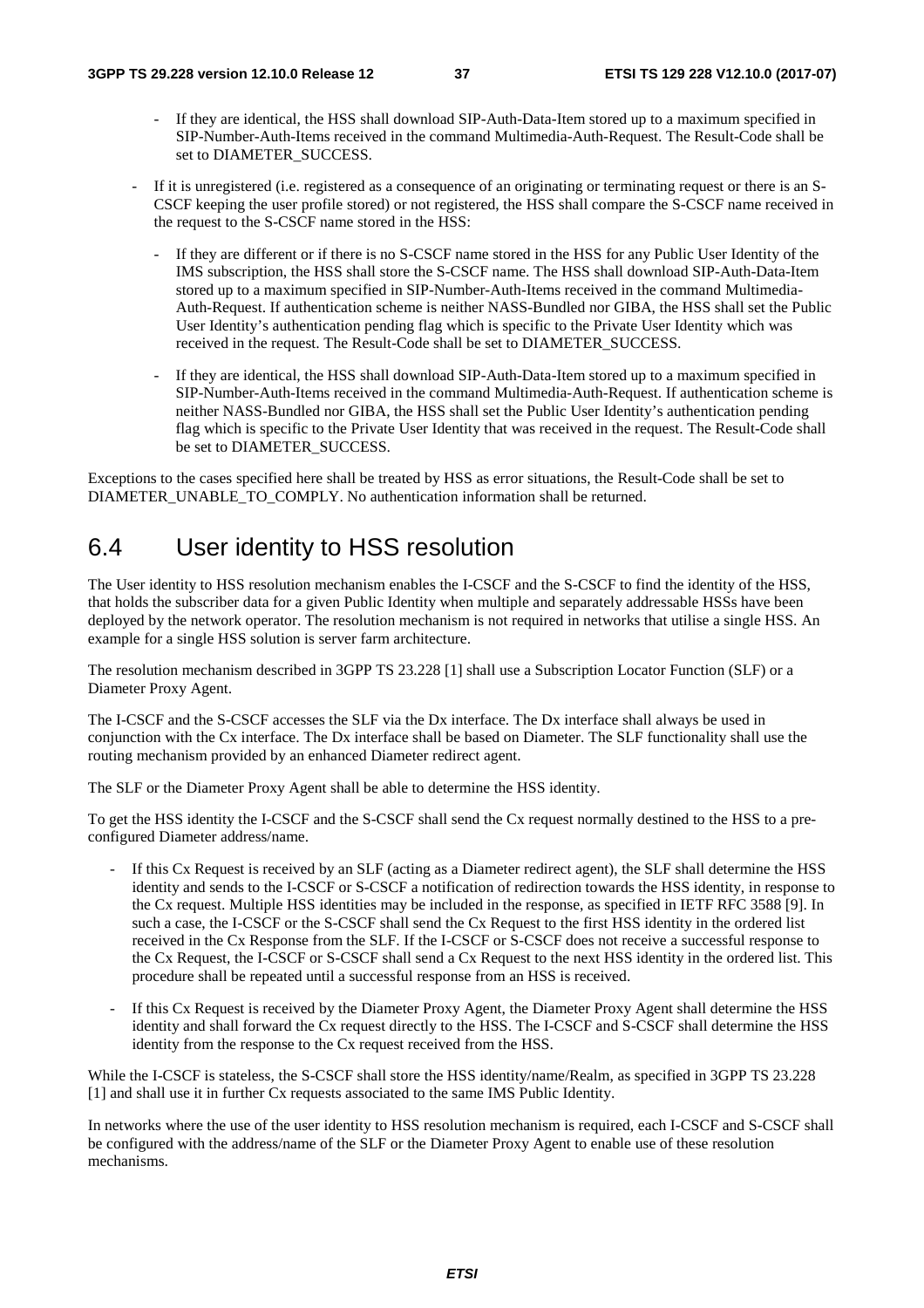### 6.5 Implicit registration

Implicit registration is the mechanism by which a user is allowed to register simultaneously more than one of his/her Public User Identities. The HSS knows the identities that are to be implicitly registered when it receives the indication of the registration of an individual identity.

What follows is an extension of the affected basic procedures.

#### 6.5.1 S-CSCF initiated procedures

The result of the S-CSCF initiated procedures affects all the Public User Identities that are configured in the HSS to be in the same implicitly registered Public User Identity set with the targeted individual Public User Identity. Where the S-CSCF initiated procedure affects the Registration state of the targeted Public User Identity, the Registration states of the Public User Identities in the associated implicitly registered Public User Identity set are affected in the same way.

#### 6.5.1.1 Registration

The notification of a registration of a Public User Identity implies the registration of the corresponding implicitly registered Public User Identity set. The user information downloaded in the response contains the Public User Identities of the implicitly registered Public User Identity set with the associated service profiles. This allows the S-CSCF to know which Public User Identities belong to the implicitly registered Public User Identity set. The S-CSCF shall take from the set of implicitly registered Public User Identities the first identity which is not barred, and use this as the default Public User Identity. The default Public User Identity shall be a distinct Public User Identity.

#### 6.5.1.2 De-registration

The de-registration of a Public User Identity implies the de-registration of the corresponding implicitly registered Public User Identity set, both in the HSS and in the S-CSCF. The S-CSCF shall include in the request a single Public User Identity to deregister all the Public User Identities that belong to the corresponding implicitly registered Public User Identity set.

The de-registration of a Private User Identity implies the de-registration of all the corresponding Public User Identities, both in the HSS and in the S-CSCF.

#### 6.5.1.3 Authentication

Setting the authentication pending flag for a Public User Identity implies setting the authentication pending flag for each corresponding implicitly registered Public User Identity in the HSS.

#### 6.5.1.4 Downloading the user profile

If the S-CSCF requests to download a user profile from HSS, the user profile in the response shall contain the Public User Identities of the corresponding implicitly registered Public User Identity set with the associated service profiles.

#### 6.5.1.5 Initiation of a session to a non-registered user

The change of a Public User Identity to the Unregistered state due to the initiation of a session from/to a Public Identity that was in Not Registered state and the opposite change from Unregistered state to Not Registered state implies the same change for all the Public User Identities in the same Implicit Registration Set.

#### 6.5.2 HSS initiated procedures

#### 6.5.2.1 Update of User Profile

A request sent by the HSS to update the user profile shall include only the Public User Identities of the implicitly registered Public User Identity set, with the associated service profiles (even if not updated). If other Public User Identities not associated with the implicitly registered Public User Identity set are affected, they shall be downloaded in separate commands.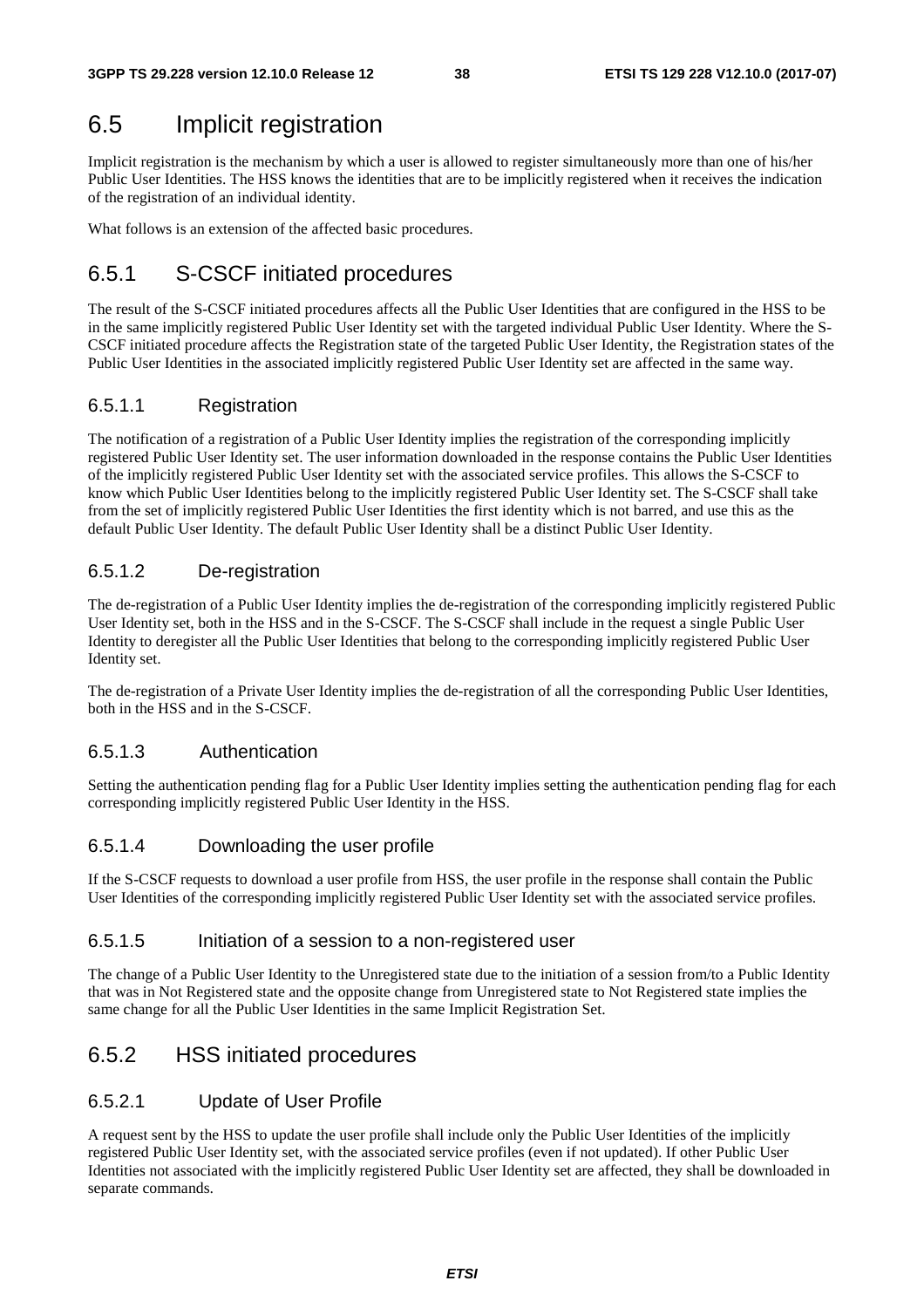This procedure shall be used by the HSS to add a newly provisioned or Not Registered Public User Identity or Identities to an existing implicitly registered Public User Identity set that is in the state Registered or Unregistered. The added Public User Identity gets the registration state of the set it is added to.

The HSS shall use this procedure if a Public User Identity or Identities are removed from the implicitly registered Public User Identity set that is in a state Registered or Unregistered. In practise, this is done by sending a PPR for the set without the removed identities. The S-CSCF shall remove all information stored in the S-CSCF for the removed identities.

The HSS shall not use this procedure if there is no Public User Identities left in the implicitly registered Public User Identity set after the removal. In that case HSS shall use the RTR command instead.

The HSS shall not use this procedure to change the default Public User Identity of the implicitly registered Public User Identity set that is in a state Registered. In that case the HSS shall use the RTR command to de-register the Public User Identity set.

Moving of a Public User Identity or Identities from one implicitly registered Public User Identity set to another set shall be done in two steps: First the identity or identities are removed from the "old" set as described above, then the identity or identities are added to the "new" set as described above.

#### 6.5.2.2 De-registration

A request sent by the HSS to de-register any of the identities included in an implicitly registered Public User Identity set shall affect all the Public User Identities of the deregistered set.

The de-registration of a Private User Identity implies the de-registration of all the corresponding Public User Identities, both in the HSS and in the S-CSCF.

#### 6.5.2.3 Update of the Charging information

A request sent by the HSS to update the charging information shall include the Private User Identity for whom the charging information changed.

If corresponding Public Identity is registered or unregistered (i.e. registered as a consequence of an originating or terminating request or there is a S-CSCF keeping the user profile stored) and charging information is changed, the HSS should immediately push this information to the S-CSCF.

#### 6.5.2.4 Update of the SIP Digest Authentication Data

A request sent by the HSS to update the authentication data shall include the Private User Identity for whom the authentication data changed.

If corresponding Public Identity is registered and authentication data is changed, the HSS should immediately push this information to the S-CSCF.

If corresponding Public Identity is either not registered or unregistered (i.e. registered as a consequence of an originating or terminating request or there is a S-CSCF keeping the user profile stored), authentication pending flag is set and authentication data is changed, the HSS should immediately push this information to the S-CSCF.

#### 6.5.2.5 Update of the Allowed WAF and/or WWSF Identities

A request sent by the HSS to update the WAF and/or WWSF identities allowed for the subscription shall include the Private User Identity for whom this information changed.

If corresponding Public Identity is registered and allowed WAF and/or WWSF identities are changed, the HSS should immediately push this information to the S-CSCF.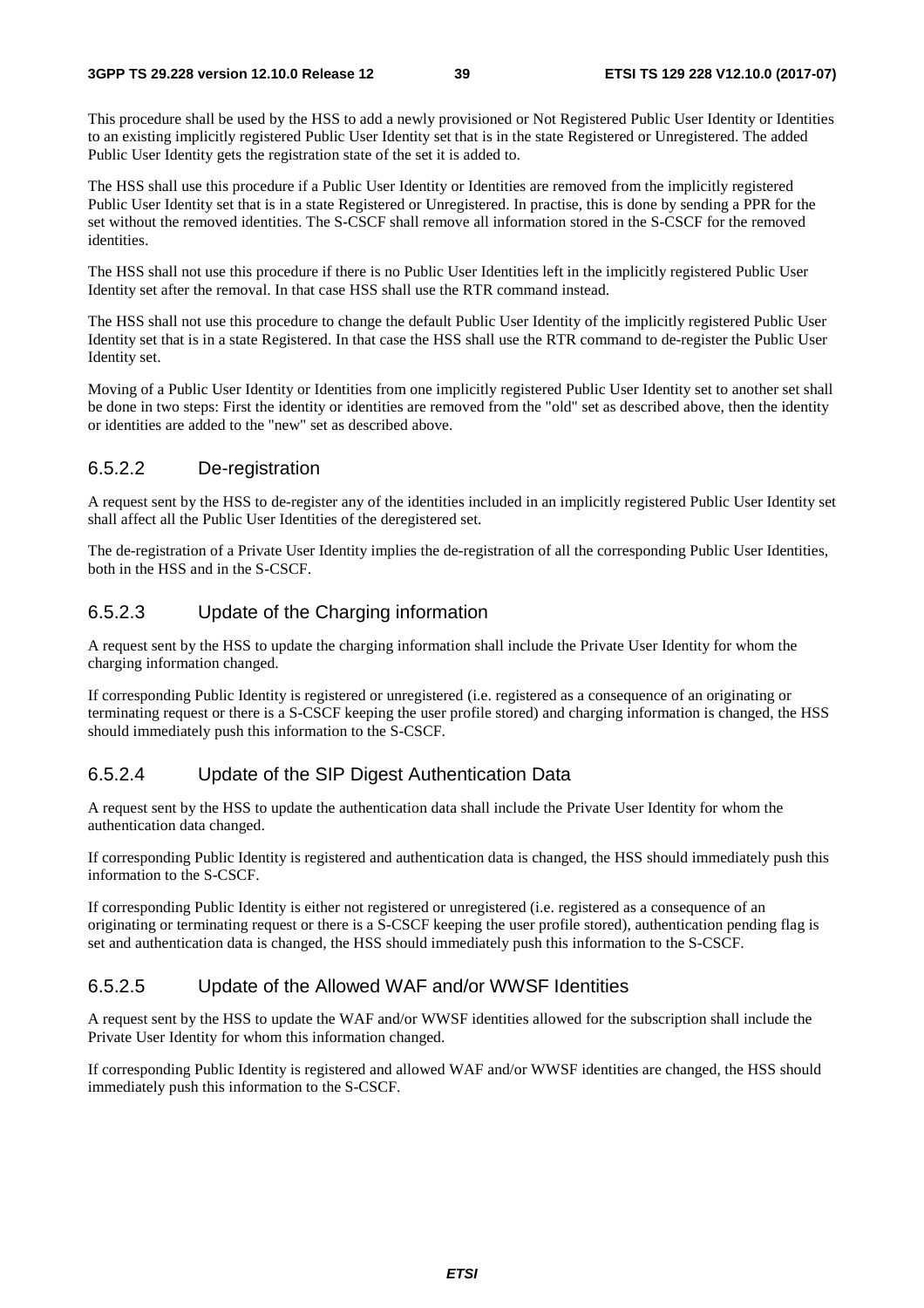# 6.6 Download of the Relevant User Profile and Charging Information and Allowed WAF and/or WWSF Identities

The download of the relevant user profile, charging information and, if supported and part of subscription, allowed WAF and/or WWSF identities from the HSS to the S-CSCF depends on whether the user profile, charging information and, if supported and part of subscription, allowed WAF and/or WWSF identities are already stored in the S-CSCF. If the SiFC feature is supported by the HSS and S-CSCF, the HSS shall download the identifiers of the shared iFC sets. If either the HSS or the S-CSCF does not support the SiFC feature, the HSS shall download the complete iFCs, and SiFC identifiers shall not be downloaded by the HSS. The SiFC feature is defined in 3GPP TS 29.229 [5].

If User-Data-Already-Available is set to USER\_DATA\_NOT\_AVAILABLE the HSS shall download the requested user profile, charging information and, if supported and part of subscription, allowed WAF and/or WWSF identities. If the Public User Identity in the request is included in an implicitly registered Public User Identity set, the HSS shall include in the response the service profiles associated with all Public User Identities within the implicitly registered Public User Identity set to which the received Public User Identity belongs.

If User-Data-Already-Available is set to USER\_DATA\_ALREADY\_AVAILABLE, the HSS should not return any user profile or charging information data or allowed WAF and/or WWSF identities. The HSS may override User-Data-Already-Available set to USER\_DATA\_ALREADY\_AVAILABLE and download the user profile, charging information and, if supported and part of subscription, allowed WAF and/or WWSF identities.

# 6.6.1 HSS initiated update of User Profile

The request to update the user profile in the S-CSCF includes only the Public User Identities of the implicitly registered Public User Identity set with the associated service profiles. See 6.5.2.1.

If the Public Identity is registered or unregistered (i.e. registered as a consequence of an originating or terminating request or there is a S-CSCF keeping the user profile stored) and there are changes in the user profile, the HSS should immediately push the complete user profile to the S-CSCF.

### 6.6.2 S-CSCF operation

At deregistration of a Public User Identity, the S-CSCF shall store the user information if it sends Server-Assignment-Request command including Server-Assignment-Type AVP set to value

USER\_DEREGISTRATION\_STORE\_SERVER\_NAME or

TIMEOUT\_DEREGISTRATION\_STORE\_SERVER\_NAME and the HSS responds with DIAMETER\_SUCCESS. Otherwise the S-CSCF shall not keep user information.

## 6.7 S-CSCF Assignment

The list of mandatory and optional capabilities received by an I-CSCF from the HSS allows operators to distribute users between S-CSCFs, depending on the different capabilities (e.g. features, role, geographical location) that each S-CSCF may have. Alternatively, an operator has the possibility to steer users to certain S-CSCFs.

The operator shall define (possibly based on the functionality offered by each S-CSCF installed in the network) the exact meaning of the S-CSCF mandatory and optional capabilities available in his network. It is an operator task to allocate a unique value to represent a single capability (e.g. support of "wildcarded PSI") or a set of capabilities (e.g. support of "alias" and "Shared IFC sets" and "wildcarded PSI") and to use these values to identify capabilities that are mandatory and/or optional to support for a given subscription. It is a configuration task for the operator to ensure that the I-CSCF has a correct record of the capabily values received from the HSS for each S-CSCF available in his network. The I-CSCF and the HSS do not need to know the semantic of these values. This semantic is exclusively an operator issue.

As a first choice, the I-CSCF shall select an S-CSCF that has all the mandatory and optional capabilities for the user. Only if that is not possible shall the I-CSCF apply a 'best-fit' algorithm. If more than one S-CSCF is identified that supports all mandatory capabilities the I-CSCF may then consider optional capabilities in selecting a specific S-CSCF. The 'best-fit' algorithm is implementation dependent and out of the scope of this specification.

It is the responsibility of the operator to ensure that there are S-CSCFs which have mandatory capabilities indicated by the HSS for any given user. However, configuration errors may occur. If such errors occur and they prevent the I-CSCF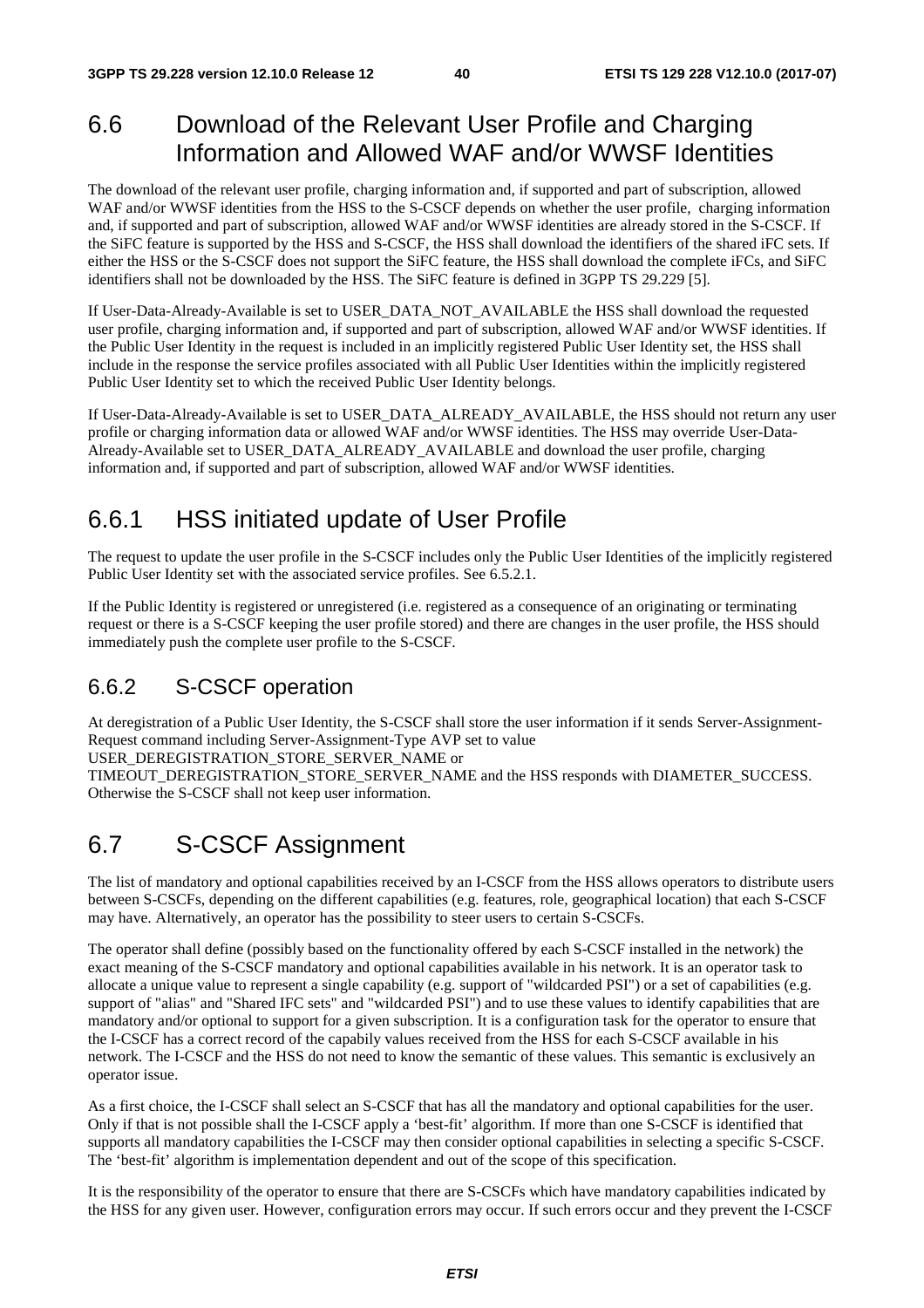from selecting an S-CSCF which meets the mandatory capabilities indicated by the HSS, the I-CSCF shall inform the operator via the O&M subsystem.

As an alternative to selecting an S-CSCF based on the list of capabilities received from the HSS, it is possible to steer users to certain S-CSCFs. To do this, the operator may include one or more S-CSCF names as part of the capabilities of the user profile. The reason for the selection (e.g. all the users belonging to the same company/group could be in the same S-CSCF to implement a VPN service) and the method of selection are operator issues and out of the scope of this specification. If this alternative is chosen, the HSS shall include Server-Name AVPs in the Server-Capabilities AVP and should not include Mandatory-Capability AVPs or Optional-Capability AVPs in the Server-Capabilities AVP, and the I-CSCF when receiving Server-Name AVPs within the Server-Capabilities AVP shall discard any Mandatory-Capability AVP and any Optional-Capability AVP received within the Server-Capabilities AVP.

The following table is a guideline for operators that records S-CSCF capabilities that need to be supported by an S-CSCF in order to serve a user or a service (identified by a Public User Identity or Public Service Identity), that cannot be served by an S-CSCF which is only compliant to a previous 3GPP release.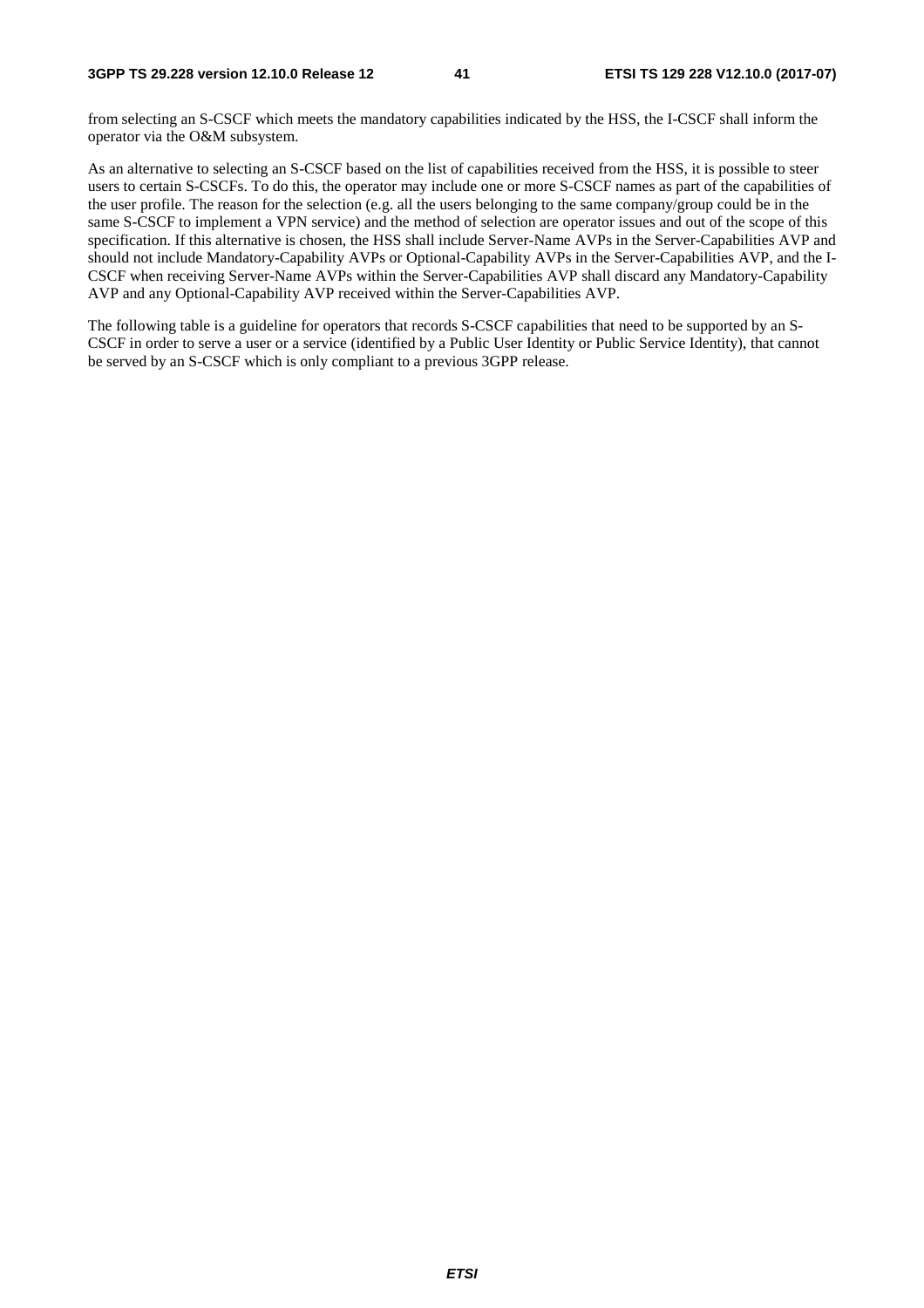| <b>Capability</b>                                                                                                                                                                                                    | <b>Mandatory or</b><br><b>Optional</b> | <b>Description</b>                                                                                                    |  |  |  |  |
|----------------------------------------------------------------------------------------------------------------------------------------------------------------------------------------------------------------------|----------------------------------------|-----------------------------------------------------------------------------------------------------------------------|--|--|--|--|
|                                                                                                                                                                                                                      | (NOTE 1)                               |                                                                                                                       |  |  |  |  |
| Support of "Wildcarded PSI"                                                                                                                                                                                          | м                                      | This capability indicates that the assigned S-CSCF shall<br>support the handling of Wildcarded PSIs.                  |  |  |  |  |
| Support of "OrigUnreg SPT"                                                                                                                                                                                           | M                                      | This capability indicates that the assigned S-CSCF shall                                                              |  |  |  |  |
|                                                                                                                                                                                                                      |                                        | be able to process iFCs with a Session Case<br>"Originating_Unregistered" received from the HSS in the                |  |  |  |  |
|                                                                                                                                                                                                                      |                                        | user profile.                                                                                                         |  |  |  |  |
| Support of "OrigCDIV SPT"                                                                                                                                                                                            | M                                      | This capability indicates that the assigned S-CSCF shall                                                              |  |  |  |  |
|                                                                                                                                                                                                                      |                                        | be able to process iFCs with a Session Case                                                                           |  |  |  |  |
|                                                                                                                                                                                                                      |                                        | "Originating_CDIV" received from the HSS in the user                                                                  |  |  |  |  |
| Support of "Shared iFC sets"                                                                                                                                                                                         | O                                      | profile.<br>This capability indicates that the assigned S-CSCF may                                                    |  |  |  |  |
|                                                                                                                                                                                                                      |                                        | support the "SiFC" feature defined in the 3GPP TS                                                                     |  |  |  |  |
|                                                                                                                                                                                                                      |                                        | 29.229 [5].                                                                                                           |  |  |  |  |
| Support of "Display Name"                                                                                                                                                                                            | O                                      | This capability indicates that the assigned S-CSCF may                                                                |  |  |  |  |
|                                                                                                                                                                                                                      |                                        | support the handling of "Display Name". The behaviour of<br>the S-CSCF related to this missing data is the same as if |  |  |  |  |
|                                                                                                                                                                                                                      |                                        | the HSS did not send the Display Name.                                                                                |  |  |  |  |
| Support of "Alias"                                                                                                                                                                                                   | O                                      | This capability indicates that the assigned S-CSCF may                                                                |  |  |  |  |
|                                                                                                                                                                                                                      |                                        | support the "AliasInd" feature defined in 3GPP TS 29.229                                                              |  |  |  |  |
|                                                                                                                                                                                                                      |                                        | $[5]$ .                                                                                                               |  |  |  |  |
| Support of "SIP Digest Authentication"                                                                                                                                                                               | M                                      | This capability indicates that the assigned S-CSCF shall<br>support the handling of SIP Digest Authentication.        |  |  |  |  |
| Support of "NASS Bundled                                                                                                                                                                                             | M                                      | This capability indicates that the assigned S-CSCF shall                                                              |  |  |  |  |
| Authentication"                                                                                                                                                                                                      |                                        | support the handling of NASS Bundled Authentication.                                                                  |  |  |  |  |
| Support of "Wildcarded IMPUs"                                                                                                                                                                                        | M                                      | This capability indicates that the assigned S-CSCF shall                                                              |  |  |  |  |
|                                                                                                                                                                                                                      |                                        | support the handling of Wildcarded Public User Identities.                                                            |  |  |  |  |
| Support of "Loose-Route "                                                                                                                                                                                            | M                                      | This capability indicates that the assigned S-CSCF shall<br>support the loose-route mechanism.                        |  |  |  |  |
| Support of "Priority Service"                                                                                                                                                                                        | M                                      | This capability indicates that the S-CSCF shall support a                                                             |  |  |  |  |
|                                                                                                                                                                                                                      |                                        | network default pre-configured namespace (e.g. "wps")                                                                 |  |  |  |  |
|                                                                                                                                                                                                                      |                                        | and the associated Service Priority Level. See IETF RFC                                                               |  |  |  |  |
|                                                                                                                                                                                                                      |                                        | 4412 [22] and 3GPP TS 24.229 [8].                                                                                     |  |  |  |  |
| Support of "Extended Priority"<br>(NOTE 2)                                                                                                                                                                           | M                                      | This capability indicates that the S-CSCF shall support<br>the Priority Namespaces and their associated Priority      |  |  |  |  |
|                                                                                                                                                                                                                      |                                        | Levels. See IETF RFC 4412 [22] and 3GPP TS 24.229                                                                     |  |  |  |  |
|                                                                                                                                                                                                                      |                                        | [8]                                                                                                                   |  |  |  |  |
| Support of "Early IMS Security"                                                                                                                                                                                      | M                                      | This capability indicates that the assigned S-CSCF shall                                                              |  |  |  |  |
|                                                                                                                                                                                                                      | M                                      | support GIBA.<br>This capability indicates that the assigned S-CSCF shall                                             |  |  |  |  |
| Support of "Reference Location"                                                                                                                                                                                      |                                        | support the handling of reference location as defined in                                                              |  |  |  |  |
|                                                                                                                                                                                                                      |                                        | 3GPP TS 23.167 [23].                                                                                                  |  |  |  |  |
| Support of "Priviledged-Sender"                                                                                                                                                                                      | M                                      | This capability indicates that the S-CSCF shall support                                                               |  |  |  |  |
|                                                                                                                                                                                                                      |                                        | priviledged sender. See 3GPP TS 24.229 [8].                                                                           |  |  |  |  |
| Support of "IMSI"                                                                                                                                                                                                    | M                                      | This capability indicates that the assigned S-CSCF shall<br>support the handling of the IMSI.                         |  |  |  |  |
| Support of "Maximum Number of                                                                                                                                                                                        | M                                      | This capability indicates that the assigned S-CSCF shall                                                              |  |  |  |  |
| allowed simultaneous registrations"                                                                                                                                                                                  |                                        | support the handling of maximum number of allowed                                                                     |  |  |  |  |
|                                                                                                                                                                                                                      |                                        | simultaneous registrations per user as received from the                                                              |  |  |  |  |
|                                                                                                                                                                                                                      |                                        | HSS.                                                                                                                  |  |  |  |  |
| NOTE 1: Mandatory (M) corresponds to a Mandatory Capability that shall be supported by the assigned S-CSCF for<br>a given user. The I-CSCF shall not select an S-CSCF that does not meet a mandatory capability. The |                                        |                                                                                                                       |  |  |  |  |
|                                                                                                                                                                                                                      |                                        | selection of a S-CSCF not supporting this capability would lead to an unspecified network behaviour.                  |  |  |  |  |
|                                                                                                                                                                                                                      |                                        |                                                                                                                       |  |  |  |  |
|                                                                                                                                                                                                                      |                                        | Optional (O) corresponds to an Optional Capability that may be supported by the assigned S-CSCF for a                 |  |  |  |  |
|                                                                                                                                                                                                                      |                                        | given user. The selection of a S-CSCF that would not support this capability will not significantly affect the        |  |  |  |  |

network behaviour. NOTE 2: Support of "Extended Priority " is backward compatible with continued support of the "Priority Service".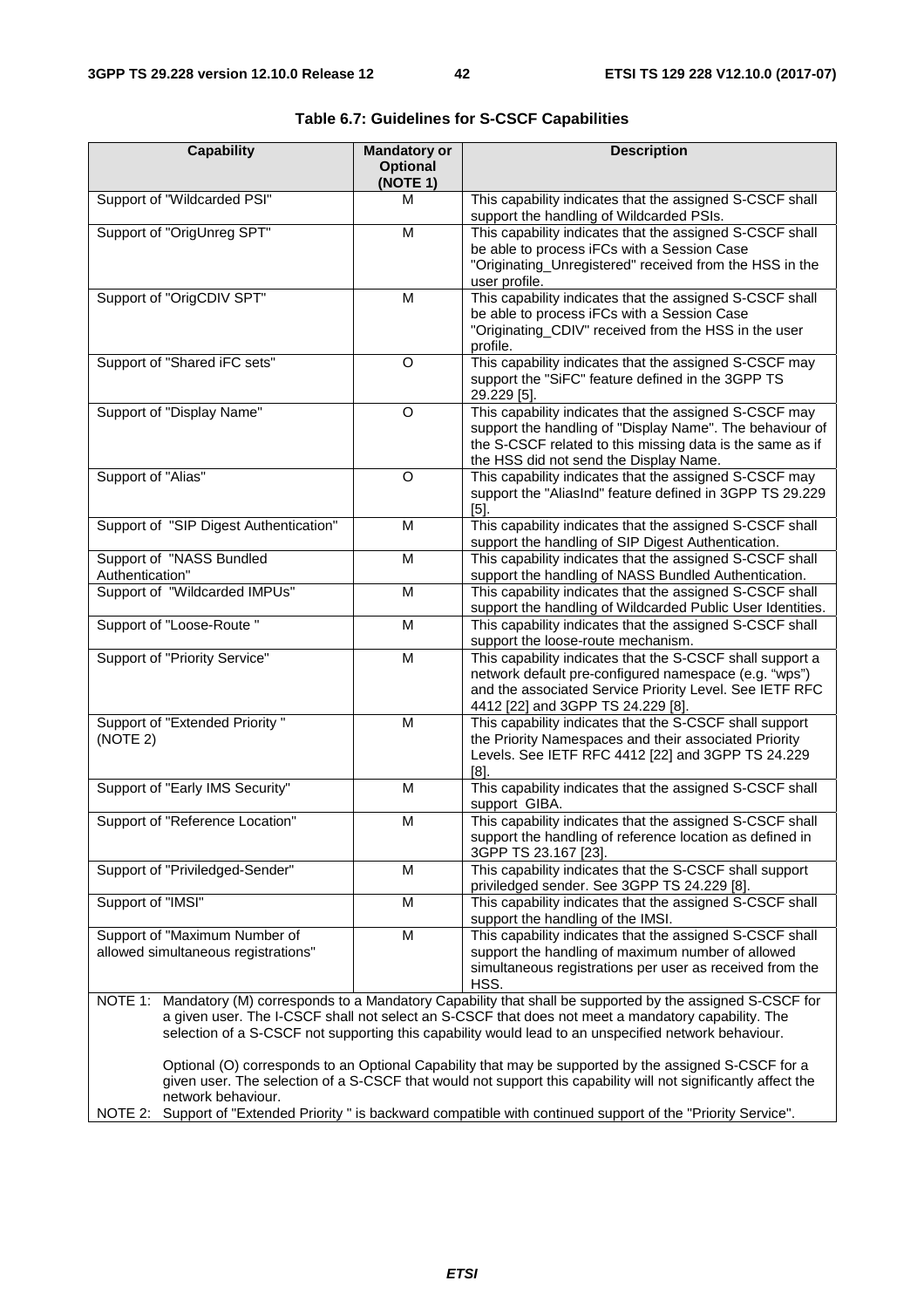# 7 Information element contents

### 7.1 Visited Network Identifier

This information element contains the domain name of the visited network.

# 7.2 Public User Identity

This information element contains the Public User Identity. For definition of a Public User Identity, see 3GPP TS 23.003 [17].

When GPRS-IMS-Bundled Authentication (GIBA) is used, a Temporary Public User Identity is derived from the IMSI used for bearer network access according to the rules in 3GPP TS 23.003 [17].

### 7.2a Public Service Identity

This information element contains a Public Service Identity (PSI) that is hosted by an application server. For definition of a PSI, see 3GPP TS 23.003 [17].

### 7.2b Wildcarded Public Identity

This information element contains a Wildcarded PSI that is hosted by an application server or a Wildcarded Public User Identity. For definition of a Wildcarded PSI and a Wildcarded Public User Identity, see 3GPP TS 23.003 [17].

### 7.2c Void

#### 7.3 Private User Identity

This information element contains the Private User Identity. For definition of a Private User Identity, see 3GPP TS 23.003 [17].

When GPRS-IMS-Bundled Authentication (GIBA) is used, the Private User Identity is derived from the IMSI as specified in 3GPP TS 33.203 [3].

### 7.3a Private Service Identity

This information element contains the Private Service Identity. For definition of a Private Service Identity, see 3GPP TS 23.003 [17].

### 7.4 S-CSCF Name

This information element contains the S-CSCF Name of the S-CSCF assigned to an IMS Subscription. For definition of a S-CSCF Name, see 3GPP TS 23.008 [18].

### 7.4a AS Name

This information element contains the AS Name of the AS hosting a Public Service Identity. For definition of AS Name, see 3GPP TS 23.008 [18].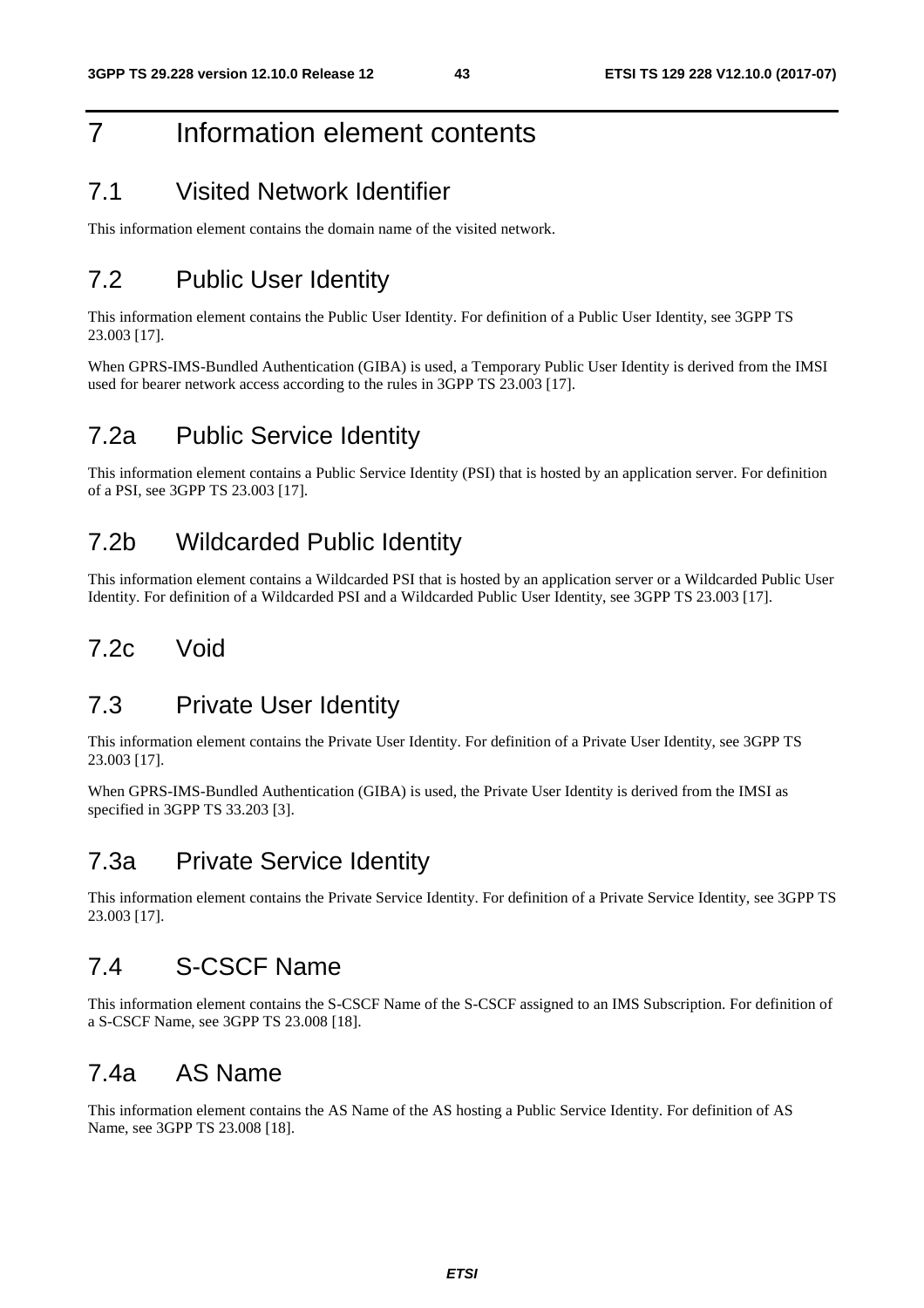# 7.5 S-CSCF Capabilities

This information element carries information to assist the I-CSCF during the process of selecting an S-CSCF for a certain IMS Subscription.

## 7.6 Result

This information element contains result of an operation. See 3GPP TS 29.229 [5] for the possible values.

## 7.7 User Profile

This information element contains the user profile in XML format. The user profile XML shall be valid against the user profile XML schema defined in Annex E.

Annex B specifies the UML logical model of the user profile downloaded via the Cx interface.

Annex D contains and informative, high level representation, of the wire representation of user profile data.

# 7.8 Server Assignment Type

Indicates the type of server assignment. See 3GPP TS 29.229 [5] for the list of existing values.

## 7.9 Authentication Data

This information element is composed of the following sub-elements.

#### 7.9.1 Item Number

This information element indicates the order in which the authentication vectors are to be consumed. See 3GPP TS 29.229 [5] for coding details.

#### 7.9.2 Authentication Scheme

This information element contains the authentication scheme, which is used to encode the authentication parameters. See 3GPP TS 29.229 [5] for a list of values.

#### 7.9.3 Authentication Information

This information element is used to convey the challenge and authentication token used during the authentication procedure, see 3GPP TS 33.203 [3] for more information. See 3GPP TS 29.229 [5] for coding details.

#### 7.9.4 Authorization Information

This information element is used, in an authentication request, to indicate a failure of synchronization. In a response, it is used to convey the expected response to the challenge used to authenticate the user, see 3GPP TS 33.203 [3] for more information. See 3GPP TS 29.229 [5] for coding details.

### 7.9.5 Confidentiality Key

This information element contains the confidentiality key, see 3GPP TS 33.203 [3] for more information. See 3GPP TS 29.229 [5] for coding details.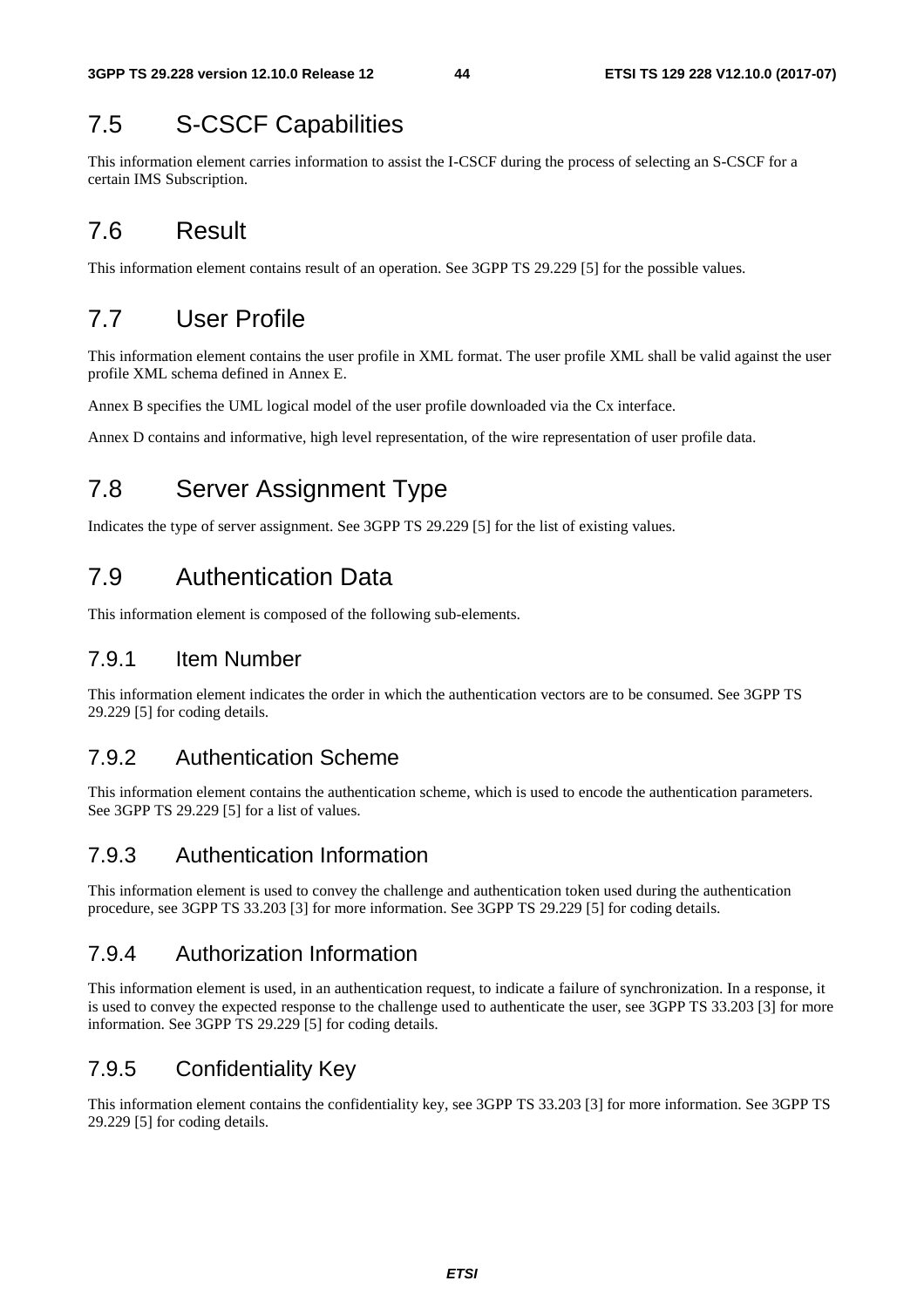#### 7.9.6 Integrity Key

This information element contains the integrity key, see 3GPP TS 33.203 [3] for more information. See 3GPP TS 29.229 [5] for coding details.

#### 7.9.7 Authentication Context

This information element contains authentication-related information relevant for performing the authentication but that is not part of the SIP authentication headers. Some mechanisms (e.g. PGP, digest with quality of protection set to authint defined in IETF RFC 2617 [16], digest with predictive nonces or sip access digest) request that part or the whole SIP request (e.g. the SIP method) is passed to the entity performing the authentication. In such cases the SIPAuthentication-Context AVP shall be carrying such information.

See 3GPP TS 29.229 [5] for coding details.

#### 7.9.8 Digest Authenticate

This information element is composed of the following sub-elements.

#### 7.9.8.1 Digest Realm

This information element is part of the Digest authentication challenge, and corresponds to the Realm parameter as defined in IETF RFC 3261 [11]. This information element is used to convey the Realm to the S-CSCF during the SIP Digest authentication procedure. See 3GPP TS 29.229 [5] for coding details.

#### 7.9.8.2 Void

#### 7.9.8.3 Digest Algorithm

This information element is part of the Digest authentication challenge, defined in IETF RFC 2617 [16]. See 3GPP TS 29.229 [5] for coding details.

#### 7.9.8.4 Digest QoP

This information element is part of the Digest authentication challenge, defined in IETF RFC 2617 [16]. It provides the Quality of Protection indication and has an effect on the digest computation. See 3GPP TS 29.229 [5] for coding details.

#### 7.9.8.5 Digest HA1

This information element is part of the Digest authentication challenge, defined in IETF RFC 2617 [16]. See 3GPP TS 29.229 [5] for coding details.

#### 7.9.9 Line Identifier

This information element contains the line identifier of the user's network termination. See 3GPP TS 29.229 [5] for coding details.

#### 7.9.10 Framed IP Address

See 3GPP TS 29.229 [5] for more information.

#### 7.9.11 Framed IPv6 Prefix

See 3GPP TS 29.229 [5] for more information.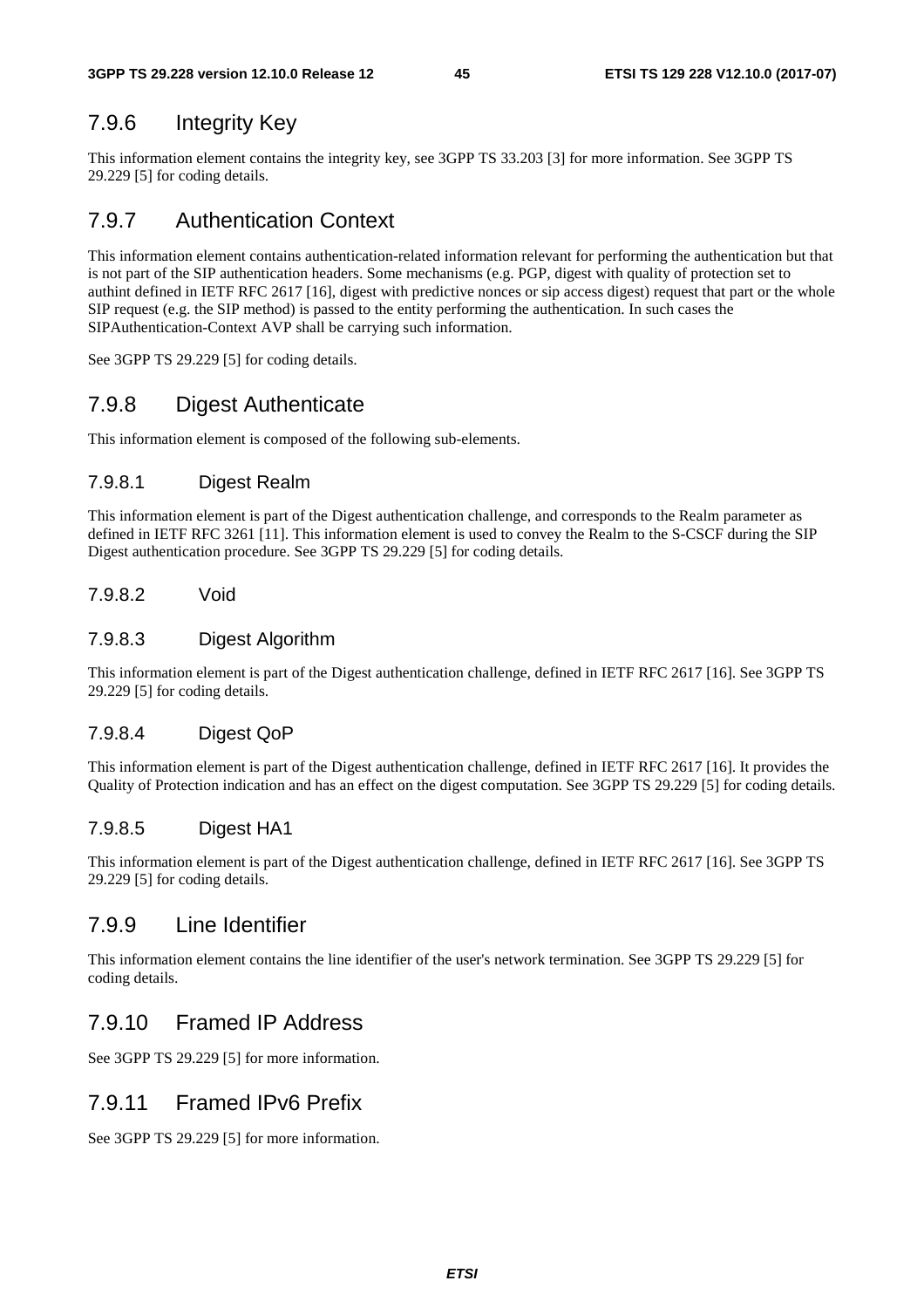### 7.9.12 Framed Interface Id

See 3GPP TS 29.229 [5] for more information.

#### 7.9.8.1 Digest Realm

This information element is part of the Digest authentication challenge, and corresponds to the realm parameter as defined in IETF RFC 3261 [11]. This information element is used to convey the realm to the S-CSCF during the SIP Digest authentication procedure.

7.9.8.2 Void

#### 7.9.8.3 Digest Algorithm

This information element is part of the Digest authentication challenge, defined in IETF RFC 2617 [16].

#### 7.9.8.4 Digest QoP

This information element is part of the Digest authentication challenge, defined in IETF RFC 2617 [16]. It provides the Quality of Protection indication and has an effect on the digest computation.

#### 7.9.8.5 Digest HA1

This information element is part of the Digest authentication challenge, defined in IETF RFC 2617 [16].

#### 7.9.9 Line Identifier

This information element contains the line identifier of the user's network termination.

# 7.10 Number Authentication Items

This information element contains the number of authentication vectors requested or delivered.

### 7.11 Reason for de-registration

This information element contains the reason for a de-registration procedure.

# 7.12 Charging information

Addresses of the charging functions. See 3GPP TS 29.229 [5].

## 7.13 Routing information

Information to route requests.

## 7.14 Type of authorization

Type of authorization requested by the I-CSCF. See 3GPP TS 29.229 [5] for a list of values.

### 7.15 Void

Void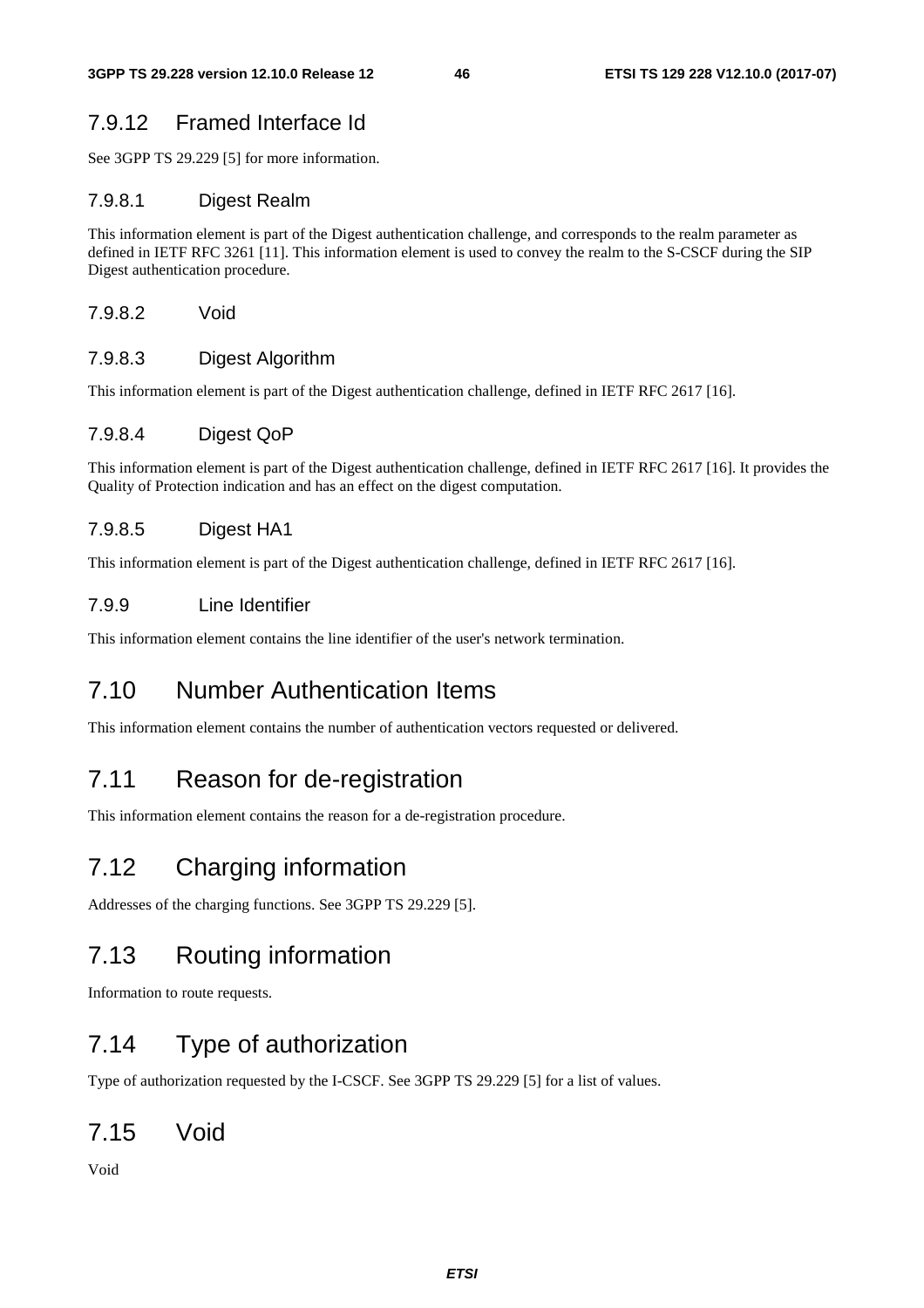## 7.16 User Data Already Available

This information element indicates to the HSS if the user profile is already available in the S-CSCF. See 3GPP TS 29.229 [5] for a list of values.

### 7.17 Associated Private Identities

This information element indicates to the S-CSCF the Private Identities, which belong to the same IMS Subscription as the Private Identity received in the request command. See 3GPP TS 29.229 [5].

### 7.18 Originating-Request

This information element indicates to the HSS that the request is related to an originating SIP message. See 3GPP 29.229 [5].

## 7.19 User Authorization Request Flags

This information element carries the following indication (see 3GPP 29.229 [5] for coding details):

- IMS Emergency Registration.

## 7.20 Loose-Route Indication

This information element indicates to the S-CSCF that the loose-route mechanism shall be applied to the public identities contained in the user profile received from the HSS. See 3GPP TS 29.229 [5]. This information is static data for the duration of the subscription or the validity of the IMS identity. Modification of this data result in Network Initiated Deregistration (SERVER\_CHANGE); see section 6.1.3.1.

### 7.21 S-CSCF Restoration Information

This information element contains information for the S-CSCF to handle traffic for a registered user. It is associated with the Private User Identity and the Implicit Registration Set that is affected by the SAR request. See 3GPP TS 29.229 [5] for the contents of this information element.

## 7.22 Associated Registered Private Identities

This information element indicates to the S-CSCF the Registered Private Identities, which were registered with the Public Identity received in the request command. See 3GPP TS 29.229 [5].

## 7.23 Multiple Registration Indication

This information element indicates to the HSS that this is related to a multiple registration. See 3GPP TS 29.229 [5].

### 7.24 Session-Priority

This information element indicates the session's priority level to the HSS. See 3GPP TS 29.229 [5].

### 7.25 Identities with Emergency Registration

This information element indicates to the HSS a list of pairs of Private / Public Identities that are emergency registered. See 3GPP TS 29.229 [5].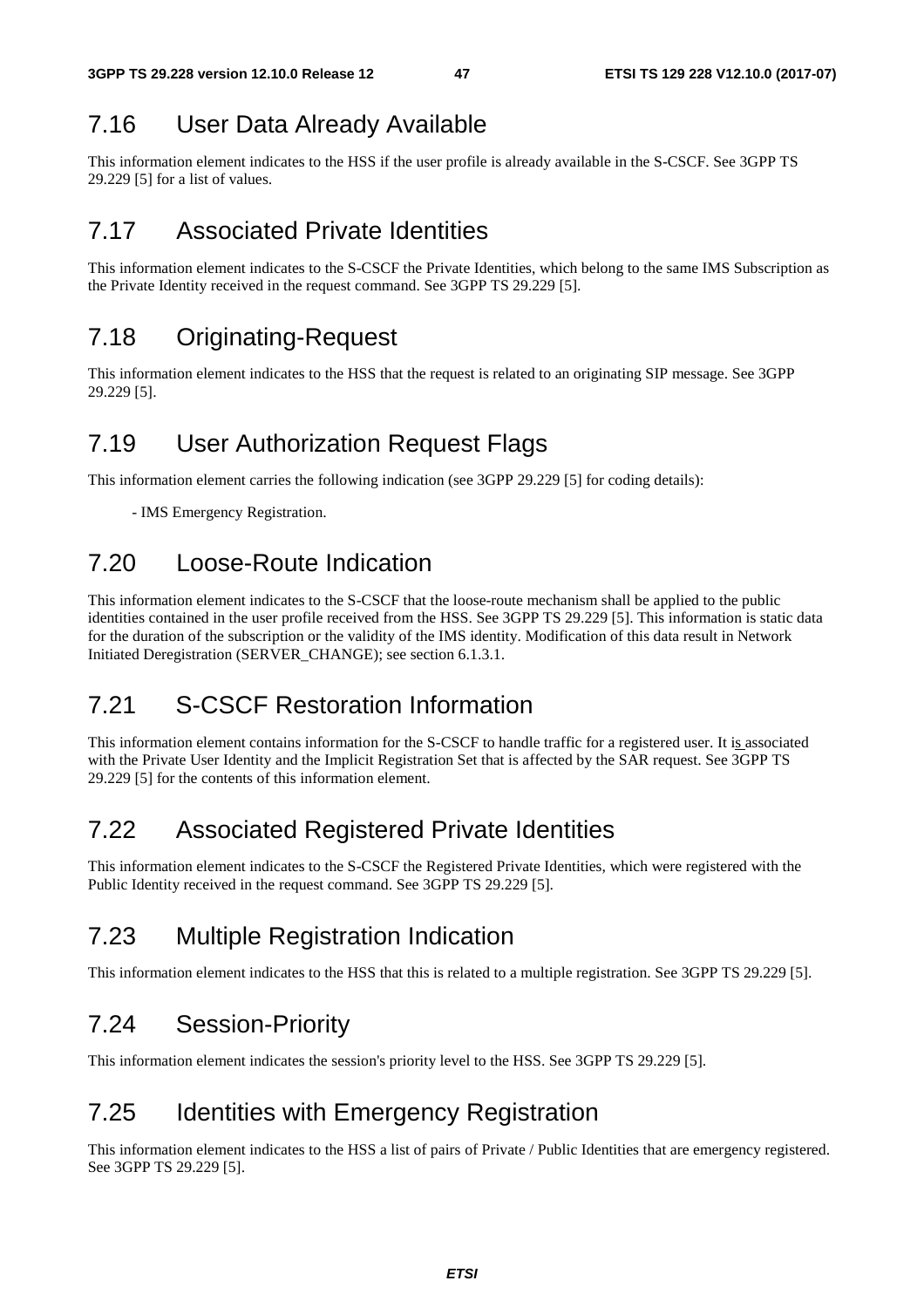## 7.26 Priviledged-Sender Indication

This information element indicates to the S-CSCF that the Private User Identity shall be considered as a priviledged sender, as described in 3GPP TS 24.229 [8].

# 7.27 LIA Flags

This information element carries the following indications. See 3GPP TS 29.229 [5] for coding details.

- PSI Direct Routing Indication

### 7.28 Server Assignment Request Flags

This information element carries the following indication (see 3GPP 29.229 [5] for coding details):

- P-CSCF Restoration Indication

## 7.29 Allowed WAF and/or WWSF Identities

Addresses of the WebRTC Authentication Functions and/or WebRTC Web Server Functions allowed for a subscription. See 3GPP TS 33.203 [3].

# 8 Error handling procedures

### 8.1 Registration error cases

This section describes the handling of error cases, which can occur during the registration process. If the new and previously assigned S-CSCF names sent in the Multimedia-Auth-Request command are different and the Multimedia-Auth-Request is not indicating synchronisation failure (i.e. the request does not contain auts parameter), then the HSS shall overwrite the S-CSCF name.

If the new and previously assigned S-CSCF names sent in a command other than the Multimedia-Auth-Request command are different and the S-CSCF reassignment pending flag is not set, then the HSS shall not overwrite the S-CSCF name; instead it shall send a response to the S-CSCF indicating an error.

### 8.1.1 Cancellation of the old S-CSCF

It is possible that in certain situations the HSS receives a Multimedia-Auth-Request (MAR) command including a S-CSCF name, which is not the same as the previously assigned S-CSCF for the user. This can happen e.g. in case the new S-CSCF is selected due to a failure in the re-registration if the previously assigned S-CSCF does not respond to REGISTER message sent from the I-CSCF after a timeout.

In this case, the new S-CSCF is assigned for the user and if registrations in the previously assigned S-CSCF exist for the user, these registrations in the old S-CSCF are handled locally in the old S-CSCF, e.g. re-registration timers in the old S-CSCF shall cancel the registrations.

Additionally, the HSS should de-register the registrations in the old S-CSCF by using the Registration-Termination-Request command. In this case, the HSS shall first check whether the deregistration is really required by comparing the Diameter client address of the newly assigned S-CSCF received in the MAR command to the Diameter client address stored in the HSS. If the Diameter client addresses match, the deregistration shall not be initiated. Otherwise the deregistration should be initiated for all the registered Public User Identities for the corresponding IMS Subscription. HSS shall check whether IMS Restoration Procedures are supported to perform deregistration:

- If supported, Registration-Termination-Request shall be sent for all Public User Identities (with their associated Private User Identities), with Deregistration-Reason AVP value set to NEW\_SERVER\_ASSIGNED.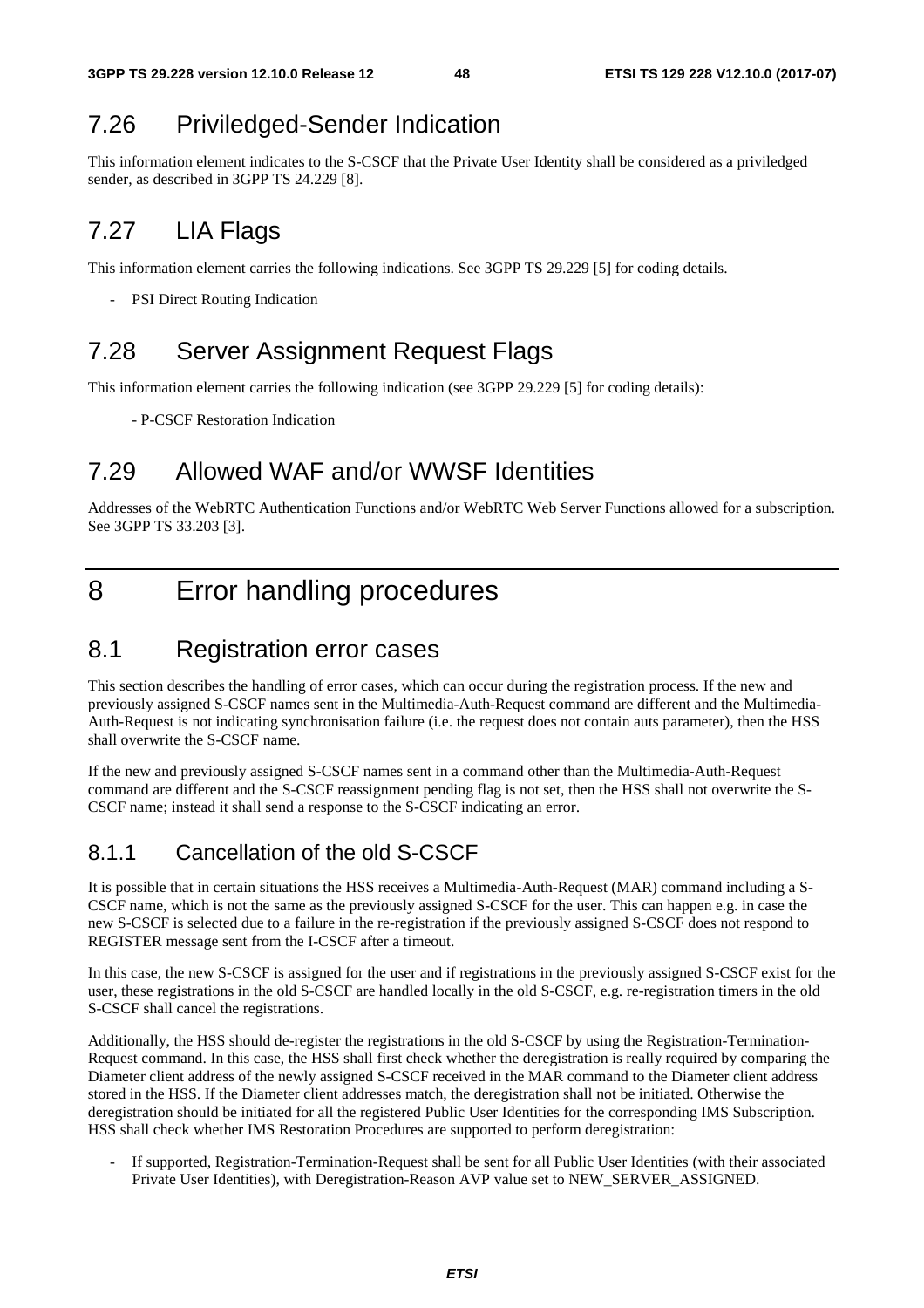- Otherwise, Registration-Termination-Request shall be sent with different Deregistration-Reason AVP values, in the following order:
	- 1. Deregistration-Reason AVP value set to NEW\_SERVER\_ASSIGNED, for the Public User Identity (with its associated Private User Identity), which is registered in the new S-CSCF.
	- 2. Deregistration-Reason AVP value set to SERVER\_CHANGE, for the user Public User Identities (with their associated Private User Identities), which are not yet registered in the new S-CSCF.

#### 8.1.2 Error in S-CSCF name

If the S-CSCF name sent in the Server-Assignment-Request command and the previously assigned S-CSCF name stored in the HSS are different and the S-CSCF reassignment pending flag is not set, then the HSS shall not overwrite the S-CSCF name. If the Server Assignment Type indicates NO\_ASSIGNMENT, the HSS shall send a response to the S-CSCF with Result-Code value set to DIAMETER\_UNABLE\_TO\_COMPLY. For all other Server Assignment Types, the HSS shall send a response to the S-CSCF with Experimental-Result-Code value set to DIAMETER\_ERROR\_IDENTITY\_ALREADY\_REGISTERED.

If the S-CSCF name sent in the Server-Assignment-Request command and the previously assigned S-CSCF name stored in the HSS are different and IMS Restoration Procedures are supported and the S-CSCF reassignment pending flag is set, then the HSS shall allow overwriting of the S-CSCF name and proceed with the processing of the SAR command as defined in section 6.1.2.

#### 8.1.3 Error in S-CSCF assignment type

If the Server-Assignment-Type in the Server-Assignment-Request command sent by the S-CSCF to the HSS is not allowed (i.e if the Server-Assignment-Type is not applicable based on the user state or it is not applicable based on the user identity type), the HSS shall send a response to the S-CSCF with the Experimental-Result-Code value set to DIAMETER\_ERROR\_IN\_ASSIGNMENT\_TYPE.

# 9 Protocol version identification

See 3GPP TS 29.229 [5].

# 10 Operational Aspects

See 3GPP TS 29.229 [5].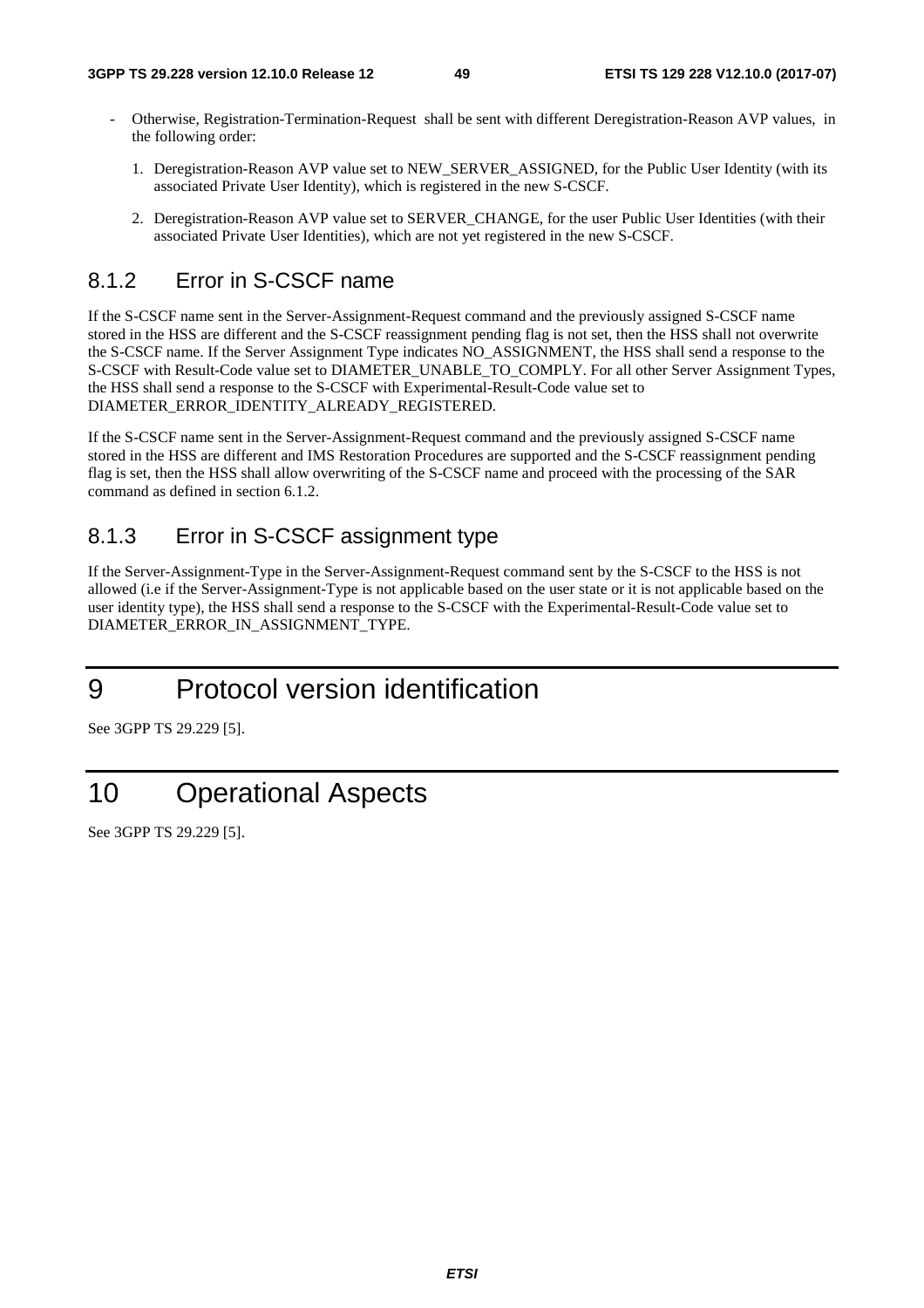# Annex A (normative): Mapping of Cx operations and terminology to Diameter

# A.1 Introduction

This appendix gives mappings from Cx to Diameter protocol elements. Diameter protocol elements are defined in 3GPP TS 29.229 [5].

# A.2 Cx message to Diameter command mapping

The following table defines the mapping between stage 2 operations and Diameter commands:

| Cx message                     | <b>Source</b> | <b>Destination</b> | <b>Command-Name</b>                     | <b>Abbreviation</b> |
|--------------------------------|---------------|--------------------|-----------------------------------------|---------------------|
| Cx-Query + Cx-Select-Pull      | <b>I-CSCF</b> | <b>HSS</b>         | User-Authorization-Request              | <b>UAR</b>          |
| Cx-Query Resp + Cx-Select-Pull | <b>HSS</b>    | <b>I-CSCF</b>      | User-Authorization-Answer               | <b>UAA</b>          |
| Resp                           |               |                    |                                         |                     |
| Cx-Put + Cx-Pull               | S-CSCF        | <b>HSS</b>         | Server-Assignment-Request               | <b>SAR</b>          |
| Cx-Put Resp + Cx-Pull Resp     | <b>HSS</b>    | S-CSCF             | Server-Assignment-Answer                | <b>SAA</b>          |
| Cx-Location-Query              | <b>I-CSCF</b> | HSS                | Location-Info-Request                   | <b>LIR</b>          |
| Cx-Location-Query Resp         | <b>HSS</b>    | <b>I-CSCF</b>      | Location-Info-Answer                    | <b>LIA</b>          |
| Cx-AuthDataReq                 | S-CSCF        | <b>HSS</b>         | <b>Multimedia-Authentication-</b>       | <b>MAR</b>          |
|                                |               |                    | lReauest                                |                     |
| Cx-AuthDataResp                | <b>HSS</b>    | S-CSCF             | Multimedia-Authentication-Answer        | <b>MAA</b>          |
| Cx-Deregister                  | <b>HSS</b>    | S-CSCF             | <b>Registration-Termination-Request</b> | <b>RTR</b>          |
| Cx-Deregister Resp             | S-CSCF        | HSS                | Registration-Termination-Answer         | <b>RTA</b>          |
| Cx-Update_Subscr_Data          | <b>HSS</b>    | S-CSCF             | Push-Profile-Request                    | <b>PPR</b>          |
| Cx-Update_Subscr_Data Resp     | S-CSCF        | <b>HSS</b>         | <b>IPush-Profile-Answer</b>             | <b>PPA</b>          |

#### **Table A.2.1: Cx message to Diameter command mapping**

# A.3 Cx message parameters to Diameter AVP mapping

The following table gives an overview about the mapping: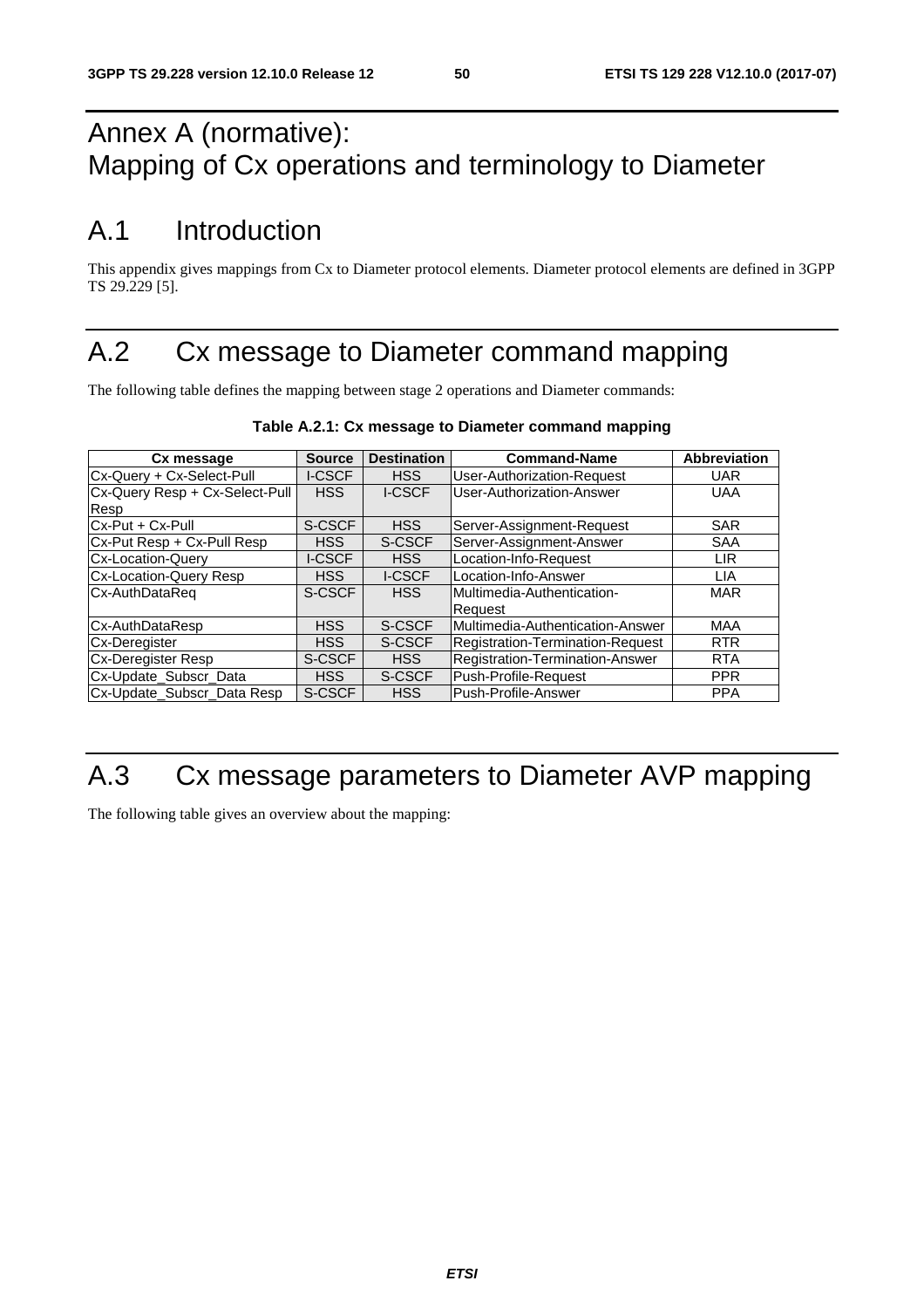|                                   | <b>AVP Name</b>               |
|-----------------------------------|-------------------------------|
| Cx parameter                      |                               |
| Visited Network Identifier        | Visited-Network-Identifier    |
| <b>Public Identity</b>            | Public-Identity               |
| <b>Private Identity</b>           | <b>User-Name</b>              |
| <b>S-CSCF Name</b>                | Server-Name                   |
| AS Name                           |                               |
| S-CSCF capabilities               | Server-Capabilities           |
|                                   | Result-Code                   |
| Result                            | Experimental-Result-Code      |
| User profile                      | User-Data                     |
| Server Assignment Type            | Server-Assignment-Type        |
| Authentication data               | SIP-Auth-Data-Item            |
| Item Number                       | SIP-Item-Number               |
| <b>Authentication Scheme</b>      | SIP-Authentication-           |
|                                   | Scheme                        |
| Authentication Information        | SIP-Authenticate              |
| Authorization Information         | SIP-Authorization             |
| <b>Confidentiality Key</b>        | Confidentiality-Key           |
| <b>Integrity Key</b>              | Integrity-Key                 |
| <b>Number Authentication</b>      | SIP-Number-Auth-Items         |
| Items                             |                               |
| Reason for de-registration        | Deregistration-Reason         |
| Charging Information              | Charging-Information          |
| Routing Information               | <b>Destination-Host</b>       |
| Type of Authorization             | Authorization-Type            |
| <b>Associated Private</b>         | Associated-Identities         |
| Identities                        |                               |
| <b>Digest Authenticate</b>        | SIP-Digest-Authenticate       |
| <b>Digest Realm</b>               | Digest-Realm                  |
| Digest Algorithm                  | Digest-Algorithm              |
| Digest QoP                        | Digest-QoP                    |
| Digest HA1                        | Digest-HA1                    |
| Line Identifier                   | Line-Identifier               |
| <b>Wildcarded Public Identity</b> | Wildcarded-Public Identity    |
| Loose-Route Indication            | Loose-Route-Indication        |
| <b>S-CSCF Restoration</b>         | <b>SCSCF-Restoration-Info</b> |
| Information                       |                               |
| <b>Multiple Registration</b>      | Multiple-Registration-        |
| Indication                        | Indication                    |
| Priviledged-Sender                | Priviledged-Sender-           |
| Indication                        | Indication                    |
| <b>LIA Flags</b>                  | LIA-Flags                     |
| Allowed WAF and/or                | Allowed-WAF-WWSF-             |
| <b>WWSF Identities</b>            | Identities                    |

**Table A.3.1: Cx message parameters to Diameter AVP mapping** 

# A.4 Message flows

The following message flows give examples regarding which Diameter messages shall be sent in scenarios described in 3GPP TS 23.228 [1].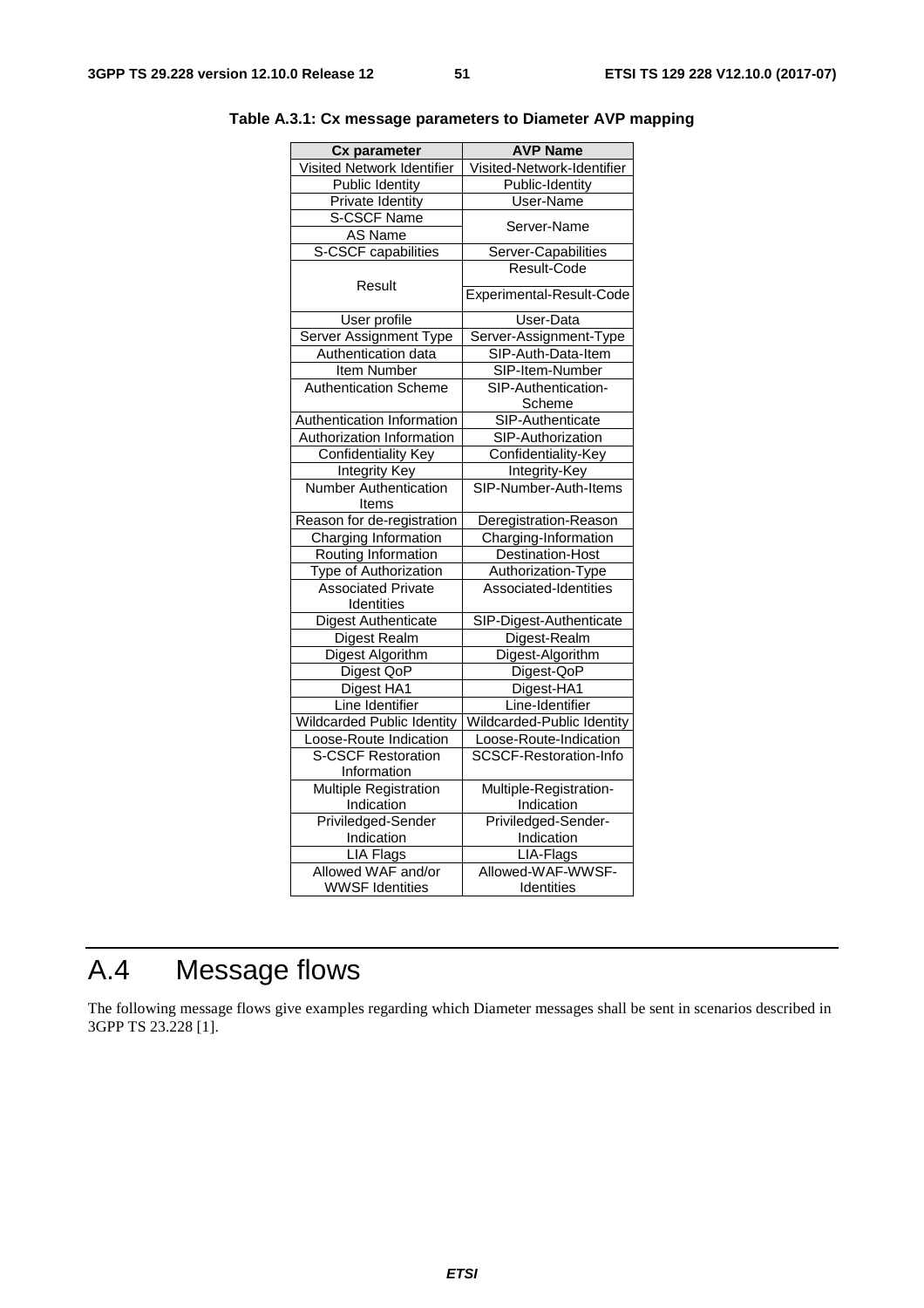# A.4.1 Registration– user not registered



**Figure A.4.1.1: Registration – user not registered**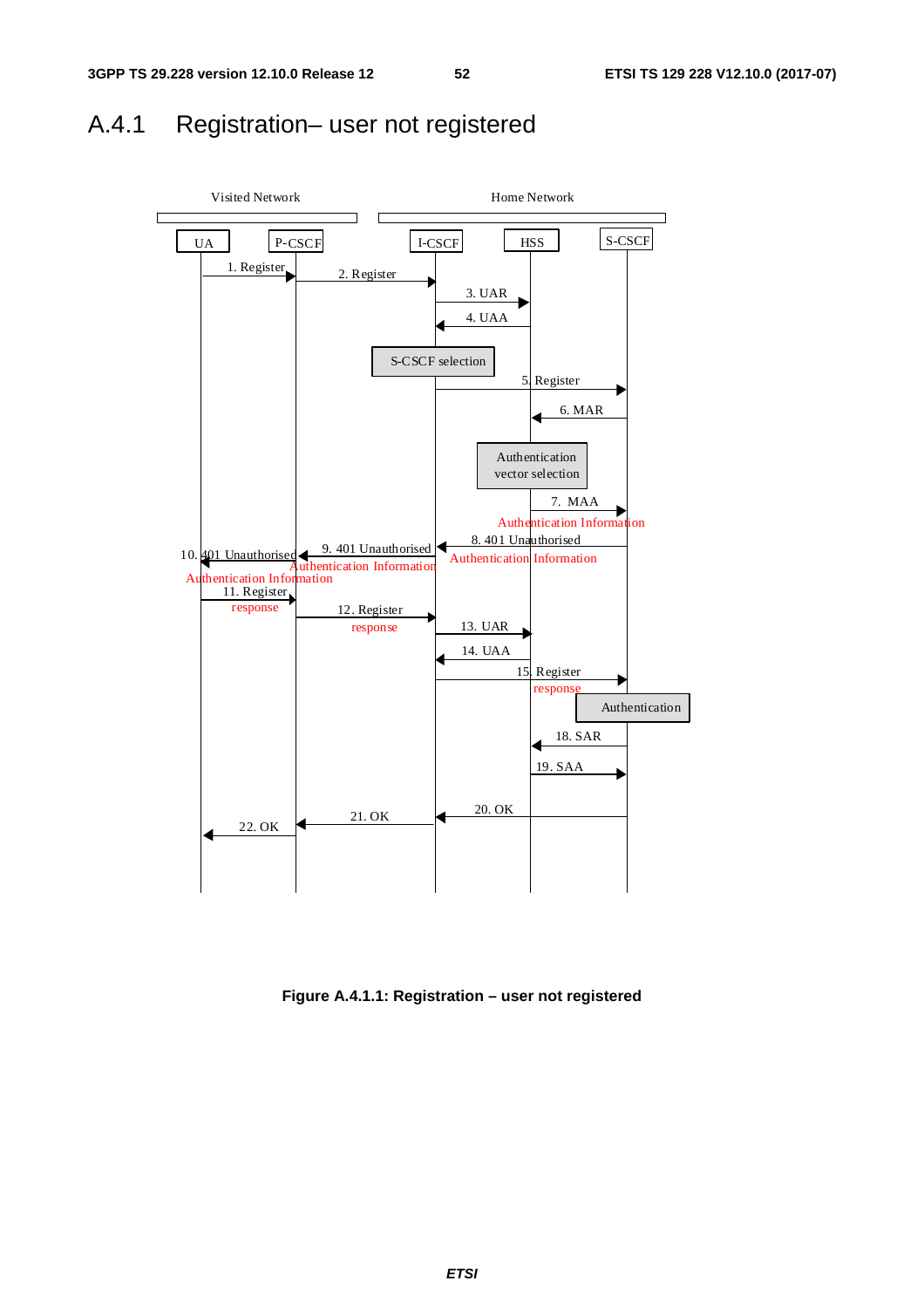# A.4.2 Registration – user currently registered



**Figure A.4.2.1: Re-registration** 

# A.4.3 UE initiated de-registration



**Figure A.4.3.1: UE initiated de-registration**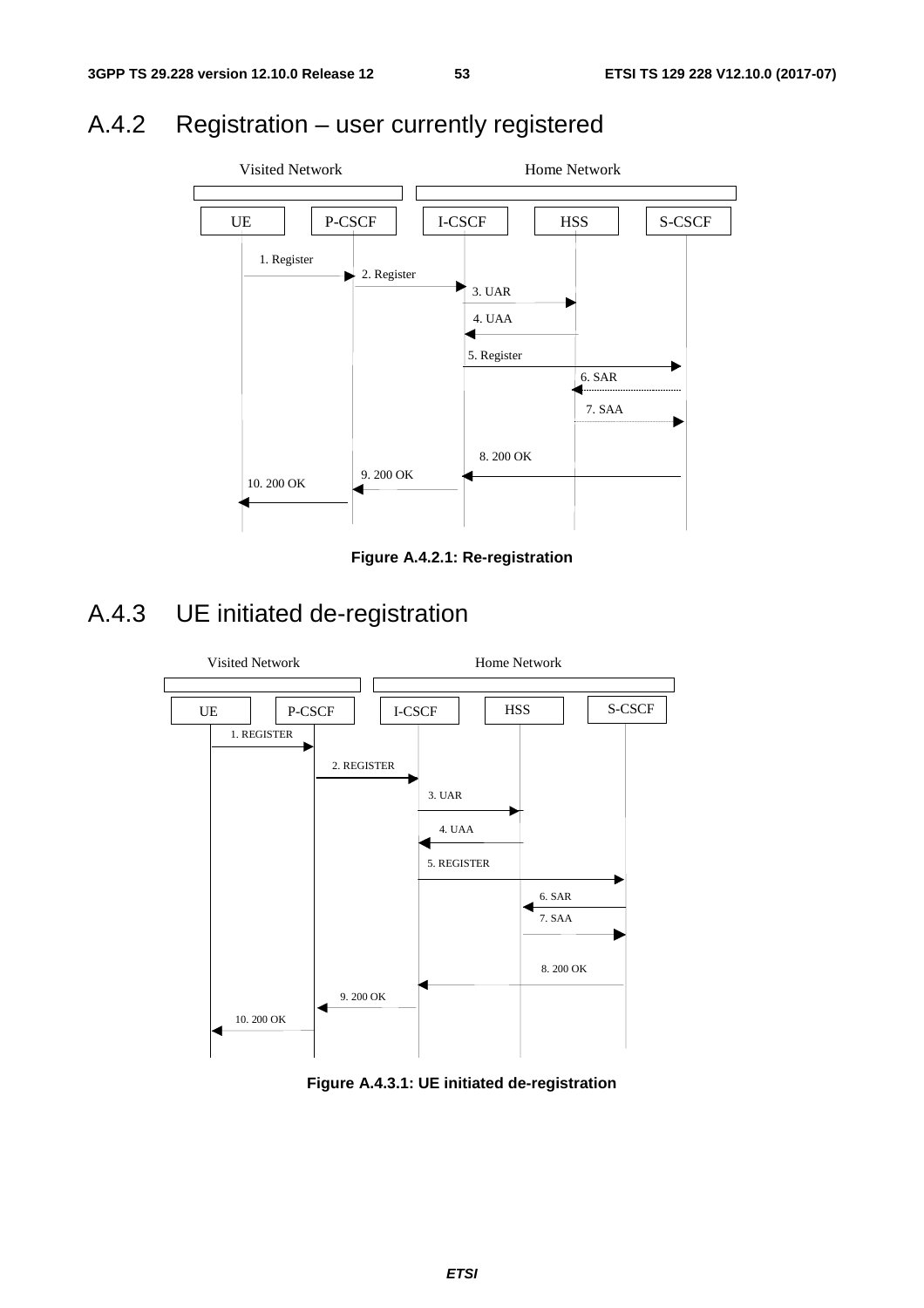## A.4.4 Network initiated de-registration

## A.4.4.1 Registration timeout



**Figure A.4.4.1.1: Network initiated de-registration – registration timeout** 

A.4.4.2 Administrative de-registration



**Figure A.4.4.2.1: Network initiated de-registration – administrative de-registration**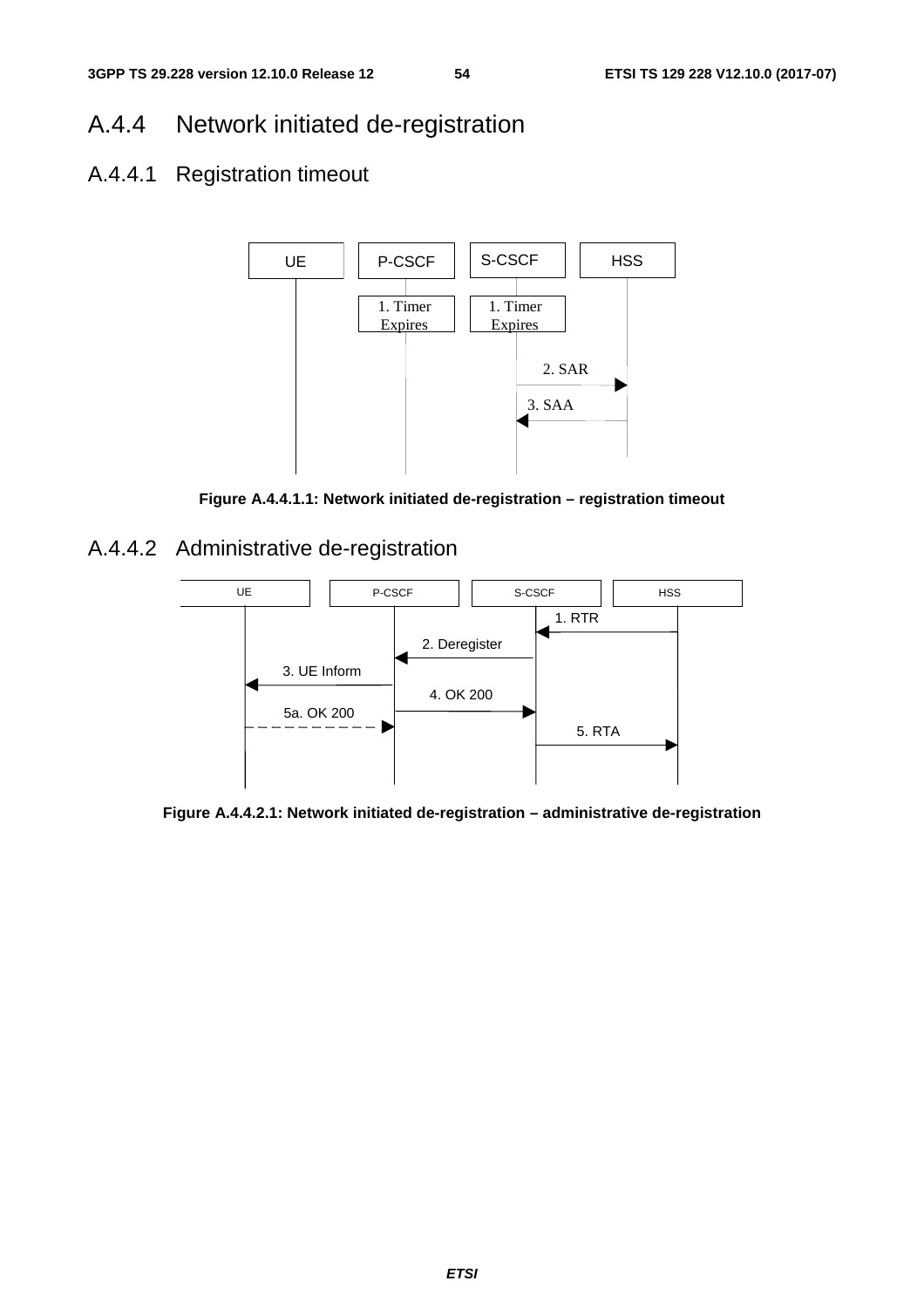

### A.4.4.3 De-registration initiated by service platform



# A.4.5 UE Terminating SIP session set-up



**Figure A.4.5.1: UE Terminating SIP session set-up**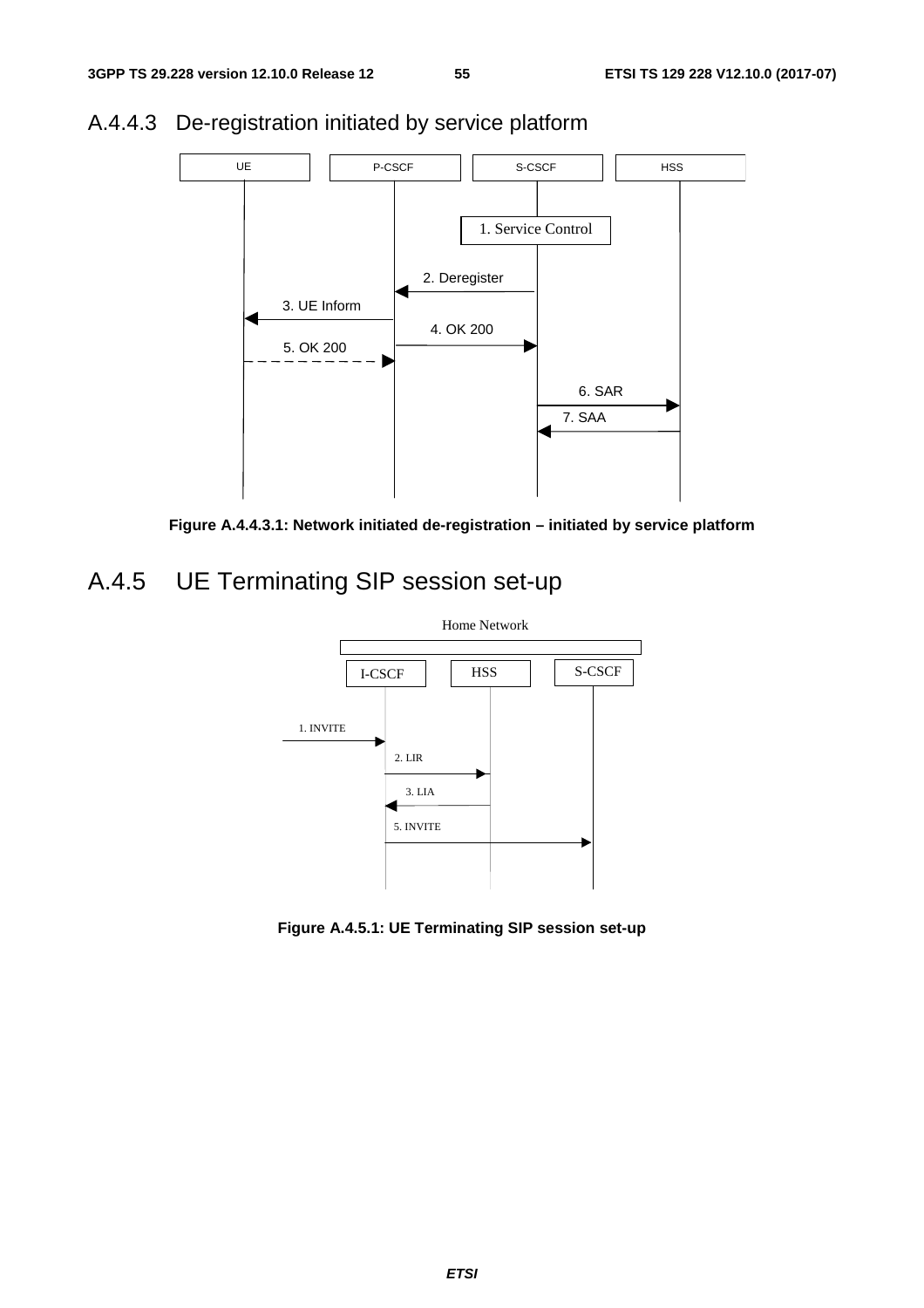A.4.6 Initiation of a session to a non-registered user



**Figure A.4.6.1: Initiation of a session to a non-registered user** 

A.4.6a AS originating session on behalf of a non-registered user



**Figure A.4.6a.1: AS originating session on behalf of a non-registered user**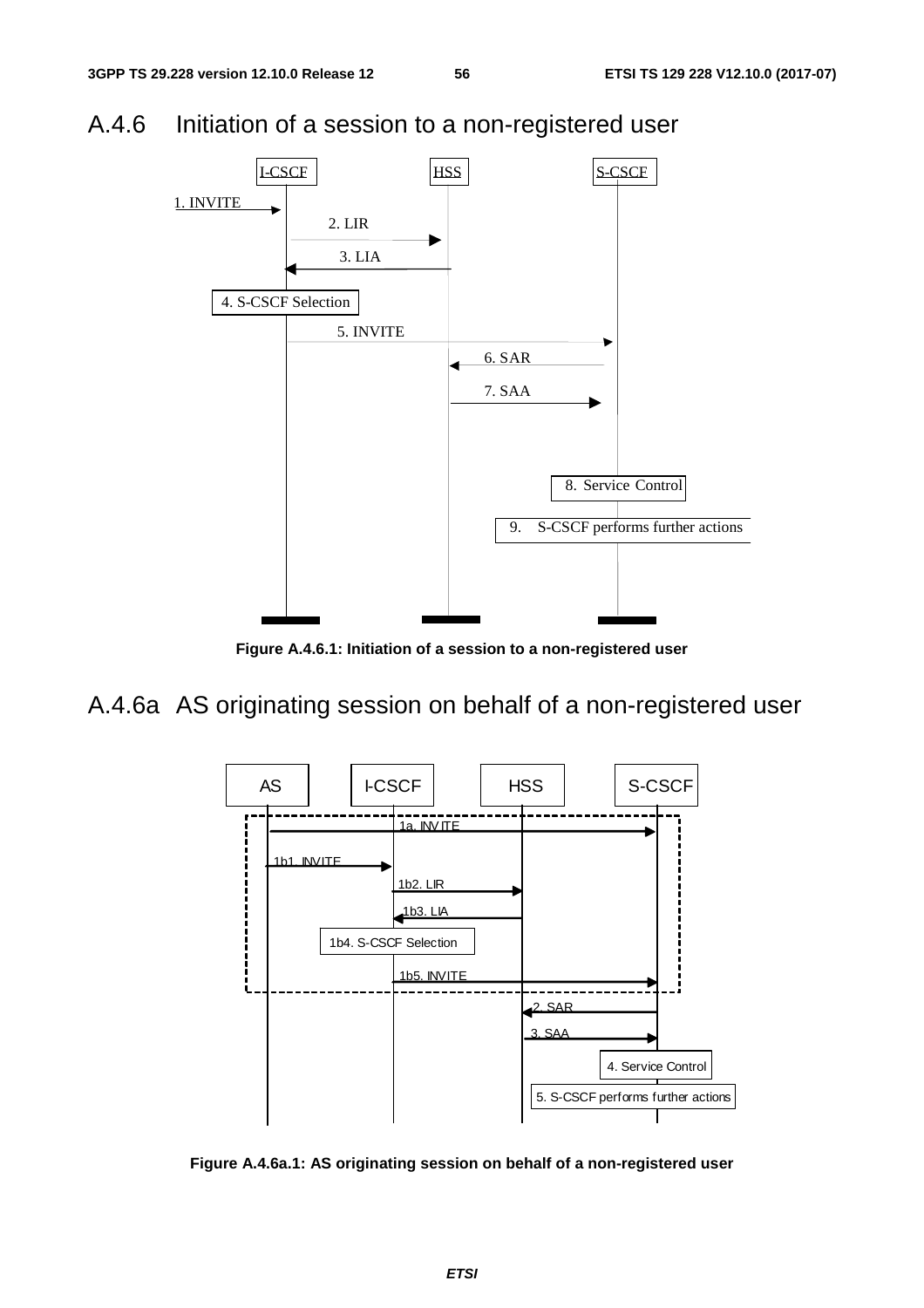# A.4.7 User Profile update



**Figure A.4.7.1: User profile update**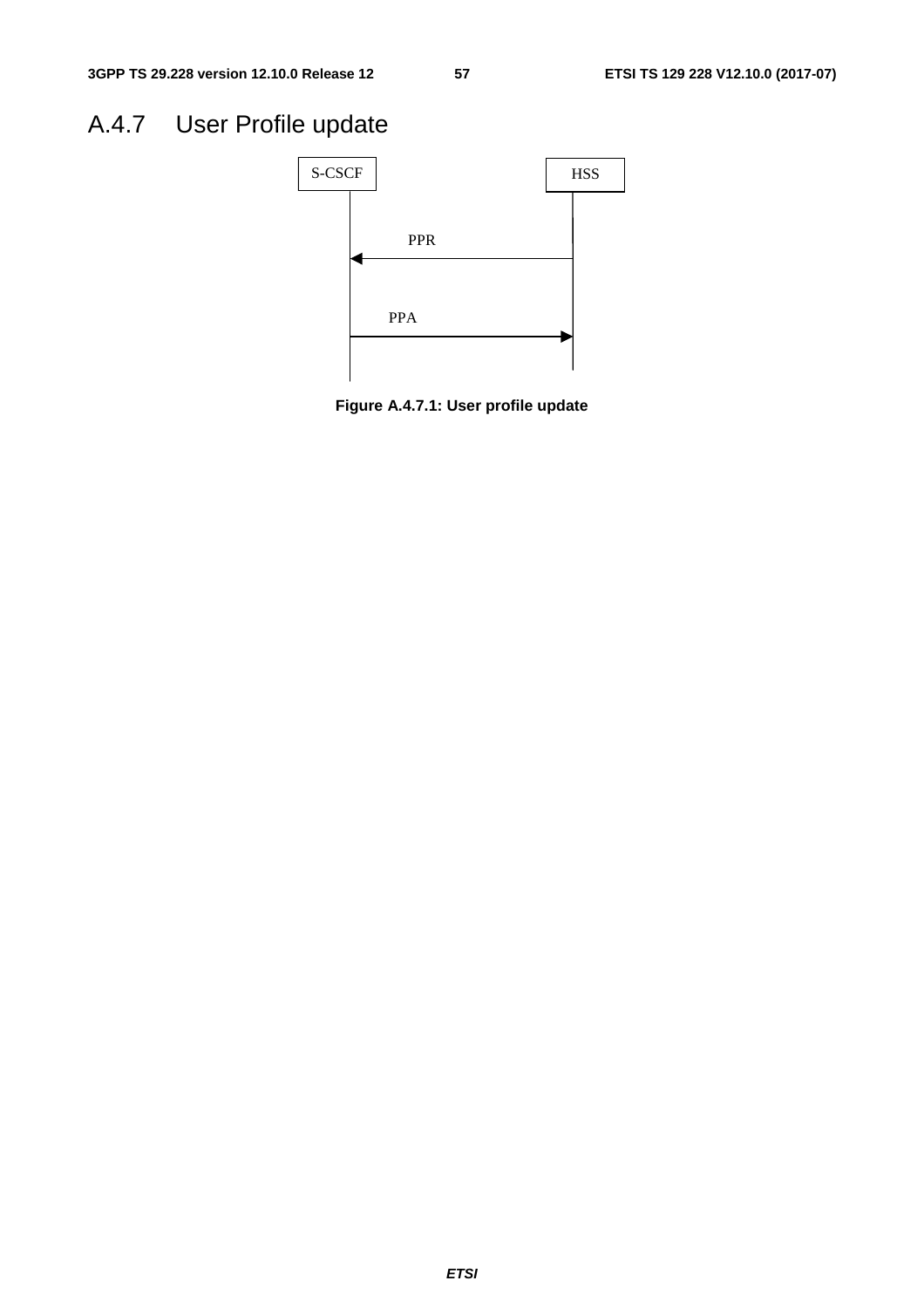# Annex B (informative): User profile UML model

The purpose of this UML model is to define in an abstract level the structure of the user profile downloaded over the Cx interface and describe the purpose of the different information classes included in the user profile.

# B.1 General description

The following picture gives an outline of the UML model of the user profile, which is downloaded from HSS to S-CSCF:



**Figure B.1.1: User Profile** 

IMS Subscription class contains as a parameter the private user identity of the user in NAI format and the IMSI of the user, if available, as defined in 3GPP TS 23.003 [17].

Each instance of the IMS Subscription class contains zero or several instances of the class Reference Location Information.

Each class of Reference Location Information contains zero or one attribute AccessType, zero or one attribute AccessInfo, and zero or one attribute AccessValue.

The attribute AccessType indicates the type of access for which the reference location of the user is defined (e.g. ADSL). The attribute AccessInfo indicates the type of the access information defined for the reference location of the user (e.g. dsl-location). The attribute AccessValue contains the location information (e.g. line identifier in fixed access networks) as configured by the operator.

Each instance of the IMS Subscription class contains one or several instances of the class Service Profile.

## B.2 Service profile

The following picture gives an outline of the UML model of the Service Profile class: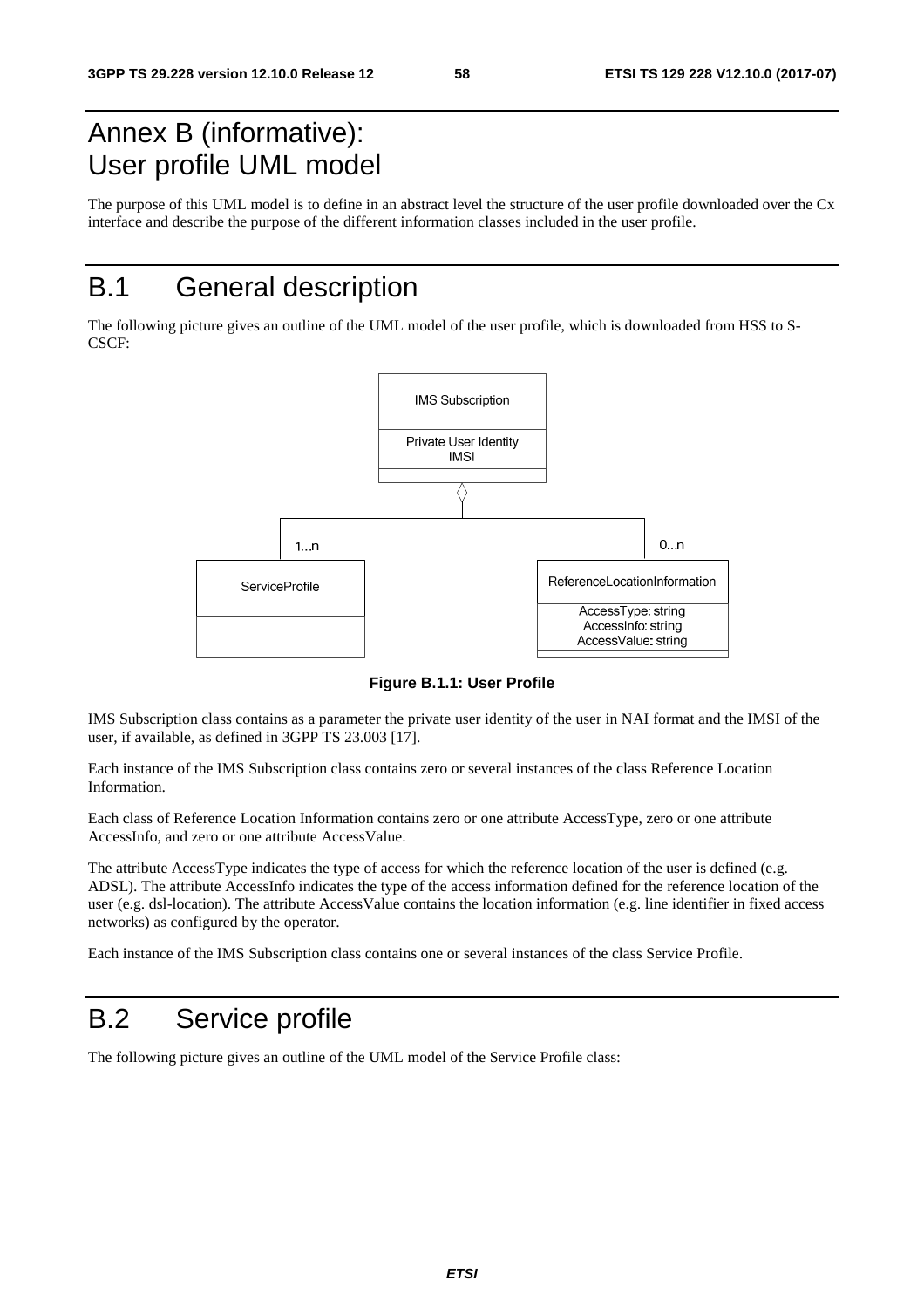

**Figure B.2.1: Service Profile** 

Each instance of the Service Profile class consists of one or several instances of the class Public Identification. Public Identification class contains the Public Identities associated with that service profile. The information in the Core Network Service Authorization, Initial Filter Criteria, and Shared iFC Set classes apply to all Public Identification instances, which are included in one Service profile class.

Each instance of the Service Profile class contains zero or one instance of the class Core Network Service Authorization. If no instance of the class Core Network Service Authorization is present, no filtering related to subscribed media or restriction on IMS Communication Service Identifiers applies in S-CSCF.

Each instance of the class Service Profile contains zero or several instances of the class Initial Filter Criteria.

Each instance of the class Service Profile contains zero or more instances of the class Shared iFC Set. A Shared iFC Set points to a set of Initial Filter Criteria locally administered and stored at the S-CSCF. Shared iFC Sets may be shared by several Service Profiles.

### B.2.1 Public Identification

The following picture gives an outline of the UML model of Public Identification class: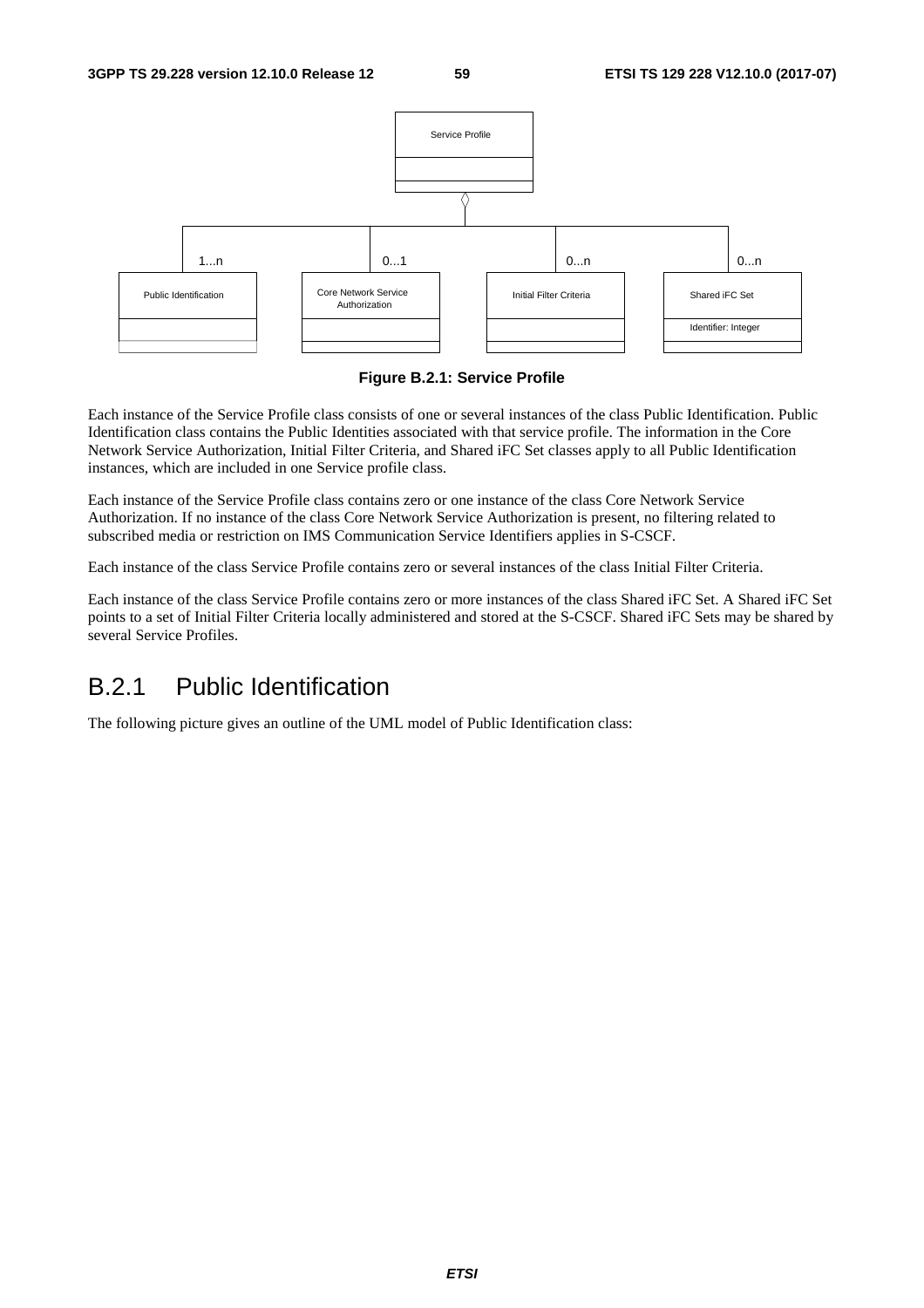

**Figure B.2.1.1: Public Identification** 

The attribute BarringIndication is of type Boolean. If it is absent, or if it is present and set to FALSE, the S-CSCF shall not restrict the use of that public user identity in any IMS communications. If it is present and set to TRUE, the S-CSCF shall prevent that public identity from being used in any IMS communication except registrations and re-registrations, as specified in 3GPP TS 24.229 [8].

Public Identification class can contain an Identity attribute. The attribute IdentityType indicates the type of identity contained in each case. It could be either:

- A distinct Public User Identity
- A distinct Public Service Identity
- A Wildcarded Public Service Identity
- A non distinct Public User Identity, i.e. not explicitly provisioned in HSS.
- A Wildcarded Public User Identity

If the identity type is not present, it is assumed to be a distinct Public User Identity.

The attribute WildcardedPSI may be present (when IdentityType is WildcardedPSI) and contains the Wildcarded Public Service Identity that matched the Public Service Identity. This Wildcarded Public Service identity shall be sent as stored in the HSS, that is, including the delimiter described in 3GPP TS 23.003 [17].

The attribute DisplayName allows a name to be associated with a Public Identity.

The attribute AliasIdentityGroupID indicates the Alias Public User Identity Set to which the Public User Identity belongs. If the "AliasInd" feature is supported, all Public User Identities shall have an AliasIdentityGroupID allocated. Within an IMS subscription Public User Identities that have the same AliasIdentityGroupID allocated shall be in the same implicit registration sets, and shall share their service profile and the same service data for each and every service, and shall be regarded as aliases of each other, as defined in the3GPP TS 23.008 [18]. If the "AliasInd" feature is not supported, all Public User Identities within an IMS subscription that are within the same implicit registration set and share their service profile shall be regarded aliases of each other.

The attribute WildcardedIMPU shall be present when IdentityType is a non distinct IMPU or it may be optionally present when IdentityType is a Wildcarded IMPU. It contains the Wildcarded Public User Identity that matched the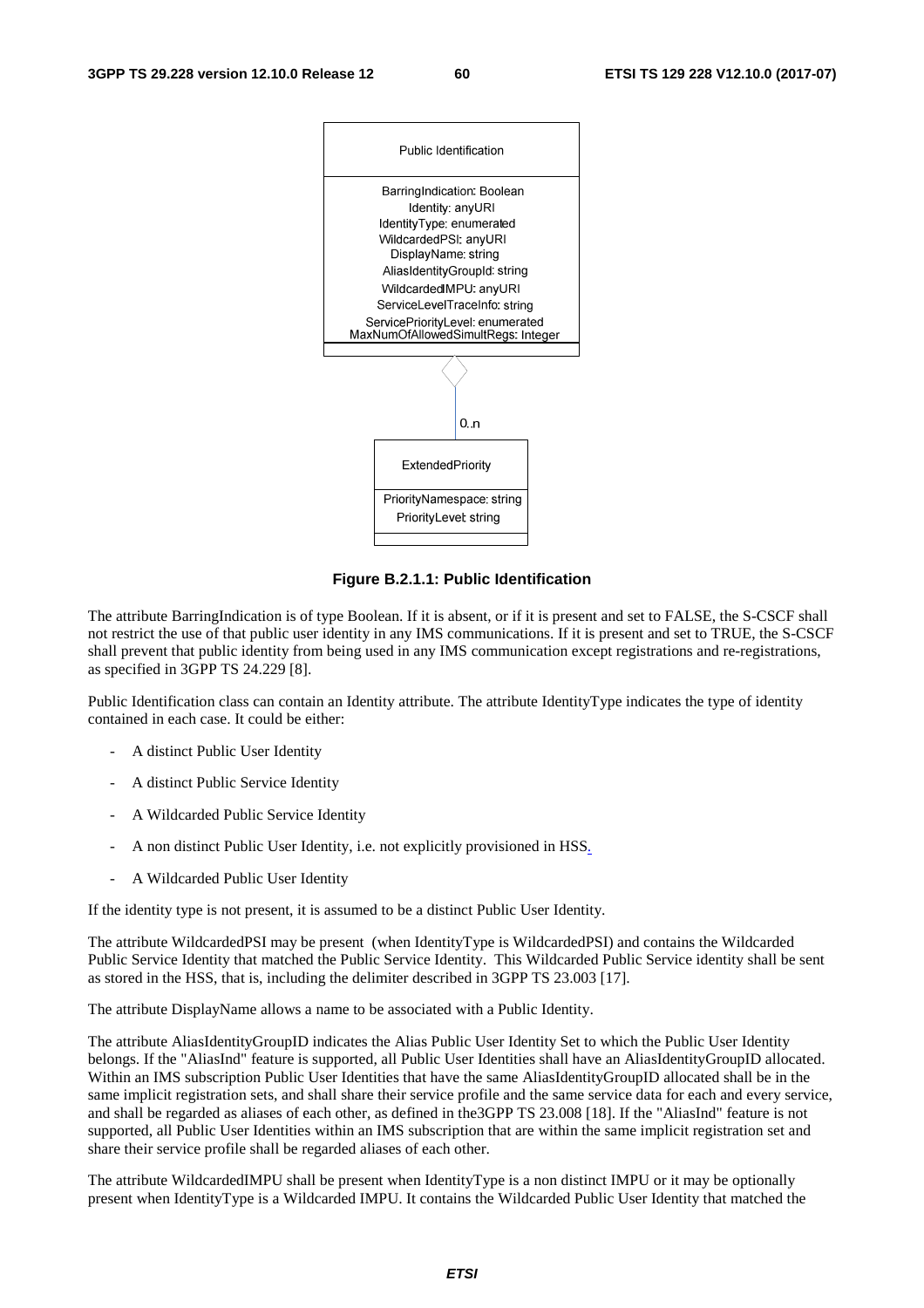Public User Identity. This Wildcarded Public User identity shall be sent as stored in the HSS, that is, including the delimiter described in 3GPP TS 23.003 [17].

The attribute ServiceLevelTraceInfo provides the Service Level Tracing Information that is related to the Public User Identity. If the ServiceLevelTraceInfo is present, service level tracing shall be enabled in the S-CSCF for the related Public User Identity according to the configuration data received. If the ServiceLevelTraceInfo is not present, service level tracing is disabled in the S-CSCF for the related Public User Identity.

The attribute ServicePriorityLevel provides the Priority Level allowed for the Public User Identity, which can be used by the S-CSCF and other network elements for Priority Service.

The attribute PriorityNamespace provides the Namespace as specified in IETF RFC 4412 [22] and to which the Extended Priority refers.

The attribute PriorityLevel provides the Priority Level allowed for the Public User Identity, for the Extended Priority. Its value depends on the PriorityNamespace.

The attribute MaxNumOfAllowedSimultRegs provides the maximum number of allowed simultaneous registrations for the Public User Identity.

### B.2.1A Core Network Service Authorization

The following picture gives an outline of the UML model of Core Network Service Authorization class:



**Figure B.2.1A.1: Core Network Service Authorization** 

Each instance of the Core Network Service Authorization class contains zero or one instance of the class Subscribed Media Profile Id. If no instance of the class Subscribed Media Profile Id is present, no filtering related to subscribed media applies in S-CSCF. The Subscribed Media Profile Id is of type Integer and identifies a media profile in the S-CSCF for the authorization of media parameters.

Each instance of the Core Network Service Authorization class contains zero or one instance of the class List of Service Ids. If no instance of the class List of Service Ids is present, no restriction on IMS Communication Service Identifiers related applies in S-CSCF. Each instance of the class List of Service Ids contains zero or more instances of the class Service Id. The Service Id is of type String and identifies an IMS Communication Service Identifier that the subscriber is authorized to use.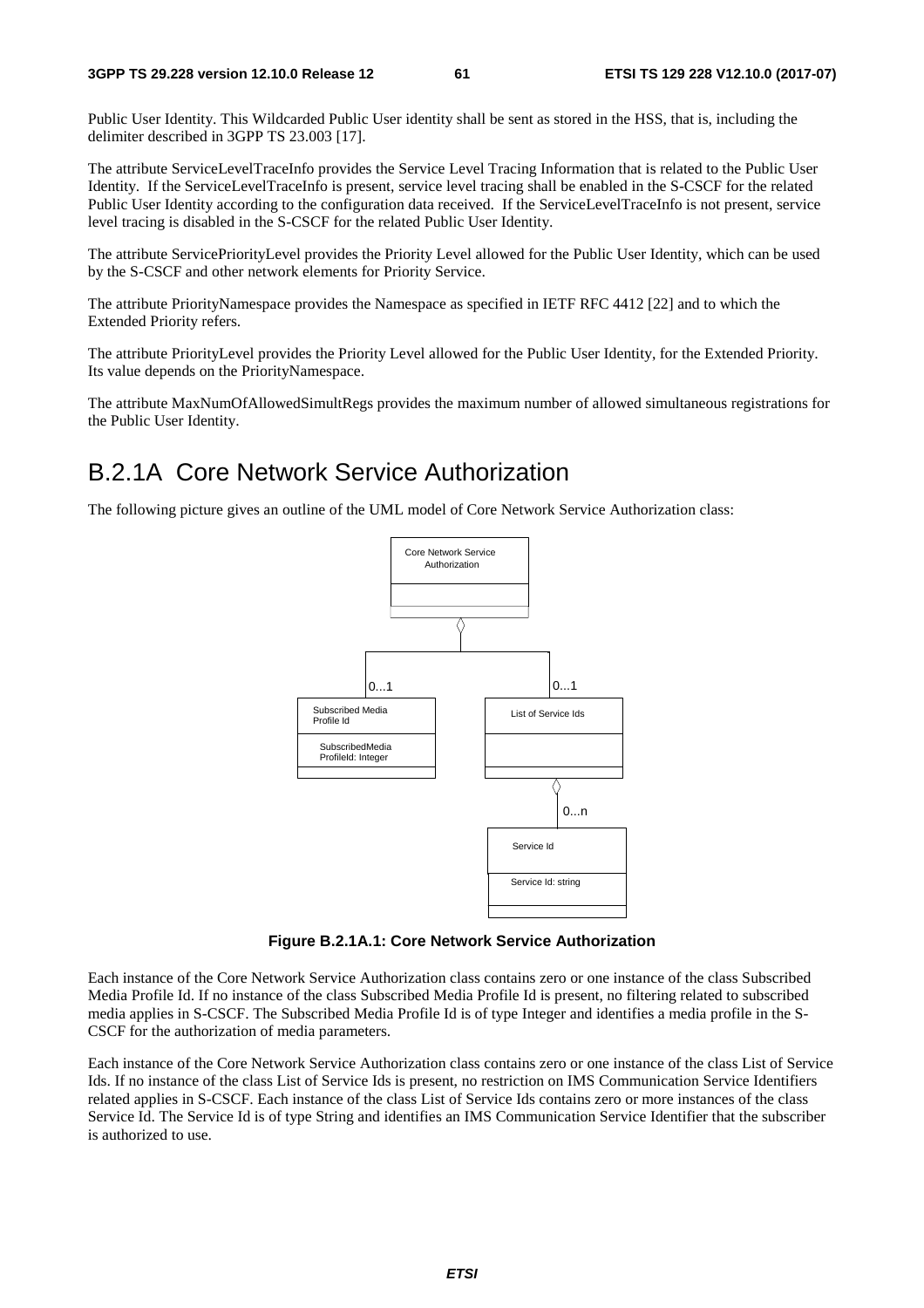### B.2.2 Initial Filter Criteria

The following picture gives an outline of the UML model of Initial Filter Criteria class:



**Figure B.2.2.1.1: Initial Filter Criteria** 

Each instance of the Initial Filter Criteria class is composed of zero or one instance of a Trigger Point class and one instance of an Application Server class. Priority indicates the priority of the Filter Criteria. The higher the Priority Number the lower the priority of the Filter Criteria is; i.e., a Filter Criteria with a higher value of Priority Number shall be assessed after the Filter Criteria with a smaller Priority Number have been assessed. The same priority shall not be assigned to more than one initial Filter Criterion.

ProfilePartIndicator attribute is an enumerated type, with possible values "REGISTERED and UNREGISTERED, indicating if the iFC is a part of the registered or unregistered user profile. If ProfilePartIndicator is missing from the iFC, the iFC is considered to be relevant to both the registered and unregistered parts of the user profile, i.e. belongs to the common part of the user profile.

Trigger Point class describes the trigger points that should be checked in order to find out if the indicated Application Server should be contacted or not. Each TriggerPoint is a boolean expression in Conjunctive or Disjunctive Normal form (CNF of DNF). The absence of Trigger Point instance will indicate an unconditional triggering to Application Server.

The attribute ConditionTypeCNF attribute defines how the set of SPTs are expressed, i.e. either an Ored set of ANDed sets of SPT statements or an ANDed set of Ored sets of statements. Individual SPT statements can also be negated. These combinations are termed, respectively, Disjunctive Normal Form (DNF) and Conjunctive Normal Form (CNF) for the SPT (see Annex C). Both DNF and CNF forms can be used. ConditionTypeCNF is a boolean that is TRUE when the Trigger Point associated with the FilterCriteria is a boolean expression in Conjunctive Normal Form (CNF) and FALSE if the Trigger Point is expressed in Disjunctive Normal Form (DNF) (see Annex C).

Each Trigger Point is composed by 1 to n instances of the class Service Point Trigger.

Application Server class defines the application server, which is contacted, if the trigger points are met. Server Name is the SIP URL of the application server to contact. Default Handling determines whether the dialog should be released if the Application Server could not be reached or not; it is of type enumerated and can take the values: SESSION\_CONTINUED or SESSION\_TERMINATED.

The Application Server class contains zero or one instance of the Service Information class, zero or one instance of the Include Register Request class and zero or one instance of the Include Register Response class. The Service Information class allows to download to S-CSCF information that is to be transferred transparently to an Application Server when the trigger points of a filter criterion are satisfied. ServiceInformation is a string conveying that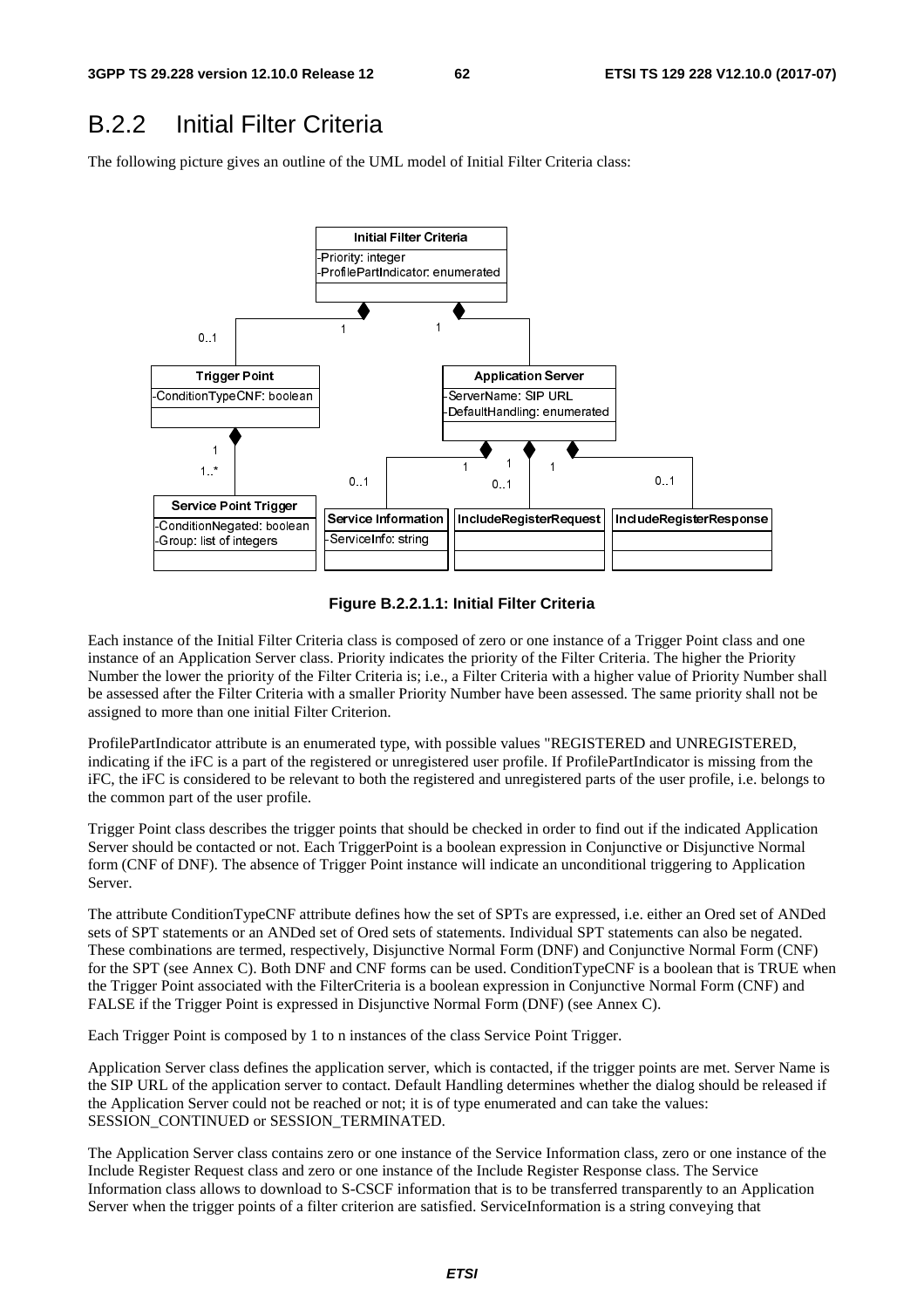information. See 3GPP TS 23.218 [7] for a description of the use of this information element. The Include Register Request class indicates to the S-CSCF that the incoming SIP REGISTER request is to be transferred to an Application Server when the trigger points of a filter criterion are satisfied. See 3GPP TS 23.218 [7] for a description of the use of this information element. The Include Register Response class indicates to the S-CSCF that the final SIP response to the incoming SIP REGISTER request is to be transferred to an Application Server when the trigger points of a filter criterion are satisfied. See 3GPP TS 23.218 [7] for a description of the use of this information element.

## B.2.3 Service Point Trigger

The following picture gives an outline of the UML model of Service Point Trigger class:



**Figure B.2.3.1: Service Point Trigger** 

The attribute Group of the class Service Point Trigger allows the grouping of SPTs that will configure the subexpressions inside a CNF or DNF expression. For instance, in the following CNF expression (A+B).(C+D), A+B and C+D would correspond to different groups.

In CNF, the attribute Group identifies the ORed sets of SPT instances. If the SPT belongs to different ORed sets, SPT can have more than one Group values assigned. At least one Group must be assigned for each SPT.

In DNF, the attribute Group identifies the ANDed sets of SPT instances. If the SPT belongs to different ANDed sets, SPT can have more than one Group values assigned. At least one Group must be assigned for each SPI.

The attribute ConditionNegated of the class Service Point Trigger defines whether the individual SPT instance is negated (i.e. NOT logical expression).

NOTE: The operator should be aware that a negated Session Case implies that all other available session cases are set. The list of session cases depends on the release and can even be increased in the future, then a negated Session Case may end up triggering ASs unexpectedly (e.g. NOT ORIGINATED\_REGISTERED may trigger only TERMINATING\_UNREGISTERED and TERMINATING\_REGISTERED, or as well ORIGINATING\_UNREGISTERED and ORIGINATING\_CDIV).

The attribute RegistrationType of the class Service Point Trigger is relevant only to the SIP Method SPT with a value of "REGISTER" and its' support is optional in the HSS and in the S-CSCF. The RegistrationType may contain a list of values that define whether the SPT matches to REGISTER messages that are related to initial registrations, reregistrations, and/or de-registrations. If RegistrationTypes are given, the SIP Method SPT with a value of "REGISTER" shall match if any of the RegistrationTypes match and the S-CSCF supports the RegistrationType attribute. If the SIP Method SPT contains value "REGISTER", and no RegistrationType is given, or if the S-CSCF does not support the RegistrationType attribute, the SIP Method SPT matches to all REGISTER messages. The attribute RegistrationType may be discarded if it is present in an SPT other than SIP Method with value "REGISTER".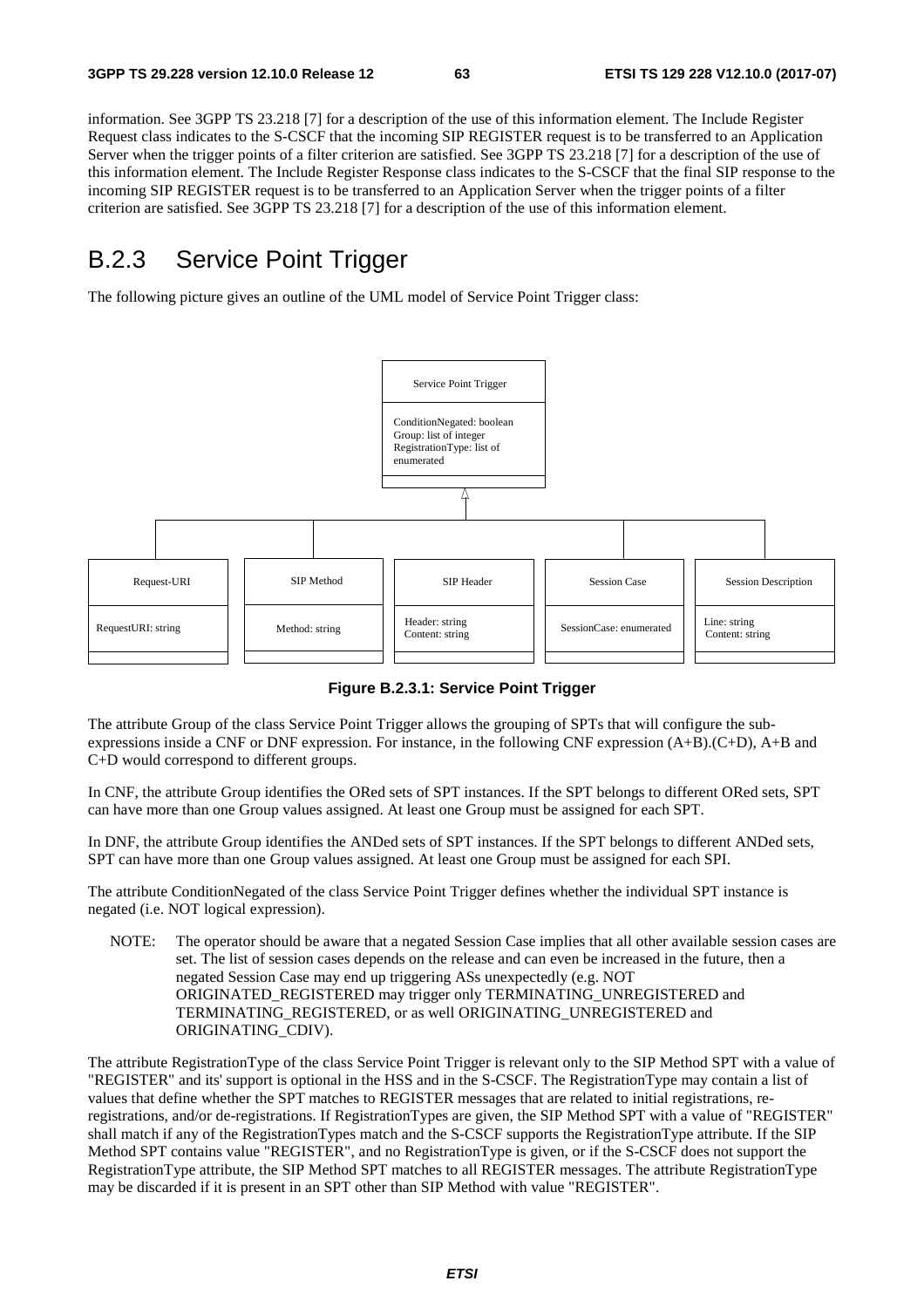#### **3GPP TS 29.228 version 12.10.0 Release 12 64 ETSI TS 129 228 V12.10.0 (2017-07)**

Request-URI class defines SPT for the Request-URI. Request-URI contains attribute RequestURI.

SIP Method class defines SPT for the SIP method. SIP Method contains attribute Method which holds the name of any SIP method.

SIP Header class defines SPT for the presence or absence of any SIP header or for the content of any SIP header. SIP Header contains attribute Header which identifies the SIP Header, which is the SPT, and the Content attribute defines the value of the SIP Header if required.

The absence of the Content attribute and ConditionNegated = TRUE indicates that the SPT is the absence of a determined SIP header.

Session Case class represents an enumerated type, with possible values "Originating", "Terminating\_Registered", "Terminating\_Unregistered", "Originating\_Unregistered", "Originating\_CDIV" indicating whether the filter should be used by the S-CSCF handling the Originating, Terminating for a registered end user, Terminating for an unregistered end user, Originating for an unregistered end user, or Originating after Call Diversion services.

Session Description Information class defines SPT for the content of any SDP field within the body of a SIP Method. The Line attribute identifies the line inside the session description. Content is a string defining the content of the line identified by Line.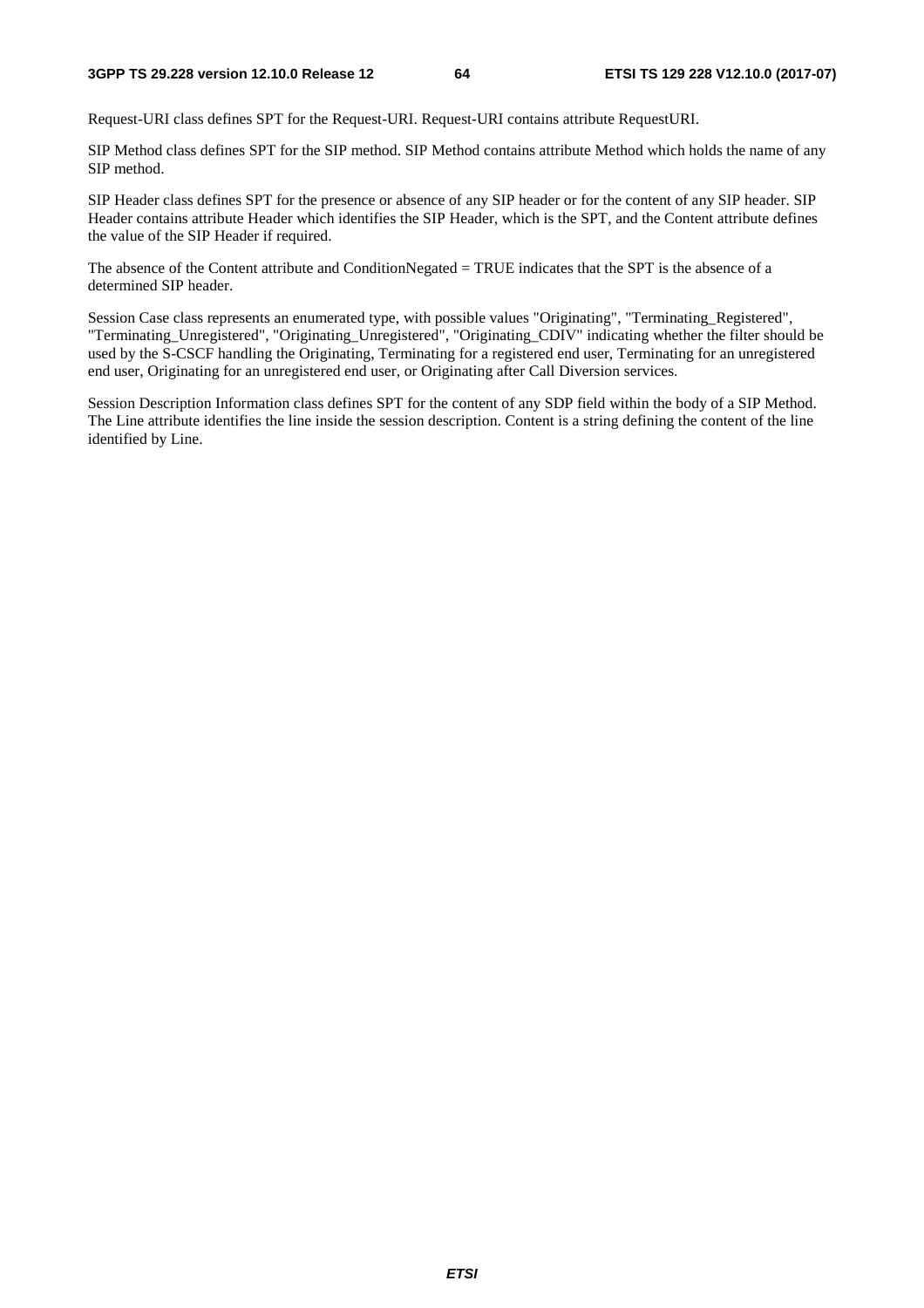# Annex C (informative): Conjunctive and Disjunctive Normal Form

A Trigger Point expression is constructed out of atomic expressions (i.e. Service Point Trigger) linked by Boolean operators AND, OR and NOT. Any logical expression constructed in that way can be transformed to forms called Conjunctive Normal Form (CNF) and Disjunctive Normal Form (DNF).

A Boolean expression is said to be in Conjunctive Normal Form if it is expressed as a conjunction of disjunctions of literals (positive or negative atoms), i.e. as an AND of clauses, each of which is the OR of one of more atomic expressions.

Taking as an example the following trigger:

Method = "INVITE" OR Method = "MESSAGE" OR (Method="SUBSCRIBE" AND NOT Header = "from" Content = "joe")

The trigger can be split into the following atomic expressions:

Method="INVITE"

Method="MESSAGE"

Method="SUBSCRIBE"

NOT header="from" Content ="joe"

Grouping the atomic expressions, the CNF expression equivalent to the previous example looks like:

(Method="INVITE" OR Method = "MESSAGE" OR Method="SUBSCRIBE") AND (Method="INVITE" OR Method  $=$  "MESSAGE" OR (NOT Header  $=$  "from" Content  $=$  "joe"))

This result in two "OR" groups linked by "AND" (CNF):

(Method="INVITE" OR Method = "MESSAGE" OR Method="SUBSCRIBE")

(Method="INVITE" OR Method = "MESSAGE" OR (NOT Header = "from" Content = "joe"))

The XML representation of the trigger is:

```
<?xml version="1.0" encoding="UTF-8"?> 
<IMSSubscription xmlns:xsi="http://www.w3.org/2001/XMLSchema-instance" 
xsi:noNamespaceSchemaLocation="CxDataType.xsd"> 
          <PrivateID>IMPI1@homedomain.com</PrivateID> 
          <ServiceProfile> 
              <PublicIdentity> 
                 <BarringIndication>1</BarringIndication> 
                 <Identity> sip:IMPU1@homedomain.com </Identity> 
              </PublicIdentity> 
              <PublicIdentity> 
                 <Identity> sip:IMPU2@homedomain.com </Identity> 
              </PublicIdentity> 
              <InitialFilterCriteria> 
                 <Priority>0</Priority> 
                 <TriggerPoint> 
                    <ConditionTypeCNF>1</ConditionTypeCNF> 
                   <SPT> <ConditionNegated>0</ConditionNegated> 
                        <Group>0</Group> 
                        <Method>INVITE</Method> 
                   <SPT>
```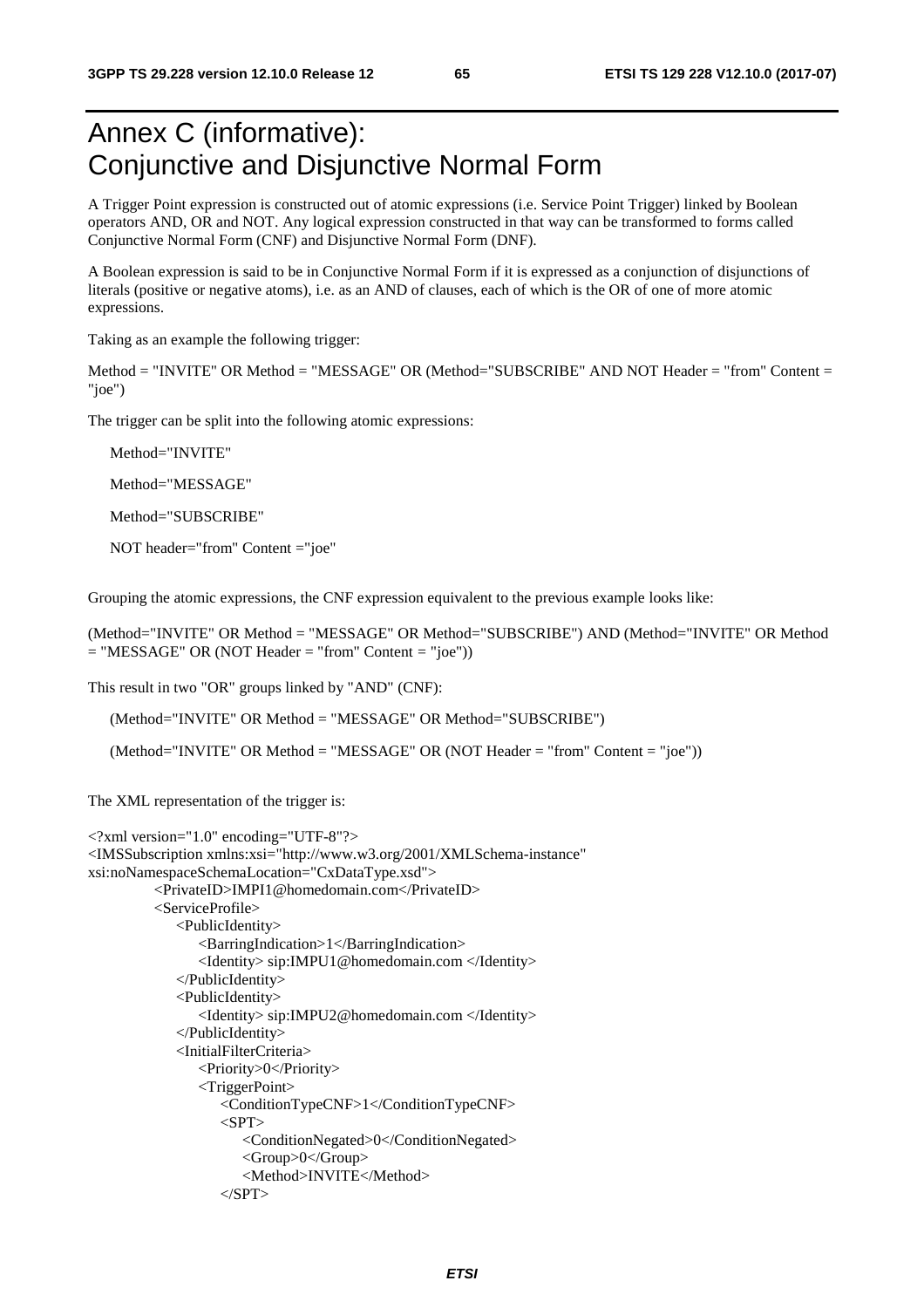```
\langleSPT> <ConditionNegated>0</ConditionNegated> 
              <Group>0</Group> 
              <Method>MESSAGE</Method> 
         <SPT><SPT> <ConditionNegated>0</ConditionNegated> 
              <Group>0</Group> 
              <Method>SUBSCRIBE</Method> 
         </SPT>
         <SPT> <ConditionNegated>0</ConditionNegated> 
             <Group>1</Group> 
              <Method>INVITE</Method> 
         \langle/SPT><SPT> <ConditionNegated>0</ConditionNegated> 
             <Group>1</Group> 
              <Method>MESSAGE</Method> 
         </SPT>\langleSPT> <ConditionNegated>1</ConditionNegated> 
             <Group>1</Group> 
             <SIPHeader> 
                 <Header>From</Header> 
                 <Content>"joe"</Content> 
              </SIPHeader> 
         </SPT>
       </TriggerPoint> 
       <ApplicationServer> 
          <ServerName>sip:AS1@homedomain.com</ServerName> 
          <DefaultHandling>0</DefaultHandling> 
       </ApplicationServer> 
    </InitialFilterCriteria> 
 </ServiceProfile>
```

```
</IMSSubscription>
```
A Boolean expression is said to be in Disjunctive Normal Form if it is expressed as a disjunction of conjunctions of literals (positive or negative atoms), i.e. as an OR of clauses, each of which is the AND of one of more atomic expressions.

The previous example is already in DNF, composed by the following groups:

```
Method="INVITE" 
Method="MESSAGE"
```
Method="SUBSCRIBE" AND (NOT header="from" Content ="joe")

The XML representation of the trigger is:

```
<?xml version="1.0" encoding="UTF-8"?> 
<IMSSubscription xmlns:xsi="http://www.w3.org/2001/XMLSchema-instance" 
xsi:noNamespaceSchemaLocation="CxDataType.xsd"> 
           <PrivateID>IMPI1@homedomain.com</PrivateID> 
           <ServiceProfile> 
              <PublicIdentity> 
                 <BarringIndication>1</BarringIndication> 
                 <Identity> sip:IMPU1@homedomain.com </Identity> 
              </PublicIdentity> 
              <PublicIdentity>
```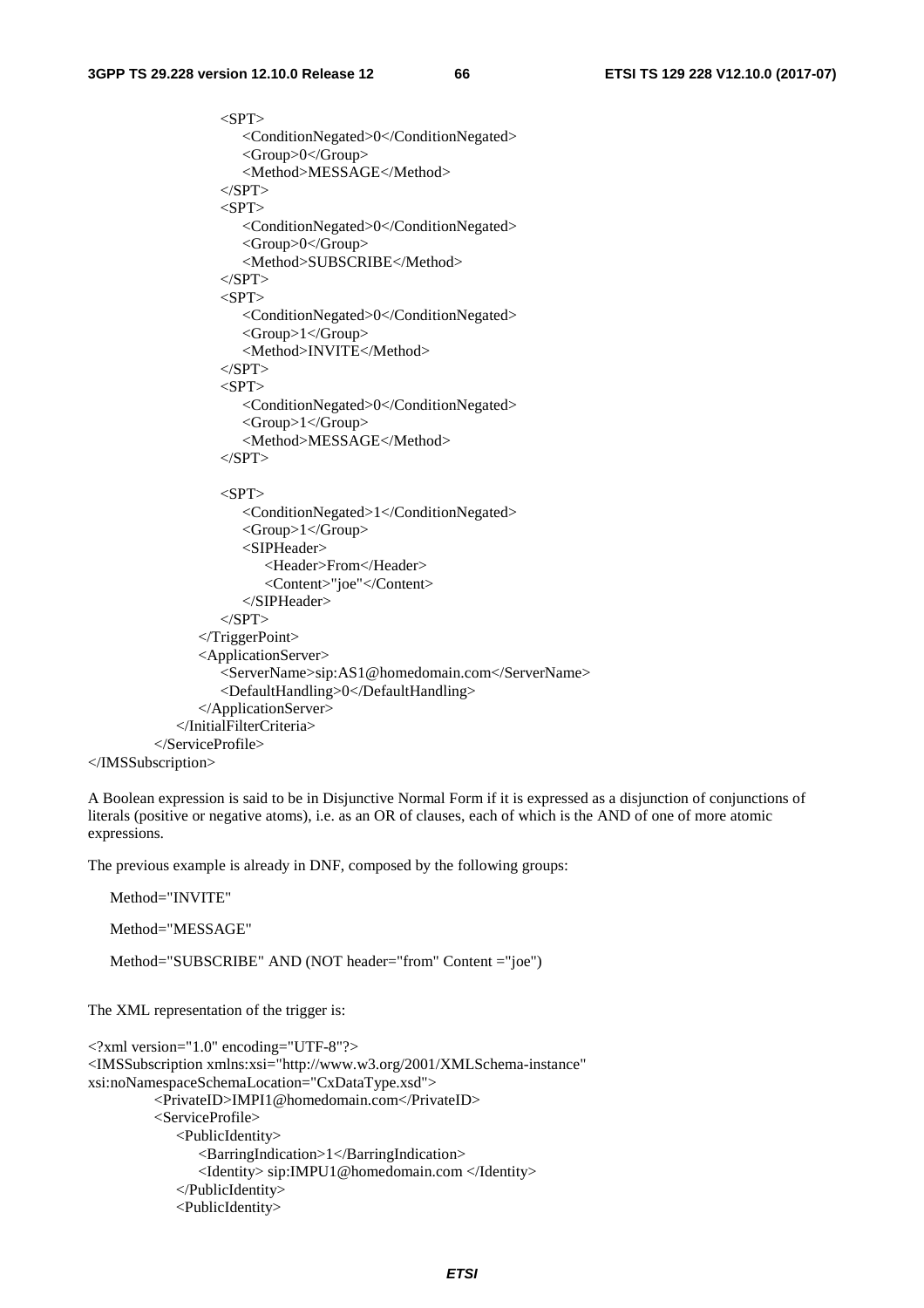<Identity> sip:IMPU2@homedomain.com </Identity> </PublicIdentity> <InitialFilterCriteria> <Priority>0</Priority> <TriggerPoint> <ConditionTypeCNF>0</ConditionTypeCNF>  $<$ SPT $>$  <ConditionNegated>0</ConditionNegated> <Group>0</Group> <Method>INVITE</Method>  $\langle$ SPT>  $\langle$ SPT $>$  <ConditionNegated>0</ConditionNegated> <Group>1</Group> <Method>MESSAGE</Method>  $<$ /SPT>  $<$ SPT $>$  <ConditionNegated>0</ConditionNegated> <Group>2</Group> <Method>SUBSCRIBE</Method>  $<$ /SPT $>$  $<$ SPT $>$  <ConditionNegated>1</ConditionNegated> <Group>2</Group> <SIPHeader> <Header>From</Header> <Content>"joe"</Content> </SIPHeader>  $<$ /SPT> </TriggerPoint> <ApplicationServer> <ServerName>sip:AS1@homedomain.com</ServerName> <DefaultHandling index="0">0</DefaultHandling> </ApplicationServer> </InitialFilterCriteria> </ServiceProfile> </IMSSubscription>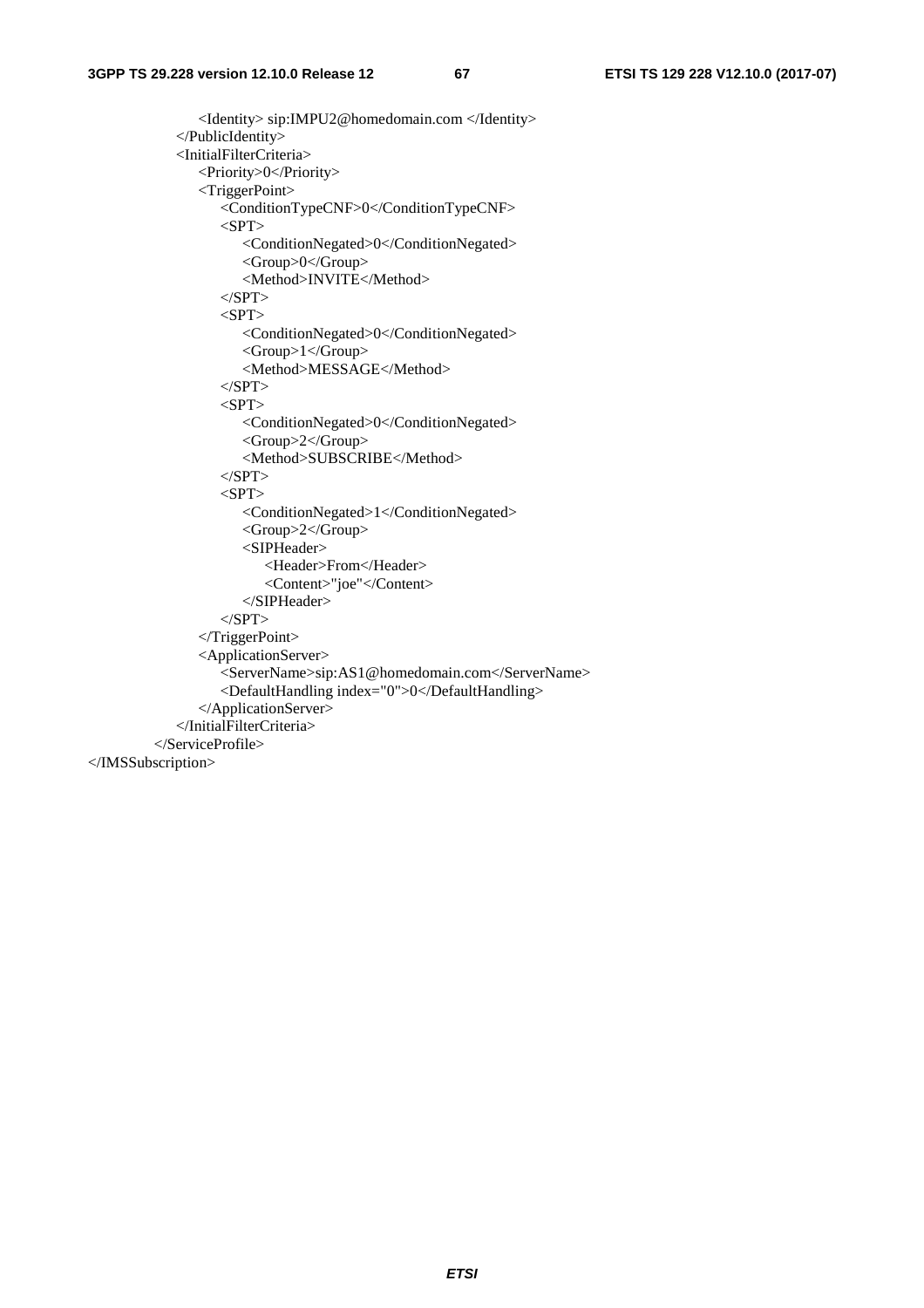# Annex D (informative): High-level format for the User Profile

The way the information shall be transferred through the Cx interface can be seen from a high-level point of view in the following picture:

| <b>IMS</b><br><br>Data<br>.<br>. | Service |                                                                 |  |  |
|----------------------------------|---------|-----------------------------------------------------------------|--|--|
|                                  |         | Public id. data   Core Network Serv. Auth.   App.&Serv. Filters |  |  |
|                                  |         |                                                                 |  |  |

#### **Figure D.1: Example of in-line format of user profile**

If more than one service profile is created, for example to assign a different set of filters to public identifiers 1 and 2 and public identity 3, the information shall be packaged in the following way:

| -------------------------<br><br><br>. |         |                |                                             |                        |                        |           |                         |                                                          |                                |
|----------------------------------------|---------|----------------|---------------------------------------------|------------------------|------------------------|-----------|-------------------------|----------------------------------------------------------|--------------------------------|
| IMS<br>---------<br>.                  | Service | <br>Public id. | ___________________________<br>Public id. 2 | <br><br>CN Serv. Auth. | <b>A&amp;S Filters</b> | Service   | <br><br>Public id. 3    | <br>,,,,,,,,,,,,,,,,,,,,,,,,,,,,,<br>CN Serv.<br>. Auth. | <br><b>A&amp;S Filters</b>     |
| Subscription                           | Profile |                |                                             |                        |                        | Profile 2 | ,,,,,,,,,,,,,,,,,,,,,,, | ,,,,,,,,,,,,,,,,,,,,,,,,,,,,,                            | ,,,,,,,,,,,,,,,,,,,,,,,,,,<br> |
| Data<br>______<br>.<br><br>            |         |                |                                             |                        |                        |           |                         |                                                          |                                |

#### **Figure D.2: Example of in-line format of user profile**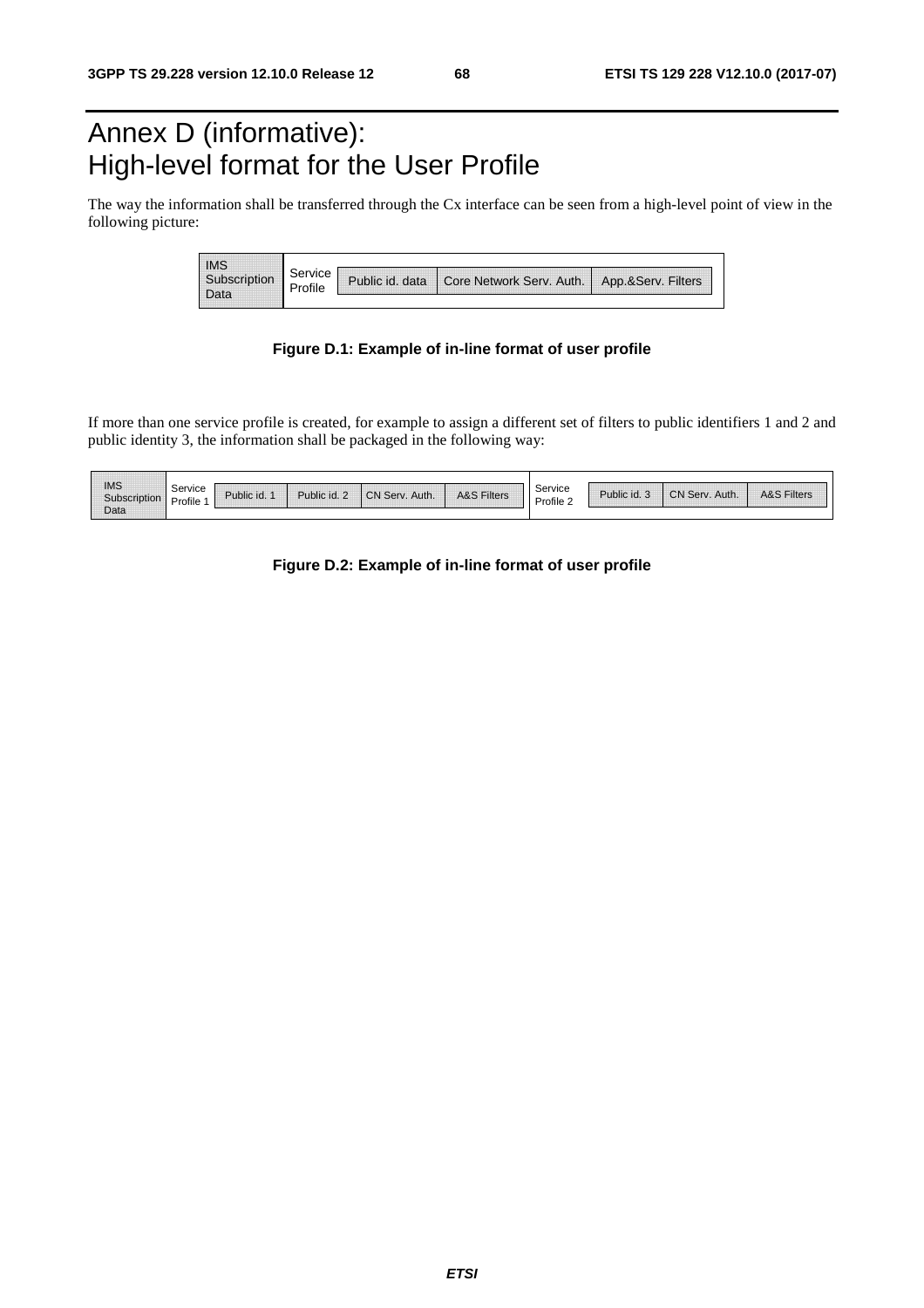# Annex E (normative): XML schema for the Cx interface user profile

The file CxDataType\_Rel11.xsd, attached to this specification, contains the XML schema for the user profile that is sent over the Cx interface. The user profile XML schema defines that are used in the user profile XML. The data that is allowed to be sent in the user profile may vary depending on the features supported by the Diameter end points, see 3GPP TS 29.229 [5]. The user profile XML schema file is intended to be used by an XML parser. The version of the Cx application sending the user profile XML shall be the same as the version of the sent user profile XML and thus it implies the version of the user profile XML schema to be used to validate it.

Table E.1 describes the data types and the dependencies among them that configure the user profile XML schema.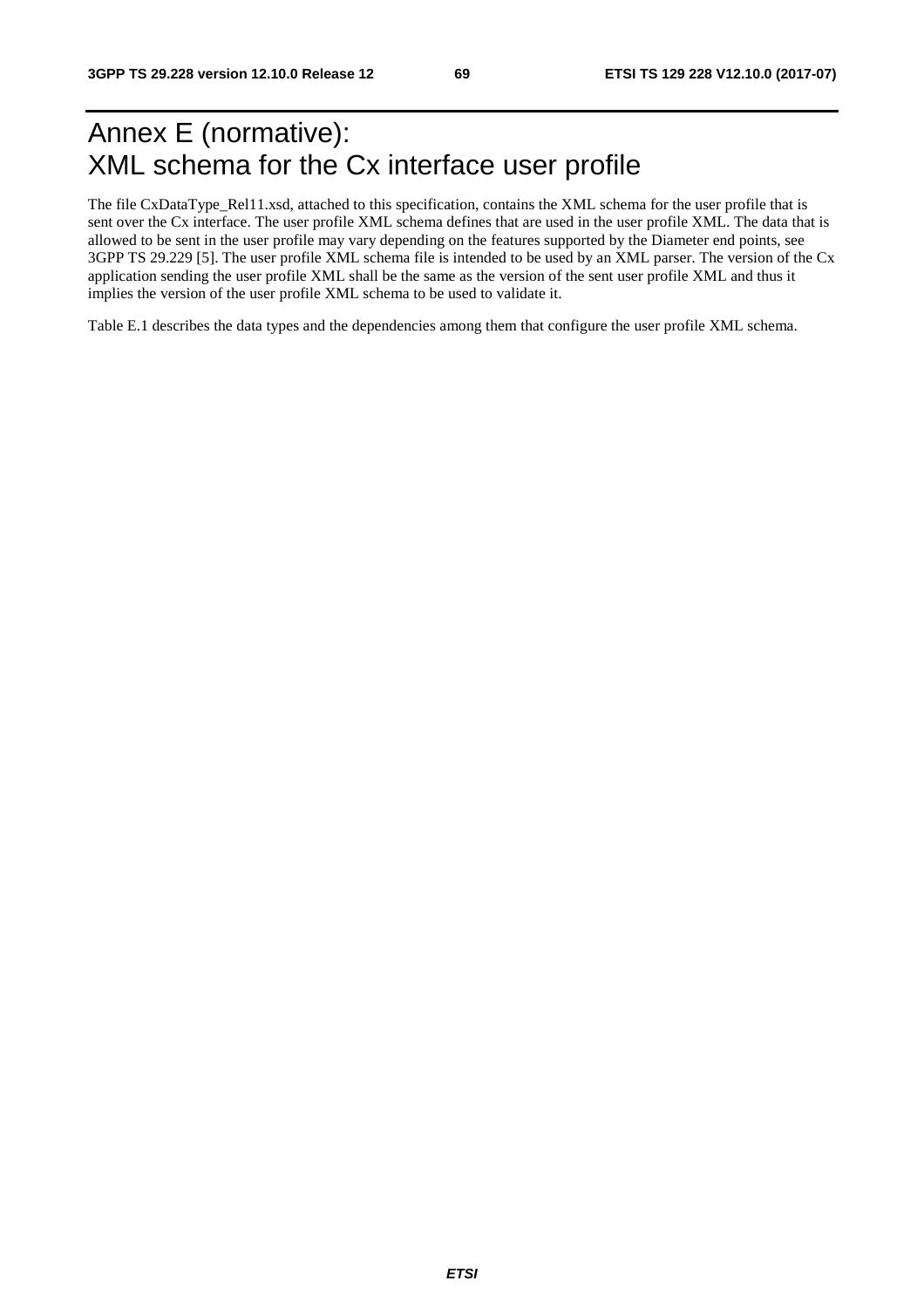**Table E.1: XML schema for the Cx interface user profile: simple data types**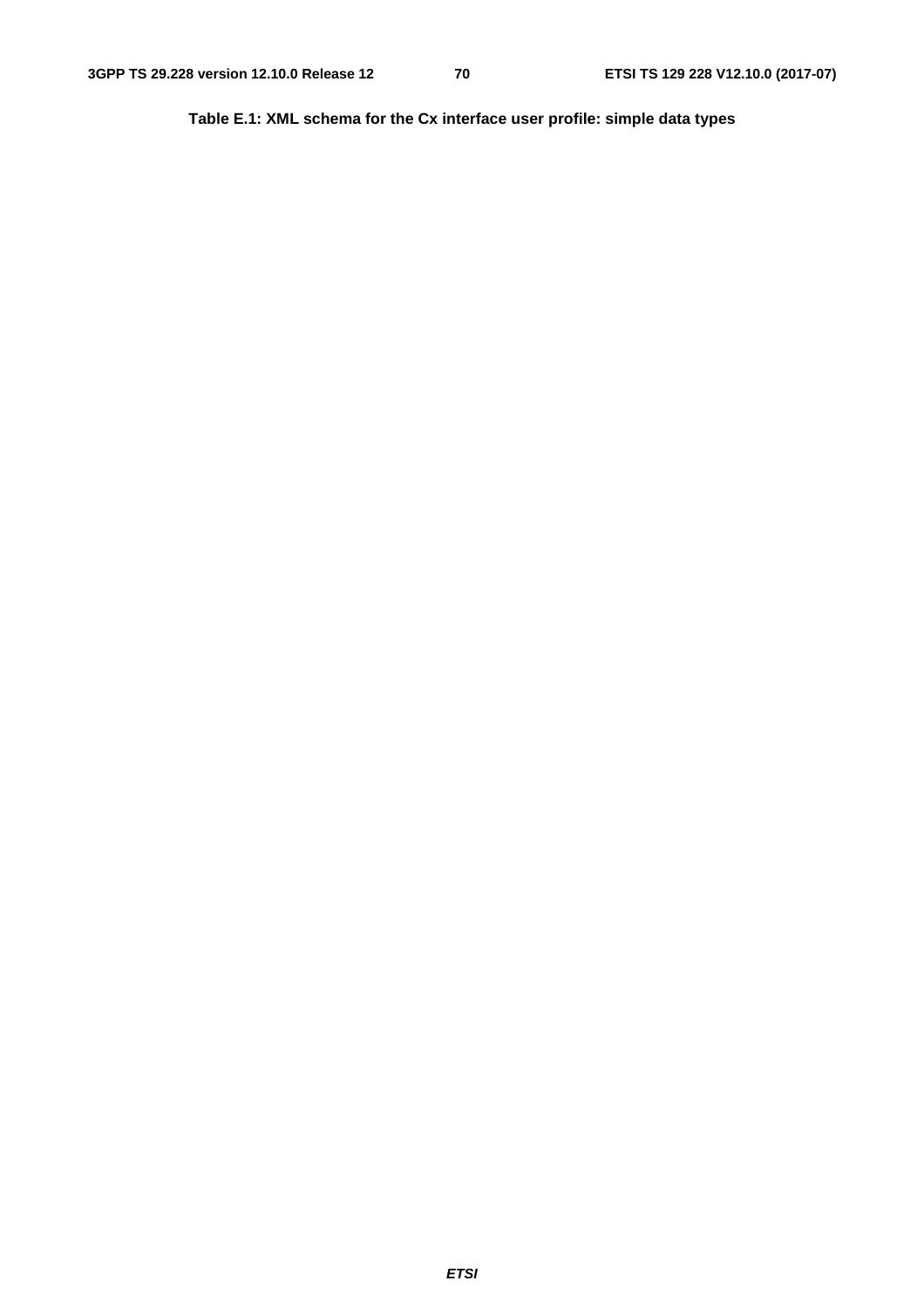| Data type                     | <b>Tag</b>                                                                                 | <b>Base type</b> | <b>Comments</b>                                                                                                                                                                                                                                                            |
|-------------------------------|--------------------------------------------------------------------------------------------|------------------|----------------------------------------------------------------------------------------------------------------------------------------------------------------------------------------------------------------------------------------------------------------------------|
| tPriority                     | Priority                                                                                   | integer          | $>= 0$                                                                                                                                                                                                                                                                     |
| tProfilePartIndicator         | ProfilePartIndicator                                                                       | enumerated       | Possible values:<br>0 (REGISTERED)<br>1 (UNREGISTERED)                                                                                                                                                                                                                     |
| tSharedIFCSetID               | SharedIFCSetID                                                                             | integer          | $>= 0$                                                                                                                                                                                                                                                                     |
| tGroupID                      | Group                                                                                      | integer          | $= 0$                                                                                                                                                                                                                                                                      |
| tRegistrationType             | RegistrationType                                                                           | enumerated       | Possible values:<br>0 (INITIAL_REGISTRATION)<br>1 (RE-REGISTRATION)<br>2 (DE-REGISTRATION)                                                                                                                                                                                 |
| tDefaultHandling              | DefaultHandling                                                                            | enumerated       | Possible values:<br>0 (SESSION_CONTINUED)<br>1 (SESSION_TERMINATED)                                                                                                                                                                                                        |
| tDirectionOfRequest           | SessionCase                                                                                | enumerated       | Possible values:<br>0 (ORIGINATING_REGISTERED)<br>1 TERMINATING_REGISTERED<br>2 (TERMINATING_UNREGISTERED)<br>3 (ORIGINATING_UNREGISTERED)<br>4 (ORIGINATING_CDIV)                                                                                                         |
| tPrivateID                    | PrivateID                                                                                  | anyURI           | Syntax described in IETF RFC 2486 [14]                                                                                                                                                                                                                                     |
| tSIP_URL                      | Identity                                                                                   | anyURI           | Syntax described in IETF RFC 3261 [11] or 3GPP TS<br>23003 (See Note 1)                                                                                                                                                                                                    |
| tTEL_URL                      | Identity                                                                                   | anyURI           | Syntax described in IETF RFC 3966 [15] or 3GPP TS<br>23003 (See Note 1)                                                                                                                                                                                                    |
| tIdentity                     | Identity                                                                                   | (union)          | Union of tSIP_URL, and tTEL_URL                                                                                                                                                                                                                                            |
| tIdentityType                 | IdentityType                                                                               | enumerated       | Possible values:<br>0 (DISTINCT PUBLIC_USER_IDENTITY)<br>1 (DISTINCT_PSI)<br>2 (WILDCARDED_PSI) (See Note 2)<br>3 (NON_DISTINCT_IMPU) (See Note 3)<br>4 (WILDCARDED_IMPU) (See Note 4)                                                                                     |
| tServiceInfo                  | ServiceInfo                                                                                | string           |                                                                                                                                                                                                                                                                            |
| tString                       | RequestURI, Method,<br>Header, Content,<br>Line, AccessType,<br>Accessinfo,<br>AccessValue | string           |                                                                                                                                                                                                                                                                            |
| tBool                         | ConditionTypeCNF,<br>ConditionNegated,<br>BarringIndication                                | boolean          | Possible values:<br>0 (false)<br>$1$ (true)                                                                                                                                                                                                                                |
| tSubscribedMediaProfil<br>eld | SubscribedMediaProfi<br>leld                                                               | integer          | $>=0$                                                                                                                                                                                                                                                                      |
| tDisplayName                  | DisplayName                                                                                | string           |                                                                                                                                                                                                                                                                            |
| tAliasIdentityGroupID         | AliasIdentityGroupID                                                                       | string           |                                                                                                                                                                                                                                                                            |
| tServiceLevelTraceInfo        | ServiceLevelTraceInf<br>o                                                                  | string           | Not used in this release                                                                                                                                                                                                                                                   |
| tServicePriorityLevel         | ServicePriorityLevel                                                                       | enumerated       | Possible values:<br>0 (Highest priority)<br>1<br>2<br>3<br>4 (Lowest priority)                                                                                                                                                                                             |
| tPriorityNamespace            | PriorityNamespace                                                                          | string           | Possible values are those of the namespaces that are<br>defined in IETF RFC 4412 [22] or defined according<br>to the IANA registration procedure described in IETF<br>RFC 4412 [22] for Resource-Priority Namespaces.                                                      |
| tPriorityLevel                | PriorityLevel                                                                              | string           | Possible values depend on the PriorityNamespace<br>and are specified with the associated namespace that<br>is defined in IETF RFC 4412 [22] or defined according<br>to the IANA registration procedure described in IETF<br>RFC 4412 [22] for Resource-Priority Namespaces |
| tIMSI                         | <b>IMSI</b>                                                                                | string           | Syntax described in 3GPP TS 23.003 [17]. ASCII<br>encoded according to ANSI X3.4 [26].                                                                                                                                                                                     |
| tMaxNumOfAllowedSi            | MaxNumOfAllowedSi                                                                          | integer          | $>= 1$                                                                                                                                                                                                                                                                     |
| multRegistrations             | multRegistrations                                                                          |                  |                                                                                                                                                                                                                                                                            |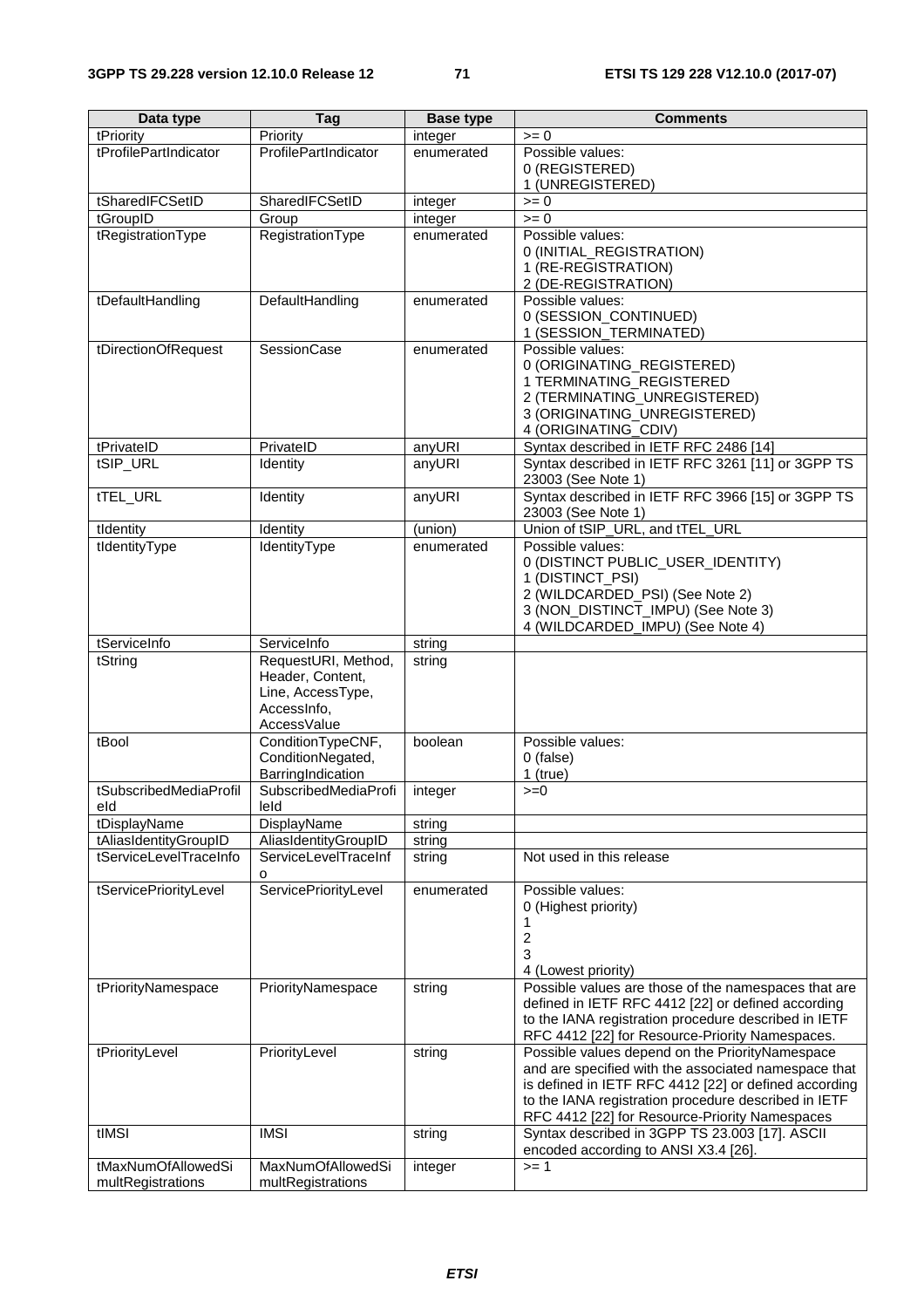NOTE 1: Only when the "Identity" tag is a Wildcarded Identity the syntax is described in 3GPP TS 23.003. It applies to both WILDCARDED\_IMPU and WILDCARDED\_PSI. NOTE 2: Wildcarded PSI could optionally be included as well in tPublicIdentityExtension.

NOTE 3: The IMPU is not explicitly provisioned in HSS. In this case, corresponding Wildcarded IMPU is included in tPublicIdentityExtension3.

NOTE 4: WILDCARDED\_IMPU indicates that the content of the identity in the "Identity" tag is a Wildcarded Public User Identity. In this case, Wildcarded IMPU could optionally be included as well in tPublicIdentityExtension3.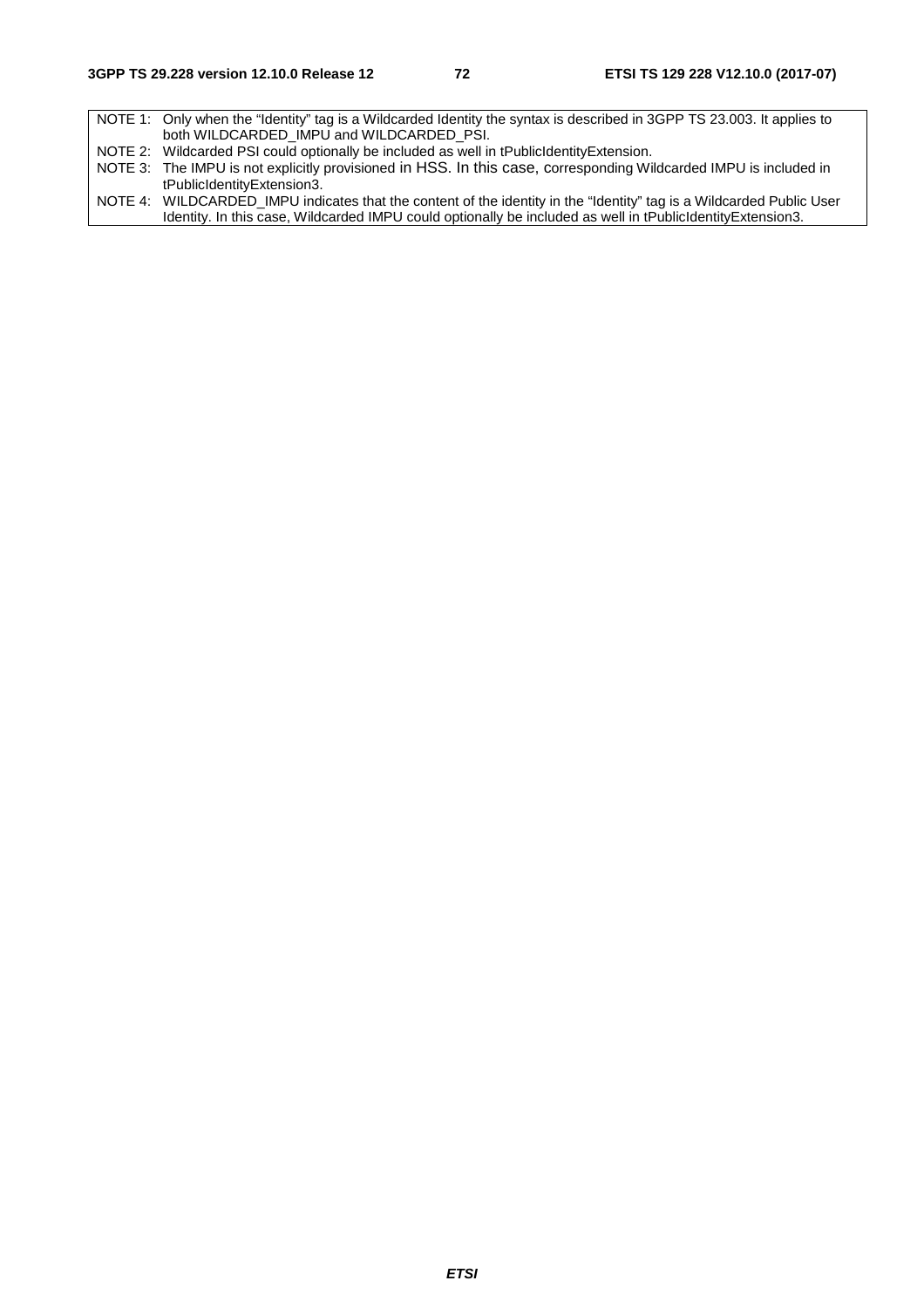**Table E.2: XML schema for the Cx interface user profile: complex data types**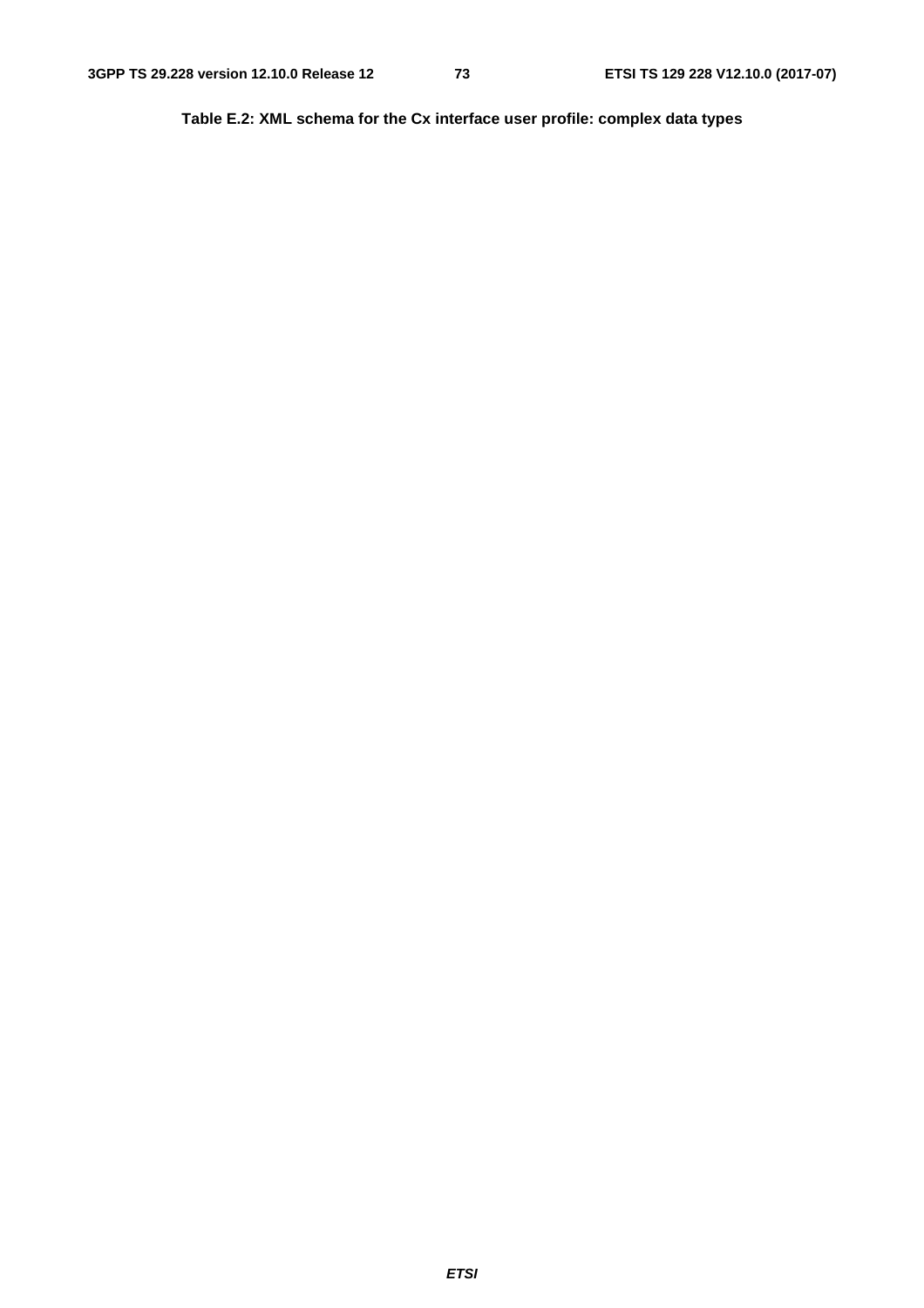| Data type                 | <b>Tag</b>                                  |                       |                               | <b>Compound of</b>                        |                                |  |  |
|---------------------------|---------------------------------------------|-----------------------|-------------------------------|-------------------------------------------|--------------------------------|--|--|
|                           |                                             |                       | <b>Tag</b>                    | <b>Type</b>                               | <b>Cardinality</b>             |  |  |
| tIMSSubscription          | <b>IMSSubscription</b>                      | PrivateID             |                               | tPrivateID                                | 1                              |  |  |
|                           |                                             | <b>ServiceProfile</b> |                               | tServiceProfile                           | $\overline{(1 \text{ to } n)}$ |  |  |
|                           |                                             | Extension             |                               | tIMSSubscriptionExtension                 | (0 to 1)                       |  |  |
| tIMSSubscriptionExtensi   | Extension                                   | <b>IMSI</b>           |                               | tIMSI                                     | (0 to 1)                       |  |  |
| on                        |                                             | Extension             |                               | tIMSSubscriptionExtension2                | (0 to 1)                       |  |  |
| tIMSSubscriptionExtensi   | Extension                                   |                       | ReferenceLocationInform       | tReferenceLocationInformati               | (0 to n)                       |  |  |
| on <sub>2</sub>           |                                             | ation                 |                               | on                                        |                                |  |  |
| tReferenceLocationInfor   | ReferenceLocatio                            | AccessType            |                               | tString (NOTE 4)                          | $\overline{(0}$ to 1)          |  |  |
| mation                    | nInformation                                | AccessInfo            |                               | tString (NOTE 4)                          | (0 to 1)                       |  |  |
|                           | <b>ServiceProfile</b>                       | AccessValue           |                               | tString (NOTE 4)                          | (0 to 1)                       |  |  |
| tServiceProfile           |                                             | PublicIdentity        |                               | tPublicIdentity                           | (1 to n)                       |  |  |
|                           |                                             |                       | <b>CoreNetworkServicesAut</b> | CoreNetworkServicesAuthori                | (0 to 1)                       |  |  |
|                           |                                             | horization            |                               | zation                                    |                                |  |  |
|                           |                                             |                       | <b>InitialFilterCriteria</b>  | tInitialFilterCriteria                    | (0 to n)                       |  |  |
|                           |                                             | Extension             |                               | tServiceProfileExtension                  | (0 to 1)                       |  |  |
| tServiceProfileExtension  | Extension                                   |                       | SharedIFCSetID                | tSharedIFCSetID                           | (0 to n)                       |  |  |
| tCoreNetworkServicesAu    | <b>CoreNetworkServi</b><br>cesAuthorization |                       | SubscribedMediaProfileId      | tSubscribedMediaProfileId                 | (0 to 1)                       |  |  |
| thorization               |                                             | Extension             |                               | tCNServicesAuthorizationExt               | (0 to 1)                       |  |  |
|                           |                                             |                       |                               | ension                                    |                                |  |  |
| tPublicIdentity           | PublicIdentity                              |                       | BarringIndication             | tBool                                     | (0 to 1)                       |  |  |
|                           |                                             | Identity              |                               | tIdentity                                 |                                |  |  |
|                           |                                             | Extension             |                               | tPublicIdentityExtension                  | (0 to 1)                       |  |  |
| tInitialFilterCriteria    | <b>InitialFilterCriteria</b>                | Priority              |                               | tPriority                                 | 1                              |  |  |
|                           |                                             | <b>TriggerPoint</b>   |                               | tTrigger                                  | (0 to 1)                       |  |  |
|                           |                                             |                       | ApplicationServer             | tApplicationServer                        | 1                              |  |  |
|                           |                                             |                       | ProfilePartIndicator          | tProfilePartIndicator                     | (0 to 1)                       |  |  |
| tTrigger                  | TriggerPoint                                |                       | ConditionTypeCNF              | tBool                                     | 1                              |  |  |
|                           |                                             | <b>SPT</b>            |                               | tSePoTri                                  | (1 to n)                       |  |  |
| tSePoTri                  | <b>SPT</b>                                  |                       | ConditionNegated              | tBool                                     | (0 to 1)                       |  |  |
|                           |                                             | Group                 |                               | tGroupID                                  | (1 to $n\square$               |  |  |
|                           |                                             |                       | RequestURI                    | tString                                   | 1                              |  |  |
|                           |                                             | Choice of             | Method                        | tString                                   | 1                              |  |  |
|                           |                                             |                       | SIPHeader                     | tHeader                                   | $\mathbf{1}$                   |  |  |
|                           |                                             |                       | SessionCase                   | tDirectionOfRequest                       | $\mathbf{1}$                   |  |  |
|                           |                                             |                       | <b>SessionDescripti</b>       | tSessionDescription                       | $\mathbf{1}$                   |  |  |
|                           |                                             |                       | on                            | tSePoTriExtension                         |                                |  |  |
| tSePoTriExtension         | Extension                                   | Extension             | RegistrationType              |                                           | (0 to 1)<br>(0 to 2)           |  |  |
| tHeader                   | SIPHeader                                   | Header                |                               | tRegistrationType<br>tString              | 1                              |  |  |
|                           |                                             | Content               |                               | tString                                   | (0 to 1)                       |  |  |
| tSessionDescription       | SessionDescriptio                           | Line                  |                               | tString                                   | 1                              |  |  |
|                           | n                                           | Content               |                               | tString                                   | (0 to 1)                       |  |  |
| tApplicationServer        | ApplicationServer                           | ServerName            |                               | tSIP_URL                                  |                                |  |  |
|                           |                                             |                       | DefaultHandling               | tDefaultHandling                          | (0 to 1)                       |  |  |
|                           |                                             | ServiceInfo           |                               | tServiceInfo                              | (0 to 1)                       |  |  |
|                           |                                             | Extension             |                               | tApplicationServerExtension               | (0 to 1)                       |  |  |
| tApplicationServerExtens  | Extension                                   |                       | IncludeRegisterRequest        | tIncludeRegisterRequest                   | (0 to 1)                       |  |  |
| ion                       |                                             |                       | IncludeRegisterRespons        | tIncludeRegisterResponse                  | (0 to 1)                       |  |  |
|                           |                                             | е                     |                               |                                           |                                |  |  |
| tIncludeRegisterRequest   | IncludeRegisterRe                           | (NOTE 2)              |                               | (NOTE 2)                                  | (0 to 1)                       |  |  |
|                           | quest                                       |                       |                               |                                           |                                |  |  |
| tIncludeRegisterRespons   | tIncludeRegisterR                           | (NOTE 2)              |                               | (NOTE 2)                                  | (0 to 1)                       |  |  |
| е                         | esponse                                     |                       |                               |                                           |                                |  |  |
| tPublicIdentityExtension  | Extension                                   | IdentityType          |                               | tIdentityType                             | (0 to 1)                       |  |  |
|                           |                                             |                       | WildcardedPSI                 | anyURI (NOTE 3)                           | (0 to 1)                       |  |  |
|                           |                                             | Extension             |                               | tPublicIdentityExtension2                 | (0 to 1)                       |  |  |
| tPublicIdentityExtension2 | Extension                                   | DisplayName           |                               | tDisplayName                              | (0 to 1)                       |  |  |
|                           |                                             |                       | AliasIdentityGroupID          | tAliasIdentityGroupID                     | (0 to 1)                       |  |  |
|                           |                                             | Extension             | WildcardedIMPU                | tPublicIdentityExtension3                 | (0 to 1)                       |  |  |
| tPublicIdentityExtension3 | Extension                                   |                       | ServiceLevelTraceInfo         | anyURI (NOTE 3)<br>tServiceLevelTraceInfo | (0 to 1)<br>(0 to 1)           |  |  |
|                           |                                             |                       | ServicePriorityLevel          | ServicePriorityLevel                      | (0 to 1)                       |  |  |
|                           |                                             |                       |                               |                                           |                                |  |  |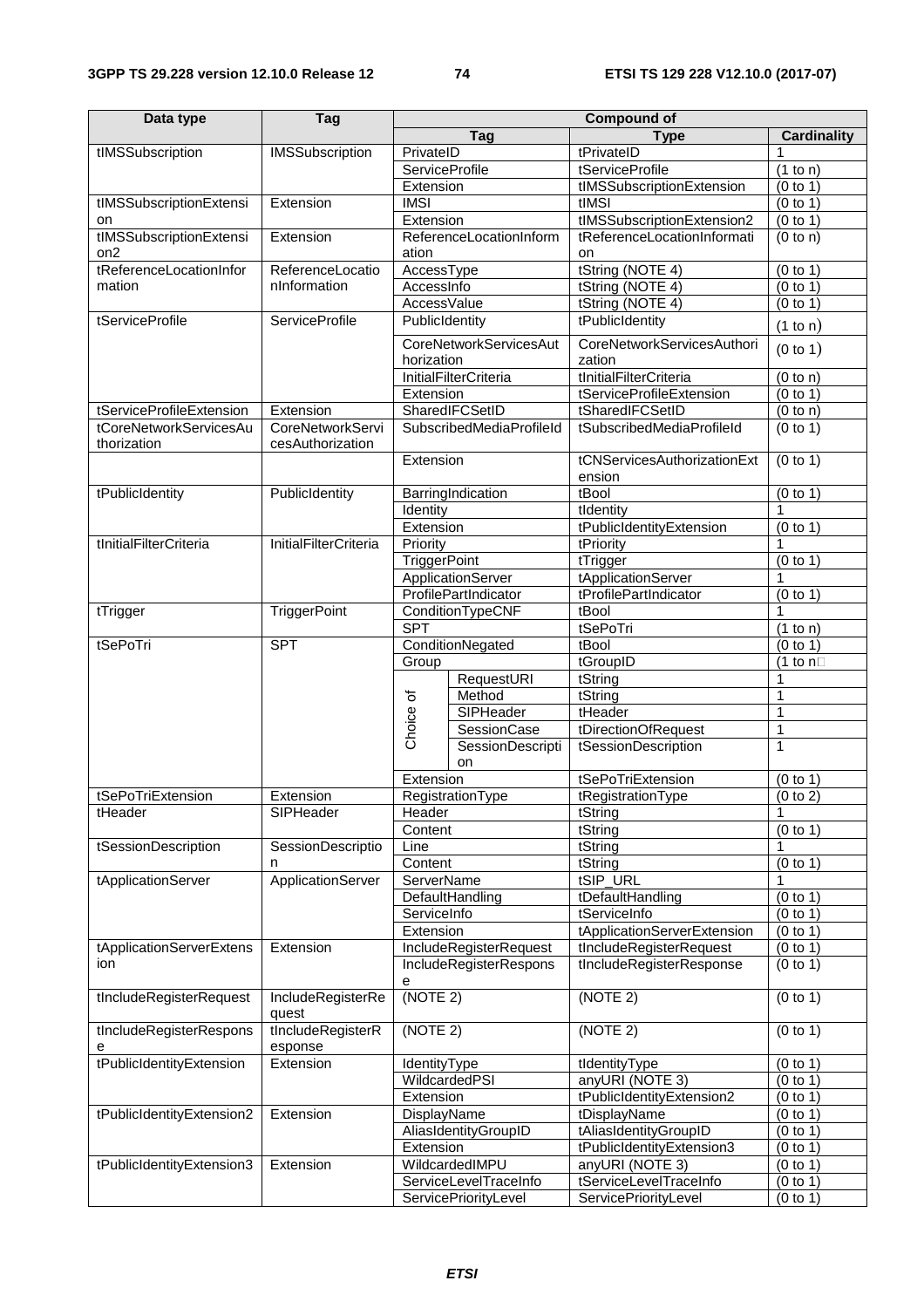|                                                  |                         | Extension                                                                                 | tPublicIdentityExtension4                                                                                                                                                                                                                                                                                     | (0 to 1) |
|--------------------------------------------------|-------------------------|-------------------------------------------------------------------------------------------|---------------------------------------------------------------------------------------------------------------------------------------------------------------------------------------------------------------------------------------------------------------------------------------------------------------|----------|
| tPublicIdentityExtension4                        | Extension               | ExtendedPriority                                                                          | tExtendedPriority                                                                                                                                                                                                                                                                                             | (0 to n) |
|                                                  |                         | Extension                                                                                 | tPublicIdentityExtension5                                                                                                                                                                                                                                                                                     | (0 to 1) |
| tPublicIdentityExtension5                        | Extension               | <b>MaxNumOfAllowedSimult</b>                                                              | tMaxNumOfAllowedSimultRe                                                                                                                                                                                                                                                                                      | (0 to 1) |
|                                                  |                         | Registrations                                                                             | gistrations                                                                                                                                                                                                                                                                                                   |          |
| tExtendedPriority                                | ExtendedPriority        | PriorityNamespace                                                                         | tPriorityNamespace                                                                                                                                                                                                                                                                                            |          |
|                                                  |                         | PriorityLevel                                                                             | tPriorityLevel                                                                                                                                                                                                                                                                                                |          |
| tCNServicesAuthorizatio                          | Extension               | <b>ListOfServiceIds</b>                                                                   | tListOfServiceIds                                                                                                                                                                                                                                                                                             | (0 to 1) |
| nExtension                                       |                         |                                                                                           |                                                                                                                                                                                                                                                                                                               |          |
| tListOfServiceIds                                | <b>ListOfServiceIds</b> | Serviceld                                                                                 | tString                                                                                                                                                                                                                                                                                                       | (0 to n) |
| NOTE 1: "n" shall be interpreted as non-bounded. |                         |                                                                                           |                                                                                                                                                                                                                                                                                                               |          |
|                                                  |                         | NOTE 2: empty cells shall be interpreted as complex XML elements without defined content. |                                                                                                                                                                                                                                                                                                               |          |
| NOTE 3:                                          |                         |                                                                                           | the syntax of Wildcarded Public User Identity and Wildcarded Service Identity shall be as described in 3GPP TS                                                                                                                                                                                                |          |
| 23.003 [17].                                     |                         |                                                                                           |                                                                                                                                                                                                                                                                                                               |          |
|                                                  |                         |                                                                                           | $\mathbf{u}$ , a $\mathbf{u}$ , a $\mathbf{u}$ , $\mathbf{u}$ , $\mathbf{u}$ , $\mathbf{u}$ , $\mathbf{u}$ , $\mathbf{u}$ , $\mathbf{u}$ , $\mathbf{u}$ , $\mathbf{u}$ , $\mathbf{u}$ , $\mathbf{u}$ , $\mathbf{u}$ , $\mathbf{u}$ , $\mathbf{u}$ , $\mathbf{u}$ , $\mathbf{u}$ , $\mathbf{u}$ , $\mathbf{u}$ |          |

NOTE 4: the syntax of AccessType, AccessInfo and AccessValue is as described in 3GPP TS 24.229 [8] for P-Access-Network-Info header fields: AccessType corresponds to the "access-type" field whereas AccessInfo and AccessValue correspond to the type and associated value defined for the "access-info" field.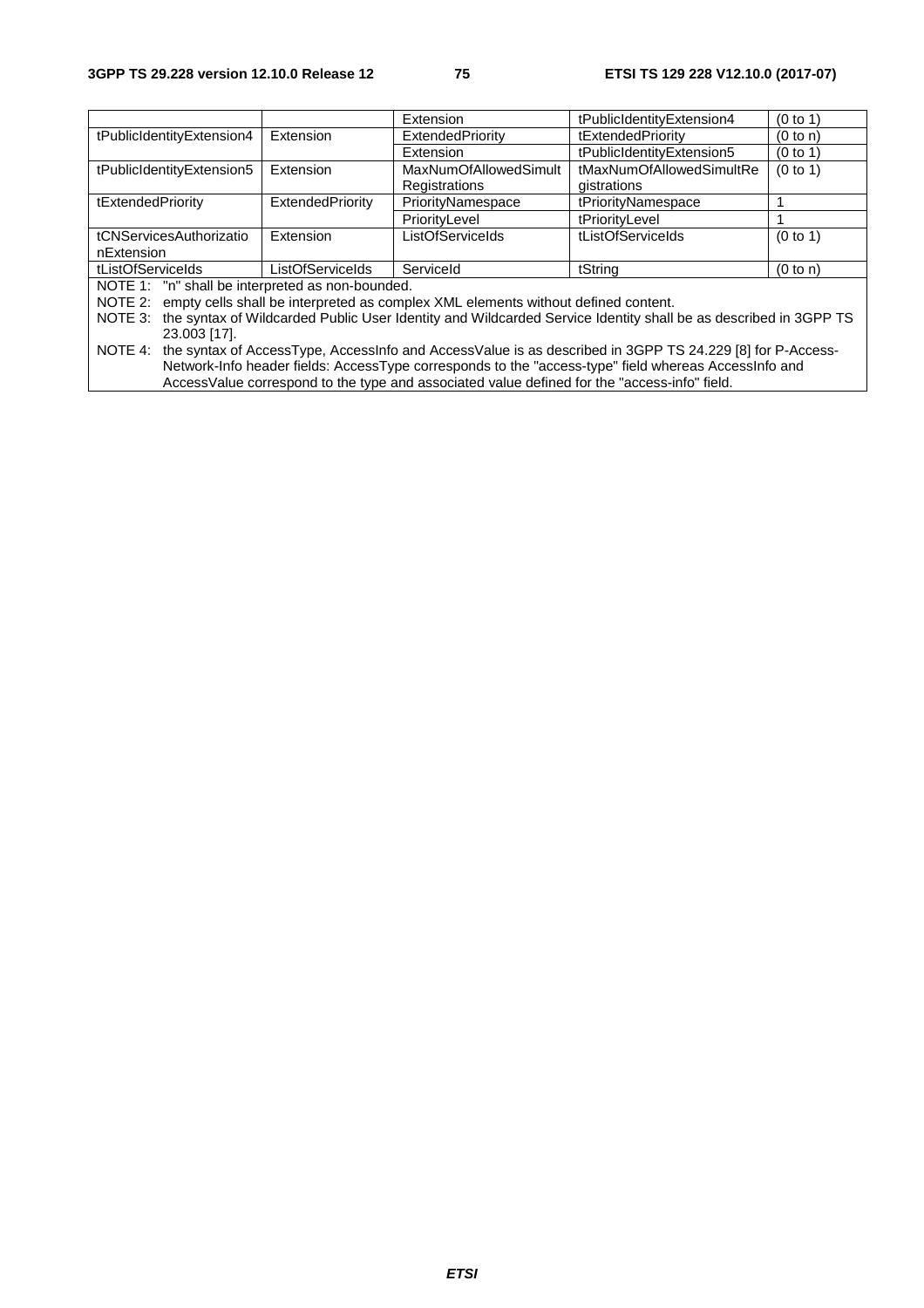# Annex F (normative): Definition of parameters for service point trigger matching

Table F.1 defines the parameters that are transported in the user profile XML.

#### **Table F.1: Definition of parameters in the user profile XML**

| Tag                 | <b>Description</b>                                                                                                                                                                     |
|---------------------|----------------------------------------------------------------------------------------------------------------------------------------------------------------------------------------|
| RequestURI          | RequestURI tag shall include a regular expression in a form of Extended Regular Expressions<br>(ERE) as defined in chapter 9 in IEEE 1003.1-2004 Part 1 [13]. For SIP URI, the regular |
|                     | expression shall be matched against the hostport of the SIP-URI. For definition of SIP-URI and                                                                                         |
|                     | hostport, see IETF RFC 3261 [11]. For Tel URI, the regular expression shall be matched                                                                                                 |
|                     | against the telephone-subscriber of the telephone-uri. For definition of telephone-subscriber                                                                                          |
|                     | and telephone-uri, see IETF RFC 3966 [15].                                                                                                                                             |
| SIPHeader           | A SIP Header SPT shall be evaluated separately against each header instance within the SIP                                                                                             |
|                     | message. The SIP Header SPT matches if at least one header occurrence matches the SPT.                                                                                                 |
| Header (of          | Header tag shall include a regular expression in a form of Extended Regular Expressions                                                                                                |
| SIPHeader)          | (ERE) as defined in chapter 9 in IEEE 1003.1-2004 Part 1 [13]. The regular expression shall                                                                                            |
|                     | be matched against the header-name of the SIP header. For definition of header and header-                                                                                             |
|                     | name, see IETF RFC 3261 [11]. Before matching the header-name to the pattern, all SWSs                                                                                                 |
|                     | shall be removed from the header-name and all LWSs in the header-name shall be reduced to                                                                                              |
|                     | a single white space character (SP). For definition of SWS and LWS, see IETF RFC 3261 [11].                                                                                            |
| Content (of         | Content tag shall include a regular expression in a form of Extended Regular Expressions                                                                                               |
| SIPHeader)          | (ERE) as defined in chapter 9 in IEEE 1003.1-2004 Part 1 [13]. The regular expression shall                                                                                            |
|                     | be matched against the header-value of the SIP header. For definition of header and header-                                                                                            |
|                     | value, see IETF RFC 3261 [11]. If the SIP header contains several header-values in a comma-                                                                                            |
|                     | separated list, each of the header-value shall be matched against the pattern for the Content                                                                                          |
|                     | separately. Before matching the header-value to the pattern, all SWSs shall be removed from                                                                                            |
|                     | the header-value and all LWSs in the header-value shall be reduced to a single white space                                                                                             |
|                     | character (SP). For definition of SWS and LWS, see IETF RFC 3261 [11].                                                                                                                 |
| SessionDescription  | A Session Description SPT shall be evaluated separately against each SDP field instance                                                                                                |
|                     | within the SIP message. The Session Description SPT matches if at least one field occurrence                                                                                           |
|                     | matches the SPT.                                                                                                                                                                       |
| Line (of            | Line tag shall include a regular expression in a form of Extended Regular Expressions (ERE)                                                                                            |
| SessionDescription) | as defined in chapter 9 in IEEE 1003.1-2004 Part 1 [13]. The regular expression shall be                                                                                               |
|                     | matched against the type of the field inside the session description. For definition of type, see                                                                                      |
|                     | chapter 6 in IETF RFC 4566 [12].                                                                                                                                                       |
| Content (of         | Content tag shall include a regular expression in a form of Extended Regular Expressions                                                                                               |
| SessionDescription) | (ERE) as defined in chapter 9 in IEEE 1003.1-2004 Part 1 [13]. The regular expression shall                                                                                            |
|                     | be matched against the value of the field inside the session description. For definition of value,                                                                                     |
|                     | see chapter 6 in IETF RFC 4566 [12].                                                                                                                                                   |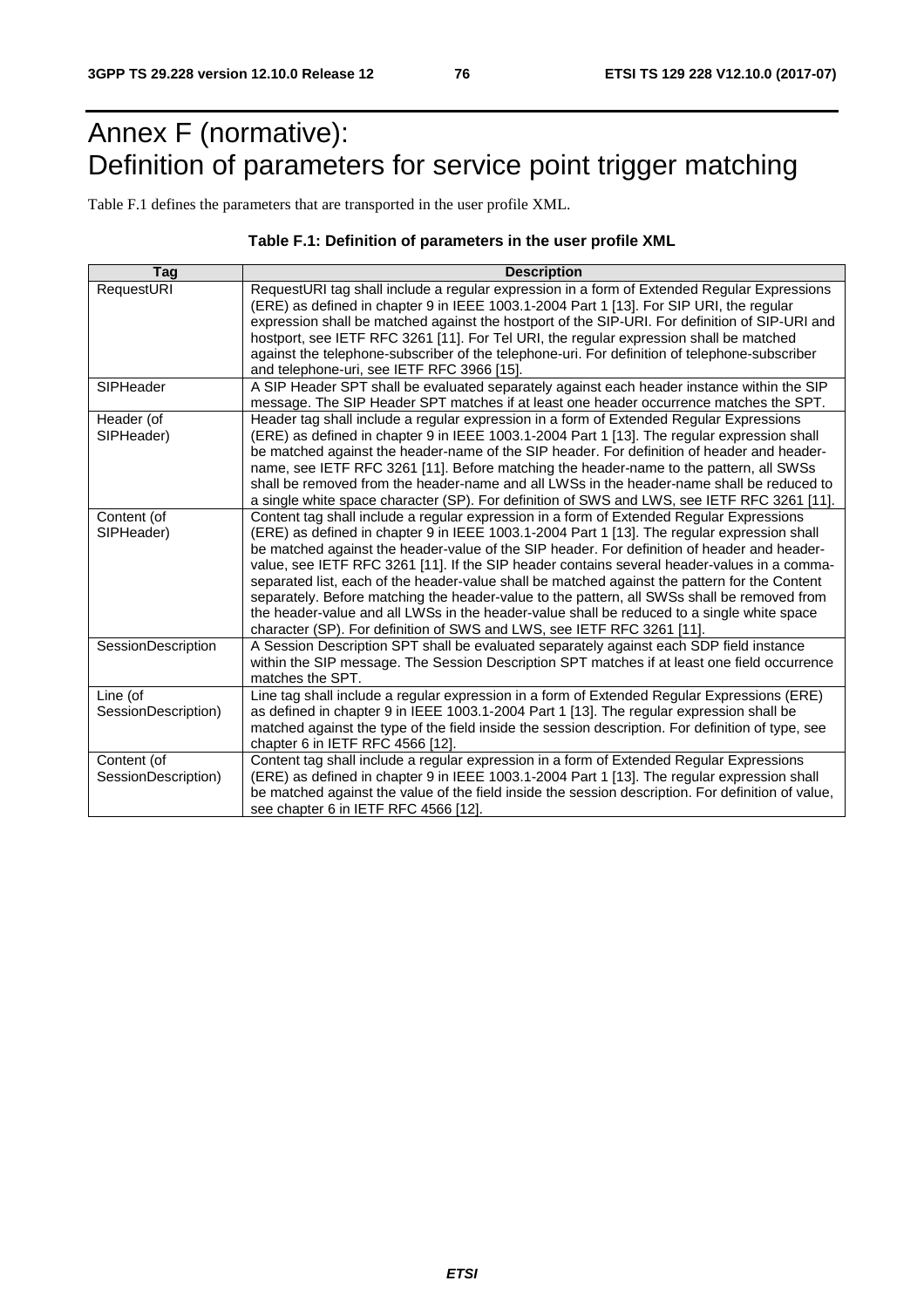# Annex G (normative): Emergency registrations

S-CSCF and HSS shall handle emergency registrations as normal registrations with the following considerations:

- Upon emergency registration, following cases apply:
	- If a normal registration for the same user does not exist, the S-CSCF shall download corresponding user profile from HSS, ensure that the HSS allocates S-CSCF name to this subscriber and the registration status is set to UNREGISTERED.
	- Otherwise, the S-CSCF shall ensure that the registration status of the user is not changed in the HSS.
- Upon deregistration or expiration of the last normal session, if an emergency registration is still active for this subscriber, the S-CSCF shall ensure that the HSS keeps S-CSCF name allocated to this subscriber and the registration status is set to UNREGISTERED.
- Upon expiration of an emergency registration, the S-CSCF shall ensure the registration status of the user is not changed in the HSS if there are other normal registrations of the user. Otherwise, the S-CSCF may send SAR to the HSS to remove its name and set the registration status of the user to NOT REGISTERED.
- IMS Restoration procedures do not apply for IMS emergency sessions.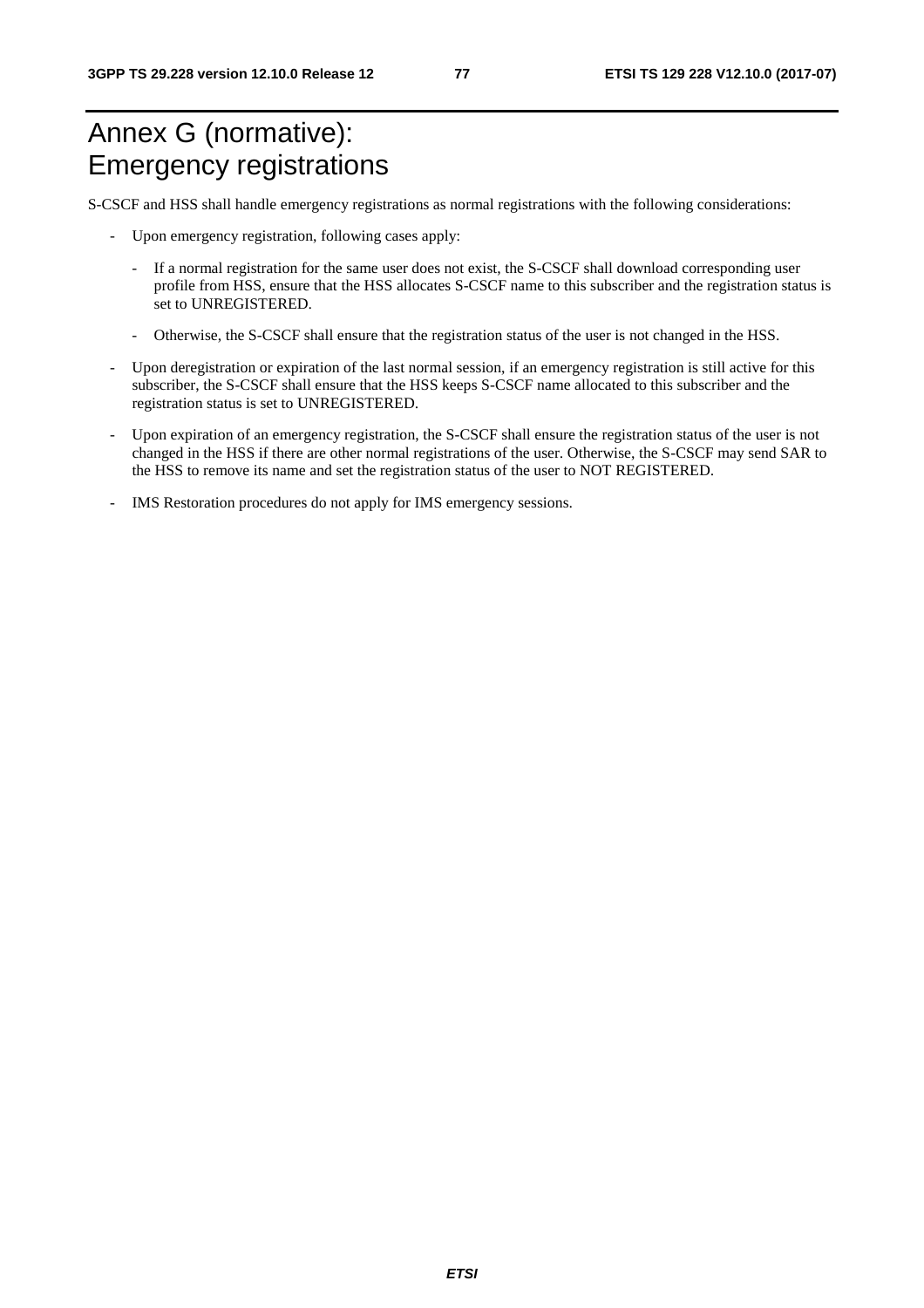## Annex H (normative): Diameter overload control mechanism

#### H.1 General

Diameter overload control mechanism is an optional feature.

IETF RFC 7683 [24] specifies a Diameter overload control mechanism which includes the definition and the transfer of related AVPs between Diameter nodes.

It is recommended to make use of IETF RFC 7683 02 [24] on the Cx interface where, when applied, the I/S-CSCF shall behave as reacting nodes and the HSS as a reporting node.

Depending on regional/national requirements and network operator policy, priority traffic (e.g. MPS as described in 3GPP TS 22.153 [25]) shall be exempted from throttling due to Diameter overload control up to the point where requested traffic reduction cannot be achieved without throttling the priority traffic.

### H.2 HSS behaviour

The HSS requests traffic reduction from the I/S-CSCF when the HSS is in an overload situation, including OC-OLR AVP in answer commands as described in IETF RFC 7683 [24].

The HSS identifies that it is in an overload situation by implementation specific means. For example, the HSS may take into account the traffic over the Cx interfaces or other interfaces, the level of usage of internal resources (CPU, memory), the access to external resources, etc.

The HSS determines the specific contents of OC-OLR AVP in overload reports and the HSS decides when to send OC-OLR AVPs by implementation specific means.

## H.3 I/S-CSCF behaviour

The I/S-CSCF applies required traffic reduction received in answer commands to subsequent applicable requests, as per IETF RFC 7683 [24].

The I/S-CSCF achieves requested traffic reduction by implementation specific means. For example, the I/S-CSCF may implement message throttling with prioritization or a message retaining mechanism for operations that can be postponed.

Diameter requests related to priority traffic (e.g. MPS) and emergency, detected via the presence of priority information (e.g., Resource-Priority header field for MPS) in SIP messages as described in 3GPP TS 24.229 [8], have the highest priority. Depending on regional/national regulatory and operator policies, these Diameter requests shall be the last to be throttled, when the I/S-CSCF has to apply traffic reduction. Relative priority amongst various priority traffic (e.g. MPS) and emergency traffic is subject to regional/national regulatory and operator policies.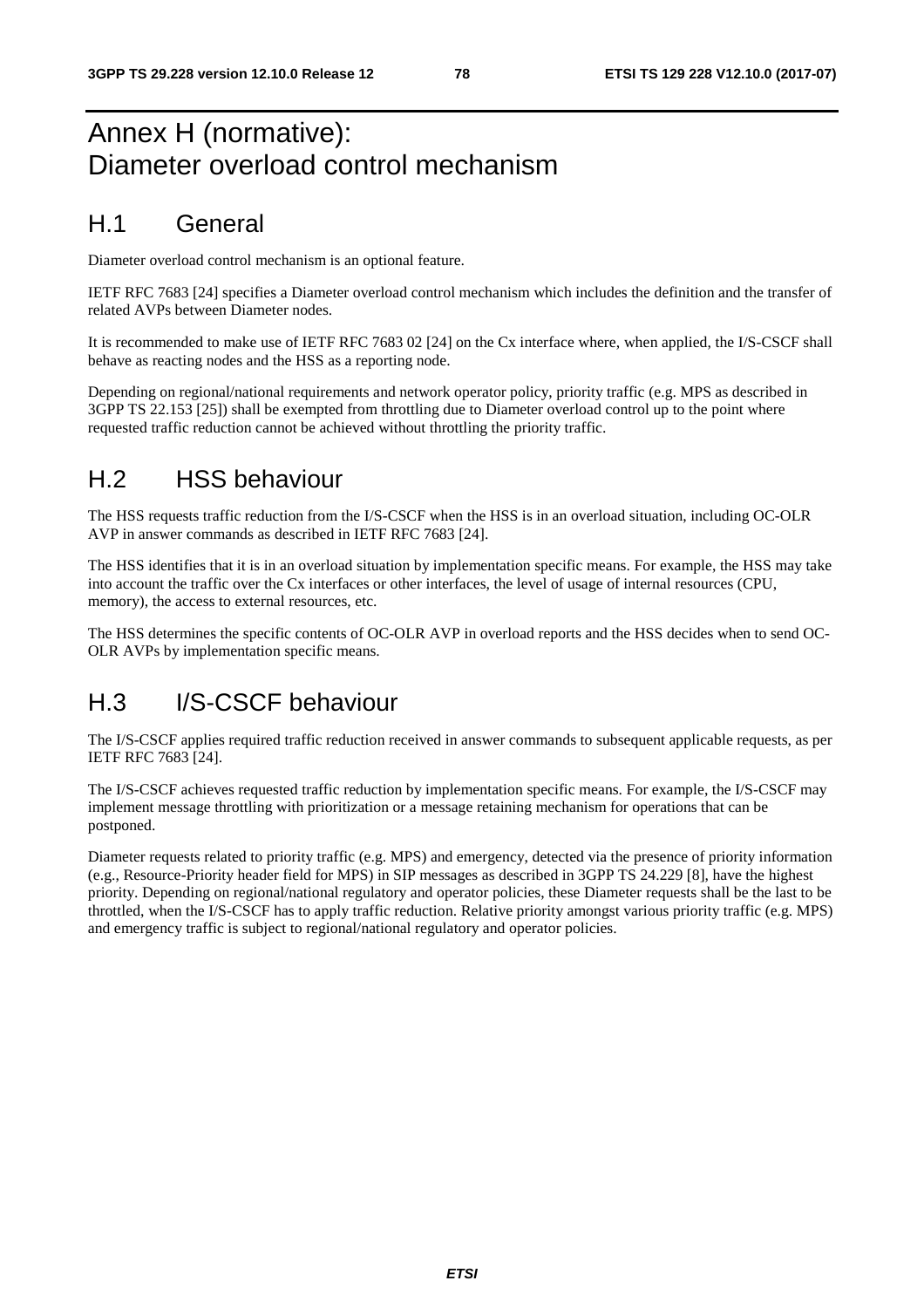# Annex I (Informative): Diameter overload node behaviour

#### I.1 Message prioritization

This clause describes possible behaviours of the I/S-CSCF regarding message prioritisation in an informative purpose.

The I/S-CSCF may take the following into account when making throttling decisions:

- Identification of the procedures that can be deferred (e.g. Deregistration Request), so to avoid to drop non deferrable procedures;
- Prioritisation of certain types of request (e.g. between MAR and SAR for S-CSCF, and between LIR and UAR for I-CSCF) according to the context of their use, in particular:
	- Higher prioritisation of SAR commands for S-CSCF that are related to a registered user for a service, so to avoid the interruption of the registered service for the user;
	- Higher prioritisation of LIR commands for I-CSCF that are related to a requested service different from registration or deregistration, so to get more originating or terminating services provided to the user;
	- Skipping of optional authentication.
	- Priority level of a priority user (e.g., MPS user).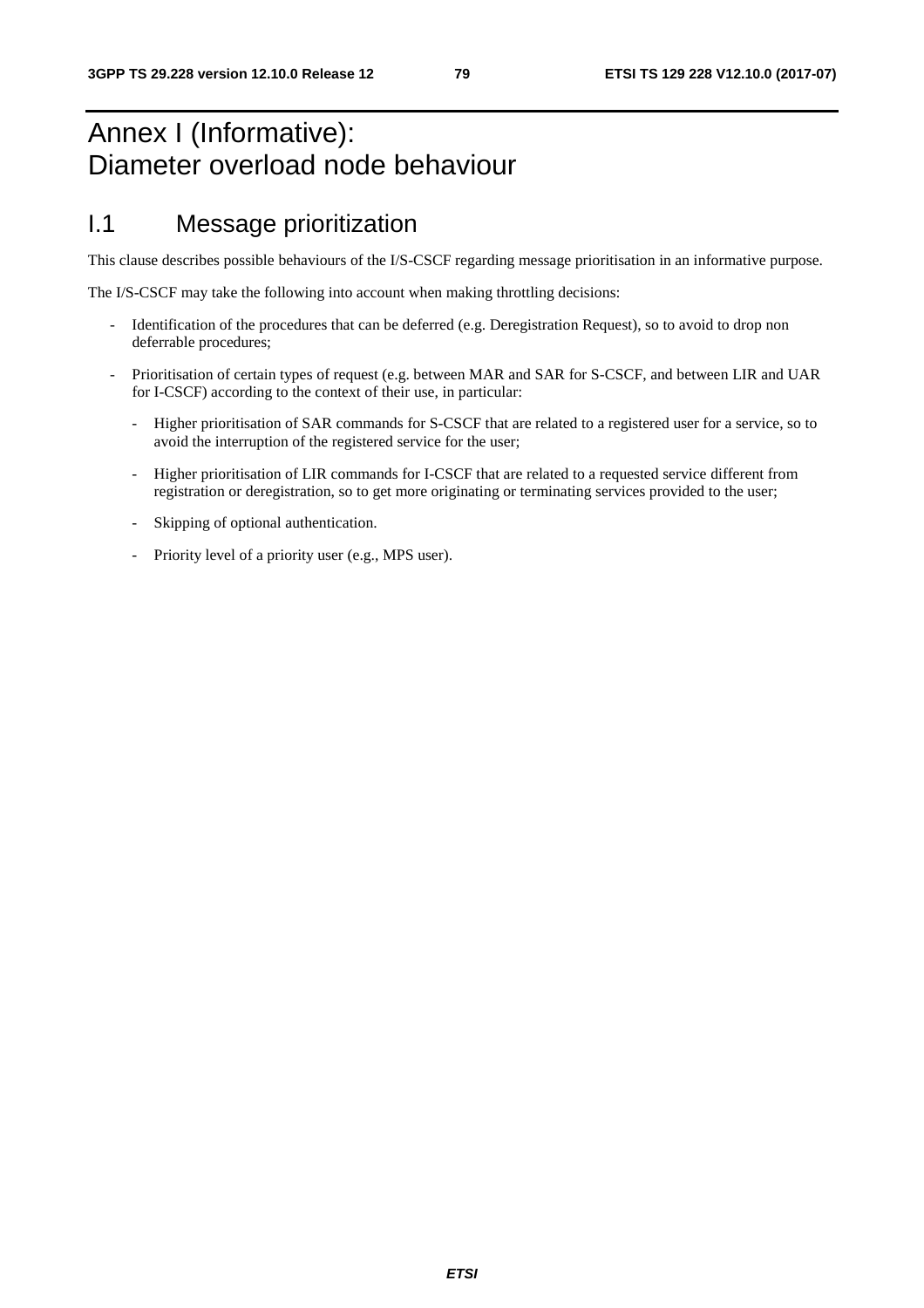# Annex J (informative): Change history

| <b>Change history</b> |              |                   |           |                |                                                                                                             |                    |                    |
|-----------------------|--------------|-------------------|-----------|----------------|-------------------------------------------------------------------------------------------------------------|--------------------|--------------------|
| Date                  | TSG #        | TSG Doc.          | <b>CR</b> |                | <b>Rev Subject/Comment</b>                                                                                  | Old                | <b>New</b>         |
| Jun 2002              |              | CN#16 NP-020264   |           |                | Version 2.0.0 approved at CN#16                                                                             | 2.0.0              | 5.0.0              |
| Sep 2002              |              | CN#17 NP-020449   | 001       | 2              | Clarification of implicit registration                                                                      | 5.0.0              | 5.1.0              |
| Sep 2002              | CN#17        | NP-020449         | 002       | 1              | Clarification of user registration status query                                                             | 5.0.0              | 5.1.0              |
| Sep 2002              |              | CN#17 NP-020449   | 003       | 1              | Clarification of HSS initiated update of user profile                                                       | 5.0.0              | 5.1.0              |
| Sep 2002              |              | CN#17 NP-020449   | 004       | 2              | Clarification of MAR command                                                                                | 5.0.0              | 5.1.0              |
| Sep 2002              |              | CN#17 NP-020449   | 005       | 1              | Conditionality of the SIP-Auth-Data-Item in MAA command                                                     | 5.0.0              | 5.1.0              |
| Dec 2002              |              | CN#18 NP-020587   | 008       | $\overline{2}$ | Rejection of registration of a Temporary Public Identity without                                            | 5.1.0              | 5.2.0              |
|                       |              |                   |           |                | active implicit registration                                                                                |                    |                    |
| Dec 2002              |              | CN#18 NP-020587   | 010       |                | Removal of upper bounds in Cx i/f user profile                                                              | 5.1.0              | 5.2.0              |
| Dec 2002              |              | CN#18 NP-020587   | 011       | $\blacksquare$ | S-CSCF Assignment                                                                                           | 5.1.0              | 5.2.0              |
| Dec 2002              |              | CN#18 NP-020587   | 012       | $\blacksquare$ | NAS-Session-Key AVPs in MAA command                                                                         | 5.1.0              | 5.2.0              |
| Dec 2002              |              | CN#18 NP-020587   | 013       | 1              | Correction to detailed behaviour of user registration status query                                          | 5.1.0              | 5.2.0              |
| Dec 2002              |              | CN#18 NP-020587   | 014       | 1              | Removing the DDF dependencies from Cx interface                                                             | 5.1.0              | 5.2.0              |
| Dec 2002              |              | CN#18 NP-020587   | 015       | 1              | Clarification of SERVER_CHANGE de-registration reason code                                                  | 5.1.0              | 5.2.0              |
| Dec 2002              |              | CN#18 NP-020589   | 016       | 1              | Clarification of User-Authorization-Type AVP usage within the                                               | 5.1.0              | 5.2.0              |
|                       |              |                   |           |                | <b>UAR</b>                                                                                                  |                    |                    |
| Dec 2002              |              | CN#18 NP-020587   | 017       | 1              | Correction to HSS initiated update of user profile                                                          | 5.1.0              | 5.2.0              |
| Dec 2002              |              | CN#18 NP-020588   | 019       | $\blacksquare$ | Correction in charging information                                                                          | $\overline{5}.1.0$ | 5.2.0              |
| Dec 2002              |              | CN#18 NP-020590   | 020       | 1              | Error handling in S-CSCF when receiving too much data                                                       | 5.1.0              | 5.2.0              |
| Dec 2002              |              | CN#18 NP-020587   | 021       | 1              | Re-allocation of S-CSCF                                                                                     | 5.1.0              | 5.2.0              |
| Dec 2002              |              | CN#18 NP-020591   | 022       | $\blacksquare$ | Correction of the SPI                                                                                       | $\overline{5}.1.0$ | 5.2.0              |
| Mar 2003              |              | CN#19 NP-030101   | 025       | 1              | Clarification of service profile download at service profile                                                | 5.2.0              | 5.3.0              |
|                       |              |                   |           |                | modification                                                                                                |                    |                    |
| Mar 2003              |              | CN#19 NP-030101   | 028       | $\blacksquare$ | Filter ID field removal in InitialFilterCriteria class                                                      | 5.2.0              | 5.3.0              |
| Mar 2003              |              | CN#19 NP-030101   | 030       | 1              | Clarification of IMPU barring handling                                                                      | 5.2.0              | 5.3.0              |
| Mar 2003              |              | CN#19 NP-030101   | 032       | 1              | The default public user identity in the Server-Assignment-Answer                                            | 5.2.0              | 5.3.0              |
| Mar 2003              |              | CN#19 NP-030101   | 034       | $\overline{2}$ | Corrections to service profile                                                                              | 5.2.0              | 5.3.0              |
| Mar 2003              |              | CN#19 NP-030101   | 037       | 3              | Handling of non supported data in the S-CSCF when the profile<br>is being updated                           | 5.2.0              | 5.3.0              |
| Mar 2003              |              | CN#19 NP-030101   | 024       | 1              | Clarification of the HSS behaviour in REGISTRATION and<br>DE_REGISTRATION procedures at IMPU checking time. | 5.2.0              | 5.3.0              |
| Mar 2003              |              | CN#19 NP-030101   | 027       | $\blacksquare$ | Deletion of Annex F                                                                                         | 5.2.0              | 5.3.0              |
| Mar 2003              |              | CN#19 NP-030101   | 029       | $\blacksquare$ | Clarification of User-Authorization-Type AVP usage within UAR                                               | 5.2.0              | 5.3.0              |
| Mar 2003              |              | CN#19 NP-030101   | 031       | 1              | Update TS 29.228 after Diameter has become RFC                                                              | $\overline{5.2.0}$ | 5.3.0              |
| Mar 2003              |              | CN#19 NP-030101   | 033       | 1              | Replacement of the NAS-Session-Key AVP                                                                      | 5.2.0              | 5.3.0              |
| Mar 2003              |              | CN#19 NP-030101   | 035       | 2              | Clarification on Re-allocation of S-CSCF                                                                    | 5.2.0              | 5.3.0              |
| Mar 2003              |              | CN#19 NP-030101   | 038       | 1              | Change of SPI to SPT                                                                                        | 5.2.0              | 5.3.0              |
| Mar 2003              |              | CN#19 NP-030101   | 040       | 1              | Definition of the Subscribed Media Profile Identifier                                                       | 5.2.0              | 5.3.0              |
| Mar 2003              |              | CN#19 NP-030101   | 026       | $\blacksquare$ | Error in definition of Service Point of Interest class                                                      | 5.2.0              | 5.3.0              |
| Jun 2003              |              | CN#20 NP-030215   | 043       | $\blacksquare$ | Correct use of the Result-Code AVP                                                                          | 5.3.0              | 5.4.0              |
| Jun 2003              |              | CN#20 NP-030215   | 044       | 1              | Conditionality of User-Name AVP in Server-Assignment-Answer                                                 | 5.3.0              | $\overline{5.4.0}$ |
| Jun 2003              |              | CN#20 NP-030215   | 045       | 2              | Corrections to the base 64 encoding examples                                                                | 5.3.0              | 5.4.0              |
| Jun 2003              |              | CN#20 NP-030215   | 046       | 1              | Deregistration of implicitly registered public user identities                                              | 5.3.0              | 5.4.0              |
| Jun 2003              |              | CN#20 NP-030215   | 047       |                | Clarification on the Server-Assignment-Type NO_ASSIGNMENT                                                   | 5.3.0              | 5.4.0              |
| Jun 2003              |              | CN#20 NP-030215   | 048       | 1              | Incorrect use of result-code                                                                                | 5.3.0              | 5.4.0              |
| Jun 2003              |              | CN#20   NP-030215 | 049       | 1              | Misalignment in the Public-User-Identity IE                                                                 | 5.3.0              | 5.4.0              |
| Jun 2003              |              | CN#20   NP-030215 | 050       | 1              | Duplicated Destination-Host AVP within MAR command code                                                     | 5.3.0              | 5.4.0              |
| Sep 2003              |              | CN#21   NP-030383 | 042       | 3              | Error in S-CSCF Assignment Type                                                                             | 5.4.0              | 5.5.0              |
| Sep 2003              |              | CN#21 NP-030383   | 051       | 2              | Mistakes in the XML schema of 29.228-540                                                                    | 5.4.0              | 5.5.0              |
| Sep 2003              |              | CN#21 NP-030383   | 055       | 1              | Extensibility of the public identity structure in the XML schema                                            | 5.4.0              | 5.5.0              |
| Sep 2003              |              | CN#21 NP-030394   | 041       | 2              | Introduction of Presence Stage 3 (Px) to the Cx interface                                                   | 5.5.0              | 6.0.0              |
| Sep 2003              |              | CN#21 NP-030394   | 052       | $\blacksquare$ | Sharing public identities across multiple UEs                                                               | 5.5.0              | 6.0.0              |
| Dec 2003              |              | CN#22 NP-030585   | 057       | 3              | Conditions for inclusion of Charging Information                                                            | 6.0.0              | 6.1.0              |
| Dec 2003              |              | CN#22 NP-030500   | 060       | 1              | MAR in synchronisation failure case                                                                         | 6.0.0              | 6.1.0              |
| Dec 2003              |              | CN#22 NP-030500   | 061       | 1              | The S-CSCF name needs to be checked always in MAR                                                           | 6.0.0              | 6.1.0              |
| Dec 2003              |              | CN#22 NP-030500   | 063       | $\blacksquare$ | Conditional AVPs in answer commands                                                                         | 6.0.0              | 6.1.0              |
| Dec 2003              |              | CN#22 NP-030500   | 065       | 1              | Server-Assignment-Request                                                                                   | 6.0.0              | 6.1.0              |
| Dec 2003              |              | CN#22   NP-030500 | 067       | $\blacksquare$ | Determination of User-Authorization-Type AVP based on                                                       | 6.0.0              | 6.1.0              |
|                       |              |                   |           |                | registration expiration                                                                                     |                    |                    |
| Dec 2003              |              | CN#22 NP-030500   | 069       | 2              | Not registered state after deregistration with S-CSCF deleted at<br>the HSS                                 | 6.0.0              | 6.1.0              |
| Dec 2003              | <b>CN#22</b> | NP-030500         | 071       | $\blacksquare$ | The extensibility of the XML schema                                                                         | 6.0.0              | 6.1.0              |
| Dec 2003              | <b>CN#22</b> |                   |           | $\blacksquare$ | Reference [9] updated                                                                                       | 6.0.0              | 6.1.0              |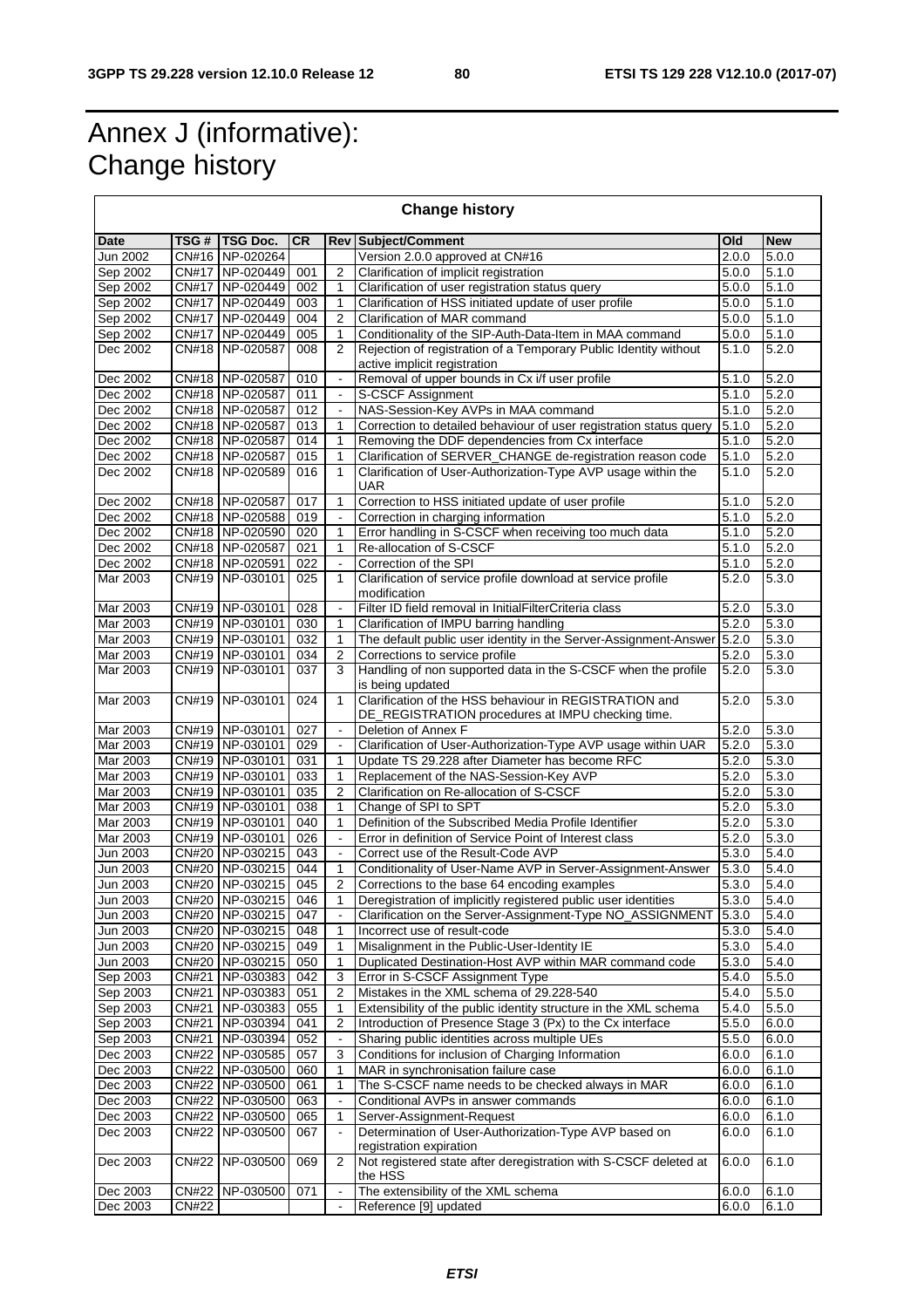| Mar 2004             |              | CN#23 NP-040046                  | 077  | $\mathbf{1}$             | Clarification on S-CSCF-Name comparison                                         | 6.1.0          | 6.2.0          |
|----------------------|--------------|----------------------------------|------|--------------------------|---------------------------------------------------------------------------------|----------------|----------------|
|                      |              |                                  |      |                          |                                                                                 |                |                |
| Mar 2004             |              | CN#23 NP-040055                  | 081  |                          | Error for missing identification in SAR command                                 | 6.1.0          | 6.2.0          |
| Mar 2004             |              | CN#23 NP-040046                  | 085  | $\mathbf{1}$             | Conditions for inclusion of Public Identity in SAR                              | 6.1.0          | 6.2.0          |
| Mar 2004             |              | CN#23 NP-040046                  | 087  | $\mathbf{1}$             | Correction to sending the Charging-Information AVP                              | 6.1.0          | 6.2.0          |
| Mar 2004             |              | CN#23 NP-040046                  | 089  |                          | Correction to User-Authorization-Answer                                         | 6.1.0          | 6.2.0          |
|                      |              |                                  |      |                          |                                                                                 |                |                |
| Mar 2004             |              | CN#23 NP-040046                  | 091  | $\blacksquare$           | Default handling of error cases during IMS registration                         | 6.1.0          | 6.2.0          |
| Jun 2004             |              | CN#24 NP-040215                  | 097  | $\overline{2}$           | Update of the charging addresses from HSS                                       | 6.2.0          | 6.3.0          |
| Jun 2004             |              | CN#24 NP-040215                  | 095  | $\mathbf{1}$             | Content of the User Profile                                                     | 6.2.0          | 6.3.0          |
| Jun 2004             |              |                                  |      | $\blacksquare$           | Correction of SessionCase attribute ambiguity                                   | 6.2.0          |                |
|                      |              | CN#24 NP-040215                  | 099  |                          |                                                                                 |                | 6.3.0          |
| Sep 2004             |              | CN#25 NP-040416                  | 109  | $\mathbf{1}$             | LIR and services related to unregistered state                                  | 6.3.0          | 6.4.0          |
| Sep 2004             |              | CN#25 NP-040401                  | 121  | $\overline{2}$           | Triggering initial REGISTER messages                                            | 6.3.0          | 6.4.0          |
| Sep 2004             |              | CN#25 NP-040401                  | 118  | $\mathbf{1}$             | XML versioning                                                                  | 6.3.0          | 6.4.0          |
|                      |              | CN#25 NP-040401                  |      |                          |                                                                                 |                |                |
| Sep 2004             |              |                                  | 122  | $\mathbf{1}$             | Optimization of User Profile Download                                           | 6.3.0          | 6.4.0          |
| Sep 2004             |              | CN#25 NP-040396                  | 124  | 2                        | Simplification of the User Profile Split concept                                | 6.3.0          | 6.4.0          |
| Sep 2004             |              | CN#25 NP-040416                  | 120  | 3                        | Use of regular expressions                                                      | 6.3.0          | 6.4.0          |
| Dec 2004             |              | CN#26 NP-040523                  | 138  | $\mathbf{1}$             | HSS initiated deregistration with "not registered" registration                 | 6.4.0          | 6.5.0          |
|                      |              |                                  |      |                          | state                                                                           |                |                |
|                      |              |                                  |      |                          |                                                                                 |                |                |
| Dec 2004             |              | CN#26 NP-040530                  | 140  | $\mathbf{1}$             | HSS initiated deregistration with user profile removal for                      | 6.4.0          | 6.5.0          |
|                      |              |                                  |      |                          | permanent termination                                                           |                |                |
| Dec 2004             |              | CN#26 NP-040523                  | 142  | $\overline{2}$           | HSS initiated deregistration using the network initiated de-                    | 6.4.0          | 6.5.0          |
|                      |              |                                  |      |                          | registration procedure                                                          |                |                |
|                      |              |                                  |      |                          |                                                                                 |                |                |
| Dec 2004             |              | CN#26 NP-040530                  | 146  | $\mathbf{1}$             | Clarification of R6 authentication scheme                                       | 6.4.0          | 6.5.0          |
| Dec 2004             |              | CN#26 NP-040523                  | 150  | $\blacksquare$           | <b>Regular Expressions</b>                                                      | 6.4.0          | 6.5.0          |
| Dec 2004             |              | CN#26 NP-040530                  | 155  | $\blacksquare$           | <b>Correction to XML Root Element</b>                                           | 6.4.0          | 6.5.0          |
| Dec 2004             |              | CN#26 NP-040530                  | 156  | $\mathbf{1}$             | Modification of User-Data-Already-Available in SAR command.                     | 6.4.0          | 6.5.0          |
|                      |              |                                  |      |                          |                                                                                 |                |                |
| Dec 2004             |              | CN#26 NP-040523                  | 159  | $\overline{2}$           | Handling of Information Element marked as (M), (C) or (O)                       | 6.4.0          | 6.5.0          |
| Mar 2005             |              | CN#27 NP-050030                  | 166  | $\Box$                   | Avoiding undesired deregistration                                               | 6.5.0          | 6.6.0          |
| Mar 2005             |              | CN#27 NP-050030                  | 168  | $\mathbf{1}$             | Correction to authentication procedures in not registered case                  | 6.5.0          | 6.6.0          |
|                      |              |                                  |      |                          |                                                                                 |                |                |
| Mar 2005             | <b>CN#27</b> | NP-050037                        | 170  | 3                        | Clarification of behaviour for Shared Public User Identities                    | 6.5.0          | 6.6.0          |
| Mar 2005             | <b>CN#27</b> | NP-050037                        | 172  |                          | Distribution of Cipher Key and Integrity Key                                    | 6.5.0          | 6.6.0          |
| Apr 2005             |              |                                  |      |                          | Editorial correction on figure figure A.4.1.1 and on clauses:                   | 6.6.0          | 6.6.1          |
|                      |              |                                  |      |                          | 6.1.4.1, 6.2.2, B.2.1 and 6.2.1.1                                               |                |                |
|                      |              |                                  |      |                          |                                                                                 |                |                |
| Jun 2005             |              | CT#28 CP-050086                  | 181  | $\overline{\phantom{a}}$ | TEL-URI reference correction                                                    | 6.6.1          | 6.7.0          |
| Jun 2005             | CT#28        | CP-050086                        | 183  | $\Box$                   | <b>Clarification on Server Capabilities</b>                                     | 6.6.1          | 6.7.0          |
| Jun 2005             | CT#28        | CP-050086                        | 185  | $\blacksquare$           | Incorrect Implementation of CR172                                               | 6.6.1          | 6.7.0          |
| Jun 2005             | CT#28        | CP-050081                        | 188  | $\mathbf{1}$             | Clarification of the content of SIP-Authentication-Context                      | 6.6.1          | 6.7.0          |
|                      |              |                                  |      |                          |                                                                                 |                |                |
|                      |              |                                  |      |                          |                                                                                 |                |                |
| Jun 2005             | CT#28        | CP-050086                        | 192  | $\blacksquare$           | Syntax correction for XML                                                       | 6.6.1          | 6.7.0          |
| Sep 2005             | CT#29        | CP-050422                        | 196  |                          | Authentication Registration with synchronization failure, Data                  | 6.7.0          | 6.8.0          |
|                      |              |                                  |      |                          |                                                                                 |                |                |
|                      |              |                                  |      |                          | requested from HSS                                                              |                |                |
| Sep 2005             | CT#29        | CP-050296                        | 200  |                          | Correction to XML Schema for SharedIFCSet                                       | 6.7.0          | 6.8.0          |
| Sep 2005             | CT#29        | CP-050440                        | 202  | $\overline{2}$           | Private identities on the Cx                                                    | 6.7.0          | 6.8.0          |
| Sep 2005             | CT#29        | CP-050282                        | 204  | $\mathbf{1}$             | Charging-Information correction                                                 | 6.7.0          | 6.8.0          |
|                      |              |                                  |      | 1                        |                                                                                 |                |                |
| Sep 2005             | CT#29        | CP-050296                        | 207  |                          | Corrections to UAR and LIR for shared public identities                         | 6.7.0          | 6.8.0          |
| Sep 2005             | CT#29        | CP-050422                        | 208  | $\mathbf{1}$             | Behaviour of the Implicit Registration Set for the Unregistered                 | 6.7.0          | 6.8.0          |
|                      |              |                                  |      |                          | state                                                                           |                |                |
| Sep 2005             |              | CT#29 CP-050296 210              |      |                          | Change of stage 2 reference from Release 5 to Release 6                         | 6.7.0          | 6.8.0          |
| Sep 2005             |              | CT#29 CP-050294                  | 211  | $\omega$                 | <b>PSI</b> Activation                                                           | 6.7.0          | 6.8.0          |
|                      |              |                                  |      |                          |                                                                                 |                |                |
| Sep 2005             | CT#29        | CP-050271                        | 213  | 2                        | Removal of redundant restrictions for one Public User Identity in               | 6.7.0          | 6.8.0          |
|                      |              |                                  |      |                          | SAR                                                                             |                |                |
| Sep 2005             | CT#29        | CP-050296                        | 216  | $\blacksquare$           | Error code clean up                                                             | 6.7.0          | 6.8.0          |
| Sep 2005             |              | CT#29 CP-050296                  | 217  | 1                        | Clarification of User Profile update                                            | 6.7.0          | 6.8.0          |
| Dec 2005             |              |                                  | 198  | 5                        |                                                                                 |                | 6.9.0          |
|                      |              | CT#30 CP-050604                  |      |                          | XML syntax correction                                                           | 6.8.0          |                |
| Dec 2005             |              | CT#30 CP-050611                  | 220  | 1                        | PSI impacts on the Cx Interface                                                 | 6.8.0          | 6.9.0          |
| Dec 2005             |              | CT#30 CP-050611                  | 221  | 3                        | Routing for PSIs Matching a Wildcarded PSI                                      | 6.8.0          | 6.9.0          |
| Dec 2005             |              | CT#30 CP-050611                  | 222  | 2                        | Removal of overhead in Private Identities handling in RTR                       | 6.8.0          | 6.9.0          |
| Dec 2005             |              |                                  | 229  | $\overline{2}$           | Use-Data description corrections                                                | 6.8.0          | 6.9.0          |
|                      |              | CT#30 CP-050605                  |      |                          |                                                                                 |                |                |
| Dec 2005             |              | CT#30 CP-050605                  | 232  | 2                        | S-CSCF assignment checking for notregistered state                              | 6.8.0          | 6.9.0          |
| Dec 2005             |              | CT#30   CP-050605                | 236  | 4                        | RTR correction                                                                  | 6.8.0          | 6.9.0          |
| Dec 2005             |              | CT#30 CP-050605                  | 238  | 1                        | PPR correction                                                                  | 6.8.0          | 6.9.0          |
|                      |              |                                  |      |                          |                                                                                 |                |                |
| Dec 2005             | CT#30        | CP-050611                        | 239  | 1                        | Private User Id in RTR                                                          | 6.8.0          | 6.9.0          |
| Dec 2005             | CT#30        | CP-050611                        | 246  | 1                        | Server capabilities associations with features                                  | 6.8.0          | 6.9.0          |
| Dec 2005             | CT#30        |                                  |      |                          | Rel-7 version was created because of ETSI TISPAN references.                    | 6.9.0          | 7.0.0          |
| Mar 2006             | CT#31        | CP-060084 0243                   |      | 1                        | SPT for mobile orig unregistered                                                | 7.0.0          | 7.1.0          |
|                      |              |                                  |      |                          |                                                                                 |                |                |
| Mar 2006             | CT#31        | CP-060159 0247                   |      | 2                        | Removal of the terms Mobile Originated and Mobile Terminated                    | 7.0.0          | 7.1.0          |
| Mar 2006             | CT#31        | CP-060154                        | 0254 |                          | Alignment of Annex E with .xsd file                                             | 7.0.0          | 7.1.0          |
| Mar 2006             | CT#31        | CP-060154 0256                   |      |                          | Incorrect implementation of CR 0198                                             | 7.0.0          | 7.1.0          |
|                      | CT#31        |                                  |      | 2                        |                                                                                 | 7.0.0          |                |
| Mar 2006             |              | CP-060065 0260                   |      |                          | Handling of unknown errors                                                      |                | 7.1.0          |
| <b>Mar 2006</b>      | CT#31        | CP-060154 0263                   |      | 2                        | Private User ID in PPR and RTR                                                  | 7.0.0          | 7.1.0          |
| Mar 2006             | CT#31        | CP-060065 0269                   |      | $\blacksquare$           | Message flow correction                                                         | 7.0.0          | 7.1.0          |
| Mar 2006             | CT#31        | CP-060065 0274                   |      |                          | Default public-id and PPR                                                       | 7.0.0          | 7.1.0          |
|                      | CT#32        |                                  |      | $\blacksquare$           |                                                                                 |                |                |
| Jun 2006<br>Jun 2006 | CT#32        | CP-060302 0285<br>CP-060308 0290 |      | 3                        | S-CSCF reselection removal<br>Correction of the normative text in the table 6.7 | 7.1.0<br>7.1.0 | 7.2.0<br>7.2.0 |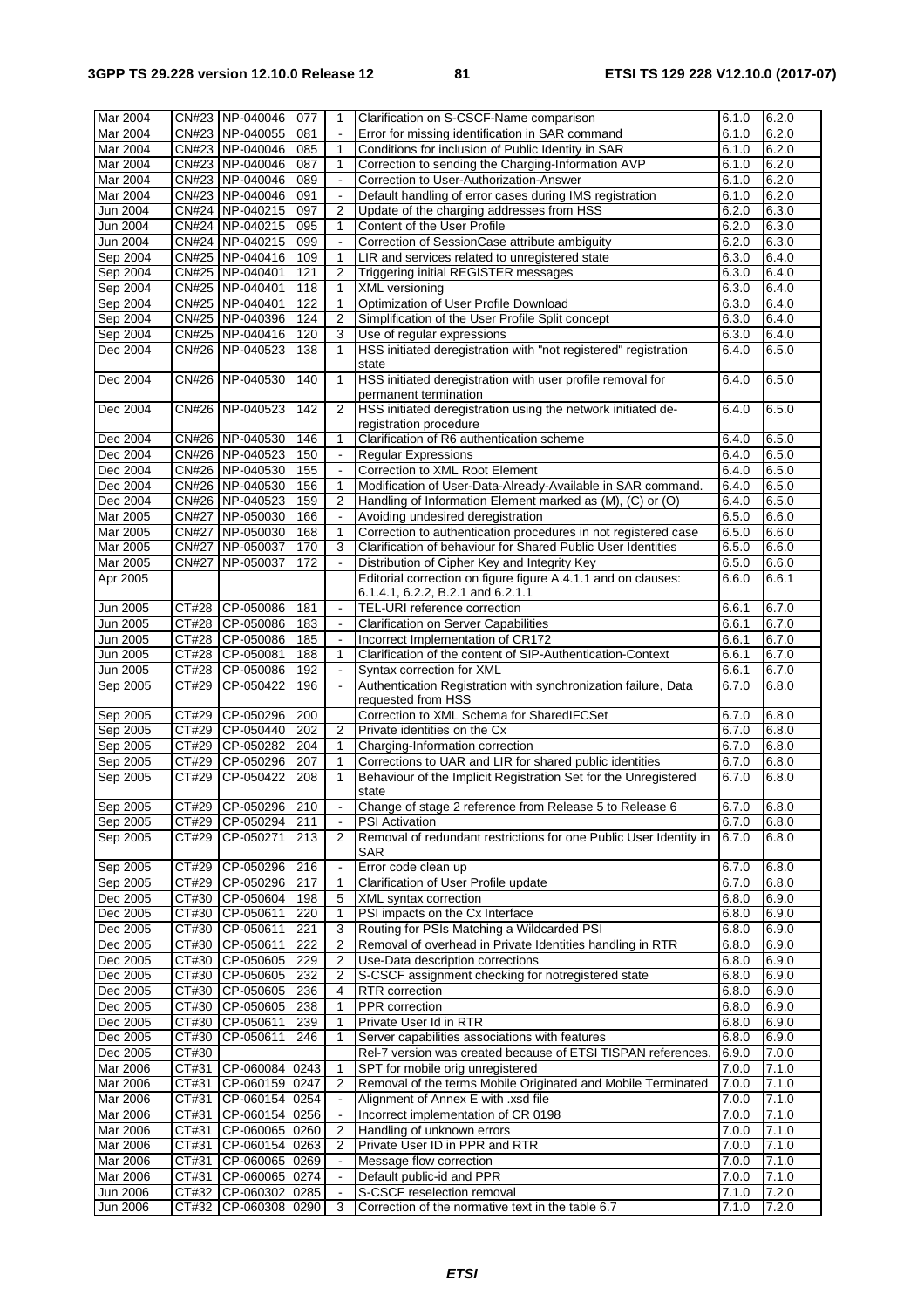| Jun 2006             |                     | CT#32 CP-060308 0292     |      | $\overline{2}$           | Using SiFC feature to define optional S-CSCF capabilities        | 7.1.0          | 7.2.0          |
|----------------------|---------------------|--------------------------|------|--------------------------|------------------------------------------------------------------|----------------|----------------|
| Sep 2006             | CT#33               | CP-060308 0296           |      |                          | S-CSCF assignment correction                                     | 7.2.0          | 7.3.0          |
| Sep 2006             |                     | CT#33   CP-060405   0299 |      | $\Box$                   | Default Public User ID either SIP URI or tel URI                 | 7.2.0          | 7.3.0          |
| Sep 2006             |                     | CT#33 CP-060399 0304     |      | 1                        | Barring Indication for public user identity                      | 7.2.0          | 7.3.0          |
| Sep 2006             |                     | CT#33 CP-060417 0306     |      | $\overline{2}$           | Deletion of description about Authentication-Data-Item           | 7.2.0          | 7.3.0          |
| Sep 2006             |                     | CT#33 CP-060399 0313     |      | 1                        | Registration message flow correction                             | 7.2.0          | 7.3.0          |
| Sep 2006             | CT#33               | CP-060417 0314           |      | 4                        | AS originating requests on behalf of a user                      | 7.2.0          | 7.3.0          |
| Sep 2006             |                     | CT#33 CP-060416 0317     |      | 2                        | Allowing a Display Name to be associated with a Public Identity. | 7.2.0          | 7.3.0          |
| Sep 2006             | CT#33               | CP-060417 0320           |      |                          | Update of the Table 6.7 "Guidelines for S-CSCF Capabilities"     | 7.2.0          | 7.3.0          |
| Dec 2006             | CT#34               | CP-060553 0325           |      | 1                        | SDP reference correction                                         | 7.3.0          | 7.4.0          |
| Dec 2006             | CT#34               | CP-060566 0326           |      | 1                        | New message flow about AS originating session                    | 7.3.0          | 7.4.0          |
| Dec 2006             | CT#34               | CP-060566 0327           |      | 1                        | Correction of Private Identity description in SAR                | 7.3.0          | 7.4.0          |
| Dec 2006             | CT#34               | CP-060566 0330           |      | 3                        | Correction of error code in SAA                                  | 7.3.0          | 7.4.0          |
| Dec 2006             | CT#34               | CP-060566 0332           |      | 1                        | Clarification on use of Authentication pending flag              | 7.3.0          | 7.4.0          |
| Dec 2006             | CT#34               | CP-060566 0336           |      | 3                        | Optimization of handling of Wildcarded PSIs                      | 7.3.0          | 7.4.0          |
| Dec 2006             | CT#34               | CP-060555 0338           |      | 1                        | Wildcarded PSI as key in PPR                                     | 7.3.0          | 7.4.0          |
| Dec 2006             | CT#34               | CP-060553 0342           |      | 1                        | Correction of the HSS behaviour in UAR/UAA command pair          | 7.3.0          | 7.4.0          |
| Dec 2006             | CT#34               | CP-060735 0343           |      | 3                        | Clarification regarding URI canonicalization - 29.228            | 7.3.0          | 7.4.0          |
| Mar 2007             | CT#35               | CP-070020 0346           |      | 3                        | Clarification of the server name in LIA                          | 7.4.0          | 7.5.0          |
| Mar 2007             |                     | CT#35 CP-070020 0350     |      | 3                        | User profile data synchronisation                                | 7.4.0          | 7.5.0          |
| Mar 2007             | CT#35               | CP-070020 0352           |      | $\blacksquare$           | SAA result code correction                                       | 7.4.0          | 7.5.0          |
| Mar 2007             | CT#35               | CP-070019 0353           |      | 2                        | Removal of roaming restrictions for Emergency Registrations      | 7.4.0          | 7.5.0          |
| Mar 2007             |                     | CT#35 CP-070020 0354     |      | $\Delta$                 | Definition and use of the Wildcarded PSI information element     | 7.4.0          | 7.5.0          |
| Jun 2007             |                     | CT#36 CP-070309 0358     |      | 1                        | Removal of editor's note on IMS Recovery Procedures              | 7.5.0          | 7.6.0          |
| Jun 2007             | CT#36               | CP-070479 0359           |      | 2                        | Impacts of the IMS Communication Service Identifier              | 7.5.0          | 7.6.0          |
| Jun 2007             |                     | CT#36 CP-070309 0361     |      | $\overline{2}$           | Clarification on LIA                                             | 7.5.0          | 7.6.0          |
| Jun 2007             | CT#36               | CP-070309                | 0365 | 1                        | Adding User-Authorization-Type is absent condition to UAR        | 7.5.0          | 7.6.0          |
|                      |                     |                          |      |                          | Detailed behaviour                                               |                |                |
| Jun 2007             | CT#36               | CP-070312                | 0367 | $\overline{\phantom{a}}$ | Modification to the tag RegistrationtType to RegistrationType in | 7.5.0          | 7.6.0          |
|                      |                     |                          |      |                          | the Annex E                                                      |                |                |
| Sep 2007             | CT#37               | CP-070520 0374           |      | 1                        | Authentication failure and timeout handling                      | 7.6.0          | 7.7.0          |
| Sep 2007             | CT#37               | CP-070522 0378           |      | $\blacksquare$           | Incorrect implemented CR 120r3                                   | 7.6.0          | 7.7.0          |
| Sep 2007             | CT#37               | CP-070527                | 0379 | $\blacksquare$           | User Data Already Available                                      | 7.6.0          | 7.7.0          |
| <b>Nov 2007</b>      | CT#38               | CP-070743 0388           |      | 1                        | Handling of USER_UNKNOWN and                                     | 7.7.0          | 7.8.0          |
|                      |                     |                          |      |                          | NOT_SUPPORTED_USER_DATA error in PPA                             |                |                |
|                      |                     |                          |      |                          |                                                                  |                |                |
| Nov 2007             | CT#38               | CP-070744 0392           |      | $\overline{2}$           | Alias                                                            | 7.7.0          | 7.8.0          |
| <b>Nov 2007</b>      |                     | CT#38 CP-070755 0376     |      | 6                        | Updates to 29.228 for Digest on the Cx Interface                 | 7.8.0          | 8.0.0          |
| Mar 2008             | CT#39               | CP-080019 0393           |      | 1                        | IMS Restoration after an S-CSCF failure                          | 8.0.0          | 8.1.0          |
| Mar 2008             | CT#39               | CP-080022 0395           |      | 2                        | Update for Supporting NASS-Bundled-Authentication                | 8.0.0          | 8.1.0          |
| Mar 2008             | CT#39               | CP-080019 0398           |      | $\blacksquare$           | SIP Digest password push                                         | 8.0.0          | 8.1.0          |
| Mar 2008             | CT#39               | CP-080019 0400           |      | 1                        | Wildcarded Public User Identities                                | 8.0.0          | 8.1.0          |
| Jun 2008             | CT#40               | CP-080261 0399           |      | 3                        | Originating services after call forwarding                       | 8.1.0          | 8.2.0          |
| <b>Jun 2008</b>      | CT#40               | CP-080261                | 0406 |                          | XML example                                                      | 8.1.0          | 8.2.0          |
| Jun 2008             | CT#40               | CP-080267                | 0408 |                          | <b>Emergency Registration for</b>                                | 8.1.0          | 8.2.0          |
|                      |                     |                          |      |                          | REGISTRATION_AND_CAPABILITIES                                    |                |                |
| Jun 2008             |                     | CT#40 CP-080267 0410     |      |                          | Removal of restriction for barred user at Emergency              | 8.1.0          | 8.2.0          |
|                      |                     |                          |      |                          | Registrations                                                    |                |                |
| Sep 2008             | CT#41               | CP-080456 0413           |      | $\overline{c}$           | Emergency Public User Identity removal                           | 8.2.0          | 8.3.0          |
| Sep 2008             | CT#41               | CP-080460 0420           |      | 1                        | Support of "Loose-Route" indication from HSS                     | 8.2.0          | 8.3.0          |
| Sep 2008             | CT#41               | CP-080463 0421           |      |                          | Cx Impacts of IMS Restoration Procedures                         | 8.2.0          | 8.3.0          |
| Sep 2008             | CT#41               | CP-080460 0423           |      | $\overline{2}$           | Filter Criteria enhancement for 3 <sup>rd</sup> party REGISTER   | 8.2.0          | 8.3.0          |
| Sep 2008             | CT#41               | CP-080463 0425           |      | 1                        | Addition of Registered Private Identities in SAA                 | 8.2.0          | 8.3.0          |
| Sep 2008             | CT#41               | CP-080460 0426           |      | $\mathbf{1}$             | Add Assigned S-CSCF name to SAA                                  | 8.2.0          | 8.3.0          |
| Dec 2008             | CT#42               | CP-080698 0427           |      | $\overline{2}$           | Service Restoration for Registered IMPU                          | 8.3.0          | 8.4.0          |
| Dec 2008             | CT#42               | CP-080707 0431           |      | 2                        | Support for IMS Service Level Trace                              | 8.3.0          | 8.4.0          |
| Dec 2008             | CT#42               | CP-080708 0432           |      |                          | Removal of Digest Domain                                         | 8.3.0          | 8.4.0          |
| Dec 2008             | CT#42               | CP-080696                | 0433 | 3                        | Diameter Proxy Agent - an alternative User Identity to HSS       | 8.3.0          | 8.4.0          |
|                      |                     |                          |      |                          | resolution mechanism                                             |                |                |
| Dec 2008             | CT#42               | CP-080708 0434           |      | 2                        | S-CSCF and AS procedures with Enhanced Filter Criteria           | 8.3.0          | 8.4.0          |
| Mar 2009             |                     | CT#43 CP-090023 0435     |      | 1                        | <b>Priority Service</b>                                          | 8.4.0          | 8.5.0          |
| Mar 2009             | CT#43               | CP-090026 0436           |      | 1                        | Multiple Registrations in Registration                           | 8.4.0          | 8.5.0          |
| Mar 2009             | CT#43               | CP-090036 0440           |      | $\overline{2}$           | <b>HSS Addresses</b>                                             | 8.4.0          | 8.5.0          |
| Mar 2009             | CT#43               | $ CP-090025 0441$        |      | 1                        | Loose Route Indication                                           | 8.4.0          | 8.5.0          |
| Mar 2009             | CT#43               | CP-090028 0442           |      | $\overline{2}$           | Support for GPRS IMS Bundled Authentication (GIBA) in Cx         | 8.4.0          | 8.5.0          |
| Sep 2009             | CT#45               | CP-090728                | 0447 | 1                        | Incorrect CR implementation                                      | 8.5.0          | 8.6.0          |
| Dec 2009             | $\overline{C}$ T#46 |                          | 0452 | 1                        | Unregistered user clarification                                  | 8.6.0          | 8.7.0          |
| Dec 2009             | CT#46               |                          | 0456 | $\overline{2}$           | Session-Priority AVP                                             | 8.6.0          | 8.7.0          |
| Dec 2009             | CT#46               |                          | 0457 | $\overline{2}$           | HSS behaviour after PPA with unknown user                        | 8.6.0          | 8.7.0          |
| Dec 2009             | CT#46               |                          | 0458 | 1                        | Check of the S-CSCF Name                                         | 8.6.0          | 8.7.0          |
| Dec 2009             | CT#46               |                          | 0460 |                          | IMPI must be sent in SAR for UE initiated requests               | 8.6.0          | 8.7.0          |
| Dec 2009<br>Mar 2010 | CT#46<br>CT#47      | CP-100033                | 0462 |                          | Upgraded unchanged from Rel-8<br>Default IMPU                    | 8.7.0<br>9.0.0 | 9.0.0<br>9.1.0 |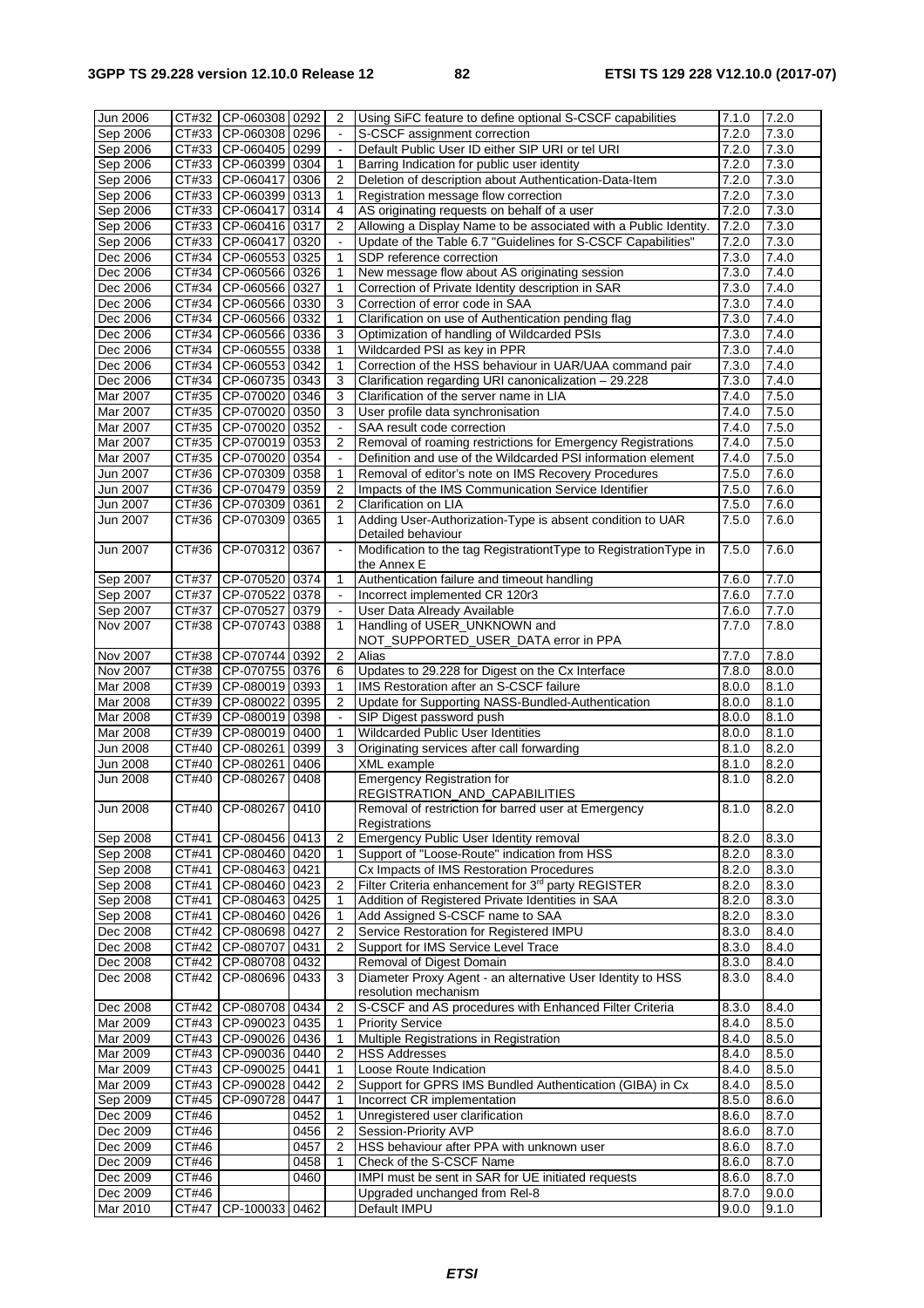| Mar 2010         | CT#47               | CP-100031                | 0468 | 1                     | Wildcarded Public Identity                                    | 9.0.0                      | 9.1.0  |
|------------------|---------------------|--------------------------|------|-----------------------|---------------------------------------------------------------|----------------------------|--------|
|                  |                     |                          |      |                       |                                                               | 9.0.0                      |        |
| Mar 2010         | CT#47               | CP-100033                | 0470 | $\mathbf{1}$          | Priority service attribute                                    |                            | 9.1.0  |
| Mar 2010         | CT#47               | CP-100033                | 0474 | $\mathbf{1}$          | User-Auth-Type not checked                                    | 9.0.0                      | 9.1.0  |
| Mar 2010         | CT#47               | CP-100033                | 0476 | 1                     | GIBA is not allowed when auth. Scheme is Unknown              | 9.0.0                      | 9.1.0  |
| Mar 2010         | CT#47               | CP-100042                | 0477 | 2                     | Clarification on the use of User-Data-Already-Available       | 9.0.0                      | 9.1.0  |
| Mar 2010         | CT#47               | CP-100015                | 0482 |                       | <b>Server Capabilities</b>                                    | 9.0.0                      | 9.1.0  |
| Mar 2010         | CT#47               | CP-100031                | 0466 |                       | RTR for wildcarded public user identity                       | 9.0.0                      | 9.1.0  |
| May 2010         |                     |                          |      |                       | Xml-file corrected                                            | 9.1.0                      | 9.1.1  |
|                  |                     |                          |      |                       |                                                               |                            |        |
| Jun 2010         | $\overline{C}$ T#48 | CP-100412                | 0484 | 3                     | Table not aligned with XML schema for wildcarded identities   | 9.1.1                      | 9.2.0  |
| Jun 2010         | CT#48               | CP-100412                | 0487 | 3                     | SAR with NO_ASSIGNMENT correction                             | 9.1.1                      | 9.2.0  |
| Jun 2010         | CT#48               | CP-100412                | 0489 | 2                     | Update of IETF Reference                                      | 9.1.1                      | 9.2.0  |
| Sep 2010         |                     | CT#49 CP-100447          | 0493 | $\mathcal{P}$         | Wildcarded Identities handling                                | 9.2.0                      | 9.3.0  |
| Sep 2010         |                     | CT#49 CP-100447          | 0495 |                       | Wrong order in table for XML schema                           | 9.2.0                      | 9.3.0  |
| Sep 2010         | CT#49               | CP-100447                | 0497 | 2                     | Cx-MAR handling correction in restoration procedures          | 9.2.0                      | 9.3.0  |
| Sep 2010         |                     | CT#49 CP-100447          | 500  | $\mathbf{1}$          | Ambiguity of Presence Conditions of IEs and AVP ABNF          | 9.2.0                      | 9.3.0  |
|                  |                     |                          |      |                       |                                                               |                            |        |
| Sep 2010         | CT#49               | CP-100447                | 507  |                       | Correction for de-registration procedure at restoration       | 9.2.0                      | 9.3.0  |
| Sep 2010         | CT#49               | CP-100447                | 504  | $\overline{2}$        | Mandatory and optional capabilities handling                  | 9.2.0                      | 9.3.0  |
| Dec 2010         | CT#50               | CP-100668                | 0519 |                       | Coding of SIP-Authorization AVP and SIP-Authenticate AVP      | 9.3.0                      | 9.4.0  |
| Dec 2010         |                     | CT#50 CP-100697          | 0509 | 1                     | Clarification on Alias                                        | 9.4.0                      | 10.0.0 |
| Mar 2011         | CT#51               | CP-110044                | 0521 | $\Box$                | Originating_CDIV Session Case including in XML                | 10.0.0                     | 10.1.0 |
| Mar 2011         | CT#51               | CP-110060                | 0515 | 5                     | MPS over Cx                                                   | 10.0.0 10.1.0              |        |
|                  |                     |                          |      |                       |                                                               |                            |        |
| Jun 2011         | CT#52               | CP-110349                | 0529 | $\overline{2}$        | Handling of RTR for Emergency Registration                    | 10.1.0 10.2.0              |        |
| Jun 2011         | CT#52               | CP-110356                | 0532 | 1                     | <b>Emergency Restoration</b>                                  | 10.1.0 10.2.0              |        |
| Jun 2011         | CT#52               | CP-110356                | 0535 |                       | Incorrect Use of Result-Code AVP                              | $\overline{10.1.0}$ 10.2.0 |        |
| Jun 2011         | CT#52               | CP-110356                | 0538 | 1                     | Error in assignment type for backward compatibility scenarios | 10.1.0 10.2.0              |        |
| Jun 2011         | CT#52               | CP-110383                | 0520 | 4                     | Reference Location over Cx interface                          | 10.2.0 11.0.0              |        |
| Sep 2011         | $\overline{C}$ T#53 | CP-110566                | 0542 |                       | Priviledged sender                                            | 11.0.0 11.1.0              |        |
|                  |                     |                          |      |                       |                                                               |                            |        |
| Sep 2011         | CT#53               | CP-110566                | 0546 | 1                     | Public Identity in canonical form                             | 11.0.0 11.1.0              |        |
| Dec 2011         | CT#54               | CP-110781                | 0552 | 1                     | Identity in the service profile                               | 11.1.0 11.2.0              |        |
| Dec 2011         | CT#54               | CP-110781                | 0557 | $\overline{2}$        | Providing the IMSI to the S-CSCF                              | 11.1.0 11.2.0              |        |
| Dec 2011         | CT#54               | CP-110809                | 0553 | 1                     | Behaviour of HSS not supported IMS Restoration Procedures to  | $11.1.0$ 11.2.0            |        |
|                  |                     |                          |      |                       | <b>LIR</b>                                                    |                            |        |
| Mar 2012         | CT#55               | CP-120014                | 0562 | 1                     | Server-Capability AVP in LIA and UAA                          | 11.2.0 11.3.0              |        |
| Mar 2012         | CT#55               | CP-120014                | 0566 | 1                     | Update of charging information and authentication data        | $11.2.0$ 11.3.0            |        |
|                  |                     |                          |      | $\overline{2}$        |                                                               |                            |        |
| Jun 2012         |                     | CT#56 CP-120245          | 0558 |                       | Maximum Number of simultaneous registrations                  | 11.3.0 11.4.0              |        |
| Sep 2012         | $\overline{CT#57}$  | CP-120439                | 0576 | 1                     | Emergency registrations do not affect registration status     | 11.4.0 11.5.0              |        |
| Sep 2012         | CT#57               | CP-120456                | 0577 | 1                     | Add RequestURI parameter to SPT matching                      | 11.4.0 11.5.0              |        |
| Nov 2012         |                     |                          |      |                       | The specification version number in the header corrected      | $11.5.0$ 11.5.1            |        |
| Dec 2012         | CT#58               | CP-120743 0578           |      | $\blacksquare$        | Experimental-Result-Code correction                           | 11.5.1                     | 11.6.0 |
| Dec 2012         | CT#58               | CP-120743                | 0582 | 3                     | PSI direct routing with restoration procedures                | 11.5.1 11.6.0              |        |
| Dec 2012         |                     | CT#58 CP-120743          | 0583 | $\Box$                | <b>Negated Session Case</b>                                   | 11.5.1 11.6.0              |        |
|                  |                     |                          |      |                       |                                                               |                            |        |
| Mar 2013         | CT#59               | CP-130011                | 0593 | 1                     | Identities with emergency registration in RTR                 | 11.6.0 11.7.0              |        |
| Mar 2013         | CT#59               | CP-130020                | 0599 | 1                     | Clarification on Reference Location information               | 11.6.0 11.7.0              |        |
| Jun 2013         |                     | CT#60 CP-130374          | 0600 | 1                     | Absent User-Name after S-CSCF recovery                        | 11.7.0 11.8.0              |        |
| Sep 2013         |                     | CT#61 CP-130439 0606     |      | $\overline{2}$        | Cancellation of the old S-CSCF for IMS Subscription and IMS   | 11.8.0 11.9.0              |        |
|                  |                     |                          |      |                       | <b>Restoration Procedures</b>                                 |                            |        |
| Sep 2013         |                     | CT#61 CP-13046§ 0601     |      | $\blacksquare$        | Correction on Emergency Registration                          | 11.9.0 12.0.0              |        |
| Dec 2013         | CT#62               | CP-130627 0607           |      | 5                     | Cx Charging Information Download                              | 12.0.0 12.1.0              |        |
|                  |                     |                          |      |                       |                                                               |                            |        |
| Jun 2014         | CT#64               | CP-140237 0609           |      | 2                     | Wildcarded Public Identity in SAA                             | 12.1.0 12.2.0              |        |
| Jun 2014         |                     | CT#64 CP-140243 0611     |      | $\overline{2}$        | Diameter Overload Control Over Cx                             | 12.1.0 12.2.0              |        |
| Sep 2014         | CT#65               | CP-140506 0624           |      | 2                     | P-CSCF Restoration indication                                 | 12.2.0 12.3.0              |        |
| Sep 2014         | CT#65               | CP-140515                | 0626 | $\tilde{\phantom{a}}$ | Clarification on REGISTRATION_AND_CAPABILITIES for De-        | 12.2.0 12.3.0              |        |
|                  |                     |                          |      |                       | registration                                                  |                            |        |
| Sep 2014         |                     | CT#65 CP-140515 0627     |      |                       | Clarification on Unregistered User                            | 12.2.0 12.3.0              |        |
| Dec 2014         |                     | CT#66   CP-140794   0628 |      | 2                     | HSS behaviour when P-CSCF Restoration indication is received  | 12.3.0 12.4.0              |        |
| Dec 2014         |                     | CT#66 CP-140790 0630     |      | 1                     | Priority Consideration for Diameter Overload Control          | 12.3.0 12.4.0              |        |
|                  |                     |                          |      |                       |                                                               |                            |        |
| Dec 2014         | CT#66               | CP-140777                | 0632 | 1                     | Addition of IMS-AKA based on HTTP Digest AKAv2 for WebRTC     | 12.3.0 12.4.0              |        |
| Mar 2015         | CT#67               | CP-150023                | 0639 | $\mathbf{1}$          | <b>IMSI</b> Encoding over Cx                                  | 12.4.0 12.5.0              |        |
| Jun 2015         |                     | CT#68 CP-150251          | 0633 | 4                     | RTR handling when emergency registration                      | 12.5.0 12.6.0              |        |
| Jun 2015         | CT#68               | CP-150251                | 0642 | $\mathbf{1}$          | "Digest-AKAv1-MD5" is used as well for other Digest-AKA       | 12.5.0 12.6.0              |        |
|                  |                     |                          |      |                       | versions                                                      |                            |        |
| Jun 2015         | CT#68               | CP-150251                | 0643 |                       | Confidentiality-key is mandatory                              | 12.5.0 12.6.0              |        |
| Jun 2015         | CT#68               | CP-150261                | 0640 |                       | ADMINISTRATIVE_DEREGISTRATION with P-CSCF-                    | 12.5.0 12.6.0              |        |
|                  |                     |                          |      |                       | Restoration-Indication                                        |                            |        |
|                  |                     |                          |      |                       |                                                               |                            |        |
| <b>July 2016</b> |                     |                          |      |                       | Correction of typo in previous line of history table.         | 12.6.0 12.6.1              |        |
| Sep 2015         | CT#69               | CP-150428 0647           |      | $\mathbf{1}$          | Authentication tables and IE clarifications in MAR/MAA        | 12.6.1 12.7.0              |        |
| Sep 2015         | CT#69               | CP-150428 0649           |      |                       | Wrong CR update                                               | 12.6.1                     | 12.7.0 |
| Sep 2015         | CT#69               | CP-150432 0644           |      | $\mathbf{1}$          | S-CSCF Restoration Information deletion with                  | 12.6.1                     | 12.7.0 |
|                  |                     |                          |      |                       | SAT=UNREGISTERED_USER                                         |                            |        |
| Sep 2015         |                     | CT#69 CP-150436 0645     |      |                       | P-CSCF Restoration when IMS Restoration is supported          | 12.6.1 12.7.0              |        |
| Dec 2015         |                     | CT#70 CP-150754 0653     |      | 2                     | Allowed WAF and/or WWSF Identities                            | 12.7.0 12.8.0              |        |
| Dec 2015         |                     | CT#70 CP-150750 0654     |      |                       | Authentication Information IE clarification                   | 12.7.0 12.8.0              |        |
|                  |                     |                          |      | 1                     |                                                               |                            |        |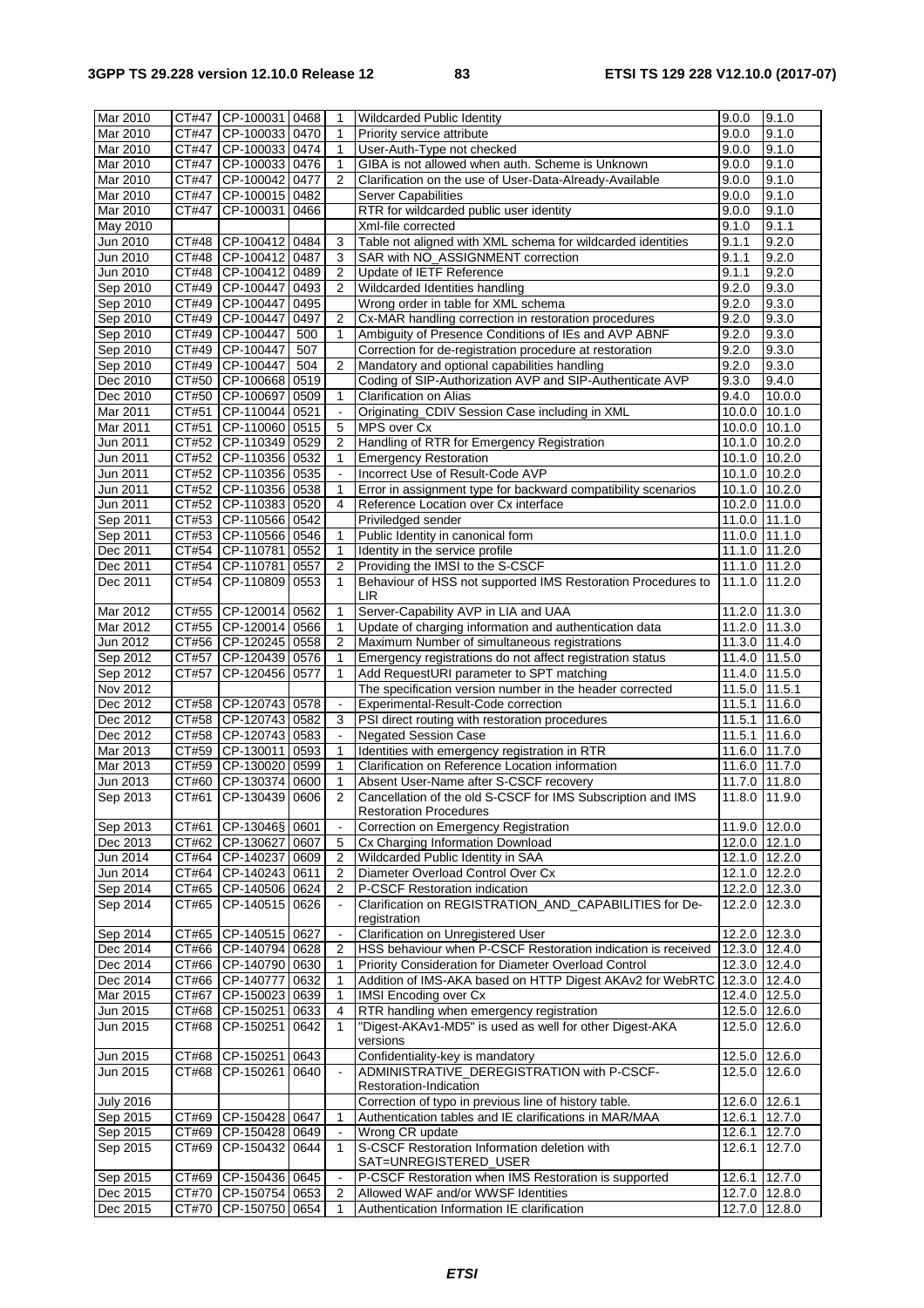| Dec 2015 | CT#70 CP-150749 0655     |  | De-registration without IMPI                                   | 12.7.0 12.8.0 |                |
|----------|--------------------------|--|----------------------------------------------------------------|---------------|----------------|
| Dec 2015 | CT#70 CP-150749 0656     |  | IMSI change                                                    | 12.7.0 12.8.0 |                |
| Dec 2015 | CT#70 CP-150759 0658     |  | Update reference to DOIC new IETF RFC                          | 12.7.0 12.8.0 |                |
| Jun 2016 | ICT#72 ICP-160215 0664 I |  | Diameter requests for priority traffic during overload control | 12.8.0 12.9.0 |                |
|          |                          |  | mechanism                                                      |               |                |
| 2017-06  | CT#76 CP-171034 0682     |  | <b>IIMS Trace (ISAT) Removal of Feature from Rel-12</b>        |               | 12.9.0 12.10.0 |